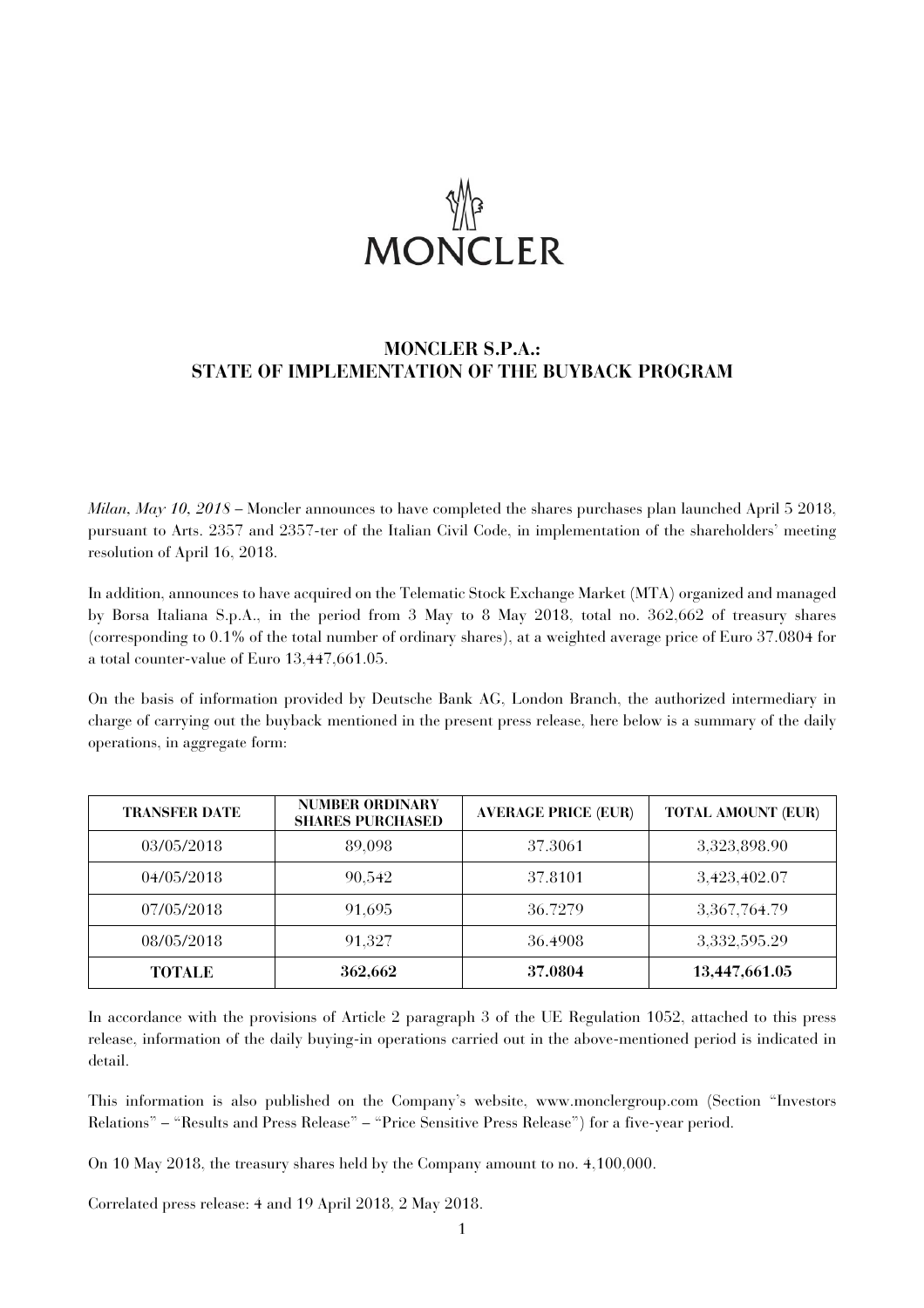## \*\*\*

## **FOR FURTHER INFORMATION:**

## **Investors** Media

**Paola Durante**  *Moncler Investor Relations & Strategic Planning Director*  Tel. +39 02 42203560 investor.relations@moncler.com

## **Anna Rita Trevisan**

*Moncler Investor Relations Manager*  Tel. +39 049 9389626 investor.relations@moncler.com

**Domenico Galluccio**  *Moncler Worldwide Press Office and Media Director*  Tel. +39 02 42203540 domenico.galluccio@moncler.com

**Image Building**  Simona Raffaelli – Emanuela Borromeo Tel. +39 02 89011300 moncler@imagebuilding.it

### **About Moncler**

*Moncler was founded at Monestier-de-Clermont, Grenoble, France, in 1952 and is currently headquartered in Italy. Over the years the brand has combined style with constant technological research assisted by experts in activities linked to the world of the mountain. The Moncler outerwear collections marry the extreme demands of nature with those of city life. In 2003 Remo Ruffini took over the company, of which he is currently Chairman and CEO. Moncler manufactures and directly distributes the clothing and accessories collections under the brand Moncler, through its boutiques and in exclusive international department stores and multi-brand outlets.*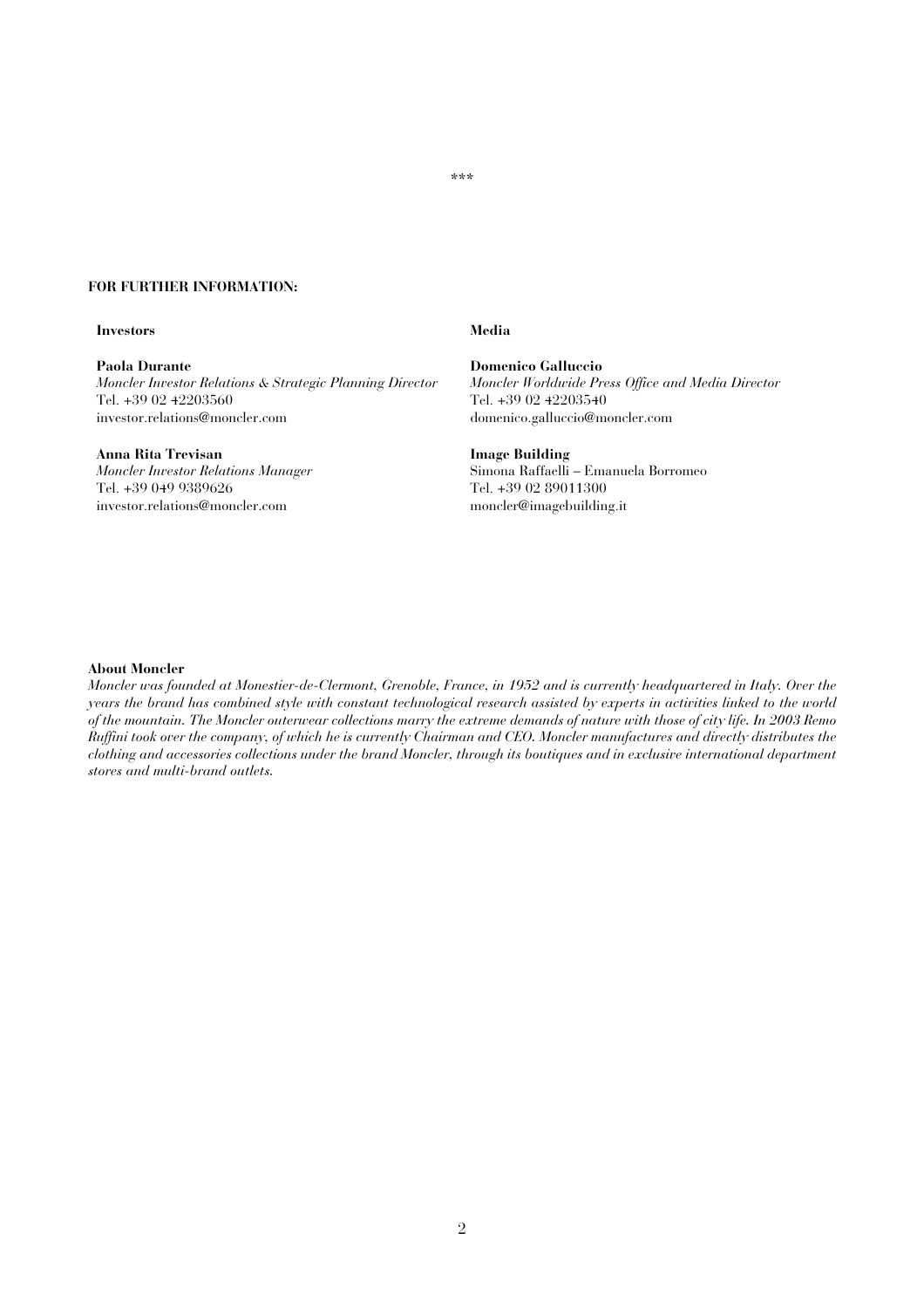| Nome<br>dell'emittente                   | Nome dell'intermediario                      | Codice identificativo<br>dell'intermediario  | Codice identificativo<br>strumenti finanziari | Data<br>operazione        | Ora operazione<br>(London time)             |            | <b>Buy/Sell   Quantità</b> | Prezzo per<br>unità | Data di<br>trasferimento | Codice<br>identificativo<br>mercato   | <b>Valuta</b> | Numero identificativo<br>operazione    |
|------------------------------------------|----------------------------------------------|----------------------------------------------|-----------------------------------------------|---------------------------|---------------------------------------------|------------|----------------------------|---------------------|--------------------------|---------------------------------------|---------------|----------------------------------------|
| Name of the issuer                       | Name of the Broker                           | <b>Identity Code of the</b><br><b>Broker</b> | Identity code of the<br>financial instrument  | Day of the<br>transaction | Hour of the<br>transaction<br>(London time) |            | <b>Buy/Sell Quantity</b>   | Price per unit      | Date of<br>transfer      | <b>Identity Code</b><br>of the market | Currencv      | Reference number of the<br>transaction |
| <b>MONCLER SPA</b>                       | Deutsche Bank London                         | MA1133FT000                                  | IT0004965148                                  | 30/04/2018                | 08:01:13                                    | Buy        | 309                        | 37,3                | 03/05/2018               | <b>MTA</b>                            | Eur           | 00532996225TRLO1                       |
| <b>MONCLER SPA</b>                       | Deutsche Bank London                         | <b>MA1133FT000</b>                           | IT0004965148                                  | 30/04/2018                | 08:02:02                                    | Buy        | 85                         | 37,46               | 03/05/2018               | <b>MTA</b>                            | Eur           | 00532996266TRLO1                       |
| <b>MONCLER SPA</b>                       | Deutsche Bank London                         | MA1133FT000                                  | IT0004965148                                  | 30/04/2018                | 08:02:02                                    | Buv        | 159                        | 37,46               | 03/05/2018               | <b>MTA</b>                            | Eur           | 00532996267TRLO1                       |
| <b>MONCLER SPA</b>                       | Deutsche Bank London                         | MA1133FT000                                  | IT0004965148                                  | 30/04/2018                | 08:03:08                                    | Buy        | 14                         | 37.34               | 03/05/2018               | <b>MTA</b>                            | Eur           | 00532996466TRLO1                       |
| <b>MONCLER SPA</b>                       | Deutsche Bank London                         | MA1133FT000<br><b>MA1133FT000</b>            | IT0004965148                                  | 30/04/2018                | 08:03:08                                    | Buy        | 206<br>285                 | 37.34<br>37,45      | 03/05/2018               | <b>MTA</b><br><b>MTA</b>              | Eur           | 00532996467TRLO1                       |
| <b>MONCLER SPA</b><br><b>MONCLER SPA</b> | Deutsche Bank London<br>Deutsche Bank London | MA1133FT000                                  | IT0004965148<br>IT0004965148                  | 30/04/2018<br>30/04/2018  | 08:04:57<br>08:05:28                        | Buy<br>Buy | 272                        | 37,44               | 03/05/2018<br>03/05/2018 | <b>MTA</b>                            | Eur<br>Eur    | 00532996922TRLO1<br>00532997094TRLO1   |
| <b>MONCLER SPA</b>                       | Deutsche Bank London                         | MA1133FT000                                  | IT0004965148                                  | 30/04/2018                | 08:06:32                                    | Buy        | 293                        | 37,42               | 03/05/2018               | <b>MTA</b>                            | Eur           | 00532997464TRLO1                       |
| <b>MONCLER SPA</b>                       | Deutsche Bank London                         | MA1133FT000                                  | IT0004965148                                  | 30/04/2018                | 08:07:39                                    | Buy        | 310                        | 37,44               | 03/05/2018               | <b>MTA</b>                            | Eur           | 00532997596TRLO1                       |
| <b>MONCLER SPA</b>                       | Deutsche Bank London                         | MA1133FT000                                  | IT0004965148                                  | 30/04/2018                | 08:08:41                                    | Buy        | 100                        | 37,45               | 03/05/2018               | <b>MTA</b>                            | Eur           | 00532997737TRLO1                       |
| <b>MONCLER SPA</b>                       | Deutsche Bank London                         | <b>MA1133FT000</b>                           | IT0004965148                                  | 30/04/2018                | 08:10:20                                    | Buy        | 39                         | 37,48               | 03/05/2018               | <b>MTA</b>                            | Eur           | 00532997975TRLO1                       |
| <b>MONCLER SPA</b>                       | Deutsche Bank London                         | MA1133FT000                                  | IT0004965148                                  | 30/04/2018                | 08:10:21                                    | Buy        | 100                        | 37,46               | 03/05/2018               | <b>MTA</b>                            | Eur           | 00532997980TRLO1                       |
| <b>MONCLER SPA</b>                       | Deutsche Bank London                         | MA1133FT000                                  | IT0004965148                                  | 30/04/2018                | 08:10:37                                    | Buy        | 260                        | 37.64               | 03/05/2018               | <b>MTA</b>                            | Eur           | 00532998011TRLO1                       |
| <b>MONCLER SPA</b>                       | Deutsche Bank London                         | MA1133FT000                                  | IT0004965148                                  | 30/04/2018                | 08:10:41                                    | Buy        | 28                         | 37,83               | 03/05/2018               | <b>MTA</b>                            | Eur           | 00532998012TRLO1                       |
| <b>MONCLER SPA</b>                       | Deutsche Bank London                         | MA1133FT000                                  | IT0004965148                                  | 30/04/2018                | 08:10:47                                    | Buy        | 98                         | 37,74               | 03/05/2018               | <b>MTA</b>                            | Eur           | 00532998028TRLO1                       |
| <b>MONCLER SPA</b>                       | Deutsche Bank London                         | MA1133FT000                                  | IT0004965148                                  | 30/04/2018                | 08:10:47                                    | Buy        | 128                        | 37,74               | 03/05/2018               | <b>MTA</b>                            | Eur           | 00532998029TRLO1                       |
| <b>MONCLER SPA</b>                       | Deutsche Bank London                         | MA1133FT000                                  | IT0004965148                                  | 30/04/2018                | 08:12:03                                    | Buy        | 267                        | 37,79               | 03/05/2018               | <b>MTA</b>                            | Eur           | 00532998269TRLO1                       |
| <b>MONCLER SPA</b>                       | Deutsche Bank London                         | MA1133FT000                                  | IT0004965148                                  | 30/04/2018                | 08:13:26                                    | Buy        | 225                        | 37,66               | 03/05/2018               | <b>MTA</b>                            | Eur           | 00532998491TRLO1                       |
| <b>MONCLER SPA</b>                       | Deutsche Bank London                         | MA1133FT000                                  | IT0004965148                                  | 30/04/2018                | 08:14:31                                    | Buy        | 19                         | 37,74               | 03/05/2018               | <b>MTA</b>                            | Eur           | 00532998676TRLO1                       |
| <b>MONCLER SPA</b>                       | Deutsche Bank London                         | MA1133FT000                                  | IT0004965148                                  | 30/04/2018                | 08:14:31                                    | Buy        | 280                        | 37.74               | 03/05/2018               | <b>MTA</b>                            | Eur           | 00532998677TRLO1                       |
| <b>MONCLER SPA</b>                       | Deutsche Bank London                         | MA1133FT000                                  | IT0004965148                                  | 30/04/2018                | 08:15:13                                    | Buy        | 200                        | 37,71               | 03/05/2018               | <b>MTA</b>                            | Eur           | 00532998864TRLO1                       |
| <b>MONCLER SPA</b>                       | Deutsche Bank London                         | MA1133FT000                                  | IT0004965148                                  | 30/04/2018                | 08:15:46                                    | Buy        | 226                        | 37,63               | $\sqrt{03}/05/2018$      | <b>MTA</b>                            | Eur           | 00532998964TRLO1                       |
| <b>MONCLER SPA</b>                       | Deutsche Bank London                         | MA1133FT000                                  | IT0004965148                                  | 30/04/2018                | 08:16:37                                    | Buy        | 235                        | 37.6                | 03/05/2018               | <b>MTA</b>                            | Eur           | 00532999137TRLO1                       |
| <b>MONCLER SPA</b>                       | Deutsche Bank London                         | MA1133FT000                                  | IT0004965148<br>IT0004965148                  | 30/04/2018                | 08:18:08                                    | Buy        | 223<br>36                  | 37,58<br>37,5       | 03/05/2018<br>03/05/2018 | <b>MTA</b><br><b>MTA</b>              | Eur           | 00532999522TRLO1                       |
| <b>MONCLER SPA</b><br><b>MONCLER SPA</b> | Deutsche Bank London<br>Deutsche Bank London | MA1133FT000<br>MA1133FT000                   | IT0004965148                                  | 30/04/2018<br>30/04/2018  | 08:19:10<br>08:19:10                        | Buy<br>Buy | 183                        | 37,5                | 03/05/2018               | <b>MTA</b>                            | Eur<br>Eur    | 00532999693TRLO1<br>00532999694TRLO1   |
| <b>MONCLER SPA</b>                       | Deutsche Bank London                         | MA1133FT000                                  | IT0004965148                                  | 30/04/2018                | 08:19:46                                    | Buy        | 227                        | 37,49               | 03/05/2018               | <b>MTA</b>                            | Eur           | 00532999871TRLO1                       |
| <b>MONCLER SPA</b>                       | Deutsche Bank London                         | MA1133FT000                                  | IT0004965148                                  | 30/04/2018                | 08:20:19                                    | Buy        | 249                        | 37.49               | 03/05/2018               | <b>MTA</b>                            | Eur           | 00533000098TRLO1                       |
| <b>MONCLER SPA</b>                       | Deutsche Bank London                         | MA1133FT000                                  | IT0004965148                                  | 30/04/2018                | 08:20:28                                    | Buy        | 250                        | 37,51               | 03/05/2018               | <b>MTA</b>                            | Eur           | 00533000138TRLO1                       |
| <b>MONCLER SPA</b>                       | Deutsche Bank London                         | <b>MA1133FT000</b>                           | IT0004965148                                  | 30/04/2018                | 08:20:48                                    | Buy        | 243                        | 37,5                | 03/05/2018               | <b>MTA</b>                            | Eur           | 00533000225TRLO1                       |
| <b>MONCLER SPA</b>                       | Deutsche Bank London                         | MA1133FT000                                  | IT0004965148                                  | 30/04/2018                | 08:25:33                                    | Buy        | 255                        | 37,49               | 03/05/2018               | <b>MTA</b>                            | Eur           | 00533001523TRLO1                       |
| <b>MONCLER SPA</b>                       | Deutsche Bank London                         | MA1133FT000                                  | IT0004965148                                  | 30/04/2018                | 08:27:38                                    | Buy        | 70                         | 37,52               | 03/05/2018               | <b>MTA</b>                            | Eur           | 00533001937TRLO1                       |
| <b>MONCLER SPA</b>                       | Deutsche Bank London                         | MA1133FT000                                  | IT0004965148                                  | 30/04/2018                | 08:27:38                                    | Buy        | 232                        | 37,52               | 03/05/2018               | <b>MTA</b>                            | Eur           | 00533001936TRLO1                       |
| <b>MONCLER SPA</b>                       | Deutsche Bank London                         | MA1133FT000                                  | IT0004965148                                  | 30/04/2018                | 08:28:29                                    | Buy        | 180                        | 37,5                | 03/05/2018               | <b>MTA</b>                            | Eur           | 00533002043TRLO1                       |
| <b>MONCLER SPA</b>                       | Deutsche Bank London                         | MA1133FT000                                  | IT0004965148                                  | 30/04/2018                | 08:28:29                                    | Buy        | 60                         | 37,5                | 03/05/2018               | <b>MTA</b>                            | Eur           | 00533002044TRLO1                       |
| <b>MONCLER SPA</b>                       | Deutsche Bank London                         | MA1133FT000                                  | IT0004965148                                  | 30/04/2018                | 08:29:42                                    | Buy        | 239                        | 37,49               | 03/05/2018               | <b>MTA</b>                            | Eur           | 00533002259TRLO1                       |
| <b>MONCLER SPA</b>                       | Deutsche Bank London                         | MA1133FT000                                  | IT0004965148                                  | 30/04/2018                | 08:30:15                                    | Buy        | 100                        | 37,41               | 03/05/2018               | <b>MTA</b>                            | Eur           | 00533002430TRLO1                       |
| <b>MONCLER SPA</b>                       | Deutsche Bank London                         | <b>MA1133FT000</b>                           | IT0004965148                                  | 30/04/2018                | 08:31:26                                    | Buy        | 230                        | 37,47               | 03/05/2018               | <b>MTA</b>                            | Eur           | 00533002679TRLO1                       |
| <b>MONCLER SPA</b>                       | Deutsche Bank London                         | MA1133FT000                                  | IT0004965148                                  | 30/04/2018                | 08:33:24                                    | Buy        | 225                        | 37,47               | 03/05/2018               | <b>MTA</b>                            | Eur           | 00533003381TRLO1                       |
| <b>MONCLER SPA</b>                       | Deutsche Bank London                         | <b>MA1133FT000</b>                           | IT0004965148                                  | 30/04/2018                | 08:35:00                                    | Buy        | 303                        | 37,48               | 03/05/2018               | <b>MTA</b>                            | Eur           | 00533003661TRLO1                       |
| <b>MONCLER SPA</b>                       | Deutsche Bank London                         | MA1133FT000                                  | IT0004965148                                  | 30/04/2018                | 08:35:48                                    | Buy        | 245                        | 37,46               | 03/05/2018               | <b>MTA</b>                            | Eur           | 00533003826TRLO1                       |
| <b>MONCLER SPA</b>                       | Deutsche Bank London                         | MA1133FT000                                  | IT0004965148                                  | 30/04/2018                | 08:36:41                                    | Buy        | 260                        | 37,48               | 03/05/2018               | <b>MTA</b>                            | Eur           | 00533003980TRLO1                       |
| <b>MONCLER SPA</b>                       | Deutsche Bank London                         | MA1133FT000                                  | IT0004965148                                  | 30/04/2018                | 08:39:12                                    | Buy        | 230                        | 37,43               | 03/05/2018               | <b>MTA</b>                            | Eur           | 00533004464TRLO1                       |
| <b>MONCLER SPA</b>                       | Deutsche Bank London                         | MA1133FT000                                  | IT0004965148                                  | 30/04/2018                | 08:40:06                                    | Buy<br>Buy | 170                        | 37,45<br>37,45      | 03/05/2018               | <b>MTA</b><br><b>MTA</b>              | Eur<br>Eur    | 00533004622TRLO1                       |
| <b>MONCLER SPA</b><br><b>MONCLER SPA</b> | Deutsche Bank London                         | MA1133FT000<br>MA1133FT000                   | IT0004965148<br>IT0004965148                  | 30/04/2018                | 08:40:06                                    | Buy        | 48<br>277                  | 37,43               | 03/05/2018               | <b>MTA</b>                            | Eur           | 00533004621TRLO1                       |
| <b>MONCLER SPA</b>                       | Deutsche Bank London<br>Deutsche Bank London | MA1133FT000                                  | IT0004965148                                  | 30/04/2018<br>30/04/2018  | 08:41:10<br>08:41:57                        | Buy        | 219                        | 37.45               | 03/05/2018<br>03/05/2018 | <b>MTA</b>                            | Eur           | 00533004742TRLO1<br>00533004816TRLO1   |
| <b>MONCLER SPA</b>                       | Deutsche Bank London                         | MA1133FT000                                  | IT0004965148                                  | 30/04/2018                | 08:41:57                                    | Buy        | 21                         | 37,45               | 03/05/2018               | <b>MTA</b>                            | Eur           | 00533004817TRLO1                       |
| <b>MONCLER SPA</b>                       | Deutsche Bank London                         | MA1133FT000                                  | IT0004965148                                  | 30/04/2018                | 08:47:13                                    | Buy        | 340                        | 37.43               | 03/05/2018               | <b>MTA</b>                            | Eur           | 00533005697TRLO1                       |
| <b>MONCLER SPA</b>                       | Deutsche Bank London                         | MA1133FT000                                  | IT0004965148                                  | 30/04/2018                | 08:50:33                                    | Buy        | 365                        | 37.48               | 03/05/2018               | <b>MTA</b>                            | Eur           | 00533006042TRLO1                       |
| <b>MONCLER SPA</b>                       | Deutsche Bank London                         | MA1133FT000                                  | IT0004965148                                  | 30/04/2018                | 08:50:33                                    | Buy        | 91                         | 37,48               | 03/05/2018               | <b>MTA</b>                            | Eur           | 00533006041TRLO1                       |
| <b>MONCLER SPA</b>                       | Deutsche Bank London                         | MA1133FT000                                  | IT0004965148                                  | 30/04/2018                | 08:50:42                                    | Buy        | 310                        | 37,45               | 03/05/2018               | <b>MTA</b>                            | Eur           | 00533006076TRLO1                       |
| <b>MONCLER SPA</b>                       | Deutsche Bank London                         | MA1133FT000                                  | IT0004965148                                  | 30/04/2018                | 08:52:01                                    | Buy        | 200                        | 37,44               | 03/05/2018               | <b>MTA</b>                            | Eur           | 00533006345TRLO1                       |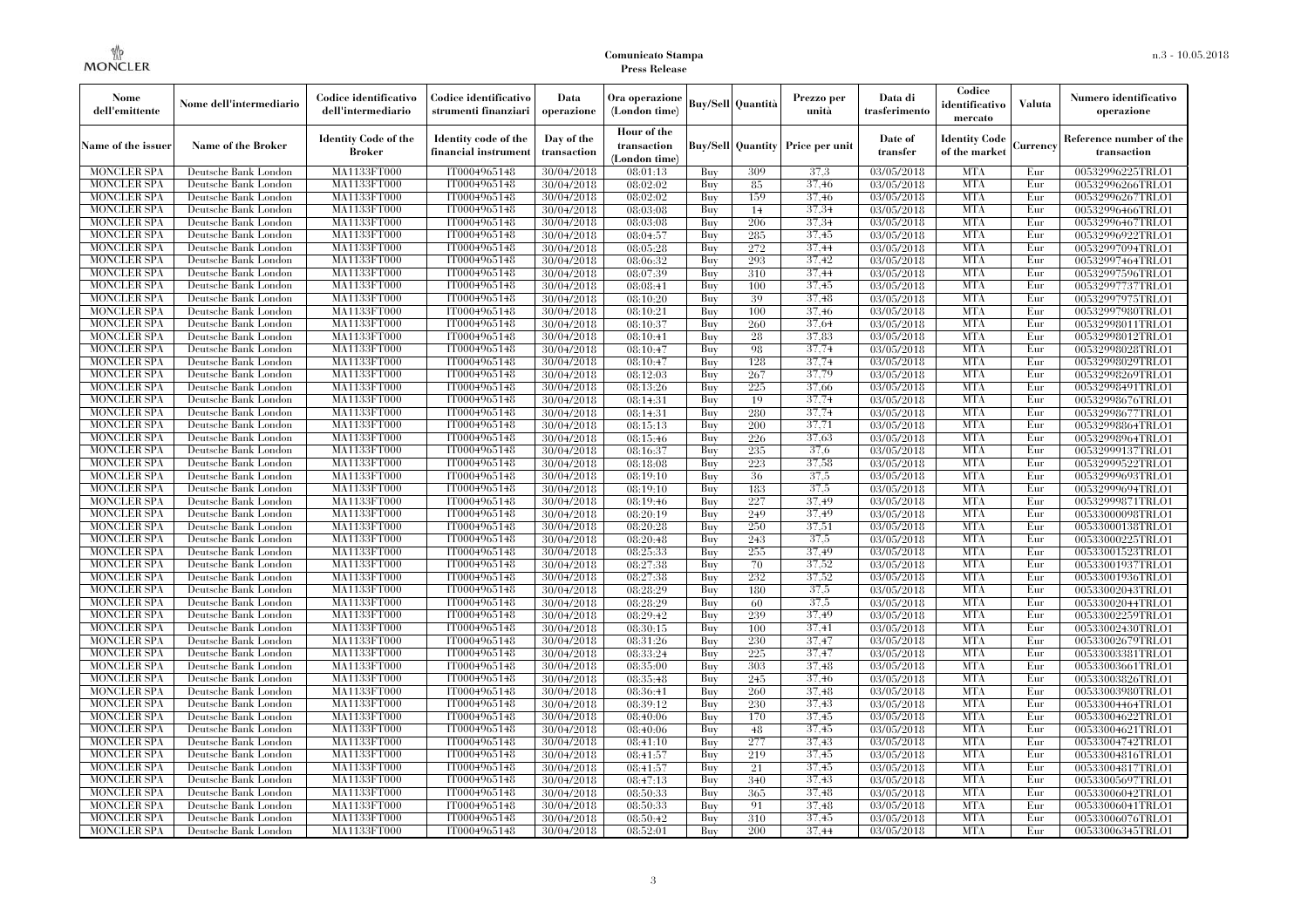| Nome<br>dell'emittente                   | Nome dell'intermediario                      | Codice identificativo<br>dell'intermediario  | Codice identificativo<br>strumenti finanziari | Data<br>operazione        | Ora operazione<br>(London time)             |            | <b>Buy/Sell Quantità</b> | Prezzo per<br>unità                     | Data di<br>trasferimento | Codice<br>identificativo<br>mercato   | <b>Valuta</b> | Numero identificativo<br>operazione    |
|------------------------------------------|----------------------------------------------|----------------------------------------------|-----------------------------------------------|---------------------------|---------------------------------------------|------------|--------------------------|-----------------------------------------|--------------------------|---------------------------------------|---------------|----------------------------------------|
| Name of the issuer                       | Name of the Broker                           | <b>Identity Code of the</b><br><b>Broker</b> | Identity code of the<br>financial instrument  | Day of the<br>transaction | Hour of the<br>transaction<br>(London time) |            |                          | <b>Buy/Sell Quantity Price per unit</b> | Date of<br>transfer      | <b>Identity Code</b><br>of the market | Currencv      | Reference number of the<br>transaction |
| <b>MONCLER SPA</b>                       | Deutsche Bank London                         | MA1133FT000                                  | IT0004965148                                  | 30/04/2018                | 08:52:01                                    | Buy        | 336                      | 37.44                                   | 03/05/2018               | <b>MTA</b>                            | Eur           | 00533006346TRLO1                       |
| <b>MONCLER SPA</b>                       | Deutsche Bank London                         | <b>MA1133FT000</b>                           | IT0004965148                                  | 30/04/2018                | 08:52:39                                    | Buy        | 50                       | 37,43                                   | 03/05/2018               | <b>MTA</b>                            | Eur           | 00533006432TRLO1                       |
| <b>MONCLER SPA</b>                       | Deutsche Bank London                         | MA1133FT000                                  | IT0004965148                                  | 30/04/2018                | 08:52:39                                    | Buy        | 260                      | 37,43                                   | 03/05/2018               | <b>MTA</b>                            | Eur           | 00533006433TRLO1                       |
| <b>MONCLER SPA</b>                       | Deutsche Bank London                         | MA1133FT000                                  | IT0004965148                                  | 30/04/2018                | 08:52:39                                    | Buy        | 252                      | 37,44                                   | 03/05/2018               | <b>MTA</b>                            | Eur           | 00533006434TRLO1                       |
| <b>MONCLER SPA</b>                       | Deutsche Bank London                         | MA1133FT000<br><b>MA1133FT000</b>            | IT0004965148<br>IT0004965148                  | 30/04/2018                | 08:59:05                                    | Buy        | 10<br>295                | 37.46<br>37,46                          | 03/05/2018               | <b>MTA</b><br><b>MTA</b>              | Eur           | 00533007573TRLO1                       |
| <b>MONCLER SPA</b><br><b>MONCLER SPA</b> | Deutsche Bank London<br>Deutsche Bank London | MA1133FT000                                  | IT0004965148                                  | 30/04/2018<br>30/04/2018  | 08:59:23<br>09:00:43                        | Buy<br>Buy | 34                       | 37,49                                   | 03/05/2018<br>03/05/2018 | <b>MTA</b>                            | Eur<br>Eur    | 00533007606TRLO1<br>00533007768TRLO1   |
| <b>MONCLER SPA</b>                       | Deutsche Bank London                         | MA1133FT000                                  | IT0004965148                                  | 30/04/2018                | 09:01:59                                    | Buy        | 300                      | 37,55                                   | 03/05/2018               | <b>MTA</b>                            | Eur           | 00533008078TRLO1                       |
| <b>MONCLER SPA</b>                       | Deutsche Bank London                         | MA1133FT000                                  | IT0004965148                                  | 30/04/2018                | 09:02:01                                    | Buy        | 271                      | 37,54                                   | 03/05/2018               | <b>MTA</b>                            | Eur           | 00533008082TRLO1                       |
| <b>MONCLER SPA</b>                       | Deutsche Bank London                         | <b>MA1133FT000</b>                           | IT0004965148                                  | 30/04/2018                | $\overline{09:02:01}$                       | Buy        | 129                      | 37,54                                   | $\overline{03}/05/2018$  | <b>MTA</b>                            | Eur           | 00533008083TRLO1                       |
| <b>MONCLER SPA</b>                       | Deutsche Bank London                         | MA1133FT000                                  | IT0004965148                                  | 30/04/2018                | 09:02:01                                    | Buy        | 283                      | 37,53                                   | 03/05/2018               | <b>MTA</b>                            | Eur           | 00533008084TRLO1                       |
| <b>MONCLER SPA</b>                       | Deutsche Bank London                         | MA1133FT000                                  | IT0004965148                                  | 30/04/2018                | 09:02:01                                    | Buy        | 57                       | 37,53                                   | 03/05/2018               | <b>MTA</b>                            | Eur           | 00533008085TRLO1                       |
| <b>MONCLER SPA</b>                       | Deutsche Bank London                         | MA1133FT000                                  | IT0004965148                                  | 30/04/2018                | 09:04:22                                    | Buy        | 200                      | 37,51                                   | 03/05/2018               | <b>MTA</b>                            | Eur           | 00533008430TRLO1                       |
| <b>MONCLER SPA</b>                       | Deutsche Bank London                         | MA1133FT000                                  | IT0004965148                                  | 30/04/2018                | 09:04:22                                    | Buy        | 48                       | 37,51                                   | 03/05/2018               | <b>MTA</b>                            | Eur           | 00533008431TRLO1                       |
| <b>MONCLER SPA</b>                       | Deutsche Bank London                         | MA1133FT000                                  | IT0004965148                                  | 30/04/2018                | 09:05:31                                    | Buy        | 200                      | 37,49                                   | 03/05/2018               | <b>MTA</b>                            | Eur           | 00533008622TRLO1                       |
| <b>MONCLER SPA</b>                       | Deutsche Bank London                         | MA1133FT000                                  | IT0004965148                                  | 30/04/2018                | 09:05:32                                    | Buy        | 23                       | 37.49                                   | 03/05/2018               | <b>MTA</b>                            | Eur           | 00533008627TRLO1                       |
| <b>MONCLER SPA</b>                       | Deutsche Bank London                         | MA1133FT000                                  | IT0004965148                                  | 30/04/2018                | 09:05:48                                    | Buy        | 3                        | 37,49                                   | 03/05/2018               | <b>MTA</b>                            | Eur           | 00533008659TRLO1                       |
| <b>MONCLER SPA</b>                       | Deutsche Bank London                         | MA1133FT000                                  | IT0004965148                                  | 30/04/2018                | 09:05:53                                    | Buy        | 227                      | 37.48                                   | 03/05/2018               | <b>MTA</b>                            | Eur           | 00533008687TRLO1                       |
| <b>MONCLER SPA</b>                       | Deutsche Bank London                         | MA1133FT000                                  | IT0004965148                                  | 30/04/2018                | 09:07:35                                    | Buy        | 47                       | 37,51                                   | 03/05/2018               | <b>MTA</b>                            | Eur           | 00533009114TRLO1                       |
| <b>MONCLER SPA</b>                       | Deutsche Bank London                         | MA1133FT000                                  | IT0004965148                                  | 30/04/2018                | 09:07:35                                    | Buy        | 226                      | 37,51                                   | 03/05/2018               | <b>MTA</b>                            | Eur           | 00533009115TRLO1                       |
| MONCLER SPA                              | Deutsche Bank London                         | MA1133FT000                                  | IT0004965148                                  | 30/04/2018                | 09:10:49                                    | Buy        | 300                      | 37,57                                   | 03/05/2018               | <b>MTA</b>                            | Eur           | 00533009719TRLO1                       |
| <b>MONCLER SPA</b>                       | Deutsche Bank London                         | MA1133FT000                                  | IT0004965148                                  | 30/04/2018                | 09:10:49                                    | Buy        | 112                      | 37,57                                   | 03/05/2018               | <b>MTA</b>                            | Eur           | 00533009720TRLO1                       |
| <b>MONCLER SPA</b>                       | Deutsche Bank London                         | MA1133FT000                                  | IT0004965148                                  | 30/04/2018                | 09:10:51                                    | Buy        | 200                      | 37.55                                   | 03/05/2018               | <b>MTA</b>                            | Eur           | 00533009727TRLO1                       |
| <b>MONCLER SPA</b>                       | Deutsche Bank London                         | MA1133FT000                                  | IT0004965148                                  | 30/04/2018                | 09:10:51                                    | Buy        | 106                      | 37.55                                   | 03/05/2018               | <b>MTA</b>                            | Eur           | 00533009728TRLO1                       |
| <b>MONCLER SPA</b><br><b>MONCLER SPA</b> | Deutsche Bank London<br>Deutsche Bank London | MA1133FT000<br>MA1133FT000                   | IT0004965148<br>IT0004965148                  | 30/04/2018<br>30/04/2018  | 09:13:57<br>09:14:19                        | Buy<br>Buy | 280<br>262               | 37,53<br>37,51                          | 03/05/2018<br>03/05/2018 | <b>MTA</b><br><b>MTA</b>              | Eur<br>Eur    | 00533010203TRLO1<br>00533010241TRLO1   |
| <b>MONCLER SPA</b>                       | Deutsche Bank London                         | MA1133FT000                                  | IT0004965148                                  | 30/04/2018                | 09:15:20                                    | Buy        | 200                      | 37,44                                   | 03/05/2018               | <b>MTA</b>                            | Eur           | 00533010393TRLO1                       |
| <b>MONCLER SPA</b>                       | Deutsche Bank London                         | MA1133FT000                                  | IT0004965148                                  | 30/04/2018                | 09:16:40                                    | Buy        | 160                      | 37,44                                   | 03/05/2018               | <b>MTA</b>                            | Eur           | 00533010584TRLO1                       |
| <b>MONCLER SPA</b>                       | Deutsche Bank London                         | MA1133FT000                                  | IT0004965148                                  | 30/04/2018                | 09:16:40                                    | Buy        | 78                       | 37,44                                   | 03/05/2018               | <b>MTA</b>                            | Eur           | 00533010585TRLO1                       |
| <b>MONCLER SPA</b>                       | Deutsche Bank London                         | <b>MA1133FT000</b>                           | IT0004965148                                  | 30/04/2018                | 09:16:40                                    | Buy        | 5                        | 37,44                                   | 03/05/2018               | <b>MTA</b>                            | Eur           | 00533010589TRLO1                       |
| MONCLER SPA                              | Deutsche Bank London                         | MA1133FT000                                  | IT0004965148                                  | 30/04/2018                | 09:16:40                                    | Buy        | 250                      | 37,44                                   | 03/05/2018               | <b>MTA</b>                            | Eur           | 00533010587TRLO1                       |
| <b>MONCLER SPA</b>                       | Deutsche Bank London                         | MA1133FT000                                  | IT0004965148                                  | 30/04/2018                | 09:20:06                                    | Buy        | 132                      | 37,48                                   | 03/05/2018               | <b>MTA</b>                            | Eur           | 00533011281TRLO1                       |
| <b>MONCLER SPA</b>                       | Deutsche Bank London                         | MA1133FT000                                  | IT0004965148                                  | 30/04/2018                | 09:20:06                                    | Buy        | 208                      | 37,48                                   | 03/05/2018               | <b>MTA</b>                            | Eur           | 00533011282TRLO1                       |
| <b>MONCLER SPA</b>                       | Deutsche Bank London                         | MA1133FT000                                  | IT0004965148                                  | 30/04/2018                | 09:23:18                                    | Buy        | 309                      | 37,48                                   | 03/05/2018               | <b>MTA</b>                            | Eur           | 00533011833TRLO1                       |
| <b>MONCLER SPA</b>                       | Deutsche Bank London                         | MA1133FT000                                  | IT0004965148                                  | 30/04/2018                | 09:23:39                                    | Buy        | 17                       | 37.49                                   | 03/05/2018               | <b>MTA</b>                            | Eur           | 00533011894TRLO1                       |
| <b>MONCLER SPA</b>                       | Deutsche Bank London                         | MA1133FT000                                  | IT0004965148                                  | 30/04/2018                | 09:23:39                                    | Buy        | 250                      | 37,49                                   | 03/05/2018               | <b>MTA</b>                            | Eur           | 00533011893TRLO1                       |
| MONCLER SPA                              | Deutsche Bank London                         | MA1133FT000                                  | IT0004965148                                  | 30/04/2018                | 09:25:11                                    | Buy        | 46                       | 37,5                                    | 03/05/2018               | <b>MTA</b>                            | Eur           | 00533012245TRLO1                       |
| <b>MONCLER SPA</b>                       | Deutsche Bank London                         | <b>MA1133FT000</b>                           | IT0004965148                                  | 30/04/2018                | 09:25:19                                    | Buy        | 263                      | 37.49                                   | 03/05/2018               | <b>MTA</b>                            | Eur           | 00533012256TRLO1                       |
| <b>MONCLER SPA</b>                       | Deutsche Bank London                         | MA1133FT000                                  | IT0004965148                                  | 30/04/2018                | 09:26:11                                    | Buy        | 50                       | 37.39                                   | 03/05/2018               | <b>MTA</b>                            | Eur           | 00533012583TRLO1                       |
| <b>MONCLER SPA</b>                       | Deutsche Bank London                         | <b>MA1133FT000</b>                           | IT0004965148                                  | 30/04/2018                | 09:26:12                                    | Buy        | 200                      | 37.39                                   | 03/05/2018               | <b>MTA</b>                            | Eur           | 00533012584TRLO1                       |
| <b>MONCLER SPA</b>                       | Deutsche Bank London                         | MA1133FT000                                  | IT0004965148                                  | 30/04/2018                | 09:29:31                                    | Buy        | $72\,$                   | 37,45                                   | 03/05/2018               | <b>MTA</b>                            | Eur           | 00533012995TRLO1                       |
| <b>MONCLER SPA</b>                       | Deutsche Bank London                         | MA1133FT000                                  | IT0004965148                                  | 30/04/2018                | 09:29:31                                    | Buy        | 338                      | 37,45                                   | 03/05/2018               | <b>MTA</b>                            | Eur           | 00533012996TRLO1                       |
| <b>MONCLER SPA</b>                       | Deutsche Bank London                         | MA1133FT000                                  | IT0004965148                                  | 30/04/2018                | 09:30:53                                    | Buy        | 284                      | 37.4                                    | 03/05/2018               | <b>MTA</b>                            | Eur           | 00533013183TRLO1                       |
| <b>MONCLER SPA</b>                       | Deutsche Bank London                         | MA1133FT000                                  | IT0004965148                                  | 30/04/2018                | 09:33:01                                    | Buy        | 33                       | 37,44                                   | $\sqrt{03}/05/2018$      | <b>MTA</b>                            | Eur           | 00533013527TRLO1                       |
| <b>MONCLER SPA</b><br><b>MONCLER SPA</b> | Deutsche Bank London<br>Deutsche Bank London | MA1133FT000<br>MA1133FT000                   | IT0004965148<br>IT0004965148                  | 30/04/2018<br>30/04/2018  | 09:33:01<br>09:36:04                        | Buy<br>Buy | 282<br>400               | 37,44<br>37,43                          | 03/05/2018<br>03/05/2018 | <b>MTA</b><br><b>MTA</b>              | Eur<br>Eur    | 00533013528TRLO1<br>00533013993TRLO1   |
| <b>MONCLER SPA</b>                       | Deutsche Bank London                         | MA1133FT000                                  | IT0004965148                                  | 30/04/2018                | 09:37:35                                    | Buy        | 360                      | 37.45                                   | 03/05/2018               | <b>MTA</b>                            | Eur           | 00533014201TRLO1                       |
| <b>MONCLER SPA</b>                       | Deutsche Bank London                         | MA1133FT000                                  | IT0004965148                                  | 30/04/2018                | 09:38:43                                    | Buy        | 97                       | 37.45                                   | 03/05/2018               | <b>MTA</b>                            | Eur           | 00533014340TRLO1                       |
| <b>MONCLER SPA</b>                       | Deutsche Bank London                         | MA1133FT000                                  | IT0004965148                                  | 30/04/2018                | 09:38:43                                    | Buy        | 143                      | 37,45                                   | 03/05/2018               | <b>MTA</b>                            | Eur           | 00533014341TRLO1                       |
| <b>MONCLER SPA</b>                       | Deutsche Bank London                         | MA1133FT000                                  | IT0004965148                                  | 30/04/2018                | 09:38:43                                    | Buy        | 261                      | 37.45                                   | 03/05/2018               | <b>MTA</b>                            | Eur           | 00533014342TRLO1                       |
| <b>MONCLER SPA</b>                       | Deutsche Bank London                         | MA1133FT000                                  | IT0004965148                                  | 30/04/2018                | 09:43:56                                    | Buy        | 280                      | 37,42                                   | 03/05/2018               | <b>MTA</b>                            | Eur           | 00533015119TRLO1                       |
| <b>MONCLER SPA</b>                       | Deutsche Bank London                         | <b>MA1133FT000</b>                           | IT0004965148                                  | 30/04/2018                | 09:43:56                                    | Buy        | 75                       | 37.42                                   | 03/05/2018               | <b>MTA</b>                            | Eur           | 00533015121TRLO1                       |
| <b>MONCLER SPA</b>                       | Deutsche Bank London                         | MA1133FT000                                  | IT0004965148                                  | 30/04/2018                | 09:43:56                                    | Buy        | 420                      | 37,42                                   | 03/05/2018               | <b>MTA</b>                            | Eur           | 00533015120TRLO1                       |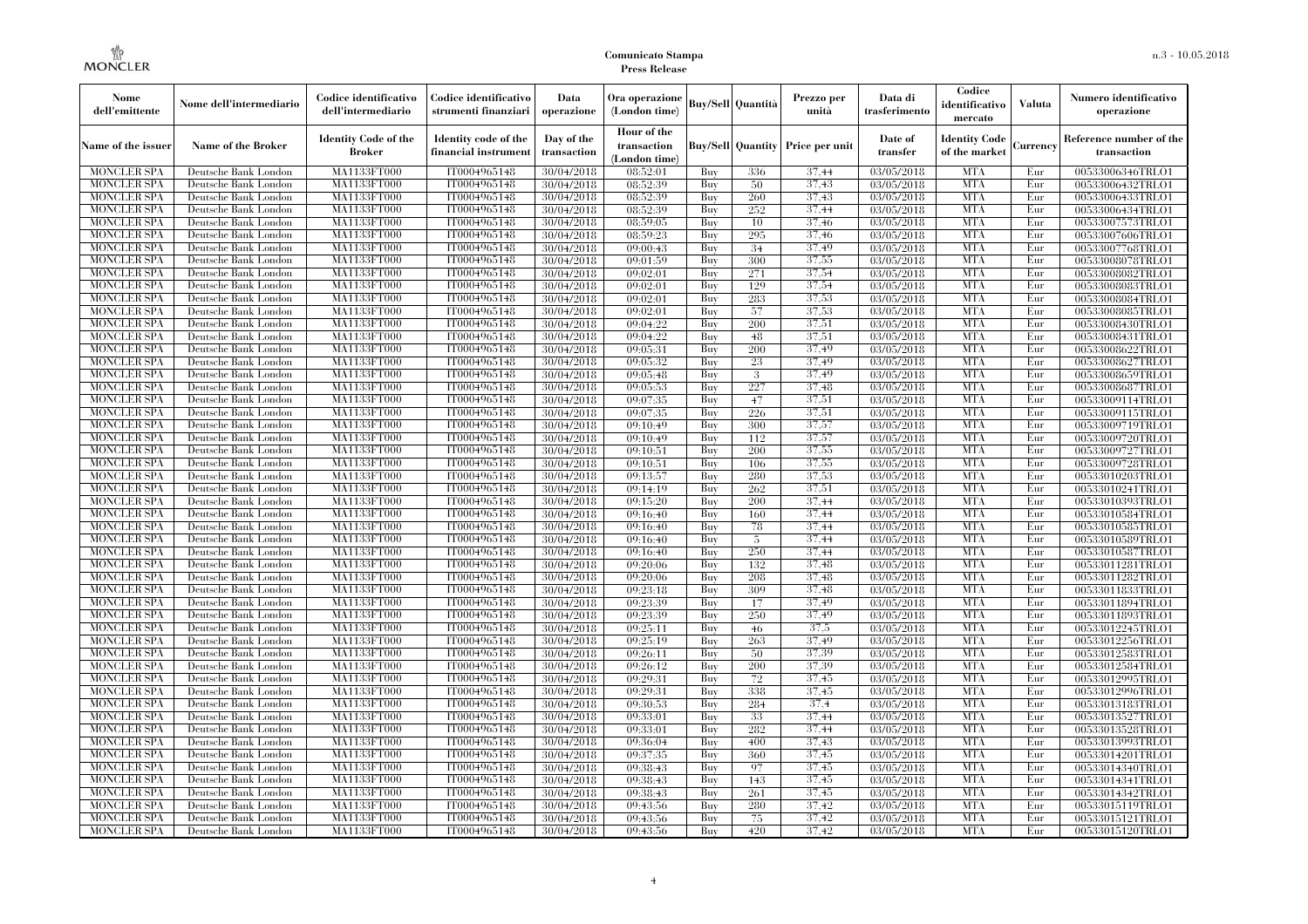| Nome<br>dell'emittente                   | Nome dell'intermediario                      | Codice identificativo<br>dell'intermediario  | Codice identificativo<br>strumenti finanziari | Data<br>operazione        | Ora operazione<br>(London time)             |            | <b>Buy/Sell Quantità</b> | Prezzo per<br>unità                     | Data di<br>trasferimento | Codice<br>identificativo<br>mercato   | <b>Valuta</b> | Numero identificativo<br>operazione    |
|------------------------------------------|----------------------------------------------|----------------------------------------------|-----------------------------------------------|---------------------------|---------------------------------------------|------------|--------------------------|-----------------------------------------|--------------------------|---------------------------------------|---------------|----------------------------------------|
| Name of the issuer                       | Name of the Broker                           | <b>Identity Code of the</b><br><b>Broker</b> | Identity code of the<br>financial instrument  | Day of the<br>transaction | Hour of the<br>transaction<br>(London time) |            |                          | <b>Buy/Sell Quantity Price per unit</b> | Date of<br>transfer      | <b>Identity Code</b><br>of the market | Currencv      | Reference number of the<br>transaction |
| <b>MONCLER SPA</b>                       | Deutsche Bank London                         | MA1133FT000                                  | IT0004965148                                  | 30/04/2018                | 09:47:26                                    | Buy        | 257                      | 37.45                                   | 03/05/2018               | <b>MTA</b>                            | Eur           | 00533015601TRLO1                       |
| <b>MONCLER SPA</b>                       | Deutsche Bank London                         | <b>MA1133FT000</b>                           | IT0004965148                                  | 30/04/2018                | 09:50:33                                    | Buy        | 134                      | 37,44                                   | 03/05/2018               | <b>MTA</b>                            | Eur           | 00533016203TRLO1                       |
| <b>MONCLER SPA</b>                       | Deutsche Bank London                         | MA1133FT000                                  | IT0004965148                                  | 30/04/2018                | 09:50:33                                    | Buy        | 161                      | 37.44                                   | 03/05/2018               | <b>MTA</b>                            | Eur           | 00533016204TRLO1                       |
| <b>MONCLER SPA</b>                       | Deutsche Bank London                         | MA1133FT000                                  | IT0004965148                                  | 30/04/2018                | 09:52:07                                    | Buy        | 200                      | 37,44                                   | 03/05/2018               | <b>MTA</b>                            | Eur           | 00533016463TRLO1                       |
| <b>MONCLER SPA</b>                       | Deutsche Bank London                         | MA1133FT000                                  | IT0004965148                                  | 30/04/2018                | 09:52:07                                    | Buy        | 110                      | 37,44<br>37,47                          | 03/05/2018               | <b>MTA</b><br><b>MTA</b>              | Eur<br>Eur    | 00533016464TRLO1                       |
| <b>MONCLER SPA</b><br><b>MONCLER SPA</b> | Deutsche Bank London<br>Deutsche Bank London | <b>MA1133FT000</b><br>MA1133FT000            | IT0004965148<br>IT0004965148                  | 30/04/2018<br>30/04/2018  | 09:55:09<br>09:55:09                        | Buy<br>Buy | 246<br>60                | 37,47                                   | 03/05/2018<br>03/05/2018 | <b>MTA</b>                            | Eur           | 00533016846TRLO1<br>00533016845TRLO1   |
| <b>MONCLER SPA</b>                       | Deutsche Bank London                         | MA1133FT000                                  | IT0004965148                                  | 30/04/2018                | 09:55:31                                    | Buv        | 264                      | 37,47                                   | 03/05/2018               | <b>MTA</b>                            | Eur           | 00533016914TRLO1                       |
| <b>MONCLER SPA</b>                       | Deutsche Bank London                         | MA1133FT000                                  | IT0004965148                                  | 30/04/2018                | 09:56:09                                    | Buy        | $\overline{4}$           | 37,47                                   | 03/05/2018               | <b>MTA</b>                            | Eur           | 00533017055TRLO1                       |
| <b>MONCLER SPA</b>                       | Deutsche Bank London                         | <b>MA1133FT000</b>                           | IT0004965148                                  | 30/04/2018                | 09:56:09                                    | Buy        | 250                      | 37,47                                   | 03/05/2018               | <b>MTA</b>                            | Eur           | 00533017054TRLO1                       |
| <b>MONCLER SPA</b>                       | Deutsche Bank London                         | MA1133FT000                                  | IT0004965148                                  | 30/04/2018                | 09:58:35                                    | Buy        | 20                       | 37,46                                   | 03/05/2018               | <b>MTA</b>                            | Eur           | 00533017460TRLO1                       |
| <b>MONCLER SPA</b>                       | Deutsche Bank London                         | MA1133FT000                                  | IT0004965148                                  | 30/04/2018                | 09:58:35                                    | Buy        | 250                      | 37,46                                   | 03/05/2018               | <b>MTA</b>                            | Eur           | 00533017459TRLO1                       |
| <b>MONCLER SPA</b>                       | Deutsche Bank London                         | MA1133FT000                                  | IT0004965148                                  | 30/04/2018                | 09:59:33                                    | Buy        | 28                       | 37,46                                   | 03/05/2018               | <b>MTA</b>                            | Eur           | 00533017571TRLO1                       |
| <b>MONCLER SPA</b>                       | Deutsche Bank London                         | MA1133FT000                                  | IT0004965148                                  | 30/04/2018                | 09:59:33                                    | Buy        | 140                      | 37,45                                   | 03/05/2018               | <b>MTA</b>                            | Eur           | 00533017570TRLO1                       |
| <b>MONCLER SPA</b>                       | Deutsche Bank London                         | MA1133FT000                                  | IT0004965148                                  | 30/04/2018                | 09:59:33                                    | Buy        | 250                      | 37,45                                   | 03/05/2018               | <b>MTA</b>                            | Eur           | 00533017569TRLO1                       |
| <b>MONCLER SPA</b>                       | Deutsche Bank London                         | MA1133FT000                                  | IT0004965148                                  | 30/04/2018                | 10:03:33                                    | Buy        | 295                      | 37,42                                   | 03/05/2018               | <b>MTA</b>                            | Eur           | 00533018220TRLO1                       |
| <b>MONCLER SPA</b>                       | Deutsche Bank London                         | MA1133FT000                                  | IT0004965148                                  | 30/04/2018                | 10:05:54                                    | Buy        | 301                      | 37.39                                   | 03/05/2018               | <b>MTA</b>                            | Eur           | 00533018658TRLO1                       |
| <b>MONCLER SPA</b>                       | Deutsche Bank London                         | MA1133FT000                                  | IT0004965148                                  | 30/04/2018                | 10:08:16                                    | Buy        | 410                      | 37,41                                   | 03/05/2018               | <b>MTA</b>                            | Eur           | 00533019098TRLO1                       |
| <b>MONCLER SPA</b>                       | Deutsche Bank London                         | MA1133FT000                                  | IT0004965148                                  | 30/04/2018                | 10:11:51                                    | Buy        | 260                      | 37.42                                   | 03/05/2018               | <b>MTA</b>                            | Eur           | 00533019764TRLO1                       |
| <b>MONCLER SPA</b>                       | Deutsche Bank London                         | MA1133FT000                                  | IT0004965148                                  | 30/04/2018                | 10:12:00                                    | Buy        | 100                      | 37.41                                   | 03/05/2018               | <b>MTA</b>                            | Eur           | 00533019771TRLO1                       |
| MONCLER SPA                              | Deutsche Bank London                         | MA1133FT000                                  | IT0004965148                                  | 30/04/2018                | 10:12:00                                    | Buy        | 145                      | 37,41                                   | 03/05/2018               | <b>MTA</b>                            | Eur           | 00533019772TRLO1                       |
| <b>MONCLER SPA</b>                       | Deutsche Bank London                         | MA1133FT000                                  | IT0004965148                                  | 30/04/2018                | 10:12:33                                    | Buy        | 237                      | 37,39                                   | 03/05/2018               | <b>MTA</b>                            | Eur           | 00533019821TRLO1                       |
| <b>MONCLER SPA</b>                       | Deutsche Bank London                         | MA1133FT000                                  | IT0004965148                                  | 30/04/2018                | 10:17:33                                    | Buy        | 320                      | 37.38                                   | 03/05/2018               | <b>MTA</b>                            | Eur           | 00533020517TRLO1                       |
| <b>MONCLER SPA</b>                       | Deutsche Bank London                         | MA1133FT000                                  | IT0004965148                                  | 30/04/2018                | 10:17:33                                    | Buy        | 20                       | 37.38                                   | 03/05/2018               | <b>MTA</b>                            | Eur           | 00533020518TRLO1                       |
| <b>MONCLER SPA</b><br><b>MONCLER SPA</b> | Deutsche Bank London<br>Deutsche Bank London | MA1133FT000<br>MA1133FT000                   | IT0004965148<br>IT0004965148                  | 30/04/2018<br>30/04/2018  | 10:19:32<br>10:19:32                        | Buy<br>Buy | 186<br>49                | 37,38<br>37,38                          | 03/05/2018<br>03/05/2018 | <b>MTA</b><br><b>MTA</b>              | Eur<br>Eur    | 00533020739TRLO1<br>00533020741TRLO1   |
| MONCLER SPA                              | Deutsche Bank London                         | MA1133FT000                                  | IT0004965148                                  | 30/04/2018                | 10:19:32                                    | Buy        | 394                      | 37,38                                   | 03/05/2018               | <b>MTA</b>                            | Eur           | 00533020747TRLO1                       |
| <b>MONCLER SPA</b>                       | Deutsche Bank London                         | MA1133FT000                                  | IT0004965148                                  | 30/04/2018                | 10:20:38                                    | Buy        | 100                      | 37.36                                   | 03/05/2018               | <b>MTA</b>                            | Eur           | 00533020840TRLO1                       |
| <b>MONCLER SPA</b>                       | Deutsche Bank London                         | MA1133FT000                                  | IT0004965148                                  | 30/04/2018                | 10:20:38                                    | Buy        | 118                      | 37,36                                   | 03/05/2018               | <b>MTA</b>                            | Eur           | 00533020841TRLO1                       |
| <b>MONCLER SPA</b>                       | Deutsche Bank London                         | <b>MA1133FT000</b>                           | IT0004965148                                  | 30/04/2018                | 10:20:38                                    | Buy        | 132                      | 37.36                                   | 03/05/2018               | <b>MTA</b>                            | Eur           | 00533020842TRLO1                       |
| MONCLER SPA                              | Deutsche Bank London                         | MA1133FT000                                  | IT0004965148                                  | 30/04/2018                | 10:23:23                                    | Buy        | 104                      | 37,37                                   | 03/05/2018               | <b>MTA</b>                            | Eur           | 00533021145TRLO1                       |
| <b>MONCLER SPA</b>                       | Deutsche Bank London                         | MA1133FT000                                  | IT0004965148                                  | 30/04/2018                | 10:23:23                                    | Buy        | 140                      | 37,37                                   | 03/05/2018               | <b>MTA</b>                            | Eur           | 00533021144TRLO1                       |
| <b>MONCLER SPA</b>                       | Deutsche Bank London                         | MA1133FT000                                  | IT0004965148                                  | 30/04/2018                | 10:27:22                                    | Buy        | 184                      | 37,36                                   | 03/05/2018               | <b>MTA</b>                            | Eur           | 00533021599TRLO1                       |
| <b>MONCLER SPA</b>                       | Deutsche Bank London                         | MA1133FT000                                  | IT0004965148                                  | 30/04/2018                | 10:30:29                                    | Buy        | 250                      | 37.38                                   | 03/05/2018               | <b>MTA</b>                            | Eur           | 00533021876TRLO1                       |
| <b>MONCLER SPA</b>                       | Deutsche Bank London                         | MA1133FT000                                  | IT0004965148                                  | 30/04/2018                | 10:30:29                                    | Buy        | 380                      | 37.38                                   | 03/05/2018               | <b>MTA</b>                            | Eur           | 00533021875TRLO1                       |
| <b>MONCLER SPA</b>                       | Deutsche Bank London                         | MA1133FT000                                  | IT0004965148                                  | 30/04/2018                | 10:31:23                                    | Buy        | 260                      | 37,38                                   | 03/05/2018               | <b>MTA</b>                            | Eur           | 00533022078TRLO1                       |
| <b>MONCLER SPA</b>                       | Deutsche Bank London                         | MA1133FT000                                  | IT0004965148                                  | 30/04/2018                | 10:31:41                                    | Buy        | 106                      | 37,35                                   | 03/05/2018               | <b>MTA</b>                            | Eur           | 00533022131TRLO1                       |
| <b>MONCLER SPA</b>                       | Deutsche Bank London                         | <b>MA1133FT000</b>                           | IT0004965148                                  | 30/04/2018                | 10:31:41                                    | Buy        | 131                      | 37,35                                   | 03/05/2018               | <b>MTA</b>                            | Eur           | 00533022132TRLO1                       |
| <b>MONCLER SPA</b>                       | Deutsche Bank London                         | MA1133FT000                                  | IT0004965148                                  | 30/04/2018                | 10:35:54                                    | Buy        | 59                       | 37,39                                   | 03/05/2018               | <b>MTA</b>                            | Eur           | 00533022632TRLO1                       |
| <b>MONCLER SPA</b>                       | Deutsche Bank London                         | <b>MA1133FT000</b>                           | IT0004965148                                  | 30/04/2018                | 10:35:54                                    | Buy        | 221                      | 37.39                                   | 03/05/2018               | <b>MTA</b>                            | Eur           | 00533022631TRLO1                       |
| <b>MONCLER SPA</b>                       | Deutsche Bank London                         | MA1133FT000                                  | IT0004965148                                  | 30/04/2018                | 10:37:14                                    | Buy        | 18                       | 37.39                                   | 03/05/2018               | <b>MTA</b>                            | Eur           | 00533022741TRLO1                       |
| <b>MONCLER SPA</b>                       | Deutsche Bank London                         | MA1133FT000                                  | IT0004965148                                  | 30/04/2018                | 10:38:34                                    | Buy        | 229                      | 37,38                                   | 03/05/2018               | <b>MTA</b>                            | Eur           | 00533022891TRLO1                       |
| <b>MONCLER SPA</b>                       | Deutsche Bank London                         | MA1133FT000                                  | IT0004965148                                  | 30/04/2018                | 10:38:34                                    | Buy        | 61                       | 37.38<br>37,37                          | 03/05/2018               | <b>MTA</b>                            | Eur           | 00533022892TRLO1                       |
| <b>MONCLER SPA</b>                       | Deutsche Bank London                         | MA1133FT000                                  | IT0004965148<br>IT0004965148                  | 30/04/2018                | 10:38:34                                    | Buy<br>Buy | 324                      | 37,35                                   | $\sqrt{03}/05/2018$      | <b>MTA</b><br><b>MTA</b>              | Eur<br>Eur    | 00533022893TRLO1                       |
| <b>MONCLER SPA</b><br><b>MONCLER SPA</b> | Deutsche Bank London                         | MA1133FT000<br>MA1133FT000                   | IT0004965148                                  | 30/04/2018                | 10:40:56                                    |            | 236                      | 37,35                                   | 03/05/2018               | <b>MTA</b>                            | Eur           | 00533023183TRLO1                       |
| <b>MONCLER SPA</b>                       | Deutsche Bank London<br>Deutsche Bank London | MA1133FT000                                  | IT0004965148                                  | 30/04/2018<br>30/04/2018  | 10:40:56<br>10:40:56                        | Buy<br>Buy | 34<br>40                 | 37,34                                   | 03/05/2018<br>03/05/2018 | <b>MTA</b>                            | Eur           | 00533023184TRLO1<br>00533023186TRLO1   |
| <b>MONCLER SPA</b>                       | Deutsche Bank London                         | MA1133FT000                                  | IT0004965148                                  | 30/04/2018                | 10:44:47                                    | Buy        | 125                      | 37.32                                   | 03/05/2018               | <b>MTA</b>                            | Eur           | 00533023571TRLO1                       |
| <b>MONCLER SPA</b>                       | Deutsche Bank London                         | MA1133FT000                                  | IT0004965148                                  | 30/04/2018                | 10:46:52                                    | Buy        | 46                       | 37,33                                   | 03/05/2018               | <b>MTA</b>                            | Eur           | 00533023780TRLO1                       |
| <b>MONCLER SPA</b>                       | Deutsche Bank London                         | MA1133FT000                                  | IT0004965148                                  | 30/04/2018                | 10:46:52                                    | Buy        | 253                      | 37.33                                   | 03/05/2018               | <b>MTA</b>                            | Eur           | 00533023779TRLO1                       |
| <b>MONCLER SPA</b>                       | Deutsche Bank London                         | MA1133FT000                                  | IT0004965148                                  | 30/04/2018                | 10:47:17                                    | Buy        | 175                      | 37,33                                   | 03/05/2018               | <b>MTA</b>                            | Eur           | 00533023822TRLO1                       |
| <b>MONCLER SPA</b>                       | Deutsche Bank London                         | <b>MA1133FT000</b>                           | IT0004965148                                  | 30/04/2018                | 10:47:17                                    | Buy        | 55                       | 37.33                                   | 03/05/2018               | <b>MTA</b>                            | Eur           | 00533023821TRLO1                       |
| <b>MONCLER SPA</b>                       | Deutsche Bank London                         | MA1133FT000                                  | IT0004965148                                  | 30/04/2018                | 10:47:17                                    | Buy        | 125                      | 37,33                                   | 03/05/2018               | <b>MTA</b>                            | Eur           | 00533023820TRLO1                       |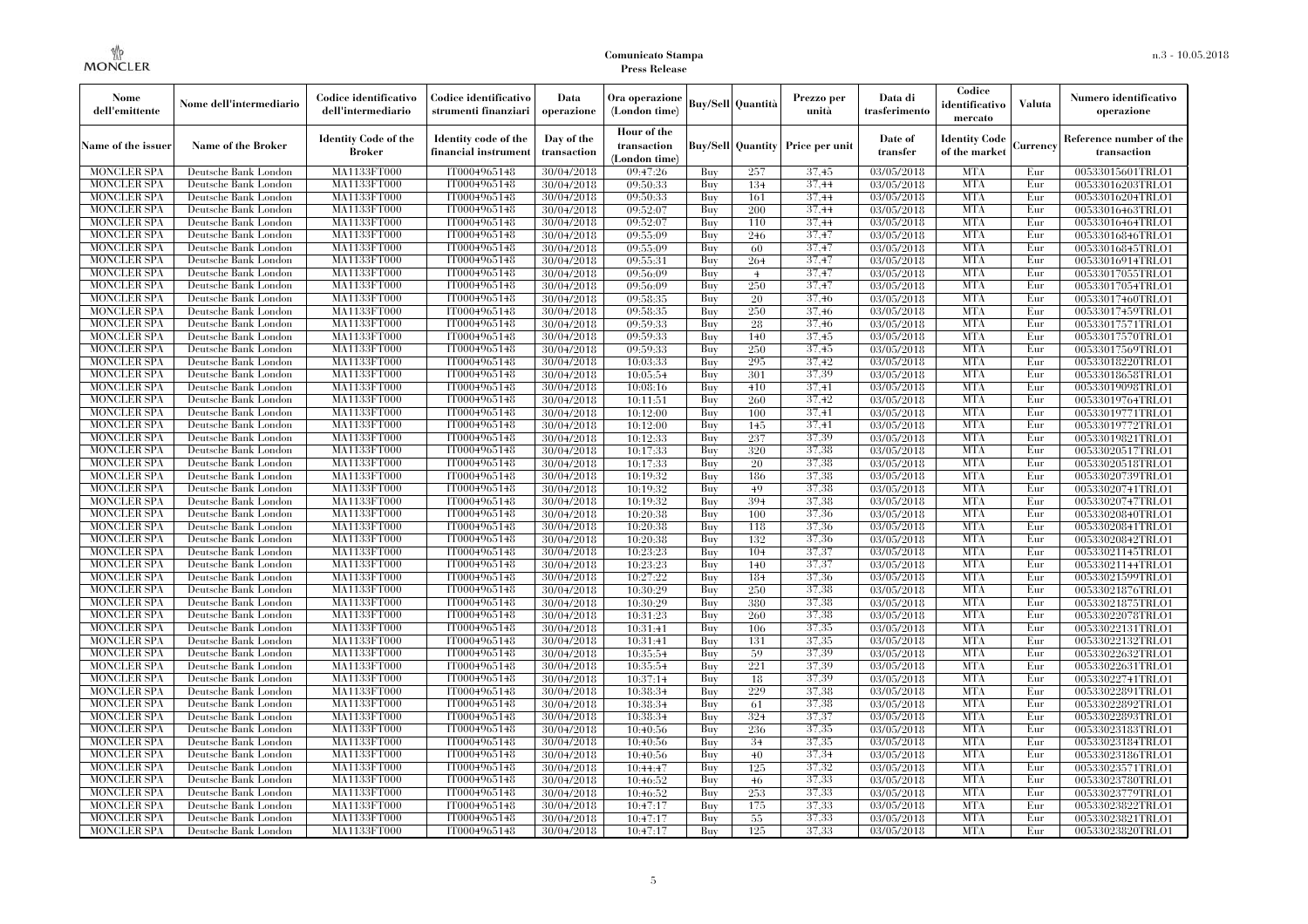| Nome<br>dell'emittente                   | Nome dell'intermediario                      | Codice identificativo<br>dell'intermediario  | Codice identificativo<br>strumenti finanziari | Data<br>operazione        | Ora operazione<br>(London time)             |            | <b>Buy/Sell Quantità</b> | Prezzo per<br>unità | Data di<br>trasferimento | Codice<br>identificativo<br>mercato   | <b>Valuta</b> | Numero identificativo<br>operazione    |
|------------------------------------------|----------------------------------------------|----------------------------------------------|-----------------------------------------------|---------------------------|---------------------------------------------|------------|--------------------------|---------------------|--------------------------|---------------------------------------|---------------|----------------------------------------|
| Name of the issuer                       | Name of the Broker                           | <b>Identity Code of the</b><br><b>Broker</b> | Identity code of the<br>financial instrumen   | Day of the<br>transaction | Hour of the<br>transaction<br>(London time) |            | <b>Buy/Sell Quantity</b> | Price per unit      | Date of<br>transfer      | <b>Identity Code</b><br>of the market | Currency      | Reference number of the<br>transaction |
| <b>MONCLER SPA</b>                       | Deutsche Bank London                         | MA1133FT000                                  | IT0004965148                                  | 30/04/2018                | 10:50:30                                    | Buy        | 264                      | 37,26               | 03/05/2018               | <b>MTA</b>                            | Eur           | 00533024346TRLO1                       |
| <b>MONCLER SPA</b>                       | Deutsche Bank London                         | MA1133FT000                                  | IT0004965148                                  | 30/04/2018                | 10:51:33                                    | Buy        | $\overline{1}$           | 37,24               | 03/05/2018               | <b>MTA</b>                            | Eur           | 00533024449TRLO1                       |
| <b>MONCLER SPA</b>                       | Deutsche Bank London                         | MA1133FT000                                  | IT0004965148                                  | 30/04/2018                | 10:52:25                                    | Buy        | 123                      | 37,28               | 03/05/2018               | <b>MTA</b>                            | Eur           | 00533024598TRLO1                       |
| <b>MONCLER SPA</b>                       | Deutsche Bank London                         | <b>MA1133FT000</b>                           | IT0004965148                                  | 30/04/2018                | 10:52:25                                    | Buy        | 125                      | 37,28               | 03/05/2018               | <b>MTA</b>                            | Eur           | 00533024597TRLO1                       |
| MONCLER SPA                              | Deutsche Bank London                         | MA1133FT000                                  | IT0004965148                                  | 30/04/2018                | 10:52:25                                    | Buy        | 18                       | 37,28               | 03/05/2018               | <b>MTA</b>                            | Eur           | 00533024596TRLO1                       |
| <b>MONCLER SPA</b><br><b>MONCLER SPA</b> | Deutsche Bank London                         | MA1133FT000<br>MA1133FT000                   | IT0004965148<br>IT0004965148                  | 30/04/2018                | 10:54:50<br>10:54:50                        | Buy<br>Buy | 23<br>125                | 37,28<br>37,27      | 03/05/2018<br>03/05/2018 | <b>MTA</b><br><b>MTA</b>              | Eur<br>Eur    | 00533024990TRLO1                       |
| <b>MONCLER SPA</b>                       | Deutsche Bank London<br>Deutsche Bank London | MA1133FT000                                  | IT0004965148                                  | 30/04/2018<br>30/04/2018  | 10:54:50                                    | Buy        | 125                      | 37,27               | 03/05/2018               | <b>MTA</b>                            | Eur           | 00533024989TRLO1<br>00533024988TRLO1   |
| MONCLER SPA                              | Deutsche Bank London                         | MA1133FT000                                  | IT0004965148                                  | 30/04/2018                | 10:54:50                                    | Buy        | 237                      | 37,26               | 03/05/2018               | <b>MTA</b>                            | Eur           | 00533024994TRLO1                       |
| <b>MONCLER SPA</b>                       | Deutsche Bank London                         | MA1133FT000                                  | IT0004965148                                  | 30/04/2018                | 11:00:18                                    | Buy        | 59                       | 37,26               | 03/05/2018               | <b>MTA</b>                            | Eur           | 00533025910TRLO1                       |
| <b>MONCLER SPA</b>                       | Deutsche Bank London                         | MA1133FT000                                  | IT0004965148                                  | 30/04/2018                | 11:00:18                                    | Buy        | 250                      | 37,26               | 03/05/2018               | <b>MTA</b>                            | Eur           | 00533025909TRLO1                       |
| <b>MONCLER SPA</b>                       | Deutsche Bank London                         | MA1133FT000                                  | IT0004965148                                  | 30/04/2018                | 11:00:25                                    | Buy        | 13                       | 37,24               | 03/05/2018               | <b>MTA</b>                            | Eur           | 00533025920TRLO1                       |
| MONCLER SPA                              | Deutsche Bank London                         | MA1133FT000                                  | IT0004965148                                  | 30/04/2018                | 11:00:30                                    | Buy        | 277                      | 37,24               | 03/05/2018               | <b>MTA</b>                            | Eur           | 00533025923TRLO1                       |
| <b>MONCLER SPA</b>                       | Deutsche Bank London                         | <b>MA1133FT000</b>                           | IT0004965148                                  | 30/04/2018                | 11:00:30                                    | Buy        | 44                       | 37,23               | 03/05/2018               | <b>MTA</b>                            | Eur           | 00533025924TRLO1                       |
| <b>MONCLER SPA</b>                       | Deutsche Bank London                         | MA1133FT000                                  | IT0004965148                                  | 30/04/2018                | 11:00:30                                    | Buy        | 191                      | 37,23               | 03/05/2018               | <b>MTA</b>                            | Eur           | 00533025925TRLO1                       |
| <b>MONCLER SPA</b>                       | Deutsche Bank London                         | MA1133FT000                                  | IT0004965148                                  | 30/04/2018                | 11:05:54                                    | Buy        | 305                      | 37,23               | 03/05/2018               | <b>MTA</b>                            | Eur           | 00533026616TRLO1                       |
| <b>MONCLER SPA</b>                       | Deutsche Bank London                         | MA1133FT000                                  | IT0004965148                                  | 30/04/2018                | 11:08:11                                    | Buy        | 78                       | 37,22               | 03/05/2018               | <b>MTA</b>                            | Eur           | 00533026953TRLO1                       |
| <b>MONCLER SPA</b>                       | Deutsche Bank London                         | MA1133FT000                                  | IT0004965148                                  | 30/04/2018                | 11:08:11                                    | Buy        | 159                      | 37,22               | 03/05/2018               | <b>MTA</b>                            | Eur           | 00533026954TRLO1                       |
| <b>MONCLER SPA</b>                       | Deutsche Bank London                         | MA1133FT000                                  | IT0004965148                                  | 30/04/2018                | 11:08:11                                    | Buy        | 13                       | 37,22               | 03/05/2018               | <b>MTA</b>                            | Eur           | 00533026955TRLO1                       |
| <b>MONCLER SPA</b>                       | Deutsche Bank London                         | MA1133FT000                                  | IT0004965148                                  | 30/04/2018                | 11:13:46                                    | Buy        | 231                      | 37.29               | 03/05/2018               | <b>MTA</b>                            | Eur           | 00533027741TRLO1                       |
| MONCLER SPA                              | Deutsche Bank London                         | MA1133FT000                                  | IT0004965148                                  | 30/04/2018                | 11:13:46                                    | Buy        | 125                      | 37,28               | 03/05/2018               | <b>MTA</b>                            | Eur           | 00533027740TRLO1                       |
| <b>MONCLER SPA</b>                       | Deutsche Bank London                         | MA1133FT000                                  | IT0004965148                                  | 30/04/2018                | 11:14:57                                    | Buy        | 112                      | 37,27               | 03/05/2018               | <b>MTA</b>                            | Eur           | 00533027914TRLO1                       |
| <b>MONCLER SPA</b>                       | Deutsche Bank London                         | MA1133FT000                                  | IT0004965148                                  | 30/04/2018                | 11:15:03                                    | Buy        | 298                      | 37,27               | 03/05/2018               | <b>MTA</b>                            | Eur           | 00533027931TRLO1                       |
| <b>MONCLER SPA</b>                       | Deutsche Bank London                         | MA1133FT000                                  | IT0004965148                                  | 30/04/2018                | 11:16:47                                    | Buy        | 54                       | 37,26               | 03/05/2018               | <b>MTA</b>                            | Eur           | 00533028356TRLO1                       |
| <b>MONCLER SPA</b>                       | Deutsche Bank London                         | MA1133FT000                                  | IT0004965148                                  | 30/04/2018                | 11:16:47                                    | Buv        | 293                      | 37.26               | 03/05/2018               | <b>MTA</b>                            | Eur           | 00533028357TRLO1                       |
| <b>MONCLER SPA</b>                       | Deutsche Bank London                         | <b>MA1133FT000</b>                           | IT0004965148                                  | 30/04/2018                | 11:16:50                                    | Buy        | 340                      | 37,25               | 03/05/2018               | <b>MTA</b>                            | Eur           | 00533028359TRLO1                       |
| <b>MONCLER SPA</b>                       | Deutsche Bank London                         | MA1133FT000                                  | IT0004965148                                  | 30/04/2018                | 11:26:23                                    | Buy        | 295                      | 37,27               | 03/05/2018               | <b>MTA</b>                            | Eur           | 00533029646TRLO1                       |
| <b>MONCLER SPA</b>                       | Deutsche Bank London                         | MA1133FT000                                  | IT0004965148                                  | 30/04/2018                | 11:26:23                                    | Buy        | 135                      | 37,27               | 03/05/2018               | <b>MTA</b>                            | Eur           | 00533029647TRLO1                       |
| <b>MONCLER SPA</b>                       | Deutsche Bank London                         | MA1133FT000                                  | IT0004965148                                  | 30/04/2018                | 11:26:27                                    | Buy        | 140                      | 37,26               | 03/05/2018               | <b>MTA</b>                            | Eur           | 00533029661TRLO1                       |
| <b>MONCLER SPA</b>                       | Deutsche Bank London                         | MA1133FT000                                  | IT0004965148                                  | 30/04/2018                | 11:26:27                                    | Buy        | 176                      | 37,26               | 03/05/2018               | <b>MTA</b>                            | Eur           | 00533029660TRLO1                       |
| MONCLER SPA                              | Deutsche Bank London                         | MA1133FT000                                  | IT0004965148                                  | 30/04/2018                | 11:30:13                                    | Buy        | 319                      | 37,25               | 03/05/2018               | <b>MTA</b>                            | Eur           | 00533030225TRLO1                       |
| <b>MONCLER SPA</b>                       | Deutsche Bank London                         | MA1133FT000                                  | IT0004965148                                  | 30/04/2018                | 11:30:13                                    | Buy        | 30                       | 37,25               | 03/05/2018               | <b>MTA</b>                            | Eur           | 00533030226TRLO1                       |
| <b>MONCLER SPA</b>                       | Deutsche Bank London                         | MA1133FT000                                  | IT0004965148                                  | 30/04/2018                | 11:30:13                                    | Buy        | 59                       | 37,25               | 03/05/2018               | <b>MTA</b>                            | Eur           | 00533030229TRLO1                       |
| <b>MONCLER SPA</b>                       | Deutsche Bank London                         | MA1133FT000                                  | IT0004965148                                  | 30/04/2018                | 11:30:13                                    | Buy        | 140                      | 37,25               | 03/05/2018               | <b>MTA</b>                            | Eur           | 00533030228TRLO1                       |
| MONCLER SPA                              | Deutsche Bank London                         | MA1133FT000                                  | IT0004965148                                  | 30/04/2018                | 11:30:13                                    | Buy        | 125                      | 37,25               | 03/05/2018               | <b>MTA</b>                            | Eur           | 00533030227TRLO1                       |
| <b>MONCLER SPA</b>                       | Deutsche Bank London                         | MA1133FT000                                  | IT0004965148                                  | 30/04/2018                | 11:31:34                                    | Buy        | 240                      | 37,23               | 03/05/2018               | <b>MTA</b>                            | Eur           | 00533030452TRLO1                       |
| <b>MONCLER SPA</b>                       | Deutsche Bank London                         | MA1133FT000                                  | IT0004965148                                  | 30/04/2018                | 11:34:04                                    | Buy        | 249                      | 37,2                | 03/05/2018               | <b>MTA</b>                            | Eur           | 00533030719TRLO1                       |
| <b>MONCLER SPA</b>                       | Deutsche Bank London                         | MA1133FT000                                  | IT0004965148                                  | 30/04/2018                | 11:35:14                                    | Buy        | 297                      | 37,19<br>37,2       | 03/05/2018               | <b>MTA</b><br><b>MTA</b>              | Eur           | 00533030954TRLO1                       |
| <b>MONCLER SPA</b>                       | Deutsche Bank London                         | MA1133FT000                                  | IT0004965148                                  | 30/04/2018                | 11:39:45                                    | Buy        | 303                      |                     | 03/05/2018               |                                       | Eur           | 00533031735TRLO1                       |
| <b>MONCLER SPA</b>                       | Deutsche Bank London                         | MA1133FT000                                  | IT0004965148                                  | 30/04/2018                | 11:40:27                                    | Buy<br>Buy | 187<br>$\overline{7}$    | 37.18<br>37.18      | 03/05/2018               | <b>MTA</b><br><b>MTA</b>              | Eur<br>Eur    | 00533031819TRLO1                       |
| <b>MONCLER SPA</b><br><b>MONCLER SPA</b> | Deutsche Bank London<br>Deutsche Bank London | MA1133FT000<br>MA1133FT000                   | IT0004965148<br>IT0004965148                  | 30/04/2018<br>30/04/2018  | 11:40:27<br>11:40:33                        |            | 86                       | 37,18               | 03/05/2018<br>03/05/2018 | <b>MTA</b>                            | Eur           | 00533031820TRLO1<br>00533031836TRLO1   |
| <b>MONCLER SPA</b>                       | Deutsche Bank London                         | MA1133FT000                                  | IT0004965148                                  | 30/04/2018                | 11:45:00                                    | Buy<br>Buy | 23                       | 37,16               | 03/05/2018               | <b>MTA</b>                            | Eur           | 00533032564TRLO1                       |
| <b>MONCLER SPA</b>                       | Deutsche Bank London                         | MA1133FT000                                  | IT0004965148                                  | 30/04/2018                | 11:45:00                                    | Buy        | 125                      | 37,16               | 03/05/2018               | <b>MTA</b>                            | Eur           | 00533032563TRLO1                       |
| <b>MONCLER SPA</b>                       | Deutsche Bank London                         | MA1133FT000                                  | IT0004965148                                  | 30/04/2018                | 11:45:00                                    | Buy        | 125                      | 37.16               | 03/05/2018               | <b>MTA</b>                            | Eur           | 00533032562TRLO1                       |
| <b>MONCLER SPA</b>                       | Deutsche Bank London                         | MA1133FT000                                  | IT0004965148                                  | 30/04/2018                | 11:45:06                                    | Buy        | 243                      | 37,14               | 03/05/2018               | <b>MTA</b>                            | Eur           | 00533032585TRLO1                       |
| MONCLER SPA                              | Deutsche Bank London                         | MA1133FT000                                  | IT0004965148                                  | 30/04/2018                | 11:47:45                                    | Buy        | 130                      | 37,13               | 03/05/2018               | <b>MTA</b>                            | Eur           | 00533032977TRLO1                       |
| <b>MONCLER SPA</b>                       | Deutsche Bank London                         | MA1133FT000                                  | IT0004965148                                  | 30/04/2018                | 11:47:45                                    | Buy        | 125                      | 37,13               | 03/05/2018               | <b>MTA</b>                            | Eur           | 00533032978TRLO1                       |
| <b>MONCLER SPA</b>                       | Deutsche Bank London                         | MA1133FT000                                  | IT0004965148                                  | 30/04/2018                | 11:47:45                                    | Buy        | 261                      | 37,14               | 03/05/2018               | <b>MTA</b>                            | Eur           | 00533032979TRLO1                       |
| <b>MONCLER SPA</b>                       | Deutsche Bank London                         | MA1133FT000                                  | IT0004965148                                  | 30/04/2018                | 11:54:59                                    | Buy        | 255                      | 37,14               | 03/05/2018               | <b>MTA</b>                            | Eur           | 00533034056TRLO1                       |
| MONCLER SPA                              | Deutsche Bank London                         | MA1133FT000                                  | IT0004965148                                  | 30/04/2018                | 11:54:59                                    | Buy        | 85                       | 37,14               | 03/05/2018               | <b>MTA</b>                            | Eur           | 00533034057TRLO1                       |
| <b>MONCLER SPA</b>                       | Deutsche Bank London                         | MA1133FT000                                  | IT0004965148                                  | 30/04/2018                | 11:58:54                                    | Buy        | 250                      | 37,15               | 03/05/2018               | <b>MTA</b>                            | Eur           | 00533034417TRLO1                       |
| <b>MONCLER SPA</b>                       | Deutsche Bank London                         | MA1133FT000                                  | IT0004965148                                  | 30/04/2018                | 12:00:00                                    | Buy        | 167                      | 37,16               | 03/05/2018               | <b>MTA</b>                            | Eur           | 00533034609TRLO1                       |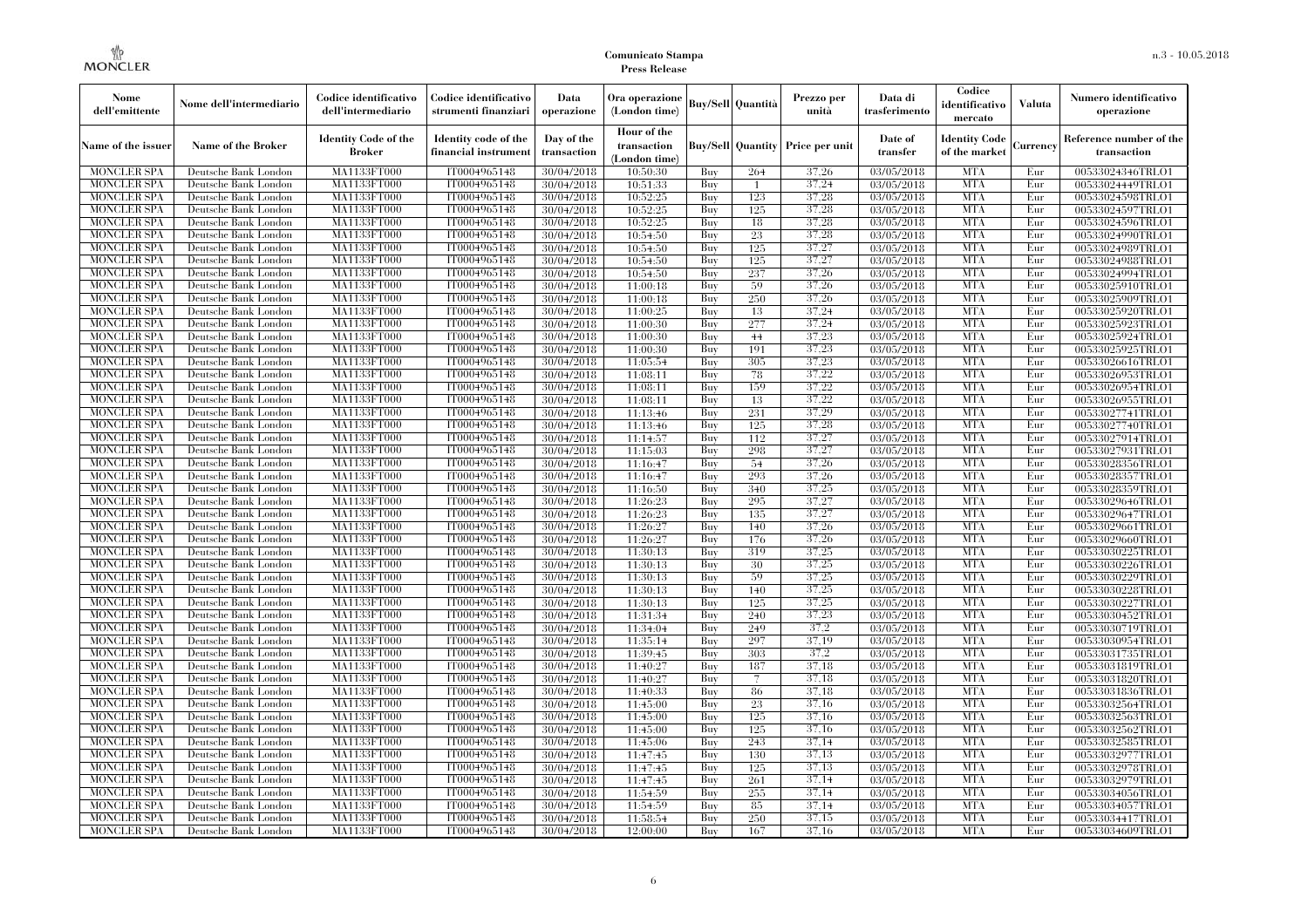| Nome<br>dell'emittente                   | Nome dell'intermediario                      | Codice identificativo<br>dell'intermediario  | Codice identificativo<br>strumenti finanziari | Data<br>operazione        | Ora operazione<br>(London time)             |            | Buy/Sell Quantità | Prezzo per<br>unità                  | Data di<br>trasferimento | Codice<br>identificativo<br>mercato | <b>Valuta</b> | Numero identificativo<br>operazione    |
|------------------------------------------|----------------------------------------------|----------------------------------------------|-----------------------------------------------|---------------------------|---------------------------------------------|------------|-------------------|--------------------------------------|--------------------------|-------------------------------------|---------------|----------------------------------------|
| Name of the issuer                       | Name of the Broker                           | <b>Identity Code of the</b><br><b>Broker</b> | Identity code of the<br>financial instrument  | Day of the<br>transaction | Hour of the<br>transaction<br>(London time) |            |                   | Buy/Sell   Quantity   Price per unit | Date of<br>transfer      | Identity Code<br>of the market      | Currency      | Reference number of the<br>transaction |
| <b>MONCLER SPA</b>                       | Deutsche Bank London                         | MA1133FT000                                  | IT0004965148                                  | 30/04/2018                | 12:00:00                                    | Buy        | 110               | 37,16                                | 03/05/2018               | <b>MTA</b>                          | Eur           | 00533034608TRLO1                       |
| <b>MONCLER SPA</b>                       | Deutsche Bank London                         | <b>MA1133FT000</b>                           | IT0004965148                                  | 30/04/2018                | 12:05:26                                    | Buy        | 356               | 37,21                                | 03/05/2018               | <b>MTA</b>                          | Eur           | 00533035203TRLO1                       |
| <b>MONCLER SPA</b>                       | Deutsche Bank London                         | MA1133FT000                                  | IT0004965148                                  | 30/04/2018                | 12:05:51                                    | Buy        | 14                | 37,21                                | 03/05/2018               | <b>MTA</b>                          | Eur           | 00533035239TRLO1                       |
| <b>MONCLER SPA</b>                       | Deutsche Bank London                         | <b>MA1133FT000</b>                           | IT0004965148                                  | 30/04/2018                | 12:07:10                                    | Buy        | 206               | 37,23                                | 03/05/2018               | <b>MTA</b>                          | Eur           | 00533035390TRLO1                       |
| <b>MONCLER SPA</b>                       | Deutsche Bank London                         | MA1133FT000                                  | IT0004965148                                  | 30/04/2018                | 12:07:10                                    | Buy        | 54                | 37,23                                | $\overline{03}/05/2018$  | <b>MTA</b><br><b>MTA</b>            | Eur           | 00533035391TRLO1                       |
| <b>MONCLER SPA</b><br><b>MONCLER SPA</b> | Deutsche Bank London                         | MA1133FT000<br>MA1133FT000                   | IT0004965148<br>IT0004965148                  | 30/04/2018                | 12:07:10                                    | Buy<br>Buy | 316<br>98         | 37,22<br>37.26                       | $\overline{03}/05/2018$  | <b>MTA</b>                          | Eur<br>Eur    | 00533035392TRLO1                       |
| <b>MONCLER SPA</b>                       | Deutsche Bank London<br>Deutsche Bank London | MA1133FT000                                  | IT0004965148                                  | 30/04/2018<br>30/04/2018  | 12:10:45<br>12:10:45                        | Buy        | 252               | 37.26                                | 03/05/2018<br>03/05/2018 | <b>MTA</b>                          | Eur           | 00533035909TRLO1<br>00533035910TRLO1   |
| <b>MONCLER SPA</b>                       | Deutsche Bank London                         | MA1133FT000                                  | IT0004965148                                  | 30/04/2018                | 12:12:15                                    | Buy        | 245               | 37,22                                | $\overline{03}/05/2018$  | <b>MTA</b>                          | Eur           | 00533036096TRLO1                       |
| <b>MONCLER SPA</b>                       | Deutsche Bank London                         | MA1133FT000                                  | IT0004965148                                  | 30/04/2018                | 12:15:10                                    | Buy        | 241               | 37,19                                | 03/05/2018               | <b>MTA</b>                          | Eur           | 00533036494TRLO1                       |
| <b>MONCLER SPA</b>                       | Deutsche Bank London                         | MA1133FT000                                  | IT0004965148                                  | 30/04/2018                | 12:16:05                                    | Buy        | 265               | 37.19                                | 03/05/2018               | <b>MTA</b>                          | Eur           | 00533036657TRLO1                       |
| <b>MONCLER SPA</b>                       | Deutsche Bank London                         | MA1133FT000                                  | IT0004965148                                  | 30/04/2018                | 12:17:51                                    | Buy        | 250               | 37.15                                | 03/05/2018               | <b>MTA</b>                          | Eur           | 00533036801TRLO1                       |
| <b>MONCLER SPA</b>                       | Deutsche Bank London                         | MA1133FT000                                  | IT0004965148                                  | 30/04/2018                | 12:19:18                                    | Buy        | 290               | 37.12                                | $\overline{03}/05/2018$  | <b>MTA</b>                          | Eur           | 00533037058TRLO1                       |
| <b>MONCLER SPA</b>                       | Deutsche Bank London                         | <b>MA1133FT000</b>                           | IT0004965148                                  | 30/04/2018                | 12:27:31                                    | Buy        | 245               | 37,13                                | 03/05/2018               | <b>MTA</b>                          | Eur           | 00533038055TRLO1                       |
| <b>MONCLER SPA</b>                       | Deutsche Bank London                         | MA1133FT000                                  | IT0004965148                                  | 30/04/2018                | 12:32:44                                    | Buy        | 100               | 37,14                                | 03/05/2018               | <b>MTA</b>                          | Eur           | 00533038621TRLO1                       |
| <b>MONCLER SPA</b>                       | Deutsche Bank London                         | MA1133FT000                                  | IT0004965148                                  | 30/04/2018                | 12:33:07                                    | Buy        | 170               | 37,14                                | 03/05/2018               | <b>MTA</b>                          | Eur           | 00533038632TRLO1                       |
| <b>MONCLER SPA</b>                       | Deutsche Bank London                         | MA1133FT000                                  | IT0004965148                                  | 30/04/2018                | 12:36:19                                    | Buy        | 167               | 37,22                                | 03/05/2018               | <b>MTA</b>                          | Eur           | 00533038946TRLO1                       |
| <b>MONCLER SPA</b>                       | Deutsche Bank London                         | <b>MA1133FT000</b>                           | IT0004965148                                  | 30/04/2018                | 12:36:46                                    | Buy        | 265               | 37,21                                | 03/05/2018               | <b>MTA</b>                          | Eur           | 00533039063TRLO1                       |
| <b>MONCLER SPA</b>                       | Deutsche Bank London                         | MA1133FT000                                  | IT0004965148                                  | 30/04/2018                | 12:37:51                                    | Buy        | 357               | 37,2                                 | 03/05/2018               | <b>MTA</b>                          | Eur           | 00533039360TRLO1                       |
| <b>MONCLER SPA</b>                       | Deutsche Bank London                         | MA1133FT000                                  | IT0004965148                                  | 30/04/2018                | 12:37:51                                    | Buy        | 23                | 37.2                                 | 03/05/2018               | <b>MTA</b>                          | Eur           | 00533039361TRLO1                       |
| <b>MONCLER SPA</b>                       | Deutsche Bank London                         | MA1133FT000                                  | IT0004965148                                  | 30/04/2018                | 12:37:51                                    | Buy        | 130               | 37,19                                | 03/05/2018               | <b>MTA</b>                          | Eur           | 00533039362TRLO1                       |
| <b>MONCLER SPA</b>                       | Deutsche Bank London                         | MA1133FT000                                  | IT0004965148                                  | 30/04/2018                | 12:37:51                                    | Buy        | 110               | 37,19                                | 03/05/2018               | <b>MTA</b>                          | Eur           | 00533039363TRLO1                       |
| <b>MONCLER SPA</b>                       | Deutsche Bank London                         | MA1133FT000                                  | IT0004965148                                  | 30/04/2018                | 12:37:51                                    | Buy        | 38                | 37,19                                | 03/05/2018               | <b>MTA</b>                          | Eur           | 00533039365TRLO1                       |
| <b>MONCLER SPA</b>                       | Deutsche Bank London                         | MA1133FT000                                  | IT0004965148                                  | 30/04/2018                | 12:37:51                                    | Buy        | 360               | 37,19                                | 03/05/2018               | <b>MTA</b>                          | Eur           | 00533039364TRLO1                       |
| <b>MONCLER SPA</b>                       | Deutsche Bank London                         | MA1133FT000                                  | IT0004965148                                  | 30/04/2018                | 12:40:33                                    | Buy        | 177               | 37,17                                | 03/05/2018               | <b>MTA</b>                          | Eur           | 00533039956TRLO1                       |
| <b>MONCLER SPA</b>                       | Deutsche Bank London                         | MA1133FT000                                  | IT0004965148                                  | 30/04/2018                | 12:40:33                                    | Buy        | 93                | 37,17                                | $\overline{03}/05/2018$  | <b>MTA</b>                          | Eur           | 00533039957TRLO1                       |
| <b>MONCLER SPA</b>                       | Deutsche Bank London                         | MA1133FT000                                  | IT0004965148                                  | 30/04/2018                | 12:45:13                                    | Buy        | 240               | 37,12                                | $\overline{03}/05/2018$  | <b>MTA</b>                          | Eur           | 00533040548TRLO1                       |
| <b>MONCLER SPA</b>                       | Deutsche Bank London                         | MA1133FT000                                  | IT0004965148                                  | 30/04/2018                | 12:45:13                                    | Buy        | 265               | 37,12                                | 03/05/2018               | <b>MTA</b>                          | Eur           | 00533040549TRLO1                       |
| <b>MONCLER SPA</b>                       | Deutsche Bank London                         | MA1133FT000                                  | IT0004965148                                  | 30/04/2018                | 12:50:44                                    | Buy        | 253               | 37,14                                | 03/05/2018               | <b>MTA</b>                          | Eur           | 00533041384TRLO1                       |
| <b>MONCLER SPA</b>                       | Deutsche Bank London                         | <b>MA1133FT000</b>                           | IT0004965148                                  | 30/04/2018                | 12:55:11                                    | Buy        | 280               | 37,13                                | 03/05/2018               | <b>MTA</b>                          | Eur           | 00533042066TRLO1                       |
| <b>MONCLER SPA</b>                       | Deutsche Bank London                         | MA1133FT000                                  | IT0004965148                                  | 30/04/2018                | 13:06:26                                    | Buy        | 370               | 37,19                                | $\overline{03}/05/2018$  | <b>MTA</b>                          | Eur           | 00533043654TRLO1                       |
| <b>MONCLER SPA</b>                       | Deutsche Bank London                         | MA1133FT000                                  | IT0004965148                                  | 30/04/2018                | 13:06:35                                    | Buy        | 363               | 37,18                                | 03/05/2018               | <b>MTA</b>                          | Eur           | 00533043671TRLO1                       |
| <b>MONCLER SPA</b>                       | Deutsche Bank London                         | MA1133FT000                                  | IT0004965148                                  | 30/04/2018                | 13:06:35                                    | Buy        | 67                | 37,18                                | 03/05/2018               | <b>MTA</b>                          | Eur           | 00533043672TRLO1                       |
| <b>MONCLER SPA</b>                       | Deutsche Bank London                         | MA1133FT000                                  | IT0004965148                                  | 30/04/2018                | 13:07:23                                    | Buy        | 38                | 37,17                                | 03/05/2018               | <b>MTA</b>                          | Eur           | 00533043751TRLO1                       |
| <b>MONCLER SPA</b>                       | Deutsche Bank London                         | MA1133FT000                                  | IT0004965148                                  | 30/04/2018                | 13:07:23                                    | Buy        | 302               | 37,17                                | 03/05/2018               | <b>MTA</b>                          | Eur           | 00533043752TRLO1                       |
| <b>MONCLER SPA</b>                       | Deutsche Bank London                         | MA1133FT000                                  | IT0004965148                                  | 30/04/2018                | 13:08:07                                    | Buy        | 159               | 37,16                                | 03/05/2018               | <b>MTA</b>                          | Eur           | 00533043822TRLO1                       |
| <b>MONCLER SPA</b><br><b>MONCLER SPA</b> | Deutsche Bank London<br>Deutsche Bank London | MA1133FT000<br>MA1133FT000                   | IT0004965148<br>IT0004965148                  | 30/04/2018                | 13:08:07                                    | Buy<br>Buy | 232               | 37,16<br>37,17                       | 03/05/2018               | <b>MTA</b><br><b>MTA</b>            | Eur<br>Eur    | 00533043823TRLO1                       |
| <b>MONCLER SPA</b>                       | Deutsche Bank London                         | MA1133FT000                                  | IT0004965148                                  | 30/04/2018<br>30/04/2018  | 13:08:07<br>13:08:07                        | Buy        | 75<br>98          | 37,17                                | 03/05/2018<br>03/05/2018 | <b>MTA</b>                          | Eur           | 00533043826TRLO1<br>00533043825TRLO1   |
| <b>MONCLER SPA</b>                       | Deutsche Bank London                         | MA1133FT000                                  | IT0004965148                                  | 30/04/2018                | 13:08:07                                    | Buy        | 120               | 37,17                                | 03/05/2018               | <b>MTA</b>                          | Eur           | 00533043824TRLO1                       |
| <b>MONCLER SPA</b>                       | Deutsche Bank London                         | MA1133FT000                                  | IT0004965148                                  | 30/04/2018                | 13:08:07                                    | Buy        | 19                | 37,16                                | 03/05/2018               | <b>MTA</b>                          | Eur           | 00533043827TRLO1                       |
| <b>MONCLER SPA</b>                       | Deutsche Bank London                         | MA1133FT000                                  | IT0004965148                                  | 30/04/2018                | 13:16:38                                    | Buy        | 239               | 37,22                                | 03/05/2018               | <b>MTA</b>                          | Eur           | 00533044942TRLO1                       |
| <b>MONCLER SPA</b>                       | Deutsche Bank London                         | MA1133FT000                                  | IT0004965148                                  | 30/04/2018                | 13:16:38                                    | Buy        | 141               | 37,22                                | 03/05/2018               | <b>MTA</b>                          | Eur           | 00533044943TRLO1                       |
| <b>MONCLER SPA</b>                       | Deutsche Bank London                         | MA1133FT000                                  | IT0004965148                                  | 30/04/2018                | 13:16:55                                    | Buy        | 400               | 37,21                                | $\overline{03}/05/2018$  | <b>MTA</b>                          | Eur           | 00533044982TRLO1                       |
| <b>MONCLER SPA</b>                       | Deutsche Bank London                         | MA1133FT000                                  | IT0004965148                                  | 30/04/2018                | 13:20:13                                    | Buy        | 410               | 37,23                                | 03/05/2018               | <b>MTA</b>                          | Eur           | 00533045296TRLO1                       |
| <b>MONCLER SPA</b>                       | Deutsche Bank London                         | MA1133FT000                                  | IT0004965148                                  | 30/04/2018                | 13:20:13                                    | Buy        | 99                | 37,23                                | 03/05/2018               | <b>MTA</b>                          | Eur           | 00533045298TRLO1                       |
| <b>MONCLER SPA</b>                       | Deutsche Bank London                         | MA1133FT000                                  | IT0004965148                                  | 30/04/2018                | 13:20:13                                    | Buy        | 460               | 37,23                                | 03/05/2018               | <b>MTA</b>                          | Eur           | 00533045297TRLO1                       |
| <b>MONCLER SPA</b>                       | Deutsche Bank London                         | MA1133FT000                                  | IT0004965148                                  | 30/04/2018                | 13:25:13                                    | Buy        | 100               | 37,24                                | $\overline{03}/05/2018$  | <b>MTA</b>                          | Eur           | 00533045794TRLO1                       |
| <b>MONCLER SPA</b>                       | Deutsche Bank London                         | MA1133FT000                                  | IT0004965148                                  | 30/04/2018                | 13:25:13                                    | Buy        | 140               | 37,24                                | 03/05/2018               | <b>MTA</b>                          | Eur           | 00533045797TRLO1                       |
| <b>MONCLER SPA</b>                       | Deutsche Bank London                         | MA1133FT000                                  | IT0004965148                                  | 30/04/2018                | 13:30:01                                    | Buy        | 315               | 37,28                                | 03/05/2018               | <b>MTA</b>                          | Eur           | 00533046263TRLO1                       |
| <b>MONCLER SPA</b>                       | Deutsche Bank London                         | MA1133FT000                                  | IT0004965148                                  | 30/04/2018                | 13:33:14                                    | Buy        | 323               | 37,26                                | 03/05/2018               | <b>MTA</b>                          | Eur           | 00533046697TRLO1                       |
| <b>MONCLER SPA</b>                       | Deutsche Bank London                         | MA1133FT000                                  | IT0004965148                                  | 30/04/2018                | 13:33:14                                    | Buy        | 328               | 37,27                                | 03/05/2018               | <b>MTA</b>                          | Eur           | 00533046698TRLO1                       |
| <b>MONCLER SPA</b>                       | Deutsche Bank London                         | MA1133FT000                                  | IT0004965148                                  | 30/04/2018                | 13:33:18                                    | Buy        | 300               | 37,25                                | 03/05/2018               | <b>MTA</b>                          | Eur           | 00533046708TRLO1                       |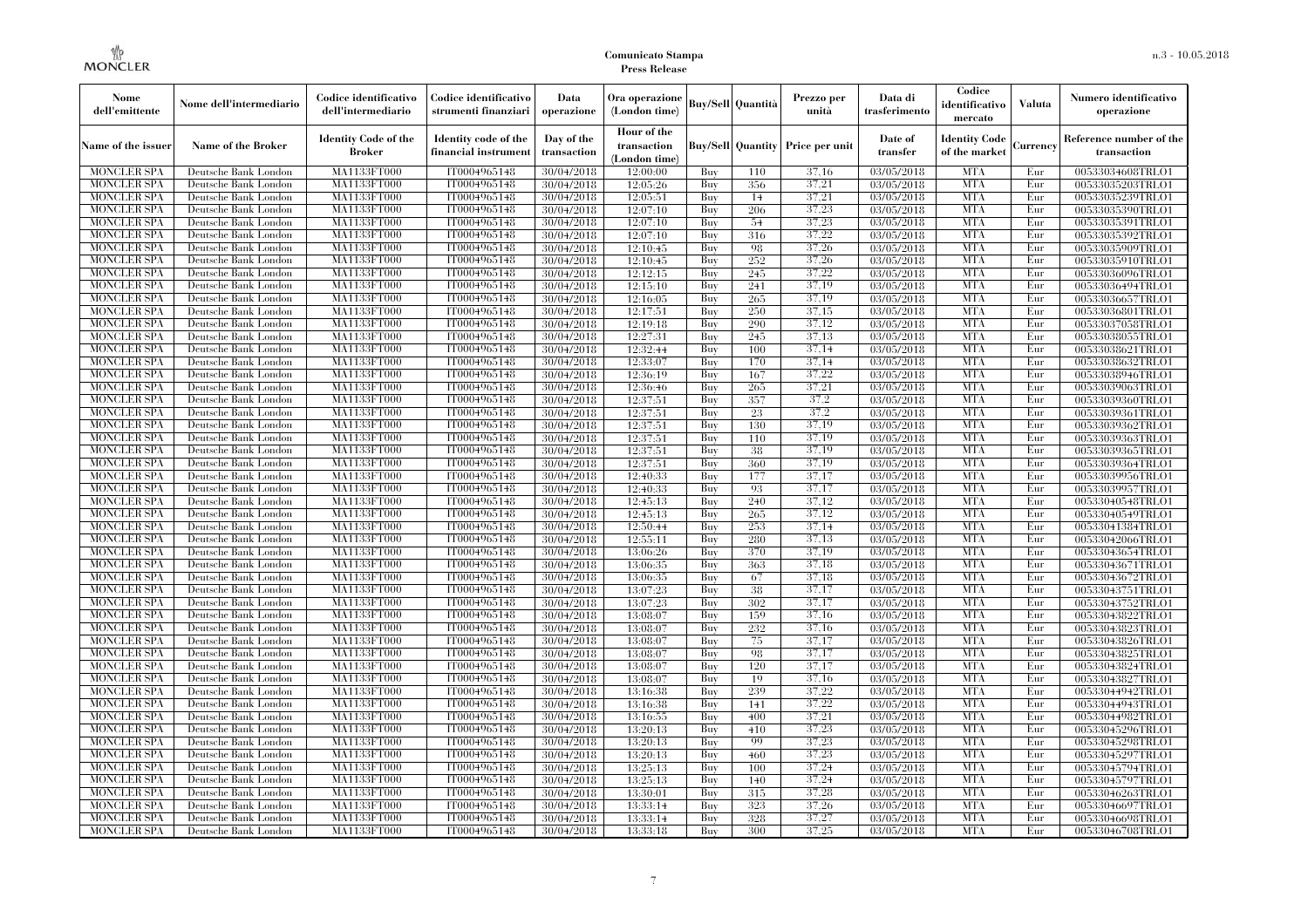| Nome<br>dell'emittente                   | Nome dell'intermediario                      | Codice identificativo<br>dell'intermediario  | Codice identificativo<br>strumenti finanziari | Data<br>operazione        | Ora operazione<br>(London time)             |            | <b>Buy/Sell Quantità</b> | Prezzo per<br>unità | Data di<br>trasferimento | Codice<br>identificativo<br>mercato   | <b>Valuta</b> | Numero identificativo<br>operazione    |
|------------------------------------------|----------------------------------------------|----------------------------------------------|-----------------------------------------------|---------------------------|---------------------------------------------|------------|--------------------------|---------------------|--------------------------|---------------------------------------|---------------|----------------------------------------|
| Name of the issuer                       | Name of the Broker                           | <b>Identity Code of the</b><br><b>Broker</b> | Identity code of the<br>financial instrumen   | Day of the<br>transaction | Hour of the<br>transaction<br>(London time) |            | <b>Buy/Sell Quantity</b> | Price per unit      | Date of<br>transfer      | <b>Identity Code</b><br>of the market | Currency      | Reference number of the<br>transaction |
| <b>MONCLER SPA</b>                       | Deutsche Bank London                         | MA1133FT000                                  | IT0004965148                                  | 30/04/2018                | 13:36:06                                    | Buy        | 273                      | 37,17               | 03/05/2018               | <b>MTA</b>                            | Eur           | 00533047034TRLO1                       |
| <b>MONCLER SPA</b>                       | Deutsche Bank London                         | <b>MA1133FT000</b>                           | IT0004965148                                  | 30/04/2018                | 13:38:40                                    | Buy        | 133                      | 37,17               | 03/05/2018               | <b>MTA</b>                            | Eur           | 00533047258TRLO1                       |
| <b>MONCLER SPA</b>                       | Deutsche Bank London                         | MA1133FT000                                  | IT0004965148                                  | 30/04/2018                | 13:38:40                                    | Buy        | 68                       | 37,17               | 03/05/2018               | <b>MTA</b>                            | Eur           | 00533047257TRLO1                       |
| <b>MONCLER SPA</b>                       | Deutsche Bank London                         | <b>MA1133FT000</b>                           | IT0004965148                                  | 30/04/2018                | 13:41:09                                    | Buy        | 260                      | 37,18               | 03/05/2018               | <b>MTA</b>                            | Eur           | 00533047571TRLO1                       |
| MONCLER SPA                              | Deutsche Bank London                         | MA1133FT000                                  | IT0004965148                                  | 30/04/2018                | 13:43:17                                    | Buy        | 144                      | 37,2                | 03/05/2018               | <b>MTA</b>                            | Eur           | 00533047906TRLO1                       |
| <b>MONCLER SPA</b><br><b>MONCLER SPA</b> | Deutsche Bank London<br>Deutsche Bank London | MA1133FT000<br>MA1133FT000                   | IT0004965148<br>IT0004965148                  | 30/04/2018                | 13:43:17                                    | Buy<br>Buy | 246<br>291               | 37,2<br>37.2        | 03/05/2018<br>03/05/2018 | <b>MTA</b><br><b>MTA</b>              | Eur<br>Eur    | 00533047907TRLO1                       |
| <b>MONCLER SPA</b>                       | Deutsche Bank London                         | MA1133FT000                                  | IT0004965148                                  | 30/04/2018<br>30/04/2018  | 13:43:17<br>13:46:19                        | Buy        | -85                      | 37.2                | 03/05/2018               | <b>MTA</b>                            | Eur           | 00533047908TRLO1<br>00533048262TRLO1   |
| MONCLER SPA                              | Deutsche Bank London                         | MA1133FT000                                  | IT0004965148                                  | 30/04/2018                | 13:46:19                                    | Buy        | 168                      | 37,2                | 03/05/2018               | <b>MTA</b>                            | Eur           | 00533048263TRLO1                       |
| <b>MONCLER SPA</b>                       | Deutsche Bank London                         | MA1133FT000                                  | IT0004965148                                  | 30/04/2018                | 13:48:27                                    | Buy        | 59                       | 37,19               | 03/05/2018               | <b>MTA</b>                            | Eur           | 00533048549TRLO1                       |
| <b>MONCLER SPA</b>                       | Deutsche Bank London                         | MA1133FT000                                  | IT0004965148                                  | 30/04/2018                | 13:49:26                                    | Buy        | 246                      | 37.19               | 03/05/2018               | <b>MTA</b>                            | Eur           | 00533048639TRLO1                       |
| <b>MONCLER SPA</b>                       | Deutsche Bank London                         | MA1133FT000                                  | IT0004965148                                  | 30/04/2018                | 13:51:26                                    | Buy        | 125                      | 37.18               | 03/05/2018               | <b>MTA</b>                            | Eur           | 00533048900TRLO1                       |
| MONCLER SPA                              | Deutsche Bank London                         | MA1133FT000                                  | IT0004965148                                  | 30/04/2018                | 13:51:36                                    | Buy        | 295                      | 37,17               | 03/05/2018               | <b>MTA</b>                            | Eur           | 00533048924TRLO1                       |
| <b>MONCLER SPA</b>                       | Deutsche Bank London                         | <b>MA1133FT000</b>                           | IT0004965148                                  | 30/04/2018                | 13:51:36                                    | Buy        | 271                      | 37,17               | 03/05/2018               | <b>MTA</b>                            | Eur           | 00533048925TRLO1                       |
| <b>MONCLER SPA</b>                       | Deutsche Bank London                         | MA1133FT000                                  | IT0004965148                                  | 30/04/2018                | 13:54:32                                    | Buy        | 169                      | 37,19               | 03/05/2018               | <b>MTA</b>                            | Eur           | 00533049319TRLO1                       |
| <b>MONCLER SPA</b>                       | Deutsche Bank London                         | MA1133FT000                                  | IT0004965148                                  | 30/04/2018                | 13:54:32                                    | Buy        | 93                       | 37.19               | 03/05/2018               | <b>MTA</b>                            | Eur           | 00533049318TRLO1                       |
| <b>MONCLER SPA</b>                       | Deutsche Bank London                         | MA1133FT000                                  | IT0004965148                                  | 30/04/2018                | 13:55:13                                    | Buy        | 265                      | 37.16               | 03/05/2018               | <b>MTA</b>                            | Eur           | 00533049532TRLO1                       |
| <b>MONCLER SPA</b>                       | Deutsche Bank London                         | MA1133FT000                                  | IT0004965148                                  | 30/04/2018                | 13:57:37                                    | Buy        | 262                      | 37,2                | 03/05/2018               | <b>MTA</b>                            | Eur           | 00533050145TRLO1                       |
| <b>MONCLER SPA</b>                       | Deutsche Bank London                         | MA1133FT000                                  | IT0004965148                                  | 30/04/2018                | 13:58:59                                    | Buy        | 250                      | 37,2                | 03/05/2018               | <b>MTA</b>                            | Eur           | 00533050463TRLO1                       |
| <b>MONCLER SPA</b>                       | Deutsche Bank London                         | MA1133FT000                                  | IT0004965148                                  | 30/04/2018                | 13:59:44                                    | Buy        | 354                      | 37,21               | 03/05/2018               | <b>MTA</b>                            | Eur           | 00533050685TRLO1                       |
| MONCLER SPA                              | Deutsche Bank London                         | MA1133FT000                                  | IT0004965148                                  | 30/04/2018                | 14:03:13                                    | Buy        | 248                      | 37,27               | 03/05/2018               | <b>MTA</b>                            | Eur           | 00533051297TRLO1                       |
| <b>MONCLER SPA</b>                       | Deutsche Bank London                         | MA1133FT000                                  | IT0004965148                                  | 30/04/2018                | 14:06:21                                    | Buy        | -66                      | 37,24               | 03/05/2018               | <b>MTA</b>                            | Eur           | 00533051743TRLO1                       |
| <b>MONCLER SPA</b>                       | Deutsche Bank London                         | MA1133FT000                                  | IT0004965148                                  | 30/04/2018                | 14:06:21                                    | Buy        | 430                      | 37,24               | 03/05/2018               | <b>MTA</b>                            | Eur           | 00533051742TRLO1                       |
| <b>MONCLER SPA</b>                       | Deutsche Bank London                         | MA1133FT000                                  | IT0004965148                                  | 30/04/2018                | 14:08:23                                    | Buy        | 12                       | 37,23               | 03/05/2018               | <b>MTA</b>                            | Eur           | 00533052112TRLO1                       |
| <b>MONCLER SPA</b>                       | Deutsche Bank London                         | MA1133FT000                                  | IT0004965148                                  | 30/04/2018                | 14:08:23                                    | Buv        | 250                      | 37.23               | 03/05/2018               | <b>MTA</b>                            | Eur           | 00533052111TRLO1                       |
| <b>MONCLER SPA</b>                       | Deutsche Bank London                         | <b>MA1133FT000</b>                           | IT0004965148                                  | 30/04/2018                | 14:12:07                                    | Buy        | 230                      | 37,25               | 03/05/2018               | <b>MTA</b>                            | Eur           | 00533052726TRLO1                       |
| <b>MONCLER SPA</b>                       | Deutsche Bank London                         | MA1133FT000                                  | IT0004965148                                  | 30/04/2018                | 14:12:26                                    | Buy        | 40                       | 37,23               | 03/05/2018               | <b>MTA</b>                            | Eur           | 00533052764TRLO1                       |
| <b>MONCLER SPA</b>                       | Deutsche Bank London                         | MA1133FT000                                  | IT0004965148                                  | 30/04/2018                | 14:14:16                                    | Buy        | 270                      | 37,23               | 03/05/2018               | <b>MTA</b>                            | Eur           | 00533053047TRLO1                       |
| <b>MONCLER SPA</b>                       | Deutsche Bank London                         | MA1133FT000                                  | IT0004965148                                  | 30/04/2018                | 14:14:17                                    | Buv        | 119                      | 37,22               | 03/05/2018               | <b>MTA</b>                            | Eur           | 00533053068TRLO1                       |
| <b>MONCLER SPA</b>                       | Deutsche Bank London                         | MA1133FT000                                  | IT0004965148                                  | 30/04/2018                | 14:14:17                                    | Buy        | 21                       | 37,22               | 03/05/2018               | <b>MTA</b>                            | Eur           | 00533053069TRLO1                       |
| MONCLER SPA                              | Deutsche Bank London                         | MA1133FT000                                  | IT0004965148                                  | 30/04/2018                | 14:16:27                                    | Buy        |                          | 37,29               | 03/05/2018               | <b>MTA</b>                            | Eur           | 00533053389TRLO1                       |
| <b>MONCLER SPA</b>                       | Deutsche Bank London                         | MA1133FT000                                  | IT0004965148                                  | 30/04/2018                | 14:20:09                                    | Buy        | -6                       | 37,31               | 03/05/2018               | <b>MTA</b>                            | Eur           | 00533053831TRLO1                       |
| <b>MONCLER SPA</b>                       | Deutsche Bank London                         | MA1133FT000                                  | IT0004965148                                  | 30/04/2018                | 14:20:09                                    | Buy        | 354                      | 37,31               | 03/05/2018               | <b>MTA</b>                            | Eur           | 00533053832TRLO1                       |
| <b>MONCLER SPA</b>                       | Deutsche Bank London                         | MA1133FT000                                  | IT0004965148                                  | 30/04/2018                | 14:20:15                                    | Buy        | 200                      | 37.3                | 03/05/2018               | <b>MTA</b>                            | Eur           | 00533053837TRLO1                       |
| MONCLER SPA                              | Deutsche Bank London                         | MA1133FT000                                  | IT0004965148                                  | 30/04/2018                | 14:20:15                                    | Buy        | 120                      | 37,3                | 03/05/2018               | <b>MTA</b>                            | Eur           | 00533053838TRLO1                       |
| <b>MONCLER SPA</b>                       | Deutsche Bank London                         | MA1133FT000                                  | IT0004965148                                  | 30/04/2018                | 14:20:15                                    | Buy        | 450                      | 37.29               | 03/05/2018               | <b>MTA</b>                            | Eur           | 00533053845TRLO1                       |
| <b>MONCLER SPA</b>                       | Deutsche Bank London                         | MA1133FT000                                  | IT0004965148                                  | 30/04/2018                | 14:20:15                                    | Buy        | 239                      | 37,28               | 03/05/2018               | <b>MTA</b>                            | Eur           | 00533053847TRLO1                       |
| <b>MONCLER SPA</b>                       | Deutsche Bank London                         | MA1133FT000                                  | IT0004965148                                  | 30/04/2018                | 14:23:29                                    | Buy        | 315                      | 37,32<br>37,33      | 03/05/2018               | <b>MTA</b><br><b>MTA</b>              | Eur           | 00533054316TRLO1                       |
| <b>MONCLER SPA</b>                       | Deutsche Bank London                         | MA1133FT000                                  | IT0004965148                                  | 30/04/2018                | 14:24:51                                    | Buy        | 222                      |                     | 03/05/2018               |                                       | Eur           | 00533054501TRLO1                       |
| <b>MONCLER SPA</b>                       | Deutsche Bank London                         | MA1133FT000                                  | IT0004965148                                  | 30/04/2018                | 14:24:51                                    | Buy<br>Buy | 108                      | 37,33<br>37,34      | 03/05/2018               | <b>MTA</b><br><b>MTA</b>              | Eur<br>Eur    | 00533054502TRLO1                       |
| <b>MONCLER SPA</b><br><b>MONCLER SPA</b> | Deutsche Bank London<br>Deutsche Bank London | MA1133FT000<br>MA1133FT000                   | IT0004965148<br>IT0004965148                  | 30/04/2018<br>30/04/2018  | 14:26:13<br>14:28:33                        | Buy        | 248<br>250               | 37,33               | 03/05/2018<br>03/05/2018 | <b>MTA</b>                            | Eur           | 00533054849TRLO1<br>00533055178TRLO1   |
| <b>MONCLER SPA</b>                       | Deutsche Bank London                         | MA1133FT000                                  | IT0004965148                                  | 30/04/2018                | 14:29:07                                    | Buy        | 240                      | 37,3                | 03/05/2018               | <b>MTA</b>                            | Eur           | 00533055256TRLO1                       |
| <b>MONCLER SPA</b>                       | Deutsche Bank London                         | MA1133FT000                                  | IT0004965148                                  | 30/04/2018                | 14:31:16                                    | Buy        | 299                      | 37,31               | 03/05/2018               | <b>MTA</b>                            | Eur           | 00533055867TRLO1                       |
| <b>MONCLER SPA</b>                       | Deutsche Bank London                         | MA1133FT000                                  | IT0004965148                                  | 30/04/2018                | 14:31:16                                    | Buy        | 274                      | 37.3                | 03/05/2018               | <b>MTA</b>                            | Eur           | 00533055869TRLO1                       |
| <b>MONCLER SPA</b>                       | Deutsche Bank London                         | MA1133FT000                                  | IT0004965148                                  | 30/04/2018                | 14:31:16                                    | Buy        | 316                      | 37,3                | 03/05/2018               | <b>MTA</b>                            | Eur           | 00533055870TRLO1                       |
| MONCLER SPA                              | Deutsche Bank London                         | MA1133FT000                                  | IT0004965148                                  | 30/04/2018                | 14:33:50                                    | Buy        | 261                      | 37,28               | 03/05/2018               | <b>MTA</b>                            | Eur           | 00533056451TRLO1                       |
| <b>MONCLER SPA</b>                       | Deutsche Bank London                         | MA1133FT000                                  | IT0004965148                                  | 30/04/2018                | 14:33:50                                    | Buy        | $\overline{4}$           | 37,27               | 03/05/2018               | <b>MTA</b>                            | Eur           | 00533056452TRLO1                       |
| <b>MONCLER SPA</b>                       | Deutsche Bank London                         | MA1133FT000                                  | IT0004965148                                  | 30/04/2018                | 14:33:50                                    | Buy        | 241                      | 37,27               | 03/05/2018               | <b>MTA</b>                            | Eur           | 00533056453TRLO1                       |
| <b>MONCLER SPA</b>                       | Deutsche Bank London                         | MA1133FT000                                  | IT0004965148                                  | 30/04/2018                | 14:35:26                                    | Buy        | 38                       | 37.19               | 03/05/2018               | <b>MTA</b>                            | Eur           | 00533056823TRLO1                       |
| MONCLER SPA                              | Deutsche Bank London                         | MA1133FT000                                  | IT0004965148                                  | 30/04/2018                | 14:35:26                                    | Buy        | 237                      | 37,19               | 03/05/2018               | <b>MTA</b>                            | Eur           | 00533056824TRLO1                       |
| <b>MONCLER SPA</b>                       | Deutsche Bank London                         | MA1133FT000                                  | IT0004965148                                  | 30/04/2018                | 14:38:06                                    | Buy        | 86                       | 37,23               | 03/05/2018               | <b>MTA</b>                            | Eur           | 00533057497TRLO1                       |
| <b>MONCLER SPA</b>                       | Deutsche Bank London                         | MA1133FT000                                  | IT0004965148                                  | 30/04/2018                | 14:38:06                                    | Buy        | 284                      | 37,23               | 03/05/2018               | <b>MTA</b>                            | Eur           | 00533057495TRLO1                       |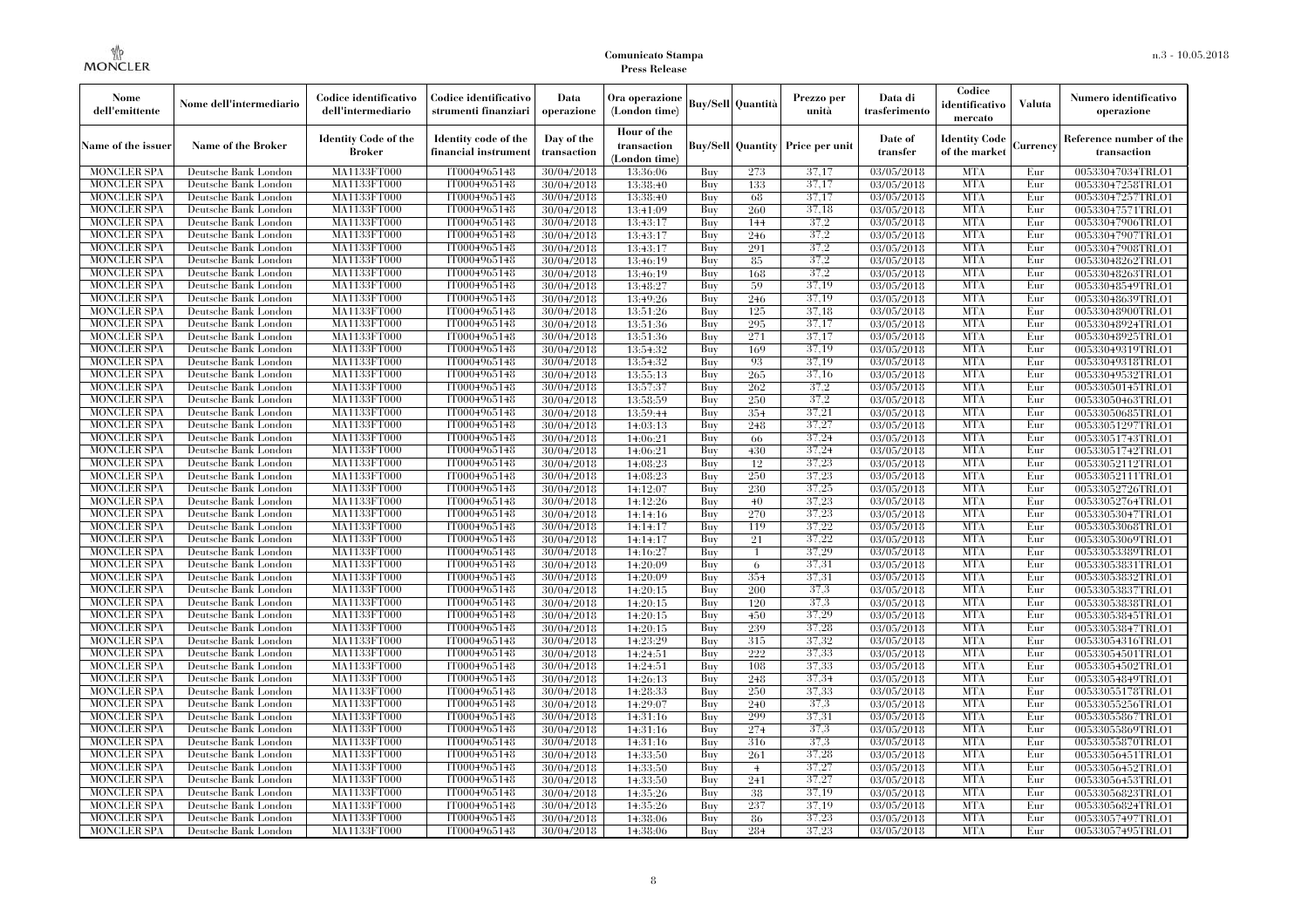| Nome<br>dell'emittente                   | Nome dell'intermediario                      | Codice identificativo<br>dell'intermediario  | Codice identificativo<br>strumenti finanziari | Data<br>operazione        | Ora operazione<br>(London time)             |            | <b>Buy/Sell   Quantità</b> | Prezzo per<br>unità | Data di<br>trasferimento | Codice<br>identificativo<br>mercato   | <b>Valuta</b> | Numero identificativo<br>operazione    |
|------------------------------------------|----------------------------------------------|----------------------------------------------|-----------------------------------------------|---------------------------|---------------------------------------------|------------|----------------------------|---------------------|--------------------------|---------------------------------------|---------------|----------------------------------------|
| Name of the issuer                       | Name of the Broker                           | <b>Identity Code of the</b><br><b>Broker</b> | Identity code of the<br>financial instrument  | Day of the<br>transaction | Hour of the<br>transaction<br>(London time) |            | <b>Buy/Sell Quantity</b>   | Price per unit      | Date of<br>transfer      | <b>Identity Code</b><br>of the market | Currencv      | Reference number of the<br>transaction |
| <b>MONCLER SPA</b>                       | Deutsche Bank London                         | MA1133FT000                                  | IT0004965148                                  | 30/04/2018                | 14:42:05                                    | Buy        | 295                        | 37,3                | 03/05/2018               | <b>MTA</b>                            | Eur           | 00533058543TRLO1                       |
| <b>MONCLER SPA</b>                       | Deutsche Bank London                         | <b>MA1133FT000</b>                           | IT0004965148                                  | 30/04/2018                | 14:42:05                                    | Buy        | 305                        | 37,29               | 03/05/2018               | <b>MTA</b>                            | Eur           | 00533058544TRLO1                       |
| <b>MONCLER SPA</b>                       | Deutsche Bank London                         | <b>MA1133FT000</b>                           | IT0004965148                                  | 30/04/2018                | 14:42:16                                    | Buv        | 159                        | 37,28               | 03/05/2018               | <b>MTA</b>                            | Eur           | 00533058602TRLO1                       |
| <b>MONCLER SPA</b>                       | Deutsche Bank London                         | MA1133FT000                                  | IT0004965148                                  | 30/04/2018                | 14:42:16                                    | Buy        | 131                        | 37,28               | 03/05/2018               | <b>MTA</b>                            | Eur           | 00533058603TRLO1                       |
| <b>MONCLER SPA</b>                       | Deutsche Bank London                         | MA1133FT000                                  | IT0004965148                                  | 30/04/2018                | 14:44:56                                    | Buy        | 319                        | 37,27<br>37,27      | 03/05/2018               | <b>MTA</b><br><b>MTA</b>              | Eur           | 00533059128TRLO1                       |
| MONCLER SPA<br><b>MONCLER SPA</b>        | Deutsche Bank London<br>Deutsche Bank London | <b>MA1133FT000</b><br>MA1133FT000            | IT0004965148<br>IT0004965148                  | 30/04/2018<br>30/04/2018  | 14:44:56<br>14:46:05                        | Buy<br>Buy | 262<br>371                 | 37,25               | 03/05/2018<br>03/05/2018 | <b>MTA</b>                            | Eur<br>Eur    | 00533059131TRLO1<br>00533059417TRLO1   |
| <b>MONCLER SPA</b>                       | Deutsche Bank London                         | MA1133FT000                                  | IT0004965148                                  | 30/04/2018                | 14:47:26                                    | Buy        | 12                         | 37,23               | 03/05/2018               | <b>MTA</b>                            | Eur           | 00533059661TRLO1                       |
| <b>MONCLER SPA</b>                       | Deutsche Bank London                         | MA1133FT000                                  | IT0004965148                                  | 30/04/2018                | 14:47:26                                    | Buy        | 250                        | 37,23               | 03/05/2018               | <b>MTA</b>                            | Eur           | 00533059660TRLO1                       |
| <b>MONCLER SPA</b>                       | Deutsche Bank London                         | <b>MA1133FT000</b>                           | IT0004965148                                  | 30/04/2018                | 14:48:36                                    | Buy        | 350                        | 37,24               | $\sqrt{03}/05/2018$      | <b>MTA</b>                            | Eur           | 00533059794TRLO1                       |
| <b>MONCLER SPA</b>                       | Deutsche Bank London                         | <b>MA1133FT000</b>                           | IT0004965148                                  | 30/04/2018                | 14:50:44                                    | Buy        | 240                        | 37,27               | 03/05/2018               | <b>MTA</b>                            | Eur           | 00533060318TRLO1                       |
| <b>MONCLER SPA</b>                       | Deutsche Bank London                         | MA1133FT000                                  | IT0004965148                                  | 30/04/2018                | 14:50:44                                    | Buy        | 66                         | 37,27               | 03/05/2018               | <b>MTA</b>                            | Eur           | 00533060319TRLO1                       |
| <b>MONCLER SPA</b>                       | Deutsche Bank London                         | MA1133FT000                                  | IT0004965148                                  | 30/04/2018                | 14:51:47                                    | Buy        | 285                        | 37,28               | 03/05/2018               | <b>MTA</b>                            | Eur           | 00533060486TRLO1                       |
| <b>MONCLER SPA</b>                       | Deutsche Bank London                         | MA1133FT000                                  | IT0004965148                                  | 30/04/2018                | 14:53:49                                    | Buy        | 320                        | 37,27               | 03/05/2018               | <b>MTA</b>                            | Eur           | 00533060894TRLO1                       |
| <b>MONCLER SPA</b>                       | Deutsche Bank London                         | MA1133FT000                                  | IT0004965148                                  | 30/04/2018                | 14:55:42                                    | Buy        | 35                         | 37,29               | 03/05/2018               | <b>MTA</b>                            | Eur           | 00533061306TRLO1                       |
| <b>MONCLER SPA</b>                       | Deutsche Bank London                         | MA1133FT000                                  | IT0004965148                                  | 30/04/2018                | 14:55:42                                    | Buy        | 250                        | 37,29               | 03/05/2018               | <b>MTA</b>                            | Eur           | 00533061305TRLO1                       |
| <b>MONCLER SPA</b>                       | Deutsche Bank London                         | MA1133FT000                                  | IT0004965148                                  | 30/04/2018                | 14:55:42                                    | Buy        | 3                          | 37.29               | 03/05/2018               | <b>MTA</b>                            | Eur           | 00533061304TRLO1                       |
| <b>MONCLER SPA</b>                       | Deutsche Bank London                         | MA1133FT000                                  | IT0004965148                                  | 30/04/2018                | 14:55:43                                    | Buy        | 198                        | 37,28               | 03/05/2018               | <b>MTA</b>                            | Eur           | 00533061310TRLO1                       |
| <b>MONCLER SPA</b>                       | Deutsche Bank London                         | MA1133FT000                                  | IT0004965148                                  | 30/04/2018                | 14:55:43                                    | Buy        | 252                        | 37,28               | 03/05/2018               | <b>MTA</b>                            | Eur           | 00533061311TRLO1                       |
| <b>MONCLER SPA</b>                       | Deutsche Bank London                         | MA1133FT000                                  | IT0004965148                                  | 30/04/2018                | 14:57:07                                    | Buy        | 10                         | 37,25               | 03/05/2018               | <b>MTA</b>                            | Eur           | 00533061772TRLO1                       |
| <b>MONCLER SPA</b>                       | Deutsche Bank London                         | MA1133FT000                                  | IT0004965148                                  | 30/04/2018                | 14:58:30                                    | Buy        | 260                        | 37,27               | 03/05/2018               | <b>MTA</b>                            | Eur           | 00533062044TRLO1                       |
| <b>MONCLER SPA</b>                       | Deutsche Bank London                         | MA1133FT000                                  | IT0004965148                                  | 30/04/2018                | 14:58:30                                    | Buy        | 265                        | 37,28               | 03/05/2018               | <b>MTA</b>                            | Eur           | 00533062045TRLO1                       |
| <b>MONCLER SPA</b>                       | Deutsche Bank London                         | MA1133FT000                                  | IT0004965148                                  | 30/04/2018                | 14:59:39                                    | Buy        | 10                         | 37.24               | 03/05/2018               | <b>MTA</b>                            | Eur           | 00533062240TRLO1                       |
| <b>MONCLER SPA</b>                       | Deutsche Bank London                         | MA1133FT000                                  | IT0004965148                                  | 30/04/2018                | 14:59:46                                    | Buy        | 39                         | 37.24               | 03/05/2018               | <b>MTA</b>                            | Eur           | 00533062261TRLO1                       |
| <b>MONCLER SPA</b>                       | Deutsche Bank London                         | MA1133FT000                                  | IT0004965148                                  | 30/04/2018                | 14:59:49                                    | Buy        | $\overline{4}$             | 37,24               | 03/05/2018               | <b>MTA</b>                            | Eur           | 00533062272TRLO1                       |
| <b>MONCLER SPA</b>                       | Deutsche Bank London                         | MA1133FT000                                  | IT0004965148                                  | 30/04/2018                | 14:59:55                                    | Buy        | 194                        | 37,24               | 03/05/2018               | <b>MTA</b>                            | Eur           | 00533062316TRLO1                       |
| <b>MONCLER SPA</b>                       | Deutsche Bank London                         | MA1133FT000                                  | IT0004965148                                  | 30/04/2018                | 14:59:55                                    | Buy        | 30                         | 37,24               | 03/05/2018               | <b>MTA</b>                            | Eur           | 00533062317TRLO1                       |
| <b>MONCLER SPA</b>                       | Deutsche Bank London                         | MA1133FT000                                  | IT0004965148                                  | 30/04/2018                | 15:01:51                                    | Buy        | 42                         | 37.25               | 03/05/2018               | <b>MTA</b>                            | Eur           | 00533062821TRLO1                       |
| <b>MONCLER SPA</b>                       | Deutsche Bank London                         | MA1133FT000                                  | IT0004965148                                  | 30/04/2018                | 15:01:51                                    | Buy        | 284                        | 37.25               | 03/05/2018               | <b>MTA</b>                            | Eur           | 00533062822TRLO1                       |
| <b>MONCLER SPA</b>                       | Deutsche Bank London                         | <b>MA1133FT000</b>                           | IT0004965148                                  | 30/04/2018                | 15:02:02                                    | Buy        | 319                        | 37,24               | 03/05/2018               | <b>MTA</b>                            | Eur           | 00533062859TRLO1                       |
| <b>MONCLER SPA</b>                       | Deutsche Bank London                         | MA1133FT000                                  | IT0004965148                                  | 30/04/2018                | 15:06:01                                    | Buy        | 245                        | 37,24               | 03/05/2018               | <b>MTA</b>                            | Eur           | 00533064504TRLO1                       |
| <b>MONCLER SPA</b><br><b>MONCLER SPA</b> | Deutsche Bank London<br>Deutsche Bank London | MA1133FT000<br>MA1133FT000                   | IT0004965148<br>IT0004965148                  | 30/04/2018<br>30/04/2018  | 15:06:01<br>15:06:15                        | Buy<br>Buy | 115<br>10                  | 37,24<br>37.25      | 03/05/2018<br>03/05/2018 | <b>MTA</b><br><b>MTA</b>              | Eur<br>Eur    | 00533064505TRLO1                       |
| <b>MONCLER SPA</b>                       | Deutsche Bank London                         | MA1133FT000                                  | IT0004965148                                  | 30/04/2018                | 15:06:45                                    | Buy        | 250                        | 37,25               | 03/05/2018               | <b>MTA</b>                            | Eur           | 00533064636TRLO1<br>00533064801TRLO1   |
| <b>MONCLER SPA</b>                       | Deutsche Bank London                         | MA1133FT000                                  | IT0004965148                                  | 30/04/2018                | 15:06:45                                    | Buy        |                            | 37,25               | 03/05/2018               | <b>MTA</b>                            | Eur           | 00533064800TRLO1                       |
| <b>MONCLER SPA</b>                       | Deutsche Bank London                         | MA1133FT000                                  | IT0004965148                                  | 30/04/2018                | 15:11:08                                    | Buy        | 500                        | 37,27               | 03/05/2018               | <b>MTA</b>                            | Eur           | 00533066015TRLO1                       |
| <b>MONCLER SPA</b>                       | Deutsche Bank London                         | MA1133FT000                                  | IT0004965148                                  | 30/04/2018                | 15:11:08                                    | Buy        | 105                        | 37,28               | 03/05/2018               | <b>MTA</b>                            | Eur           | 00533066019TRLO1                       |
| <b>MONCLER SPA</b>                       | Deutsche Bank London                         | <b>MA1133FT000</b>                           | IT0004965148                                  | 30/04/2018                | 15:11:08                                    | Buy        | 14                         | 37.28               | 03/05/2018               | <b>MTA</b>                            | Eur           | 00533066018TRLO1                       |
| <b>MONCLER SPA</b>                       | Deutsche Bank London                         | MA1133FT000                                  | IT0004965148                                  | 30/04/2018                | 15:11:08                                    | Buy        | 204                        | 37,28               | 03/05/2018               | <b>MTA</b>                            | Eur           | 00533066017TRLO1                       |
| <b>MONCLER SPA</b>                       | Deutsche Bank London                         | <b>MA1133FT000</b>                           | IT0004965148                                  | 30/04/2018                | 15:11:08                                    | Buy        | 196                        | 37,27               | 03/05/2018               | <b>MTA</b>                            | Eur           | 00533066016TRLO1                       |
| <b>MONCLER SPA</b>                       | Deutsche Bank London                         | MA1133FT000                                  | IT0004965148                                  | 30/04/2018                | 15:12:24                                    | Buy        | 320                        | 37,26               | 03/05/2018               | <b>MTA</b>                            | Eur           | 00533066314TRLO1                       |
| <b>MONCLER SPA</b>                       | Deutsche Bank London                         | MA1133FT000                                  | IT0004965148                                  | 30/04/2018                | 15:13:14                                    | Buy        | 315                        | 37,27               | 03/05/2018               | <b>MTA</b>                            | Eur           | 00533066594TRLO1                       |
| <b>MONCLER SPA</b>                       | Deutsche Bank London                         | MA1133FT000                                  | IT0004965148                                  | 30/04/2018                | 15:13:20                                    | Buy        | 285                        | 37,25               | 03/05/2018               | <b>MTA</b>                            | Eur           | 00533066660TRLO1                       |
| <b>MONCLER SPA</b>                       | Deutsche Bank London                         | MA1133FT000                                  | IT0004965148                                  | 30/04/2018                | 15:13:20                                    | Buy        | 271                        | 37,26               | 03/05/2018               | <b>MTA</b>                            | Eur           | 00533066661TRLO1                       |
| <b>MONCLER SPA</b>                       | Deutsche Bank London                         | MA1133FT000                                  | IT0004965148                                  | 30/04/2018                | 15:16:19                                    | Buy        | 199                        | 37,22               | 03/05/2018               | <b>MTA</b>                            | Eur           | 00533067599TRLO1                       |
| <b>MONCLER SPA</b>                       | Deutsche Bank London                         | MA1133FT000                                  | IT0004965148                                  | 30/04/2018                | 15:16:19                                    | Buy        | 51                         | 37,22               | 03/05/2018               | <b>MTA</b>                            | Eur           | 00533067600TRLO1                       |
| <b>MONCLER SPA</b>                       | Deutsche Bank London                         | MA1133FT000                                  | IT0004965148                                  | 30/04/2018                | 15:16:19                                    | Buy        | 49                         | 37,22               | 03/05/2018               | <b>MTA</b>                            | Eur           | 00533067602TRLO1                       |
| <b>MONCLER SPA</b>                       | Deutsche Bank London                         | MA1133FT000                                  | IT0004965148                                  | 30/04/2018                | 15:16:19                                    | Buy        | 250                        | 37,22               | 03/05/2018               | <b>MTA</b>                            | Eur           | 00533067601TRLO1                       |
| <b>MONCLER SPA</b>                       | Deutsche Bank London                         | MA1133FT000                                  | IT0004965148                                  | 30/04/2018                | 15:16:57                                    | Buy        | 262                        | 37.22               | 03/05/2018               | <b>MTA</b>                            | Eur           | 00533067765TRLO1                       |
| <b>MONCLER SPA</b>                       | Deutsche Bank London                         | MA1133FT000                                  | IT0004965148                                  | 30/04/2018                | 15:18:03                                    | Buy        | 114                        | 37,22               | 03/05/2018               | <b>MTA</b>                            | Eur           | 00533068055TRLO1                       |
| <b>MONCLER SPA</b>                       | Deutsche Bank London                         | MA1133FT000                                  | IT0004965148                                  | 30/04/2018                | 15:18:32                                    | Buy        | 253                        | 37,2                | 03/05/2018               | <b>MTA</b>                            | Eur           | 00533068163TRLO1                       |
| <b>MONCLER SPA</b>                       | Deutsche Bank London                         | MA1133FT000                                  | IT0004965148                                  | 30/04/2018                | 15:18:32                                    | Buy        | 6                          | 37,2                | 03/05/2018               | <b>MTA</b>                            | Eur           | 00533068165TRLO1                       |
| <b>MONCLER SPA</b>                       | Deutsche Bank London                         | MA1133FT000                                  | IT0004965148                                  | 30/04/2018                | 15:18:32                                    | Buy        | 250                        | 37,2                | 03/05/2018               | <b>MTA</b>                            | Eur           | 00533068164TRLO1                       |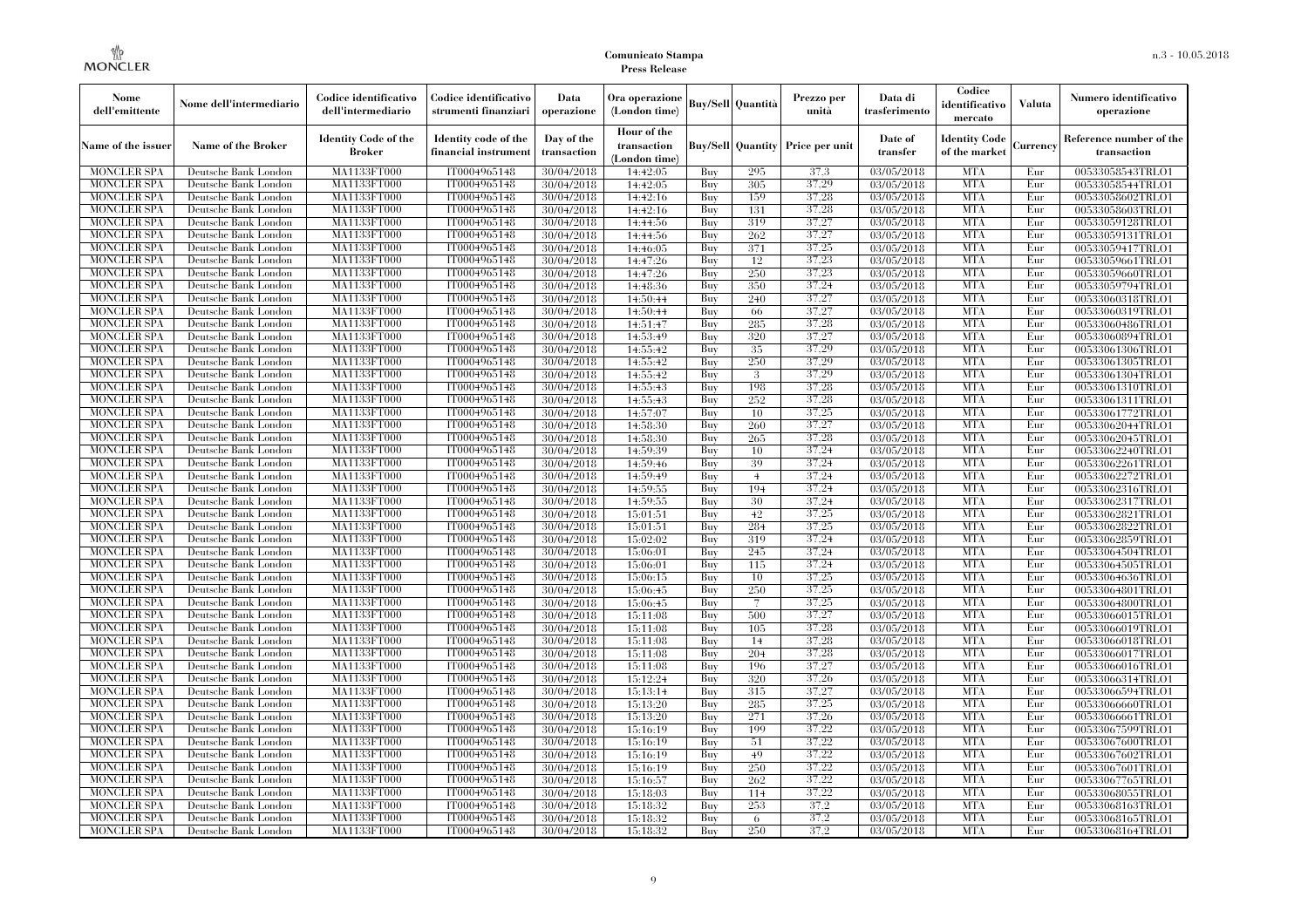| Nome<br>dell'emittente                   | Nome dell'intermediario                      | Codice identificativo<br>dell'intermediario  | Codice identificativo<br>strumenti finanziari | Data<br>operazione        | Ora operazione<br>(London time)             |            | <b>Buy/Sell   Quantità</b> | Prezzo per<br>unità | Data di<br>trasferimento | Codice<br>identificativo<br>mercato   | <b>Valuta</b> | Numero identificativo<br>operazione    |
|------------------------------------------|----------------------------------------------|----------------------------------------------|-----------------------------------------------|---------------------------|---------------------------------------------|------------|----------------------------|---------------------|--------------------------|---------------------------------------|---------------|----------------------------------------|
| Name of the issuer                       | Name of the Broker                           | <b>Identity Code of the</b><br><b>Broker</b> | Identity code of the<br>financial instrument  | Day of the<br>transaction | Hour of the<br>transaction<br>(London time) |            | <b>Buy/Sell Quantity</b>   | Price per unit      | Date of<br>transfer      | <b>Identity Code</b><br>of the market | Currencv      | Reference number of the<br>transaction |
| <b>MONCLER SPA</b>                       | Deutsche Bank London                         | MA1133FT000                                  | IT0004965148                                  | 30/04/2018                | 15:21:02                                    | Buy        | 97                         | 37,15               | 03/05/2018               | <b>MTA</b>                            | Eur           | 00533068848TRLO1                       |
| <b>MONCLER SPA</b>                       | Deutsche Bank London                         | <b>MA1133FT000</b>                           | IT0004965148                                  | 30/04/2018                | 15:21:02                                    | Buy        | 143                        | 37,15               | 03/05/2018               | <b>MTA</b>                            | Eur           | 00533068849TRLO1                       |
| <b>MONCLER SPA</b>                       | Deutsche Bank London                         | <b>MA1133FT000</b>                           | IT0004965148                                  | 30/04/2018                | 15:21:02                                    | Buv        | 12                         | 37,16               | 03/05/2018               | <b>MTA</b>                            | Eur           | 00533068855TRLO1                       |
| <b>MONCLER SPA</b>                       | Deutsche Bank London                         | MA1133FT000                                  | IT0004965148                                  | 30/04/2018                | 15:21:02                                    | Buy        | 250                        | 37,16               | 03/05/2018               | <b>MTA</b>                            | Eur           | 00533068852TRLO1                       |
| <b>MONCLER SPA</b>                       | Deutsche Bank London                         | MA1133FT000<br><b>MA1133FT000</b>            | IT0004965148                                  | 30/04/2018                | 15:24:31                                    | Buy        | 317<br>214                 | 37,16<br>37,17      | 03/05/2018               | <b>MTA</b><br><b>MTA</b>              | Eur           | 00533069901TRLO1                       |
| MONCLER SPA<br><b>MONCLER SPA</b>        | Deutsche Bank London<br>Deutsche Bank London | MA1133FT000                                  | IT0004965148<br>IT0004965148                  | 30/04/2018<br>30/04/2018  | 15:24:31<br>15:24:31                        | Buy<br>Buy | 125                        | 37,17               | 03/05/2018<br>03/05/2018 | <b>MTA</b>                            | Eur<br>Eur    | 00533069903TRLO1<br>00533069902TRLO1   |
| <b>MONCLER SPA</b>                       | Deutsche Bank London                         | MA1133FT000                                  | IT0004965148                                  | 30/04/2018                | 15:26:50                                    | Buy        | 295                        | 37,14               | 03/05/2018               | <b>MTA</b>                            | Eur           | 00533070662TRLO1                       |
| <b>MONCLER SPA</b>                       | Deutsche Bank London                         | MA1133FT000                                  | IT0004965148                                  | 30/04/2018                | 15:27:02                                    | Buy        | 241                        | 37,13               | 03/05/2018               | <b>MTA</b>                            | Eur           | 00533070692TRLO1                       |
| <b>MONCLER SPA</b>                       | Deutsche Bank London                         | <b>MA1133FT000</b>                           | IT0004965148                                  | 30/04/2018                | 15:31:03                                    | Buy        | 309                        | 37,19               | $\sqrt{03}/05/2018$      | <b>MTA</b>                            | Eur           | 00533071730TRLO1                       |
| <b>MONCLER SPA</b>                       | Deutsche Bank London                         | <b>MA1133FT000</b>                           | IT0004965148                                  | 30/04/2018                | 15:31:07                                    | Buy        | 131                        | 37,19               | 03/05/2018               | <b>MTA</b>                            | Eur           | 00533071768TRLO1                       |
| <b>MONCLER SPA</b>                       | Deutsche Bank London                         | MA1133FT000                                  | IT0004965148                                  | 30/04/2018                | 15:33:22                                    | Buy        | 420                        | 37,19               | 03/05/2018               | <b>MTA</b>                            | Eur           | 00533072377TRLO1                       |
| <b>MONCLER SPA</b>                       | Deutsche Bank London                         | MA1133FT000                                  | IT0004965148                                  | 30/04/2018                | 15:33:35                                    | Buy        | 240                        | 37,18               | 03/05/2018               | <b>MTA</b>                            | Eur           | 00533072472TRLO1                       |
| <b>MONCLER SPA</b>                       | Deutsche Bank London                         | MA1133FT000                                  | IT0004965148                                  | 30/04/2018                | 15:33:46                                    | Buy        | 270                        | 37,17               | 03/05/2018               | <b>MTA</b>                            | Eur           | 00533072530TRLO1                       |
| <b>MONCLER SPA</b>                       | Deutsche Bank London                         | MA1133FT000                                  | IT0004965148                                  | 30/04/2018                | 15:36:18                                    | Buy        | 310                        | 37,18               | 03/05/2018               | <b>MTA</b>                            | Eur           | 00533073359TRLO1                       |
| <b>MONCLER SPA</b>                       | Deutsche Bank London                         | MA1133FT000                                  | IT0004965148                                  | 30/04/2018                | 15:36:52                                    | Buy        | 158                        | 37,17               | 03/05/2018               | <b>MTA</b>                            | Eur           | 00533073585TRLO1                       |
| <b>MONCLER SPA</b>                       | Deutsche Bank London                         | MA1133FT000                                  | IT0004965148                                  | 30/04/2018                | 15:37:29                                    | Buy        | 259                        | 37,17               | 03/05/2018               | <b>MTA</b>                            | Eur           | 00533073904TRLO1                       |
| <b>MONCLER SPA</b>                       | Deutsche Bank London                         | MA1133FT000                                  | IT0004965148                                  | 30/04/2018                | 15:39:45                                    | Buy        | 480                        | 37,2                | 03/05/2018               | <b>MTA</b>                            | Eur           | 00533074857TRLO1                       |
| <b>MONCLER SPA</b>                       | Deutsche Bank London                         | MA1133FT000                                  | IT0004965148                                  | 30/04/2018                | 15:42:06                                    | Buy        | 360                        | 37,19               | 03/05/2018               | <b>MTA</b>                            | Eur           | 00533075725TRLO1                       |
| <b>MONCLER SPA</b>                       | Deutsche Bank London                         | MA1133FT000                                  | IT0004965148                                  | 30/04/2018                | 15:44:28                                    | Buy        | 480                        | 37.19               | 03/05/2018               | <b>MTA</b>                            | Eur           | 00533078377TRLO1                       |
| <b>MONCLER SPA</b>                       | Deutsche Bank London                         | MA1133FT000                                  | IT0004965148                                  | 30/04/2018                | 15:44:28                                    | Buy        | 98                         | 37,2                | 03/05/2018               | <b>MTA</b>                            | Eur           | 00533078384TRLO1                       |
| <b>MONCLER SPA</b>                       | Deutsche Bank London                         | MA1133FT000                                  | IT0004965148                                  | 30/04/2018                | 15:44:28                                    | Buy        | 440                        | 37,19               | 03/05/2018               | <b>MTA</b>                            | Eur           | 00533078383TRLO1                       |
| <b>MONCLER SPA</b>                       | Deutsche Bank London                         | MA1133FT000                                  | IT0004965148                                  | 30/04/2018                | 15:44:28                                    | Buy        | 400                        | 37,19               | 03/05/2018               | <b>MTA</b>                            | Eur           | 00533078382TRLO1                       |
| <b>MONCLER SPA</b>                       | Deutsche Bank London                         | MA1133FT000                                  | IT0004965148                                  | 30/04/2018                | 15:44:28                                    | Buy        | 250                        | 37.19               | 03/05/2018               | <b>MTA</b>                            | Eur           | 00533078381TRLO1                       |
| <b>MONCLER SPA</b><br><b>MONCLER SPA</b> | Deutsche Bank London<br>Deutsche Bank London | MA1133FT000<br>MA1133FT000                   | IT0004965148<br>IT0004965148                  | 30/04/2018<br>30/04/2018  | 15:44:28<br>15:44:28                        | Buy<br>Buy | 250<br>3                   | 37.19<br>37,19      | 03/05/2018<br>03/05/2018 | <b>MTA</b><br><b>MTA</b>              | Eur<br>Eur    | 00533078380TRLO1<br>00533078378TRLO1   |
| <b>MONCLER SPA</b>                       | Deutsche Bank London                         | MA1133FT000                                  | IT0004965148                                  | 30/04/2018                | 15:47:39                                    | Buy        | 250                        | 37,18               | 03/05/2018               | <b>MTA</b>                            | Eur           | 00533080459TRLO1                       |
| <b>MONCLER SPA</b>                       | Deutsche Bank London                         | MA1133FT000                                  | IT0004965148                                  | 30/04/2018                | 15:48:37                                    | Buy        | 10                         | 37.19               | 03/05/2018               | <b>MTA</b>                            | Eur           | 00533081096TRLO1                       |
| <b>MONCLER SPA</b>                       | Deutsche Bank London                         | MA1133FT000                                  | IT0004965148                                  | 30/04/2018                | 15:50:43                                    | Buy        | 79                         | 37.25               | 03/05/2018               | <b>MTA</b>                            | Eur           | 00533082163TRLO1                       |
| <b>MONCLER SPA</b>                       | Deutsche Bank London                         | <b>MA1133FT000</b>                           | IT0004965148                                  | 30/04/2018                | 15:50:43                                    | Buy        | 321                        | 37,25               | 03/05/2018               | <b>MTA</b>                            | Eur           | 00533082164TRLO1                       |
| <b>MONCLER SPA</b>                       | Deutsche Bank London                         | MA1133FT000                                  | IT0004965148                                  | 30/04/2018                | 15:50:43                                    | Buy        | 359                        | 37,25               | 03/05/2018               | <b>MTA</b>                            | Eur           | 00533082167TRLO1                       |
| <b>MONCLER SPA</b>                       | Deutsche Bank London                         | MA1133FT000                                  | IT0004965148                                  | 30/04/2018                | 15:50:43                                    | Buy        | 350                        | 37,25               | 03/05/2018               | <b>MTA</b>                            | Eur           | 00533082166TRLO1                       |
| <b>MONCLER SPA</b>                       | Deutsche Bank London                         | MA1133FT000                                  | IT0004965148                                  | 30/04/2018                | 15:53:08                                    | Buy        | 44                         | 37.23               | 03/05/2018               | <b>MTA</b>                            | Eur           | 00533083078TRLO1                       |
| <b>MONCLER SPA</b>                       | Deutsche Bank London                         | MA1133FT000                                  | IT0004965148                                  | 30/04/2018                | 15:53:08                                    | Buy        | 250                        | 37,22               | 03/05/2018               | <b>MTA</b>                            | Eur           | 00533083077TRLO1                       |
| <b>MONCLER SPA</b>                       | Deutsche Bank London                         | MA1133FT000                                  | IT0004965148                                  | 30/04/2018                | 15:54:02                                    | Buy        | 138                        | 37,21               | 03/05/2018               | <b>MTA</b>                            | Eur           | 00533083277TRLO1                       |
| <b>MONCLER SPA</b>                       | Deutsche Bank London                         | MA1133FT000                                  | IT0004965148                                  | 30/04/2018                | 15:54:02                                    | Buy        | 109                        | 37,21               | 03/05/2018               | <b>MTA</b>                            | Eur           | 00533083279TRLO1                       |
| <b>MONCLER SPA</b>                       | Deutsche Bank London                         | MA1133FT000                                  | IT0004965148                                  | 30/04/2018                | 15:54:02                                    | Buv        | 189                        | 37,21               | 03/05/2018               | <b>MTA</b>                            | Eur           | 00533083281TRLO1                       |
| <b>MONCLER SPA</b>                       | Deutsche Bank London                         | <b>MA1133FT000</b>                           | IT0004965148                                  | 30/04/2018                | 15:54:02                                    | Buy        | 200                        | 37,21               | 03/05/2018               | <b>MTA</b>                            | Eur           | 00533083280TRLO1                       |
| <b>MONCLER SPA</b>                       | Deutsche Bank London                         | MA1133FT000                                  | IT0004965148                                  | 30/04/2018                | 15:57:17                                    | Buy        | 125                        | 37,28               | 03/05/2018               | <b>MTA</b>                            | Eur           | 00533084210TRLO1                       |
| <b>MONCLER SPA</b>                       | Deutsche Bank London                         | <b>MA1133FT000</b>                           | IT0004965148                                  | 30/04/2018                | 15:57:17                                    | Buy        | 265                        | 37,28               | 03/05/2018               | <b>MTA</b>                            | Eur           | 00533084209TRLO1                       |
| <b>MONCLER SPA</b>                       | Deutsche Bank London                         | MA1133FT000                                  | IT0004965148                                  | 30/04/2018                | 15:57:18                                    | Buy        | 43                         | 37,26               | 03/05/2018               | <b>MTA</b>                            | Eur           | 00533084216TRLO1                       |
| <b>MONCLER SPA</b>                       | Deutsche Bank London                         | MA1133FT000                                  | IT0004965148                                  | 30/04/2018                | 15:57:50                                    | Buy        | 65                         | 37,26               | 03/05/2018               | <b>MTA</b>                            | Eur           | 00533084346TRLO1                       |
| <b>MONCLER SPA</b>                       | Deutsche Bank London                         | MA1133FT000                                  | IT0004965148                                  | 30/04/2018                | 15:58:49                                    | Buy        | 272                        | 37,26               | 03/05/2018               | <b>MTA</b>                            | Eur           | 00533084709TRLO1                       |
| <b>MONCLER SPA</b>                       | Deutsche Bank London                         | MA1133FT000                                  | IT0004965148                                  | 30/04/2018                | 15:58:54                                    | Buy        | -66                        | 37,25<br>37,25      | 03/05/2018               | <b>MTA</b>                            | Eur           | 00533084757TRLO1                       |
| <b>MONCLER SPA</b><br><b>MONCLER SPA</b> | Deutsche Bank London<br>Deutsche Bank London | MA1133FT000<br>MA1133FT000                   | IT0004965148<br>IT0004965148                  | 30/04/2018<br>30/04/2018  | 15:59:00<br>15:59:00                        | Buy<br>Buy | 35<br>144                  | 37,25               | 03/05/2018<br>03/05/2018 | <b>MTA</b><br><b>MTA</b>              | Eur<br>Eur    | 00533084808TRLO1                       |
| <b>MONCLER SPA</b>                       | Deutsche Bank London                         | MA1133FT000                                  | IT0004965148                                  | 30/04/2018                | 15:59:37                                    | Buy        | 309                        | 37,25               | 03/05/2018               | <b>MTA</b>                            | Eur           | 00533084809TRLO1<br>00533085110TRLO1   |
| <b>MONCLER SPA</b>                       | Deutsche Bank London                         | MA1133FT000                                  | IT0004965148                                  | 30/04/2018                | 15:59:37                                    | Buy        | 196                        | 37,25               | 03/05/2018               | <b>MTA</b>                            | Eur           | 00533085109TRLO1                       |
| <b>MONCLER SPA</b>                       | Deutsche Bank London                         | MA1133FT000                                  | IT0004965148                                  | 30/04/2018                | 16:01:29                                    | Buy        | 180                        | 37.28               | 03/05/2018               | <b>MTA</b>                            | Eur           | 00533085819TRLO1                       |
| <b>MONCLER SPA</b>                       | Deutsche Bank London                         | MA1133FT000                                  | IT0004965148                                  | 30/04/2018                | 16:01:35                                    | Buy        | 124                        | 37.28               | 03/05/2018               | <b>MTA</b>                            | Eur           | 00533085834TRLO1                       |
| <b>MONCLER SPA</b>                       | Deutsche Bank London                         | MA1133FT000                                  | IT0004965148                                  | 30/04/2018                | 16:01:52                                    | Buy        | 46                         | 37,28               | 03/05/2018               | <b>MTA</b>                            | Eur           | 00533085913TRLO1                       |
| <b>MONCLER SPA</b>                       | Deutsche Bank London                         | MA1133FT000                                  | IT0004965148                                  | 30/04/2018                | 16:03:18                                    | Buy        | 13                         | 37,28               | 03/05/2018               | <b>MTA</b>                            | Eur           | 00533086257TRLO1                       |
| <b>MONCLER SPA</b>                       | Deutsche Bank London                         | MA1133FT000                                  | IT0004965148                                  | 30/04/2018                | 16:03:19                                    | Buy        | 41                         | 37,28               | 03/05/2018               | <b>MTA</b>                            | Eur           | 00533086258TRLO1                       |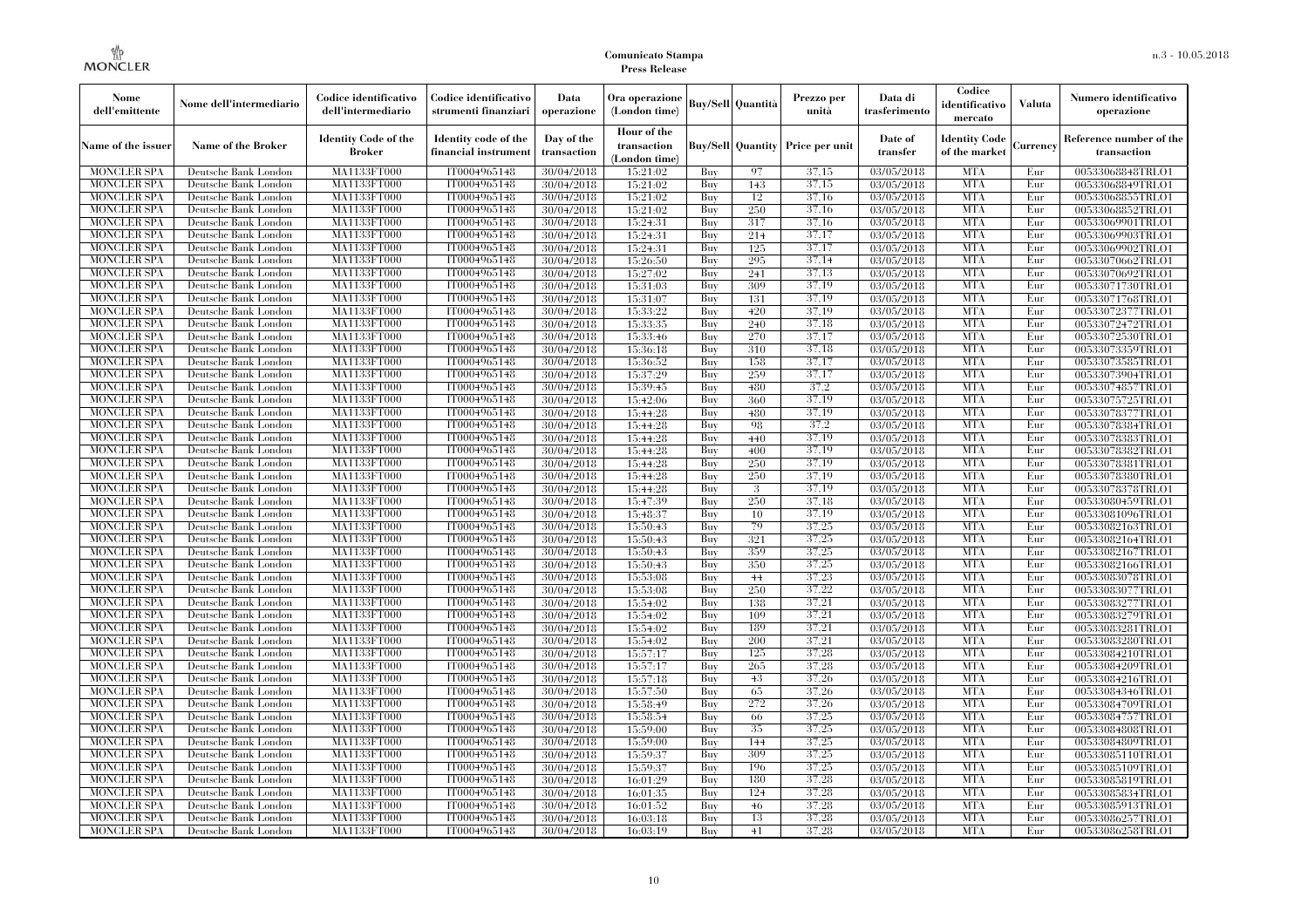| Nome<br>dell'emittente                   | Nome dell'intermediario                      | Codice identificativo<br>dell'intermediario  | Codice identificativo<br>strumenti finanziari | Data<br>operazione        | Ora operazione<br>(London time)             |            | Buy/Sell   Quantità      | Prezzo per<br>unità | Data di<br>trasferimento | Codice<br>identificativo<br>mercato   | <b>Valuta</b> | Numero identificativo<br>operazione    |
|------------------------------------------|----------------------------------------------|----------------------------------------------|-----------------------------------------------|---------------------------|---------------------------------------------|------------|--------------------------|---------------------|--------------------------|---------------------------------------|---------------|----------------------------------------|
| Name of the issuer                       | Name of the Broker                           | <b>Identity Code of the</b><br><b>Broker</b> | Identity code of the<br>financial instrument  | Day of the<br>transaction | Hour of the<br>transaction<br>(London time) |            | <b>Buy/Sell Quantity</b> | Price per unit      | Date of<br>transfer      | <b>Identity Code</b><br>of the market | Currencv      | Reference number of the<br>transaction |
| <b>MONCLER SPA</b>                       | Deutsche Bank London                         | MA1133FT000                                  | IT0004965148                                  | 30/04/2018                | 16:03:25                                    | Buy        | 48                       | 37,28               | 03/05/2018               | <b>MTA</b>                            | Eur           | 00533086311TRLO1                       |
| <b>MONCLER SPA</b>                       | Deutsche Bank London                         | <b>MA1133FT000</b>                           | IT0004965148                                  | 30/04/2018                | 16:04:18                                    | Buy        | 105                      | 37,29               | 03/05/2018               | <b>MTA</b>                            | Eur           | 00533086505TRLO1                       |
| <b>MONCLER SPA</b>                       | Deutsche Bank London                         | <b>MA1133FT000</b>                           | IT0004965148                                  | 30/04/2018                | 16:04:34                                    | Buv        | 161<br>179               | 37,29               | 03/05/2018               | <b>MTA</b>                            | Eur           | 00533086592TRLO1                       |
| <b>MONCLER SPA</b><br><b>MONCLER SPA</b> | Deutsche Bank London<br>Deutsche Bank London | MA1133FT000<br>MA1133FT000                   | IT0004965148<br>IT0004965148                  | 30/04/2018                | 16:04:34                                    | Buy<br>Buy | 308                      | 37,29<br>37,28      | 03/05/2018<br>03/05/2018 | <b>MTA</b><br><b>MTA</b>              | Eur<br>Eur    | 00533086593TRLO1                       |
|                                          | Deutsche Bank London                         | <b>MA1133FT000</b>                           | IT0004965148                                  | 30/04/2018                | 16:04:34                                    | Buy        | 265                      | 37,28               |                          | <b>MTA</b>                            | Eur           | 00533086594TRLO1<br>00533086599TRLO1   |
| <b>MONCLER SPA</b><br><b>MONCLER SPA</b> | Deutsche Bank London                         | MA1133FT000                                  | IT0004965148                                  | 30/04/2018<br>30/04/2018  | 16:04:34<br>16:05:39                        | Buy        | 15                       | 37,28               | 03/05/2018<br>03/05/2018 | <b>MTA</b>                            | Eur           | 00533086850TRLO1                       |
| <b>MONCLER SPA</b>                       | Deutsche Bank London                         | MA1133FT000                                  | IT0004965148                                  | 30/04/2018                | 16:05:39                                    | Buy        | 250                      | 37,28               | 03/05/2018               | <b>MTA</b>                            | Eur           | 00533086849TRLO1                       |
| <b>MONCLER SPA</b>                       | Deutsche Bank London                         | MA1133FT000                                  | IT0004965148                                  | 30/04/2018                | 16:05:39                                    | Buy        | 54                       | 37,27               | 03/05/2018               | <b>MTA</b>                            | Eur           | 00533086851TRLO1                       |
| <b>MONCLER SPA</b>                       | Deutsche Bank London                         | <b>MA1133FT000</b>                           | IT0004965148                                  | 30/04/2018                | 16:07:04                                    | Buy        | 260                      | 37,25               | $\sqrt{03}/05/2018$      | <b>MTA</b>                            | Eur           | 00533087190TRLO1                       |
| <b>MONCLER SPA</b>                       | Deutsche Bank London                         | <b>MA1133FT000</b>                           | IT0004965148                                  | 30/04/2018                | 16:07:04                                    | Buy        | 15                       | 37,26               | 03/05/2018               | <b>MTA</b>                            | Eur           | 00533087192TRLO1                       |
| <b>MONCLER SPA</b>                       | Deutsche Bank London                         | MA1133FT000                                  | IT0004965148                                  | 30/04/2018                | 16:07:04                                    | Buy        | 250                      | 37,26               | 03/05/2018               | <b>MTA</b>                            | Eur           | 00533087191TRLO1                       |
| <b>MONCLER SPA</b>                       | Deutsche Bank London                         | MA1133FT000                                  | IT0004965148                                  | 30/04/2018                | 16:08:27                                    | Buy        | 256                      | 37,23               | 03/05/2018               | <b>MTA</b>                            | Eur           | 00533087558TRLO1                       |
| <b>MONCLER SPA</b>                       | Deutsche Bank London                         | MA1133FT000                                  | IT0004965148                                  | 30/04/2018                | 16:08:27                                    | Buy        | 16                       | 37,23               | 03/05/2018               | <b>MTA</b>                            | Eur           | 00533087562TRLO1                       |
| <b>MONCLER SPA</b>                       | Deutsche Bank London                         | MA1133FT000                                  | IT0004965148                                  | 30/04/2018                | 16:08:27                                    | Buy        | 250                      | 37,23               | 03/05/2018               | <b>MTA</b>                            | Eur           | 00533087561TRLO1                       |
| <b>MONCLER SPA</b>                       | Deutsche Bank London                         | MA1133FT000                                  | IT0004965148                                  | 30/04/2018                | 16:11:50                                    | Buy        | 266                      | 37,24               | 03/05/2018               | <b>MTA</b>                            | Eur           | 00533088542TRLO1                       |
| <b>MONCLER SPA</b>                       | Deutsche Bank London                         | MA1133FT000                                  | IT0004965148                                  | 30/04/2018                | 16:12:06                                    | Buy        | 3                        | 37,24               | 03/05/2018               | <b>MTA</b>                            | Eur           | 00533088791TRLO1                       |
| <b>MONCLER SPA</b>                       | Deutsche Bank London                         | MA1133FT000                                  | IT0004965148                                  | 30/04/2018                | 16:12:12                                    | Buy        | $\overline{2}$           | 37.24               | 03/05/2018               | <b>MTA</b>                            | Eur           | 00533088815TRLO1                       |
| <b>MONCLER SPA</b>                       | Deutsche Bank London                         | MA1133FT000                                  | IT0004965148                                  | 30/04/2018                | 16:12:37                                    | Buy        | 26                       | 37,24               | 03/05/2018               | <b>MTA</b>                            | Eur           | 00533088949TRLO1                       |
| <b>MONCLER SPA</b>                       | Deutsche Bank London                         | MA1133FT000                                  | IT0004965148                                  | 30/04/2018                | 16:12:42                                    | Buy        | 200                      | 37.24               | 03/05/2018               | <b>MTA</b>                            | Eur           | 00533088958TRLO1                       |
| <b>MONCLER SPA</b>                       | Deutsche Bank London                         | MA1133FT000                                  | IT0004965148                                  | 30/04/2018                | 16:13:48                                    | Buy        | 184                      | 37,24               | $\sqrt{03}/05/2018$      | <b>MTA</b>                            | Eur           | 00533089372TRLO1                       |
| <b>MONCLER SPA</b>                       | Deutsche Bank London                         | MA1133FT000                                  | IT0004965148                                  | 30/04/2018                | 16:13:48                                    | Buy        | 182                      | 37,25               | $\sqrt{03}/05/2018$      | <b>MTA</b>                            | Eur           | 00533089376TRLO1                       |
| <b>MONCLER SPA</b>                       | Deutsche Bank London                         | MA1133FT000                                  | IT0004965148                                  | 30/04/2018                | 16:13:48                                    | Buy        | 250                      | 37,25<br>37.25      | 03/05/2018               | <b>MTA</b><br><b>MTA</b>              | Eur           | 00533089375TRLO1                       |
| <b>MONCLER SPA</b><br><b>MONCLER SPA</b> | Deutsche Bank London<br>Deutsche Bank London | MA1133FT000<br>MA1133FT000                   | IT0004965148<br>IT0004965148                  | 30/04/2018<br>30/04/2018  | 16:13:48<br>16:13:48                        | Buy<br>Buy | $\overline{2}$<br>440    | 37,24               | 03/05/2018<br>03/05/2018 | <b>MTA</b>                            | Eur<br>Eur    | 00533089374TRLO1<br>00533089373TRLO1   |
| <b>MONCLER SPA</b>                       | Deutsche Bank London                         | MA1133FT000                                  | IT0004965148                                  | 30/04/2018                | 16:15:35                                    | Buy        | 189                      | 37,23               | 03/05/2018               | <b>MTA</b>                            | Eur           | 00533089866TRLO1                       |
| <b>MONCLER SPA</b>                       | Deutsche Bank London                         | MA1133FT000                                  | IT0004965148                                  | 30/04/2018                | 16:15:35                                    | Buy        | $\overline{1}$           | 37,23               | 03/05/2018               | <b>MTA</b>                            | Eur           | 00533089867TRLO1                       |
| <b>MONCLER SPA</b>                       | Deutsche Bank London                         | MA1133FT000                                  | IT0004965148                                  | 30/04/2018                | 16:16:39                                    | Buy        | 143                      | 37.23               | 03/05/2018               | <b>MTA</b>                            | Eur           | 00533090255TRLO1                       |
| <b>MONCLER SPA</b>                       | Deutsche Bank London                         | MA1133FT000                                  | IT0004965148                                  | 30/04/2018                | 16:18:39                                    | Buy        | 490                      | 37.24               | 03/05/2018               | <b>MTA</b>                            | Eur           | 00533090840TRLO1                       |
| <b>MONCLER SPA</b>                       | Deutsche Bank London                         | <b>MA1133FT000</b>                           | IT0004965148                                  | 30/04/2018                | 16:20:44                                    | Buy        | 590                      | 37,23               | 03/05/2018               | <b>MTA</b>                            | Eur           | 00533091616TRLO1                       |
| <b>MONCLER SPA</b>                       | Deutsche Bank London                         | MA1133FT000                                  | IT0004965148                                  | 30/04/2018                | 16:21:20                                    | Buy        | 250                      | 37,25               | 03/05/2018               | <b>MTA</b>                            | Eur           | 00533091801TRLO1                       |
| <b>MONCLER SPA</b>                       | Deutsche Bank London                         | MA1133FT000                                  | IT0004965148                                  | 30/04/2018                | 16:21:20                                    | Buy        | 250                      | 37,25               | 03/05/2018               | <b>MTA</b>                            | Eur           | 00533091800TRLO1                       |
| <b>MONCLER SPA</b>                       | Deutsche Bank London                         | MA1133FT000                                  | IT0004965148                                  | 30/04/2018                | 16:21:41                                    | <b>Buy</b> | 384                      | 37.26               | 03/05/2018               | <b>MTA</b>                            | Eur           | 00533091934TRLO1                       |
| <b>MONCLER SPA</b>                       | Deutsche Bank London                         | MA1133FT000                                  | IT0004965148                                  | 30/04/2018                | 16:21:41                                    | Buy        | 86                       | 37,26               | 03/05/2018               | <b>MTA</b>                            | Eur           | 00533091935TRLO1                       |
| <b>MONCLER SPA</b>                       | Deutsche Bank London                         | MA1133FT000                                  | IT0004965148                                  | 30/04/2018                | 16:22:30                                    | Buy        | 100                      | 37,28               | 03/05/2018               | <b>MTA</b>                            | Eur           | 00533092176TRLO1                       |
| <b>MONCLER SPA</b>                       | Deutsche Bank London                         | MA1133FT000                                  | IT0004965148                                  | 30/04/2018                | 16:22:31                                    | Buy        | 210                      | 37,28               | 03/05/2018               | <b>MTA</b>                            | Eur           | 00533092182TRLO1                       |
| <b>MONCLER SPA</b>                       | Deutsche Bank London                         | MA1133FT000                                  | IT0004965148                                  | 30/04/2018                | 16:22:33                                    | Buy        | 267                      | 37,28               | 03/05/2018               | <b>MTA</b>                            | Eur           | 00533092201TRLO1                       |
| <b>MONCLER SPA</b>                       | Deutsche Bank London                         | <b>MA1133FT000</b>                           | IT0004965148                                  | 30/04/2018                | 16:23:37                                    | Buy        | 57                       | 37,28               | 03/05/2018               | <b>MTA</b>                            | Eur           | 00533092472TRLO1                       |
| <b>MONCLER SPA</b>                       | Deutsche Bank London                         | MA1133FT000                                  | IT0004965148                                  | 30/04/2018                | 16:23:37                                    | Buy        | $\mathbf{1}$             | 37,28               | 03/05/2018               | <b>MTA</b>                            | Eur           | 00533092473TRLO1                       |
| <b>MONCLER SPA</b>                       | Deutsche Bank London                         | <b>MA1133FT000</b>                           | IT0004965148                                  | 30/04/2018                | 16:23:42                                    | Buy        | -1                       | 37,28               | 03/05/2018               | <b>MTA</b>                            | Eur           | 00533092487TRLO1                       |
| <b>MONCLER SPA</b>                       | Deutsche Bank London                         | MA1133FT000                                  | IT0004965148                                  | 30/04/2018                | 16:24:00                                    | Buy        | 100                      | 37,28               | 03/05/2018               | <b>MTA</b>                            | Eur           | 00533092578TRLO1                       |
| <b>MONCLER SPA</b><br><b>MONCLER SPA</b> | Deutsche Bank London                         | MA1133FT000<br>MA1133FT000                   | IT0004965148                                  | 30/04/2018                | 16:24:08                                    | Buy        | 16<br>14                 | 37,28<br>37,28      | 03/05/2018               | <b>MTA</b><br><b>MTA</b>              | Eur           | 00533092646TRLO1                       |
| <b>MONCLER SPA</b>                       | Deutsche Bank London                         | MA1133FT000                                  | IT0004965148<br>IT0004965148                  | 30/04/2018                | 16:24:10                                    | Buy        | 126                      | 37,28               | 03/05/2018               | <b>MTA</b>                            | Eur<br>Eur    | 00533092663TRLO1                       |
| <b>MONCLER SPA</b>                       | Deutsche Bank London<br>Deutsche Bank London | MA1133FT000                                  | IT0004965148                                  | 30/04/2018<br>30/04/2018  | 16:24:10<br>16:24:10                        | Buy<br>Buy | $\mathbf{1}$             | 37,28               | 03/05/2018<br>03/05/2018 | <b>MTA</b>                            | Eur           | 00533092668TRLO1<br>00533092669TRLO1   |
| <b>MONCLER SPA</b>                       | Deutsche Bank London                         | MA1133FT000                                  | IT0004965148                                  | 30/04/2018                | 16:24:19                                    | Buy        | 290                      | 37.28               | 03/05/2018               | <b>MTA</b>                            | Eur           | 00533092697TRLO1                       |
| <b>MONCLER SPA</b>                       | Deutsche Bank London                         | MA1133FT000                                  | IT0004965148                                  | 30/04/2018                | 16:25:43                                    | Buy        | 250                      | 37,29               | 03/05/2018               | <b>MTA</b>                            | Eur           | 00533093173TRLO1                       |
| <b>MONCLER SPA</b>                       | Deutsche Bank London                         | MA1133FT000                                  | IT0004965148                                  | 30/04/2018                | 16:25:43                                    | Buy        | 303                      | 37,29               | 03/05/2018               | <b>MTA</b>                            | Eur           | 00533093172TRLO1                       |
| <b>MONCLER SPA</b>                       | Deutsche Bank London                         | MA1133FT000                                  | IT0004965148                                  | 30/04/2018                | 16:26:41                                    | Buy        | 297                      | 37.32               | 03/05/2018               | <b>MTA</b>                            | Eur           | 00533093455TRLO1                       |
| <b>MONCLER SPA</b>                       | Deutsche Bank London                         | MA1133FT000                                  | IT0004965148                                  | 30/04/2018                | 16:27:32                                    | Buy        | 260                      | 37,34               | 03/05/2018               | <b>MTA</b>                            | Eur           | 00533093637TRLO1                       |
| <b>MONCLER SPA</b>                       | Deutsche Bank London                         | MA1133FT000                                  | IT0004965148                                  | 30/04/2018                | 16:27:48                                    | Buy        |                          | 37,34               | 03/05/2018               | <b>MTA</b>                            | Eur           | 00533093734TRLO1                       |
| <b>MONCLER SPA</b>                       | Deutsche Bank London                         | MA1133FT000                                  | IT0004965148                                  | 30/04/2018                | 16:27:48                                    | Buy        | 7                        | 37,34               | 03/05/2018               | <b>MTA</b>                            | Eur           | 00533093733TRLO1                       |
| <b>MONCLER SPA</b>                       | Deutsche Bank London                         | MA1133FT000                                  | IT0004965148                                  | 30/04/2018                | 16:27:50                                    | Buy        | 280                      | 37,33               | 03/05/2018               | <b>MTA</b>                            | Eur           | 00533093741TRLO1                       |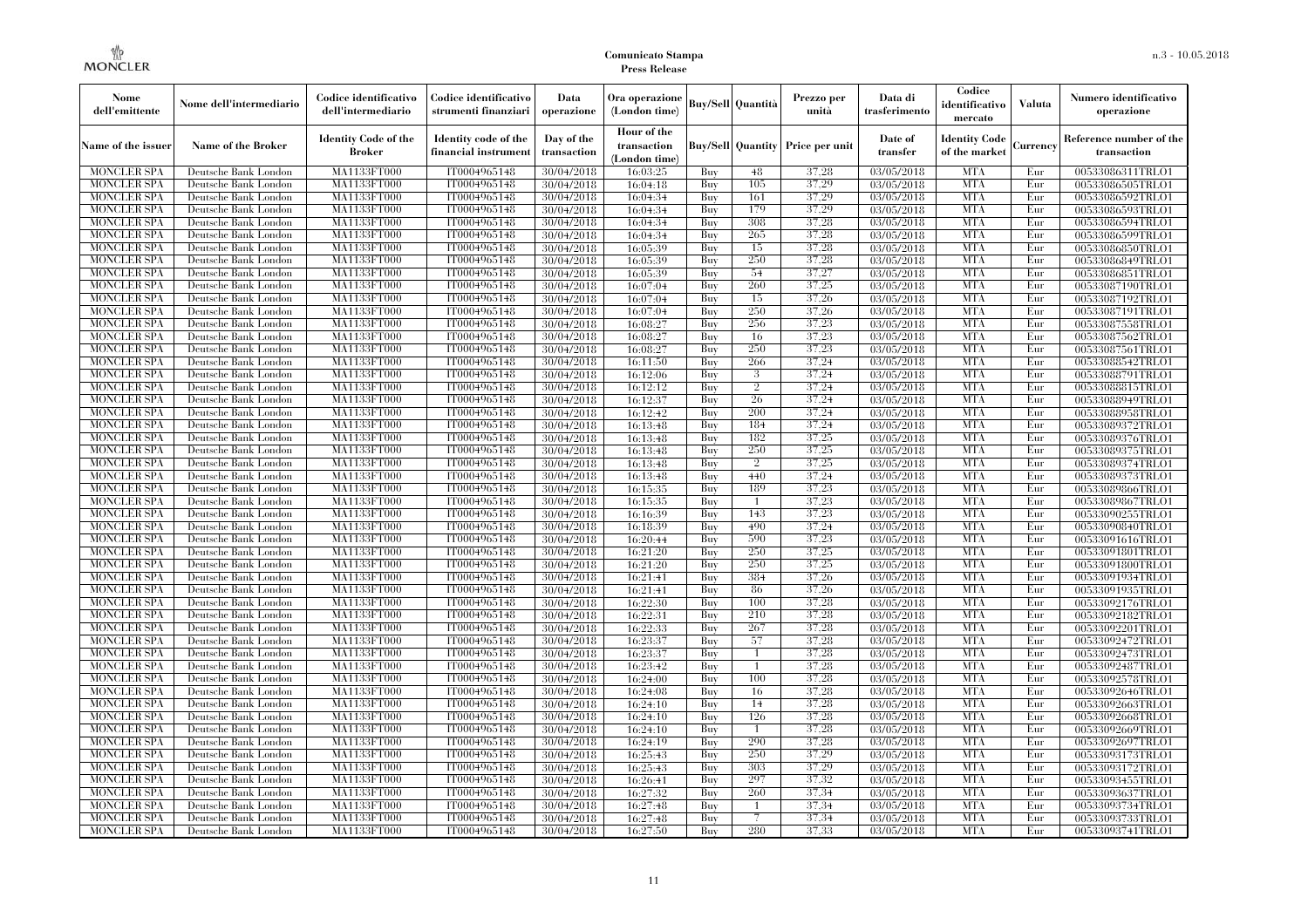| Nome<br>dell'emittente                   | Nome dell'intermediario                      | Codice identificativo<br>dell'intermediario  | Codice identificativo<br>strumenti finanziari | Data<br>operazione        | Ora operazione<br>(London time)             |            | Buy/Sell   Quantità      | Prezzo per<br>unità | Data di<br>trasferimento          | Codice<br>identificativo<br>mercato   | <b>Valuta</b> | Numero identificativo<br>operazione    |
|------------------------------------------|----------------------------------------------|----------------------------------------------|-----------------------------------------------|---------------------------|---------------------------------------------|------------|--------------------------|---------------------|-----------------------------------|---------------------------------------|---------------|----------------------------------------|
| Name of the issuer                       | Name of the Broker                           | <b>Identity Code of the</b><br><b>Broker</b> | Identity code of the<br>financial instrument  | Day of the<br>transaction | Hour of the<br>transaction<br>(London time) |            | <b>Buy/Sell Quantity</b> | Price per unit      | Date of<br>transfer               | <b>Identity Code</b><br>of the market | Currencv      | Reference number of the<br>transaction |
| <b>MONCLER SPA</b>                       | Deutsche Bank London                         | MA1133FT000                                  | IT0004965148                                  | 30/04/2018                | 16:28:56                                    | Buy        | 107                      | 37.35               | 03/05/2018                        | <b>MTA</b>                            | Eur           | 00533094123TRLO1                       |
| <b>MONCLER SPA</b>                       | Deutsche Bank London                         | <b>MA1133FT000</b>                           | IT0004965148                                  | 30/04/2018                | 16:29:51                                    | Buy        | 55                       | 37,39               | 03/05/2018                        | <b>MTA</b>                            | Eur           | 00533094537TRLO1                       |
| <b>MONCLER SPA</b>                       | Deutsche Bank London                         | MA1133FT000                                  | IT0004965148                                  | 30/04/2018                | 16:29:53                                    | Buv        | 375                      | 37.39               | 03/05/2018                        | <b>MTA</b>                            | Eur           | 00533094548TRLO1                       |
| <b>MONCLER SPA</b>                       | Deutsche Bank London                         | MA1133FT000                                  | IT0004965148                                  | 02/05/2018                | 08:00:14                                    | Buy        | 190                      | 37,51               | 04/05/2018                        | <b>MTA</b>                            | Eur           | 00533138415TRLO1                       |
| <b>MONCLER SPA</b>                       | Deutsche Bank London                         | MA1133FT000                                  | IT0004965148                                  | $\sqrt{02}/05/2018$       | 08:00:54                                    | Buy        | 260<br>72                | 37,52<br>37,52      | 04/05/2018                        | <b>MTA</b><br><b>MTA</b>              | Eur           | 00533138568TRLO1                       |
| <b>MONCLER SPA</b><br><b>MONCLER SPA</b> | Deutsche Bank London<br>Deutsche Bank London | <b>MA1133FT000</b><br>MA1133FT000            | IT0004965148<br>IT0004965148                  | 02/05/2018<br>02/05/2018  | 08:00:57<br>08:01:51                        | Buy<br>Buy | 133                      | 37,52               | $\sqrt{04}/05/2018$<br>04/05/2018 | <b>MTA</b>                            | Eur<br>Eur    | 00533138569TRLO1<br>00533138715TRLO1   |
| <b>MONCLER SPA</b>                       | Deutsche Bank London                         | MA1133FT000                                  | IT0004965148                                  | 02/05/2018                | 08:02:46                                    | Buy        | 317                      | 37,58               | 04/05/2018                        | <b>MTA</b>                            | Eur           | 00533139035TRLO1                       |
| <b>MONCLER SPA</b>                       | Deutsche Bank London                         | MA1133FT000                                  | IT0004965148                                  | 02/05/2018                | 08:02:51                                    | Buy        | 285                      | 37,57               | 04/05/2018                        | <b>MTA</b>                            | Eur           | 00533139052TRLO1                       |
| <b>MONCLER SPA</b>                       | Deutsche Bank London                         | MA1133FT000                                  | IT0004965148                                  | 02/05/2018                | 08:03:20                                    | Buy        | 193                      | 37,58               | 04/05/2018                        | <b>MTA</b>                            | Eur           | 00533139214TRLO1                       |
| <b>MONCLER SPA</b>                       | Deutsche Bank London                         | MA1133FT000                                  | IT0004965148                                  | 02/05/2018                | 08:03:20                                    | Buy        | 112                      | 37,58               | 04/05/2018                        | <b>MTA</b>                            | Eur           | 00533139215TRLO1                       |
| <b>MONCLER SPA</b>                       | Deutsche Bank London                         | MA1133FT000                                  | IT0004965148                                  | 02/05/2018                | 08:06:03                                    | Buy        | 280                      | 37,55               | 04/05/2018                        | <b>MTA</b>                            | Eur           | 00533140326TRLO1                       |
| <b>MONCLER SPA</b>                       | Deutsche Bank London                         | MA1133FT000                                  | IT0004965148                                  | 02/05/2018                | 08:06:40                                    | Buy        | 44                       | 37,57               | 04/05/2018                        | <b>MTA</b>                            | Eur           | 00533140641TRLO1                       |
| <b>MONCLER SPA</b>                       | Deutsche Bank London                         | MA1133FT000                                  | IT0004965148                                  | 02/05/2018                | 08:06:41                                    | Buy        | 222                      | 37,58               | 04/05/2018                        | <b>MTA</b>                            | Eur           | 00533140661TRLO1                       |
| <b>MONCLER SPA</b>                       | Deutsche Bank London                         | MA1133FT000                                  | IT0004965148                                  | 02/05/2018                | 08:06:51                                    | Buy        | 78                       | 37,58               | 04/05/2018                        | <b>MTA</b>                            | Eur           | 00533140743TRLO1                       |
| <b>MONCLER SPA</b>                       | Deutsche Bank London                         | MA1133FT000                                  | IT0004965148                                  | 02/05/2018                | 08:06:56                                    | Buy        | 75                       | 37,58               | 04/05/2018                        | <b>MTA</b>                            | Eur           | 00533140771TRLO1                       |
| <b>MONCLER SPA</b>                       | Deutsche Bank London                         | MA1133FT000                                  | IT0004965148                                  | 02/05/2018                | 08:06:56                                    | Buy        | 245                      | 37,58               | 04/05/2018                        | <b>MTA</b>                            | Eur           | 00533140772TRLO1                       |
| <b>MONCLER SPA</b>                       | Deutsche Bank London                         | MA1133FT000                                  | IT0004965148                                  | 02/05/2018                | 08:06:56                                    | Buy        | 281                      | 37,58               | 04/05/2018                        | <b>MTA</b>                            | Eur           | 00533140773TRLO1                       |
| <b>MONCLER SPA</b>                       | Deutsche Bank London                         | MA1133FT000                                  | IT0004965148                                  | 02/05/2018                | 08:08:48                                    | Buy        | 240                      | 37,54               | 04/05/2018                        | <b>MTA</b>                            | Eur           | 00533141580TRLO1                       |
| <b>MONCLER SPA</b>                       | Deutsche Bank London                         | MA1133FT000                                  | IT0004965148                                  | 02/05/2018                | 08:10:04                                    | Buy        | 257                      | 37,53               | 04/05/2018                        | <b>MTA</b>                            | Eur           | 00533142199TRLO1                       |
| <b>MONCLER SPA</b>                       | Deutsche Bank London                         | MA1133FT000                                  | IT0004965148                                  | 02/05/2018                | 08:11:10                                    | Buy        | 263                      | 37,49               | 04/05/2018                        | <b>MTA</b>                            | Eur           | 00533142904TRLO1                       |
| <b>MONCLER SPA</b>                       | Deutsche Bank London                         | MA1133FT000                                  | IT0004965148                                  | 02/05/2018                | 08:12:22                                    | Buy        | 100                      | 37,43               | 04/05/2018                        | <b>MTA</b>                            | Eur           | 00533143731TRLO1                       |
| <b>MONCLER SPA</b>                       | Deutsche Bank London                         | MA1133FT000                                  | IT0004965148                                  | 02/05/2018                | 08:13:14                                    | Buy        | 260                      | 37.49               | 04/05/2018                        | <b>MTA</b>                            | Eur           | 00533144229TRLO1                       |
| <b>MONCLER SPA</b>                       | Deutsche Bank London                         | MA1133FT000                                  | IT0004965148                                  | 02/05/2018                | 08:14:39                                    | Buy        | 55                       | 37.48               | 04/05/2018                        | <b>MTA</b>                            | Eur           | 00533144854TRLO1                       |
| <b>MONCLER SPA</b>                       | Deutsche Bank London                         | MA1133FT000                                  | IT0004965148                                  | 02/05/2018                | 08:15:20                                    | Buy        | 380                      | 37,5                | 04/05/2018                        | <b>MTA</b>                            | Eur           | 00533145150TRLO1                       |
| <b>MONCLER SPA</b>                       | Deutsche Bank London                         | MA1133FT000                                  | IT0004965148                                  | 02/05/2018                | 08:16:22                                    | Buy        | 13                       | 37,53               | $\sqrt{04}/05/2018$               | <b>MTA</b>                            | Eur           | 00533145647TRLO1                       |
| <b>MONCLER SPA</b>                       | Deutsche Bank London                         | MA1133FT000                                  | IT0004965148                                  | 02/05/2018                | 08:16:22                                    | Buy        | 292                      | 37,53               | 04/05/2018                        | <b>MTA</b>                            | Eur           | 00533145648TRLO1                       |
| <b>MONCLER SPA</b>                       | Deutsche Bank London                         | MA1133FT000                                  | IT0004965148                                  | 02/05/2018                | 08:19:31                                    | Buy        | 365                      | 37,61               | 04/05/2018                        | <b>MTA</b>                            | Eur           | 00533146813TRLO1                       |
| <b>MONCLER SPA</b>                       | Deutsche Bank London                         | MA1133FT000                                  | IT0004965148                                  | 02/05/2018                | 08:20:02                                    | Buy        | 239                      | 37.6                | 04/05/2018                        | <b>MTA</b>                            | Eur           | 00533147015TRLO1                       |
| <b>MONCLER SPA</b><br><b>MONCLER SPA</b> | Deutsche Bank London                         | <b>MA1133FT000</b>                           | IT0004965148<br>IT0004965148                  | 02/05/2018                | 08:20:30                                    | Buy        | 6<br>155                 | 37.6<br>37,59       | 04/05/2018<br>04/05/2018          | <b>MTA</b><br><b>MTA</b>              | Eur<br>Eur    | 00533147194TRLO1                       |
| <b>MONCLER SPA</b>                       | Deutsche Bank London<br>Deutsche Bank London | MA1133FT000<br>MA1133FT000                   | IT0004965148                                  | 02/05/2018                | 08:20:30<br>08:20:30                        | Buy<br>Buy | 25                       | 37,59               | 04/05/2018                        | <b>MTA</b>                            | Eur           | 00533147195TRLO1                       |
| <b>MONCLER SPA</b>                       | Deutsche Bank London                         | MA1133FT000                                  | IT0004965148                                  | 02/05/2018<br>02/05/2018  | 08:20:30                                    | Buv        | 100                      | 37,59               | 04/05/2018                        | <b>MTA</b>                            | Eur           | 00533147196TRLO1<br>00533147197TRLO1   |
| <b>MONCLER SPA</b>                       | Deutsche Bank London                         | MA1133FT000                                  | IT0004965148                                  | 02/05/2018                | 08:21:44                                    | Buy        | 270                      | 37.55               | 04/05/2018                        | <b>MTA</b>                            | Eur           | 00533148043TRLO1                       |
| <b>MONCLER SPA</b>                       | Deutsche Bank London                         | MA1133FT000                                  | IT0004965148                                  | 02/05/2018                | 08:23:40                                    | Buy        | 280                      | 37,59               | 04/05/2018                        | <b>MTA</b>                            | Eur           | 00533148764TRLO1                       |
| <b>MONCLER SPA</b>                       | Deutsche Bank London                         | MA1133FT000                                  | IT0004965148                                  | 02/05/2018                | 08:23:45                                    | Buy        | 248                      | 37,58               | 04/05/2018                        | <b>MTA</b>                            | Eur           | 00533148795TRLO1                       |
| <b>MONCLER SPA</b>                       | Deutsche Bank London                         | MA1133FT000                                  | IT0004965148                                  | 02/05/2018                | 08:27:22                                    | Buy        | 388                      | 37,63               | 04/05/2018                        | <b>MTA</b>                            | Eur           | 00533150645TRLO1                       |
| <b>MONCLER SPA</b>                       | Deutsche Bank London                         | <b>MA1133FT000</b>                           | IT0004965148                                  | 02/05/2018                | 08:28:38                                    | Buy        | 486                      | 37,73               | 04/05/2018                        | <b>MTA</b>                            | Eur           | 00533151437TRLO1                       |
| <b>MONCLER SPA</b>                       | Deutsche Bank London                         | MA1133FT000                                  | IT0004965148                                  | 02/05/2018                | 08:30:14                                    | Buy        | 249                      | 37,72               | 04/05/2018                        | <b>MTA</b>                            | Eur           | 00533152729TRLO1                       |
| <b>MONCLER SPA</b>                       | Deutsche Bank London                         | <b>MA1133FT000</b>                           | IT0004965148                                  | 02/05/2018                | 08:31:43                                    | Buy        | 386                      | 37,68               | 04/05/2018                        | <b>MTA</b>                            | Eur           | 00533153596TRLO1                       |
| <b>MONCLER SPA</b>                       | Deutsche Bank London                         | MA1133FT000                                  | IT0004965148                                  | 02/05/2018                | 08:33:02                                    | Buy        | 229                      | 37,67               | 04/05/2018                        | <b>MTA</b>                            | Eur           | 00533154039TRLO1                       |
| <b>MONCLER SPA</b>                       | Deutsche Bank London                         | MA1133FT000                                  | IT0004965148                                  | 02/05/2018                | 08:35:17                                    | Buy        | 360                      | 37,65               | $\sqrt{04}/05/2018$               | <b>MTA</b>                            | Eur           | 00533154872TRLO1                       |
| <b>MONCLER SPA</b>                       | Deutsche Bank London                         | MA1133FT000                                  | IT0004965148                                  | 02/05/2018                | 08:36:21                                    | Buy        | 249                      | 37.64               | 04/05/2018                        | <b>MTA</b>                            | Eur           | 00533155233TRLO1                       |
| <b>MONCLER SPA</b>                       | Deutsche Bank London                         | MA1133FT000                                  | IT0004965148                                  | 02/05/2018                | 08:38:00                                    | Buy        | 47                       | 37.62               | 04/05/2018                        | <b>MTA</b>                            | Eur           | 00533155749TRLO1                       |
| <b>MONCLER SPA</b>                       | Deutsche Bank London                         | MA1133FT000                                  | IT0004965148                                  | 02/05/2018                | 08:38:00                                    | Buy        | 80                       | 37,62               | 04/05/2018                        | <b>MTA</b>                            | Eur           | 00533155748TRLO1                       |
| <b>MONCLER SPA</b>                       | Deutsche Bank London                         | MA1133FT000                                  | IT0004965148                                  | 02/05/2018                | 08:38:00                                    | Buy        | 134                      | 37.62               | 04/05/2018                        | <b>MTA</b>                            | Eur           | 00533155747TRLO1                       |
| <b>MONCLER SPA</b>                       | Deutsche Bank London                         | MA1133FT000                                  | IT0004965148                                  | 02/05/2018                | 08:39:35                                    | Buy        | 269                      | 37.65               | 04/05/2018                        | <b>MTA</b>                            | Eur           | 00533156250TRLO1                       |
| <b>MONCLER SPA</b>                       | Deutsche Bank London                         | MA1133FT000                                  | IT0004965148                                  | 02/05/2018                | 08:41:10                                    | Buy        | 100                      | 37,67               | 04/05/2018                        | <b>MTA</b>                            | Eur           | 00533156653TRLO1                       |
| <b>MONCLER SPA</b>                       | Deutsche Bank London                         | MA1133FT000                                  | IT0004965148                                  | 02/05/2018                | 08:42:36                                    | Buy        | 125                      | 37.69               | 04/05/2018                        | <b>MTA</b>                            | Eur           | 00533156984TRLO1                       |
| <b>MONCLER SPA</b>                       | Deutsche Bank London                         | MA1133FT000                                  | IT0004965148                                  | 02/05/2018                | 08:42:36                                    | Buy        | 205                      | 37.69               | 04/05/2018                        | <b>MTA</b>                            | Eur           | 00533156985TRLO1                       |
| <b>MONCLER SPA</b>                       | Deutsche Bank London                         | MA1133FT000                                  | IT0004965148                                  | 02/05/2018                | 08:42:44                                    | Buy        | 150                      | 37,68               | 04/05/2018                        | <b>MTA</b>                            | Eur           | 00533157012TRLO1                       |
| <b>MONCLER SPA</b>                       | Deutsche Bank London                         | MA1133FT000                                  | IT0004965148                                  | 02/05/2018                | 08:42:44                                    | Buy        | 115                      | 37.68               | 04/05/2018                        | <b>MTA</b>                            | Eur           | 00533157013TRLO1                       |
| <b>MONCLER SPA</b>                       | Deutsche Bank London                         | MA1133FT000                                  | IT0004965148                                  | 02/05/2018                | 08:44:21                                    | Buy        | 251                      | 37,65               | 04/05/2018                        | <b>MTA</b>                            | Eur           | 00533157424TRLO1                       |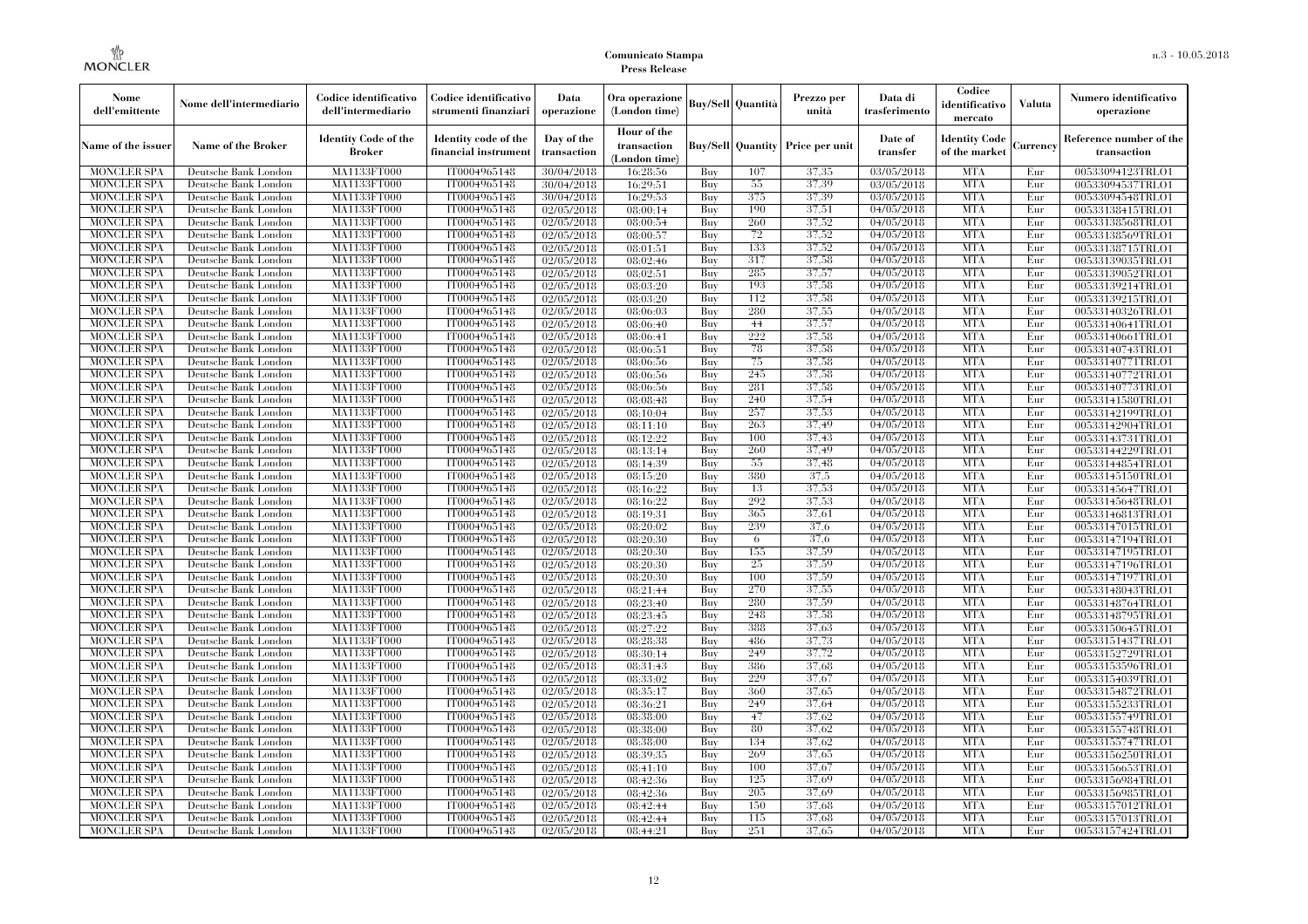| Nome<br>dell'emittente                   | Nome dell'intermediario                      | Codice identificativo<br>dell'intermediario  | Codice identificativo<br>strumenti finanziari | Data<br>operazione        | Ora operazione<br>(London time)             |            | <b>Buy/Sell Quantità</b> | Prezzo per<br>unità                     | Data di<br>trasferimento          | Codice<br>identificativo<br>mercato   | <b>Valuta</b> | Numero identificativo<br>operazione    |
|------------------------------------------|----------------------------------------------|----------------------------------------------|-----------------------------------------------|---------------------------|---------------------------------------------|------------|--------------------------|-----------------------------------------|-----------------------------------|---------------------------------------|---------------|----------------------------------------|
| Name of the issuer                       | Name of the Broker                           | <b>Identity Code of the</b><br><b>Broker</b> | Identity code of the<br>financial instrument  | Day of the<br>transaction | Hour of the<br>transaction<br>(London time) |            |                          | <b>Buy/Sell Quantity Price per unit</b> | Date of<br>transfer               | <b>Identity Code</b><br>of the market | Currencv      | Reference number of the<br>transaction |
| <b>MONCLER SPA</b>                       | Deutsche Bank London                         | MA1133FT000                                  | IT0004965148                                  | $\overline{02}/05/2018$   | 08:46:22                                    | Buy        | 330                      | 37,73                                   | 04/05/2018                        | <b>MTA</b>                            | Eur           | 00533157785TRLO1                       |
| <b>MONCLER SPA</b>                       | Deutsche Bank London                         | <b>MA1133FT000</b>                           | IT0004965148                                  | 02/05/2018                | 08:48:22                                    | Buy        | 321                      | 37,78                                   | 04/05/2018                        | <b>MTA</b>                            | Eur           | 00533158207TRLO1                       |
| <b>MONCLER SPA</b>                       | Deutsche Bank London                         | MA1133FT000                                  | IT0004965148                                  | 02/05/2018                | 08:48:22                                    | Buy        | 271                      | 37,78                                   | 04/05/2018                        | <b>MTA</b>                            | Eur           | 00533158208TRLO1                       |
| <b>MONCLER SPA</b>                       | Deutsche Bank London                         | MA1133FT000                                  | IT0004965148                                  | 02/05/2018                | 08:50:53                                    | Buy        | 120<br>200               | 37,82                                   | 04/05/2018                        | <b>MTA</b>                            | Eur           | 00533158711TRLO1                       |
| <b>MONCLER SPA</b>                       | Deutsche Bank London                         | MA1133FT000<br><b>MA1133FT000</b>            | IT0004965148<br>IT0004965148                  | 02/05/2018                | 08:53:02<br>08:53:02                        | Buy        | 85                       | 37,82<br>37,82                          | 04/05/2018<br>$\sqrt{04}/05/2018$ | <b>MTA</b><br><b>MTA</b>              | Eur<br>Eur    | 00533159404TRLO1                       |
| <b>MONCLER SPA</b><br><b>MONCLER SPA</b> | Deutsche Bank London<br>Deutsche Bank London | MA1133FT000                                  | IT0004965148                                  | 02/05/2018<br>02/05/2018  | 08:53:29                                    | Buy<br>Buy | 310                      | 37,86                                   | 04/05/2018                        | <b>MTA</b>                            | Eur           | 00533159405TRLO1<br>00533159504TRLO1   |
| <b>MONCLER SPA</b>                       | Deutsche Bank London                         | MA1133FT000                                  | IT0004965148                                  | 02/05/2018                | 08:55:14                                    | Buv        | 340                      | 37,88                                   | 04/05/2018                        | <b>MTA</b>                            | Eur           | 00533159877TRLO1                       |
| <b>MONCLER SPA</b>                       | Deutsche Bank London                         | MA1133FT000                                  | IT0004965148                                  | 02/05/2018                | 08:56:57                                    | Buy        | 239                      | 37,87                                   | 04/05/2018                        | <b>MTA</b>                            | Eur           | 00533160197TRLO1                       |
| <b>MONCLER SPA</b>                       | Deutsche Bank London                         | <b>MA1133FT000</b>                           | IT0004965148                                  | 02/05/2018                | 08:59:56                                    | Buy        | 150                      | 37,89                                   | 04/05/2018                        | <b>MTA</b>                            | Eur           | 00533160972TRLO1                       |
| <b>MONCLER SPA</b>                       | Deutsche Bank London                         | MA1133FT000                                  | IT0004965148                                  | 02/05/2018                | 08:59:56                                    | Buy        | 306                      | 37,89                                   | 04/05/2018                        | <b>MTA</b>                            | Eur           | 00533160971TRLO1                       |
| <b>MONCLER SPA</b>                       | Deutsche Bank London                         | MA1133FT000                                  | IT0004965148                                  | 02/05/2018                | 09:02:24                                    | Buy        | 320                      | 37.9                                    | 04/05/2018                        | <b>MTA</b>                            | Eur           | 00533161710TRLO1                       |
| <b>MONCLER SPA</b>                       | Deutsche Bank London                         | MA1133FT000                                  | IT0004965148                                  | 02/05/2018                | 09:02:25                                    | Buy        | 32                       | 37.9                                    | 04/05/2018                        | <b>MTA</b>                            | Eur           | 00533161711TRLO1                       |
| <b>MONCLER SPA</b>                       | Deutsche Bank London                         | MA1133FT000                                  | IT0004965148                                  | 02/05/2018                | 09:04:07                                    | Buy        | 25                       | 37,89                                   | 04/05/2018                        | <b>MTA</b>                            | Eur           | 00533162146TRLO1                       |
| <b>MONCLER SPA</b>                       | Deutsche Bank London                         | MA1133FT000                                  | IT0004965148                                  | 02/05/2018                | 09:04:07                                    | Buy        | 250                      | 37.89                                   | 04/05/2018                        | <b>MTA</b>                            | Eur           | 00533162145TRLO1                       |
| <b>MONCLER SPA</b>                       | Deutsche Bank London                         | MA1133FT000                                  | IT0004965148                                  | 02/05/2018                | 09:04:34                                    | Buy        | 258                      | 37,87                                   | 04/05/2018                        | <b>MTA</b>                            | Eur           | 00533162203TRLO1                       |
| <b>MONCLER SPA</b>                       | Deutsche Bank London                         | MA1133FT000                                  | IT0004965148                                  | 02/05/2018                | 09:06:28                                    | Buy        | 45                       | 37.99                                   | 04/05/2018                        | <b>MTA</b>                            | Eur           | 00533162912TRLO1                       |
| <b>MONCLER SPA</b>                       | Deutsche Bank London                         | MA1133FT000                                  | IT0004965148                                  | 02/05/2018                | 09:06:28                                    | Buy        | 150                      | 37.99                                   | 04/05/2018                        | <b>MTA</b>                            | Eur           | 00533162911TRLO1                       |
| <b>MONCLER SPA</b>                       | Deutsche Bank London                         | MA1133FT000                                  | IT0004965148                                  | 02/05/2018                | 09:06:28                                    | Buy        | 81                       | 37.99                                   | 04/05/2018                        | <b>MTA</b>                            | Eur           | 00533162910TRLO1                       |
| <b>MONCLER SPA</b>                       | Deutsche Bank London                         | MA1133FT000                                  | IT0004965148                                  | 02/05/2018                | 09:06:32                                    | Buy        | 200                      | 37.96                                   | 04/05/2018                        | <b>MTA</b>                            | Eur           | 00533162930TRLO1                       |
| MONCLER SPA                              | Deutsche Bank London                         | MA1133FT000                                  | IT0004965148                                  | 02/05/2018                | 09:06:32                                    | Buy        | 60                       | 37,96                                   | $\sqrt{04}/05/2018$               | <b>MTA</b>                            | Eur           | 00533162931TRLO1                       |
| <b>MONCLER SPA</b>                       | Deutsche Bank London                         | MA1133FT000                                  | IT0004965148                                  | 02/05/2018                | 09:07:58                                    | Buy        | 273                      | 38,07                                   | 04/05/2018                        | <b>MTA</b>                            | Eur           | 00533163322TRLO1                       |
| <b>MONCLER SPA</b>                       | Deutsche Bank London                         | MA1133FT000                                  | IT0004965148                                  | 02/05/2018                | 09:09:13                                    | Buy        | 245                      | 38.11                                   | 04/05/2018                        | <b>MTA</b>                            | Eur           | 00533163618TRLO1                       |
| <b>MONCLER SPA</b>                       | Deutsche Bank London                         | MA1133FT000                                  | IT0004965148                                  | 02/05/2018                | 09:11:55                                    | Buy        | 390                      | 38,09                                   | 04/05/2018                        | <b>MTA</b>                            | Eur           | 00533164372TRLO1                       |
| <b>MONCLER SPA</b>                       | Deutsche Bank London                         | MA1133FT000                                  | IT0004965148                                  | 02/05/2018                | 09:13:17                                    | Buy        | 240                      | 38,05                                   | 04/05/2018                        | <b>MTA</b>                            | Eur           | 00533164691TRLO1                       |
| <b>MONCLER SPA</b>                       | Deutsche Bank London                         | MA1133FT000                                  | IT0004965148                                  | 02/05/2018                | 09:13:17                                    | Buy        | 80                       | 38,05                                   | 04/05/2018                        | <b>MTA</b>                            | Eur           | 00533164692TRLO1                       |
| <b>MONCLER SPA</b>                       | Deutsche Bank London                         | MA1133FT000                                  | IT0004965148                                  | 02/05/2018                | 09:16:12                                    | Buy        | 173                      | 38.12                                   | 04/05/2018                        | <b>MTA</b>                            | Eur           | 00533165673TRLO1                       |
| <b>MONCLER SPA</b>                       | Deutsche Bank London                         | MA1133FT000                                  | IT0004965148                                  | 02/05/2018                | 09:16:22                                    | Buy        | 12                       | 38.12                                   | 04/05/2018                        | <b>MTA</b>                            | Eur           | 00533165715TRLO1                       |
| <b>MONCLER SPA</b>                       | Deutsche Bank London                         | MA1133FT000                                  | IT0004965148                                  | 02/05/2018                | 09:16:22                                    | Buy        | 250                      | 38.12                                   | 04/05/2018                        | <b>MTA</b>                            | Eur           | 00533165714TRLO1                       |
| <b>MONCLER SPA</b><br>MONCLER SPA        | Deutsche Bank London                         | <b>MA1133FT000</b>                           | IT0004965148<br>IT0004965148                  | 02/05/2018                | 09:17:15                                    | Buy        | 297<br>257               | 38.16<br>38.18                          | 04/05/2018                        | <b>MTA</b><br><b>MTA</b>              | Eur<br>Eur    | 00533165885TRLO1                       |
| <b>MONCLER SPA</b>                       | Deutsche Bank London<br>Deutsche Bank London | MA1133FT000<br>MA1133FT000                   | IT0004965148                                  | 02/05/2018                | 09:18:45<br>09:20:11                        | Buy        | 82                       | 38,18                                   | 04/05/2018<br>04/05/2018          | <b>MTA</b>                            | Eur           | 00533166220TRLO1                       |
| <b>MONCLER SPA</b>                       | Deutsche Bank London                         | MA1133FT000                                  | IT0004965148                                  | 02/05/2018<br>02/05/2018  | 09:21:54                                    | Buy<br>Buy | 214                      | 38,17                                   | $\sqrt{04}/05/2018$               | <b>MTA</b>                            | Eur           | 00533166765TRLO1<br>00533167415TRLO1   |
| <b>MONCLER SPA</b>                       | Deutsche Bank London                         | <b>MA1133FT000</b>                           | IT0004965148                                  | 02/05/2018                | 09:21:54                                    | Buy        | 55                       | 38,17                                   | 04/05/2018                        | <b>MTA</b>                            | Eur           | 00533167416TRLO1                       |
| <b>MONCLER SPA</b>                       | Deutsche Bank London                         | MA1133FT000                                  | IT0004965148                                  | 02/05/2018                | 09:23:12                                    | Buy        | 312                      | 38.22                                   | 04/05/2018                        | <b>MTA</b>                            | Eur           | 00533167896TRLO1                       |
| <b>MONCLER SPA</b>                       | Deutsche Bank London                         | MA1133FT000                                  | IT0004965148                                  | 02/05/2018                | 09:24:53                                    | Buy        | 272                      | 38,16                                   | 04/05/2018                        | <b>MTA</b>                            | Eur           | 00533168242TRLO1                       |
| <b>MONCLER SPA</b>                       | Deutsche Bank London                         | MA1133FT000                                  | IT0004965148                                  | 02/05/2018                | 09:26:15                                    | Buy        | 265                      | 38,15                                   | $\sqrt{04}/05/2018$               | <b>MTA</b>                            | Eur           | 00533168654TRLO1                       |
| <b>MONCLER SPA</b>                       | Deutsche Bank London                         | <b>MA1133FT000</b>                           | IT0004965148                                  | 02/05/2018                | 09:26:58                                    | Buy        | 245                      | 38,07                                   | 04/05/2018                        | <b>MTA</b>                            | Eur           | 00533168802TRLO1                       |
| <b>MONCLER SPA</b>                       | Deutsche Bank London                         | MA1133FT000                                  | IT0004965148                                  | 02/05/2018                | 09:31:07                                    | Buy        | 349                      | 38,08                                   | 04/05/2018                        | <b>MTA</b>                            | Eur           | 00533169935TRLO1                       |
| <b>MONCLER SPA</b>                       | Deutsche Bank London                         | <b>MA1133FT000</b>                           | IT0004965148                                  | 02/05/2018                | 09:31:07                                    | Buy        | 99                       | 38,07                                   | 04/05/2018                        | <b>MTA</b>                            | Eur           | 00533169936TRLO1                       |
| <b>MONCLER SPA</b>                       | Deutsche Bank London                         | MA1133FT000                                  | IT0004965148                                  | 02/05/2018                | 09:31:07                                    | Buy        | 211                      | 38,07                                   | $\sqrt{04}/05/2018$               | <b>MTA</b>                            | Eur           | 00533169937TRLO1                       |
| <b>MONCLER SPA</b>                       | Deutsche Bank London                         | MA1133FT000                                  | IT0004965148                                  | 02/05/2018                | 09:33:07                                    | Buy        | 250                      | 38.01                                   | 04/05/2018                        | <b>MTA</b>                            | Eur           | 00533170505TRLO1                       |
| <b>MONCLER SPA</b>                       | Deutsche Bank London                         | MA1133FT000                                  | IT0004965148                                  | 02/05/2018                | 09:33:07                                    | Buy        | 11                       | 38,02                                   | 04/05/2018                        | <b>MTA</b>                            | Eur           | 00533170507TRLO1                       |
| <b>MONCLER SPA</b>                       | Deutsche Bank London                         | MA1133FT000                                  | IT0004965148                                  | 02/05/2018                | 09:33:07                                    | Buy        | 250                      | 38,02                                   | 04/05/2018                        | <b>MTA</b>                            | Eur           | 00533170506TRLO1                       |
| <b>MONCLER SPA</b>                       | Deutsche Bank London                         | MA1133FT000                                  | IT0004965148                                  | 02/05/2018                | 09:36:38                                    | Buy        | 100                      | 38,05                                   | 04/05/2018                        | <b>MTA</b>                            | Eur           | 00533171478TRLO1                       |
| <b>MONCLER SPA</b>                       | Deutsche Bank London                         | MA1133FT000                                  | IT0004965148                                  | 02/05/2018                | 09:36:38                                    | Buy        | 171                      | 38,05                                   | 04/05/2018                        | <b>MTA</b>                            | Eur           | 00533171480TRLO1                       |
| <b>MONCLER SPA</b>                       | Deutsche Bank London                         | MA1133FT000                                  | IT0004965148                                  | 02/05/2018                | 09:36:38                                    | Buy        | 60                       | 38,05                                   | 04/05/2018                        | <b>MTA</b>                            | Eur           | 00533171481TRLO1                       |
| <b>MONCLER SPA</b>                       | Deutsche Bank London                         | MA1133FT000                                  | IT0004965148                                  | 02/05/2018                | 09:38:28                                    | Buy        | 278                      | 38.01                                   | 04/05/2018                        | <b>MTA</b>                            | Eur           | 00533172001TRLO1                       |
| <b>MONCLER SPA</b>                       | Deutsche Bank London                         | MA1133FT000                                  | IT0004965148                                  | 02/05/2018                | 09:41:02                                    | Buy        | 77                       | 38.1                                    | 04/05/2018                        | <b>MTA</b>                            | Eur           | 00533172730TRLO1                       |
| <b>MONCLER SPA</b>                       | Deutsche Bank London                         | MA1133FT000                                  | IT0004965148                                  | 02/05/2018                | 09:41:02                                    | Buy        | 250                      | 38.09                                   | 04/05/2018                        | <b>MTA</b>                            | Eur           | 00533172729TRLO1                       |
| <b>MONCLER SPA</b>                       | Deutsche Bank London                         | MA1133FT000                                  | IT0004965148                                  | 02/05/2018                | 09:41:02                                    | Buy        | 83                       | 38,09                                   | 04/05/2018                        | <b>MTA</b>                            | Eur           | 00533172728TRLO1                       |
| <b>MONCLER SPA</b>                       | Deutsche Bank London                         | <b>MA1133FT000</b>                           | IT0004965148                                  | 02/05/2018                | 09:42:48                                    | Buy        | 270                      | 38.09                                   | 04/05/2018                        | <b>MTA</b>                            | Eur           | 00533173196TRLO1                       |
| <b>MONCLER SPA</b>                       | Deutsche Bank London                         | MA1133FT000                                  | IT0004965148                                  | 02/05/2018                | 09:44:21                                    | Buy        | 254                      | 38,08                                   | 04/05/2018                        | <b>MTA</b>                            | Eur           | 00533173499TRLO1                       |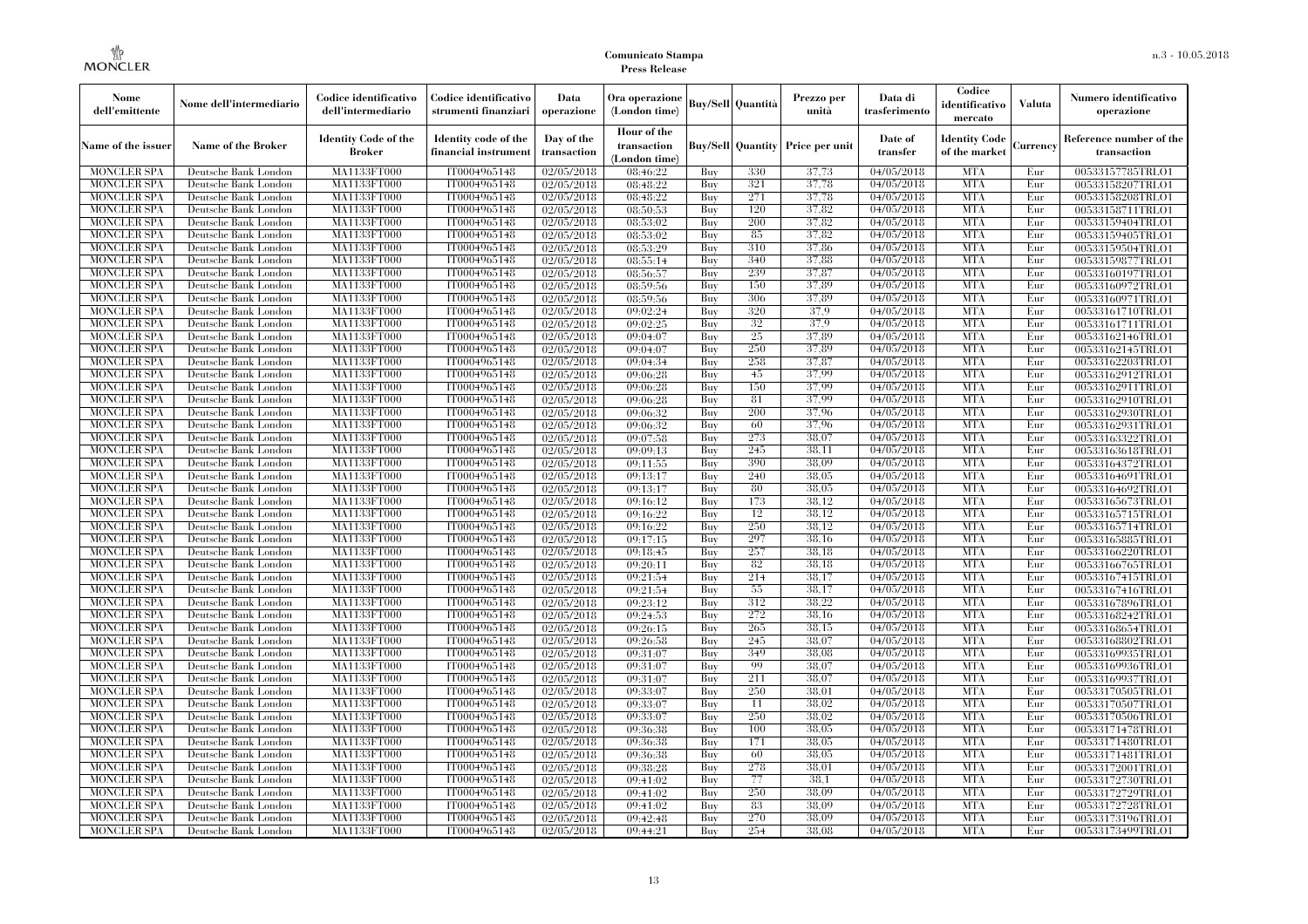| Nome<br>dell'emittente                   | Nome dell'intermediario                      | Codice identificativo<br>dell'intermediario  | Codice identificativo<br>strumenti finanziari | Data<br>operazione        | Ora operazione<br>(London time)             |            | Buy/Sell   Quantità      | Prezzo per<br>unità | Data di<br>trasferimento          | Codice<br>identificativo<br>mercato   | <b>Valuta</b> | Numero identificativo<br>operazione    |
|------------------------------------------|----------------------------------------------|----------------------------------------------|-----------------------------------------------|---------------------------|---------------------------------------------|------------|--------------------------|---------------------|-----------------------------------|---------------------------------------|---------------|----------------------------------------|
| Name of the issuer                       | Name of the Broker                           | <b>Identity Code of the</b><br><b>Broker</b> | Identity code of the<br>financial instrument  | Day of the<br>transaction | Hour of the<br>transaction<br>(London time) |            | <b>Buy/Sell Quantity</b> | Price per unit      | Date of<br>transfer               | <b>Identity Code</b><br>of the market | Currencv      | Reference number of the<br>transaction |
| <b>MONCLER SPA</b>                       | Deutsche Bank London                         | MA1133FT000                                  | IT0004965148                                  | $\sqrt{02}/05/2018$       | 09:47:05                                    | Buy        | 250                      | 38,07               | 04/05/2018                        | <b>MTA</b>                            | Eur           | 00533174091TRLO1                       |
| <b>MONCLER SPA</b>                       | Deutsche Bank London                         | <b>MA1133FT000</b>                           | IT0004965148                                  | 02/05/2018                | 09:49:57                                    | Buy        | 20                       | 38.1                | 04/05/2018                        | <b>MTA</b>                            | Eur           | 00533174944TRLO1                       |
| <b>MONCLER SPA</b>                       | Deutsche Bank London                         | MA1133FT000                                  | IT0004965148                                  | 02/05/2018                | 09:49:57                                    | Buv        | 329                      | 38.1                | 04/05/2018                        | <b>MTA</b>                            | Eur           | 00533174945TRLO1                       |
| <b>MONCLER SPA</b>                       | Deutsche Bank London                         | MA1133FT000                                  | IT0004965148                                  | 02/05/2018                | 09:50:49                                    | Buy        | 255<br>38                | 38.11               | 04/05/2018                        | <b>MTA</b>                            | Eur           | 00533175236TRLO1                       |
| <b>MONCLER SPA</b>                       | Deutsche Bank London                         | MA1133FT000                                  | IT0004965148                                  | $\sqrt{02}/05/2018$       | 09:52:33                                    | Buy        | 250                      | 38.1<br>38.1        | 04/05/2018                        | <b>MTA</b><br><b>MTA</b>              | Eur           | 00533175624TRLO1                       |
| <b>MONCLER SPA</b><br><b>MONCLER SPA</b> | Deutsche Bank London<br>Deutsche Bank London | <b>MA1133FT000</b><br>MA1133FT000            | IT0004965148<br>IT0004965148                  | 02/05/2018<br>02/05/2018  | 09:52:33<br>09:53:45                        | Buy<br>Buy | 285                      | 38.14               | $\sqrt{04}/05/2018$<br>04/05/2018 | <b>MTA</b>                            | Eur<br>Eur    | 00533175623TRLO1<br>00533175970TRLO1   |
| <b>MONCLER SPA</b>                       | Deutsche Bank London                         | MA1133FT000                                  | IT0004965148                                  | 02/05/2018                | 09:55:25                                    | Buy        | 7                        | 38.1                | 04/05/2018                        | <b>MTA</b>                            | Eur           | 00533176445TRLO1                       |
| <b>MONCLER SPA</b>                       | Deutsche Bank London                         | MA1133FT000                                  | IT0004965148                                  | 02/05/2018                | 09:55:25                                    | Buy        | 250                      | 38.1                | 04/05/2018                        | <b>MTA</b>                            | Eur           | 00533176444TRLO1                       |
| <b>MONCLER SPA</b>                       | Deutsche Bank London                         | MA1133FT000                                  | IT0004965148                                  | 02/05/2018                | 09:56:59                                    | Buy        | 20                       | 38.1                | 04/05/2018                        | <b>MTA</b>                            | Eur           | 00533176840TRLO1                       |
| <b>MONCLER SPA</b>                       | Deutsche Bank London                         | MA1133FT000                                  | IT0004965148                                  | 02/05/2018                | 09:57:11                                    | Buy        | 260                      | 38.1                | 04/05/2018                        | <b>MTA</b>                            | Eur           | 00533176879TRLO1                       |
| <b>MONCLER SPA</b>                       | Deutsche Bank London                         | MA1133FT000                                  | IT0004965148                                  | 02/05/2018                | 10:02:03                                    | Buy        | 339                      | 38,09               | 04/05/2018                        | <b>MTA</b>                            | Eur           | 00533177881TRLO1                       |
| <b>MONCLER SPA</b>                       | Deutsche Bank London                         | MA1133FT000                                  | IT0004965148                                  | 02/05/2018                | 10:02:58                                    | Buy        | 400                      | 38.12               | 04/05/2018                        | <b>MTA</b>                            | Eur           | 00533178123TRLO1                       |
| <b>MONCLER SPA</b>                       | Deutsche Bank London                         | MA1133FT000                                  | IT0004965148                                  | 02/05/2018                | 10:04:29                                    | Buy        | 367                      | 38.13               | 04/05/2018                        | <b>MTA</b>                            | Eur           | 00533178399TRLO1                       |
| <b>MONCLER SPA</b>                       | Deutsche Bank London                         | MA1133FT000                                  | IT0004965148                                  | 02/05/2018                | 10:07:40                                    | Buy        | 250                      | 38.11               | 04/05/2018                        | <b>MTA</b>                            | Eur           | 00533179114TRLO1                       |
| <b>MONCLER SPA</b>                       | Deutsche Bank London                         | MA1133FT000                                  | IT0004965148                                  | 02/05/2018                | 10:07:40                                    | Buy        | 35                       | 38,11               | 04/05/2018                        | <b>MTA</b>                            | Eur           | 00533179115TRLO1                       |
| <b>MONCLER SPA</b>                       | Deutsche Bank London                         | MA1133FT000                                  | IT0004965148                                  | 02/05/2018                | 10:07:40                                    | Buy        | 28                       | 38.12               | 04/05/2018                        | <b>MTA</b>                            | Eur           | 00533179118TRLO1                       |
| <b>MONCLER SPA</b>                       | Deutsche Bank London                         | MA1133FT000                                  | IT0004965148                                  | 02/05/2018                | 10:07:40                                    | Buy        | 128                      | 38.12               | 04/05/2018                        | <b>MTA</b>                            | Eur           | 00533179117TRLO1                       |
| <b>MONCLER SPA</b>                       | Deutsche Bank London                         | MA1133FT000                                  | IT0004965148                                  | 02/05/2018                | 10:07:40                                    | Buy        | 125                      | 38.12               | 04/05/2018                        | <b>MTA</b>                            | Eur           | 00533179116TRLO1                       |
| <b>MONCLER SPA</b>                       | Deutsche Bank London                         | MA1133FT000                                  | IT0004965148                                  | 02/05/2018                | 10:11:06                                    | Buy        | 127                      | 38.04               | 04/05/2018                        | <b>MTA</b>                            | Eur           | 00533179911TRLO1                       |
| <b>MONCLER SPA</b>                       | Deutsche Bank London                         | MA1133FT000                                  | IT0004965148                                  | 02/05/2018                | 10:11:06                                    | Buy        | 147                      | 38,04               | 04/05/2018                        | <b>MTA</b>                            | Eur           | 00533179910TRLO1                       |
| <b>MONCLER SPA</b>                       | Deutsche Bank London                         | MA1133FT000                                  | IT0004965148                                  | 02/05/2018                | 10:12:24                                    | Buy        | 30                       | 38,01               | 04/05/2018                        | <b>MTA</b>                            | Eur           | 00533180079TRLO1                       |
| <b>MONCLER SPA</b>                       | Deutsche Bank London                         | MA1133FT000                                  | IT0004965148                                  | 02/05/2018                | 10:12:24                                    | Buy        | 254                      | 38,01               | 04/05/2018                        | <b>MTA</b>                            | Eur           | 00533180080TRLO1                       |
| <b>MONCLER SPA</b>                       | Deutsche Bank London                         | MA1133FT000                                  | IT0004965148<br>IT0004965148                  | 02/05/2018<br>02/05/2018  | 10:12:24                                    | Buy        | 371<br>51                | 38,01<br>38,05      | 04/05/2018<br>04/05/2018          | <b>MTA</b><br><b>MTA</b>              | Eur           | 00533180081TRLO1                       |
| <b>MONCLER SPA</b><br><b>MONCLER SPA</b> | Deutsche Bank London<br>Deutsche Bank London | MA1133FT000<br>MA1133FT000                   | IT0004965148                                  | 02/05/2018                | 10:16:48<br>10:16:48                        | Buy<br>Buy | 98                       | 38,05               | $\sqrt{04}/05/2018$               | <b>MTA</b>                            | Eur<br>Eur    | 00533181237TRLO1<br>00533181236TRLO1   |
| <b>MONCLER SPA</b>                       | Deutsche Bank London                         | MA1133FT000                                  | IT0004965148                                  | 02/05/2018                | 10:16:48                                    | Buy        | 131                      | 38.05               | 04/05/2018                        | <b>MTA</b>                            | Eur           | 00533181235TRLO1                       |
| <b>MONCLER SPA</b>                       | Deutsche Bank London                         | MA1133FT000                                  | IT0004965148                                  | 02/05/2018                | 10:16:48                                    | Buy        | 91                       | 38,05               | 04/05/2018                        | <b>MTA</b>                            | Eur           | 00533181234TRLO1                       |
| <b>MONCLER SPA</b>                       | Deutsche Bank London                         | MA1133FT000                                  | IT0004965148                                  | 02/05/2018                | 10:18:51                                    | Buy        | 264                      | 38,07               | $\sqrt{04}/05/2018$               | <b>MTA</b>                            | Eur           | 00533181662TRLO1                       |
| <b>MONCLER SPA</b>                       | Deutsche Bank London                         | <b>MA1133FT000</b>                           | IT0004965148                                  | 02/05/2018                | 10:20:49                                    | Buy        | 158                      | 38.04               | 04/05/2018                        | <b>MTA</b>                            | Eur           | 00533181979TRLO1                       |
| <b>MONCLER SPA</b>                       | Deutsche Bank London                         | MA1133FT000                                  | IT0004965148                                  | 02/05/2018                | 10:20:49                                    | Buy        | 94                       | 38,04               | 04/05/2018                        | <b>MTA</b>                            | Eur           | 00533181980TRLO1                       |
| <b>MONCLER SPA</b>                       | Deutsche Bank London                         | MA1133FT000                                  | IT0004965148                                  | 02/05/2018                | 10:20:49                                    | Buy        | 266                      | 38,04               | 04/05/2018                        | <b>MTA</b>                            | Eur           | 00533181981TRLO1                       |
| <b>MONCLER SPA</b>                       | Deutsche Bank London                         | MA1133FT000                                  | IT0004965148                                  | 02/05/2018                | 10:24:23                                    | Buy        | 307                      | 38.06               | $\sqrt{04}/05/2018$               | <b>MTA</b>                            | Eur           | 00533182825TRLO1                       |
| <b>MONCLER SPA</b>                       | Deutsche Bank London                         | MA1133FT000                                  | IT0004965148                                  | 02/05/2018                | 10:24:23                                    | Buy        | 16                       | 38,07               | 04/05/2018                        | <b>MTA</b>                            | Eur           | 00533182828TRLO1                       |
| <b>MONCLER SPA</b>                       | Deutsche Bank London                         | MA1133FT000                                  | IT0004965148                                  | 02/05/2018                | 10:24:23                                    | Buy        | 125                      | 38,06               | 04/05/2018                        | <b>MTA</b>                            | Eur           | 00533182827TRLO1                       |
| <b>MONCLER SPA</b>                       | Deutsche Bank London                         | MA1133FT000                                  | IT0004965148                                  | 02/05/2018                | 10:24:23                                    | Buy        | 125                      | 38,06               | 04/05/2018                        | <b>MTA</b>                            | Eur           | 00533182826TRLO1                       |
| <b>MONCLER SPA</b>                       | Deutsche Bank London                         | MA1133FT000                                  | IT0004965148                                  | 02/05/2018                | 10:29:09                                    | Buy        | 276                      | 38.11               | 04/05/2018                        | <b>MTA</b>                            | Eur           | 00533183790TRLO1                       |
| <b>MONCLER SPA</b>                       | Deutsche Bank London                         | <b>MA1133FT000</b>                           | IT0004965148                                  | 02/05/2018                | 10:29:49                                    | Buy        | 281                      | 38,09               | 04/05/2018                        | <b>MTA</b>                            | Eur           | 00533183946TRLO1                       |
| <b>MONCLER SPA</b>                       | Deutsche Bank London                         | MA1133FT000                                  | IT0004965148                                  | 02/05/2018                | 10:29:49                                    | Buy        | 142                      | 38.1                | 04/05/2018                        | <b>MTA</b>                            | Eur           | 00533183950TRLO1                       |
| <b>MONCLER SPA</b>                       | Deutsche Bank London                         | <b>MA1133FT000</b>                           | IT0004965148                                  | 02/05/2018                | 10:29:49                                    | Buy        | 125                      | 38.1                | 04/05/2018                        | <b>MTA</b>                            | Eur           | 00533183948TRLO1                       |
| <b>MONCLER SPA</b>                       | Deutsche Bank London                         | MA1133FT000                                  | IT0004965148                                  | 02/05/2018                | 10:34:44                                    | Buy        | 175                      | 38.11               | 04/05/2018                        | <b>MTA</b>                            | Eur           | 00533185441TRLO1                       |
| <b>MONCLER SPA</b>                       | Deutsche Bank London                         | MA1133FT000                                  | IT0004965148                                  | 02/05/2018                | 10:34:44                                    | Buy        | 125                      | 38,11               | $\sqrt{04}/05/2018$               | <b>MTA</b>                            | Eur           | 00533185440TRLO1                       |
| <b>MONCLER SPA</b>                       | Deutsche Bank London                         | MA1133FT000                                  | IT0004965148                                  | 02/05/2018                | 10:34:44                                    | Buy        | 125                      | 38.11               | 04/05/2018                        | <b>MTA</b>                            | Eur           | 00533185439TRLO1                       |
| <b>MONCLER SPA</b>                       | Deutsche Bank London                         | MA1133FT000                                  | IT0004965148                                  | 02/05/2018                | 10:39:24                                    | Buy        | 233                      | 38.12<br>38,12      | 04/05/2018                        | <b>MTA</b>                            | Eur           | 00533186769TRLO1                       |
| <b>MONCLER SPA</b><br><b>MONCLER SPA</b> | Deutsche Bank London<br>Deutsche Bank London | MA1133FT000<br>MA1133FT000                   | IT0004965148<br>IT0004965148                  | 02/05/2018<br>02/05/2018  | 10:39:24<br>10:42:19                        | Buy<br>Buy | 57<br>79                 | 38,2                | 04/05/2018<br>04/05/2018          | <b>MTA</b><br><b>MTA</b>              | Eur<br>Eur    | 00533186770TRLO1                       |
| <b>MONCLER SPA</b>                       | Deutsche Bank London                         | MA1133FT000                                  | IT0004965148                                  | 02/05/2018                | 10:42:19                                    | Buy        | 240                      | 38.2                | 04/05/2018                        | <b>MTA</b>                            | Eur           | 00533187810TRLO1<br>00533187808TRLO1   |
| <b>MONCLER SPA</b>                       | Deutsche Bank London                         | MA1133FT000                                  | IT0004965148                                  | 02/05/2018                | 10:43:02                                    | Buy        | 329                      | 38,17               | 04/05/2018                        | <b>MTA</b>                            | Eur           | 00533188070TRLO1                       |
| <b>MONCLER SPA</b>                       | Deutsche Bank London                         | MA1133FT000                                  | IT0004965148                                  | 02/05/2018                | 10:43:02                                    | Buy        | 212                      | 38,17               | 04/05/2018                        | <b>MTA</b>                            | Eur           | 00533188080TRLO1                       |
| <b>MONCLER SPA</b>                       | Deutsche Bank London                         | MA1133FT000                                  | IT0004965148                                  | 02/05/2018                | 10:43:02                                    | Buy        | 320                      | 38,17               | 04/05/2018                        | <b>MTA</b>                            | Eur           | 00533188076TRLO1                       |
| <b>MONCLER SPA</b>                       | Deutsche Bank London                         | MA1133FT000                                  | IT0004965148                                  | 02/05/2018                | 10:48:27                                    | Buy        | 148                      | 38.1                | 04/05/2018                        | <b>MTA</b>                            | Eur           | 00533189591TRLO1                       |
| <b>MONCLER SPA</b>                       | Deutsche Bank London                         | MA1133FT000                                  | IT0004965148                                  | 02/05/2018                | 10:48:27                                    | Buy        | 135                      | 38.1                | 04/05/2018                        | <b>MTA</b>                            | Eur           | 00533189590TRLO1                       |
| <b>MONCLER SPA</b>                       | Deutsche Bank London                         | MA1133FT000                                  | IT0004965148                                  | 02/05/2018                | 10:48:27                                    | Buy        | 92                       | 38.1                | 04/05/2018                        | <b>MTA</b>                            | Eur           | 00533189589TRLO1                       |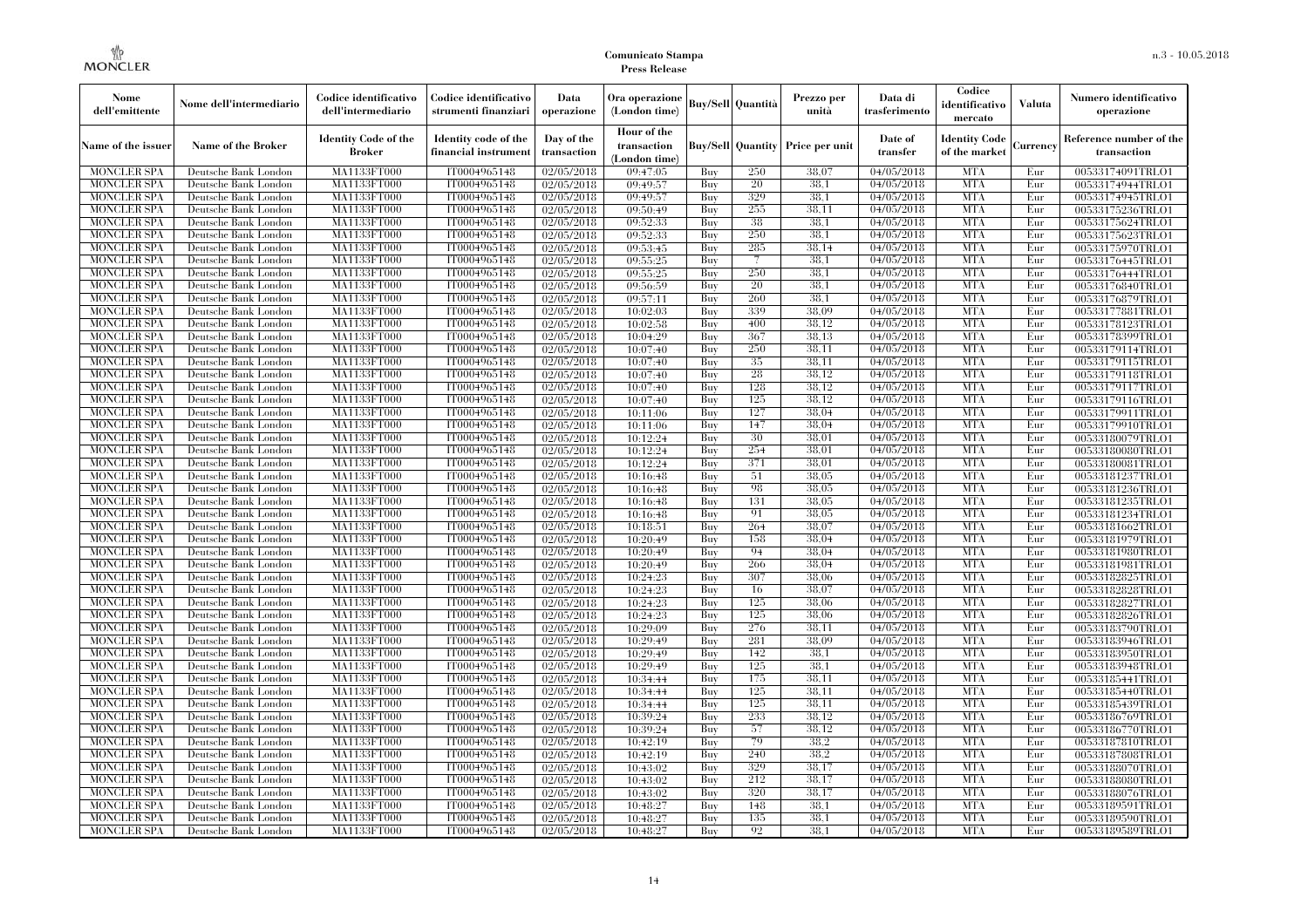| Nome<br>dell'emittente                   | Nome dell'intermediario                      | Codice identificativo<br>dell'intermediario  | Codice identificativo<br>strumenti finanziari | Data<br>operazione        | Ora operazione<br>(London time)             |            | Buy/Sell   Quantità      | Prezzo per<br>unità | Data di<br>trasferimento          | Codice<br>identificativo<br>mercato   | <b>Valuta</b> | Numero identificativo<br>operazione    |
|------------------------------------------|----------------------------------------------|----------------------------------------------|-----------------------------------------------|---------------------------|---------------------------------------------|------------|--------------------------|---------------------|-----------------------------------|---------------------------------------|---------------|----------------------------------------|
| Name of the issuer                       | Name of the Broker                           | <b>Identity Code of the</b><br><b>Broker</b> | Identity code of the<br>financial instrument  | Day of the<br>transaction | Hour of the<br>transaction<br>(London time) |            | <b>Buy/Sell Quantity</b> | Price per unit      | Date of<br>transfer               | <b>Identity Code</b><br>of the market | Currencv      | Reference number of the<br>transaction |
| <b>MONCLER SPA</b>                       | Deutsche Bank London                         | MA1133FT000                                  | IT0004965148                                  | $\sqrt{02}/05/2018$       | 10:50:50                                    | Buy        | 98                       | 38,07               | 04/05/2018                        | <b>MTA</b>                            | Eur           | 00533190282TRLO1                       |
| <b>MONCLER SPA</b>                       | Deutsche Bank London                         | <b>MA1133FT000</b>                           | IT0004965148                                  | 02/05/2018                | 10:50:50                                    | Buy        | 147                      | 38,07               | 04/05/2018                        | <b>MTA</b>                            | Eur           | 00533190283TRLO1                       |
| <b>MONCLER SPA</b>                       | Deutsche Bank London                         | MA1133FT000                                  | IT0004965148                                  | 02/05/2018                | 10:52:40                                    | Buv        | 255                      | 38.09               | 04/05/2018                        | <b>MTA</b>                            | Eur           | 00533190897TRLO1                       |
| <b>MONCLER SPA</b>                       | Deutsche Bank London                         | MA1133FT000                                  | IT0004965148                                  | 02/05/2018                | 10:56:21                                    | Buy        | 320<br>33                | 38.1                | 04/05/2018                        | <b>MTA</b>                            | Eur           | 00533191955TRLO1                       |
| <b>MONCLER SPA</b>                       | Deutsche Bank London                         | MA1133FT000<br><b>MA1133FT000</b>            | IT0004965148                                  | $\sqrt{02}/05/2018$       | 10:56:21                                    | Buy        | 250                      | 38,11<br>38,11      | 04/05/2018                        | <b>MTA</b><br><b>MTA</b>              | Eur           | 00533191957TRLO1                       |
| MONCLER SPA<br><b>MONCLER SPA</b>        | Deutsche Bank London<br>Deutsche Bank London | MA1133FT000                                  | IT0004965148<br>IT0004965148                  | 02/05/2018<br>02/05/2018  | 10:56:21<br>10:59:31                        | Buy<br>Buy | 390                      | 38,03               | $\sqrt{04}/05/2018$<br>04/05/2018 | <b>MTA</b>                            | Eur<br>Eur    | 00533191956TRLO1<br>00533192742TRLO1   |
| <b>MONCLER SPA</b>                       | Deutsche Bank London                         | MA1133FT000                                  | IT0004965148                                  | 02/05/2018                | 11:02:24                                    | Buy        | 265                      | 38,07               | 04/05/2018                        | <b>MTA</b>                            | Eur           | 00533193428TRLO1                       |
| <b>MONCLER SPA</b>                       | Deutsche Bank London                         | MA1133FT000                                  | IT0004965148                                  | 02/05/2018                | 11:02:24                                    | Buy        | 18                       | 38,08               | 04/05/2018                        | <b>MTA</b>                            | Eur           | 00533193431TRLO1                       |
| <b>MONCLER SPA</b>                       | Deutsche Bank London                         | MA1133FT000                                  | IT0004965148                                  | 02/05/2018                | 11:02:24                                    | Buy        | 125                      | 38,07               | $\sqrt{04}/05/2018$               | <b>MTA</b>                            | Eur           | 00533193430TRLO1                       |
| <b>MONCLER SPA</b>                       | Deutsche Bank London                         | MA1133FT000                                  | IT0004965148                                  | 02/05/2018                | 11:02:24                                    | Buy        | 125                      | 38,07               | 04/05/2018                        | <b>MTA</b>                            | Eur           | 00533193429TRLO1                       |
| <b>MONCLER SPA</b>                       | Deutsche Bank London                         | MA1133FT000                                  | IT0004965148                                  | 02/05/2018                | 11:10:39                                    | Buy        | 301                      | 38,11               | 04/05/2018                        | <b>MTA</b>                            | Eur           | 00533195173TRLO1                       |
| <b>MONCLER SPA</b>                       | Deutsche Bank London                         | MA1133FT000                                  | IT0004965148                                  | 02/05/2018                | 11:10:39                                    | Buy        | 340                      | 38.11               | 04/05/2018                        | <b>MTA</b>                            | Eur           | 00533195172TRLO1                       |
| <b>MONCLER SPA</b>                       | Deutsche Bank London                         | MA1133FT000                                  | IT0004965148                                  | 02/05/2018                | 11:10:39                                    | Buy        | 92                       | 38.11               | 04/05/2018                        | <b>MTA</b>                            | Eur           | 00533195171TRLO1                       |
| <b>MONCLER SPA</b>                       | Deutsche Bank London                         | MA1133FT000                                  | IT0004965148                                  | 02/05/2018                | 11:15:31                                    | Buy        | 320                      | 38.1                | 04/05/2018                        | <b>MTA</b>                            | Eur           | 00533195979TRLO1                       |
| <b>MONCLER SPA</b>                       | Deutsche Bank London                         | MA1133FT000                                  | IT0004965148                                  | 02/05/2018                | 11:15:31                                    | Buy        | 313                      | 38.1                | 04/05/2018                        | <b>MTA</b>                            | Eur           | 00533195980TRLO1                       |
| <b>MONCLER SPA</b>                       | Deutsche Bank London                         | MA1133FT000                                  | IT0004965148                                  | 02/05/2018                | 11:16:12                                    | Buy        | 245                      | 38.05               | 04/05/2018                        | <b>MTA</b>                            | Eur           | 00533196074TRLO1                       |
| <b>MONCLER SPA</b>                       | Deutsche Bank London                         | MA1133FT000                                  | IT0004965148                                  | 02/05/2018                | 11:18:26                                    | Buy        | 68                       | 38.03               | 04/05/2018                        | <b>MTA</b>                            | Eur           | 00533196393TRLO1                       |
| <b>MONCLER SPA</b>                       | Deutsche Bank London                         | MA1133FT000                                  | IT0004965148                                  | 02/05/2018                | 11:18:27                                    | Buy        | 181                      | 38,03               | 04/05/2018                        | <b>MTA</b>                            | Eur           | 00533196394TRLO1                       |
| <b>MONCLER SPA</b>                       | Deutsche Bank London                         | MA1133FT000                                  | IT0004965148                                  | 02/05/2018                | 11:22:25                                    | Buy        | 25                       | 37,99               | 04/05/2018                        | <b>MTA</b>                            | Eur           | 00533197021TRLO1                       |
| <b>MONCLER SPA</b>                       | Deutsche Bank London                         | MA1133FT000                                  | IT0004965148                                  | 02/05/2018                | 11:22:25                                    | Buy        | 125                      | 37,99               | 04/05/2018                        | <b>MTA</b>                            | Eur           | 00533197020TRLO1                       |
| <b>MONCLER SPA</b>                       | Deutsche Bank London                         | MA1133FT000                                  | IT0004965148                                  | 02/05/2018                | 11:22:25                                    | Buy        | 125                      | 37,98               | 04/05/2018                        | <b>MTA</b>                            | Eur           | 00533197019TRLO1                       |
| <b>MONCLER SPA</b>                       | Deutsche Bank London                         | MA1133FT000                                  | IT0004965148                                  | 02/05/2018                | 11:22:26                                    | Buy        | 279                      | 37,97               | 04/05/2018                        | <b>MTA</b>                            | Eur           | 00533197023TRLO1                       |
| <b>MONCLER SPA</b>                       | Deutsche Bank London                         | MA1133FT000                                  | IT0004965148<br>IT0004965148                  | 02/05/2018<br>02/05/2018  | 11:25:09<br>11:27:02                        | Buy        | 253                      | 37.93<br>37,97      | 04/05/2018<br>04/05/2018          | <b>MTA</b><br><b>MTA</b>              | Eur           | 00533197594TRLO1                       |
| <b>MONCLER SPA</b><br><b>MONCLER SPA</b> | Deutsche Bank London<br>Deutsche Bank London | MA1133FT000<br>MA1133FT000                   | IT0004965148                                  | 02/05/2018                | 11:27:02                                    | Buy<br>Buy | 62<br>189                | 37,97               | $\sqrt{04}/05/2018$               | <b>MTA</b>                            | Eur<br>Eur    | 00533197957TRLO1<br>00533197958TRLO1   |
| <b>MONCLER SPA</b>                       | Deutsche Bank London                         | MA1133FT000                                  | IT0004965148                                  | 02/05/2018                | 11:29:16                                    | Buy        | 256                      | 37,9                | 04/05/2018                        | <b>MTA</b>                            | Eur           | 00533198347TRLO1                       |
| <b>MONCLER SPA</b>                       | Deutsche Bank London                         | MA1133FT000                                  | IT0004965148                                  | 02/05/2018                | 11:31:54                                    | Buy        | 270                      | 37,87               | 04/05/2018                        | <b>MTA</b>                            | Eur           | 00533198908TRLO1                       |
| <b>MONCLER SPA</b>                       | Deutsche Bank London                         | MA1133FT000                                  | IT0004965148                                  | 02/05/2018                | 11:33:51                                    | Buy        | 230                      | 37.78               | $\sqrt{04}/05/2018$               | <b>MTA</b>                            | Eur           | 00533199291TRLO1                       |
| <b>MONCLER SPA</b>                       | Deutsche Bank London                         | <b>MA1133FT000</b>                           | IT0004965148                                  | 02/05/2018                | 11:35:50                                    | Buy        | 270                      | 37.69               | 04/05/2018                        | <b>MTA</b>                            | Eur           | 00533199765TRLO1                       |
| <b>MONCLER SPA</b>                       | Deutsche Bank London                         | MA1133FT000                                  | IT0004965148                                  | 02/05/2018                | 11:38:08                                    | Buy        | 67                       | 37,62               | 04/05/2018                        | <b>MTA</b>                            | Eur           | 00533200310TRLO1                       |
| <b>MONCLER SPA</b>                       | Deutsche Bank London                         | MA1133FT000                                  | IT0004965148                                  | 02/05/2018                | 11:39:26                                    | Buy        | 370                      | 37,67               | 04/05/2018                        | <b>MTA</b>                            | Eur           | 00533200558TRLO1                       |
| <b>MONCLER SPA</b>                       | Deutsche Bank London                         | MA1133FT000                                  | IT0004965148                                  | 02/05/2018                | 11:41:38                                    | Buv        | 261                      | 37.64               | $\sqrt{04}/05/2018$               | <b>MTA</b>                            | Eur           | 00533200875TRLO1                       |
| <b>MONCLER SPA</b>                       | Deutsche Bank London                         | MA1133FT000                                  | IT0004965148                                  | 02/05/2018                | 11:45:16                                    | Buy        | 370                      | 37.65               | 04/05/2018                        | <b>MTA</b>                            | Eur           | 00533201602TRLO1                       |
| <b>MONCLER SPA</b>                       | Deutsche Bank London                         | MA1133FT000                                  | IT0004965148                                  | 02/05/2018                | 11:47:12                                    | Buy        | 244                      | 37,58               | 04/05/2018                        | <b>MTA</b>                            | Eur           | 00533201998TRLO1                       |
| <b>MONCLER SPA</b>                       | Deutsche Bank London                         | MA1133FT000                                  | IT0004965148                                  | 02/05/2018                | 11:49:11                                    | Buy        | 244                      | 37,55               | 04/05/2018                        | <b>MTA</b>                            | Eur           | 00533202292TRLO1                       |
| <b>MONCLER SPA</b>                       | Deutsche Bank London                         | MA1133FT000                                  | IT0004965148                                  | 02/05/2018                | 11:52:06                                    | Buy        | 261                      | 37,44               | 04/05/2018                        | <b>MTA</b>                            | Eur           | 00533202710TRLO1                       |
| <b>MONCLER SPA</b>                       | Deutsche Bank London                         | <b>MA1133FT000</b>                           | IT0004965148                                  | 02/05/2018                | 11:54:04                                    | Buy        | 264                      | 37.44               | 04/05/2018                        | <b>MTA</b>                            | Eur           | 00533203129TRLO1                       |
| <b>MONCLER SPA</b>                       | Deutsche Bank London                         | MA1133FT000                                  | IT0004965148                                  | 02/05/2018                | 11:57:07                                    | Buy        | 344                      | 37,48               | 04/05/2018                        | <b>MTA</b>                            | Eur           | 00533203853TRLO1                       |
| <b>MONCLER SPA</b>                       | Deutsche Bank London                         | <b>MA1133FT000</b>                           | IT0004965148                                  | 02/05/2018                | 11:59:04                                    | Buy        | 18                       | 37,24               | 04/05/2018                        | <b>MTA</b>                            | Eur           | 00533204073TRLO1                       |
| <b>MONCLER SPA</b>                       | Deutsche Bank London                         | MA1133FT000                                  | IT0004965148                                  | 02/05/2018                | 12:00:52                                    | Buy        | 309                      | 37.3                | 04/05/2018                        | <b>MTA</b>                            | Eur           | 00533204519TRLO1                       |
| <b>MONCLER SPA</b>                       | Deutsche Bank London                         | MA1133FT000                                  | IT0004965148                                  | 02/05/2018                | 12:00:52                                    | Buy        | 52                       | 37.3                | $\sqrt{04}/05/2018$               | <b>MTA</b>                            | Eur           | 00533204520TRLO1                       |
| <b>MONCLER SPA</b>                       | Deutsche Bank London                         | MA1133FT000                                  | IT0004965148                                  | 02/05/2018                | 12:00:52                                    | Buy        | 266                      | 37,29               | 04/05/2018                        | <b>MTA</b>                            | Eur           | 00533204521TRLO1                       |
| <b>MONCLER SPA</b>                       | Deutsche Bank London                         | MA1133FT000                                  | IT0004965148                                  | 02/05/2018                | 12:06:55                                    | Buy<br>Buy | 305<br>50                | 37,47<br>37,51      | 04/05/2018<br>04/05/2018          | <b>MTA</b><br><b>MTA</b>              | Eur<br>Eur    | 00533205651TRLO1                       |
| <b>MONCLER SPA</b><br><b>MONCLER SPA</b> | Deutsche Bank London<br>Deutsche Bank London | MA1133FT000<br>MA1133FT000                   | IT0004965148<br>IT0004965148                  | 02/05/2018<br>02/05/2018  | 12:08:57<br>12:08:57                        | Buy        | 200                      | 37,51               | 04/05/2018                        | <b>MTA</b>                            | Eur           | 00533206053TRLO1                       |
| <b>MONCLER SPA</b>                       | Deutsche Bank London                         | MA1133FT000                                  | IT0004965148                                  | 02/05/2018                | 12:11:21                                    | Buy        | 275                      | 37.49               | 04/05/2018                        | <b>MTA</b>                            | Eur           | 00533206054TRLO1<br>00533206435TRLO1   |
| <b>MONCLER SPA</b>                       | Deutsche Bank London                         | MA1133FT000                                  | IT0004965148                                  | 02/05/2018                | 12:13:53                                    | Buy        | 183                      | 37,52               | 04/05/2018                        | <b>MTA</b>                            | Eur           | 00533206956TRLO1                       |
| <b>MONCLER SPA</b>                       | Deutsche Bank London                         | MA1133FT000                                  | IT0004965148                                  | 02/05/2018                | 12:13:53                                    | Buy        | 62                       | 37,52               | 04/05/2018                        | <b>MTA</b>                            | Eur           | 00533206957TRLO1                       |
| <b>MONCLER SPA</b>                       | Deutsche Bank London                         | MA1133FT000                                  | IT0004965148                                  | 02/05/2018                | 12:16:09                                    | Buy        | 293                      | 37,53               | 04/05/2018                        | <b>MTA</b>                            | Eur           | 00533207504TRLO1                       |
| <b>MONCLER SPA</b>                       | Deutsche Bank London                         | MA1133FT000                                  | IT0004965148                                  | 02/05/2018                | 12:18:21                                    | Buy        | 30                       | 37,51               | 04/05/2018                        | <b>MTA</b>                            | Eur           | 00533207808TRLO1                       |
| <b>MONCLER SPA</b>                       | Deutsche Bank London                         | MA1133FT000                                  | IT0004965148                                  | 02/05/2018                | 12:18:35                                    | Buy        | 109                      | 37,51               | 04/05/2018                        | <b>MTA</b>                            | Eur           | 00533207843TRLO1                       |
| <b>MONCLER SPA</b>                       | Deutsche Bank London                         | MA1133FT000                                  | IT0004965148                                  | 02/05/2018                | 12:18:35                                    | Buy        | 116                      | 37,51               | 04/05/2018                        | <b>MTA</b>                            | Eur           | 00533207844TRLO1                       |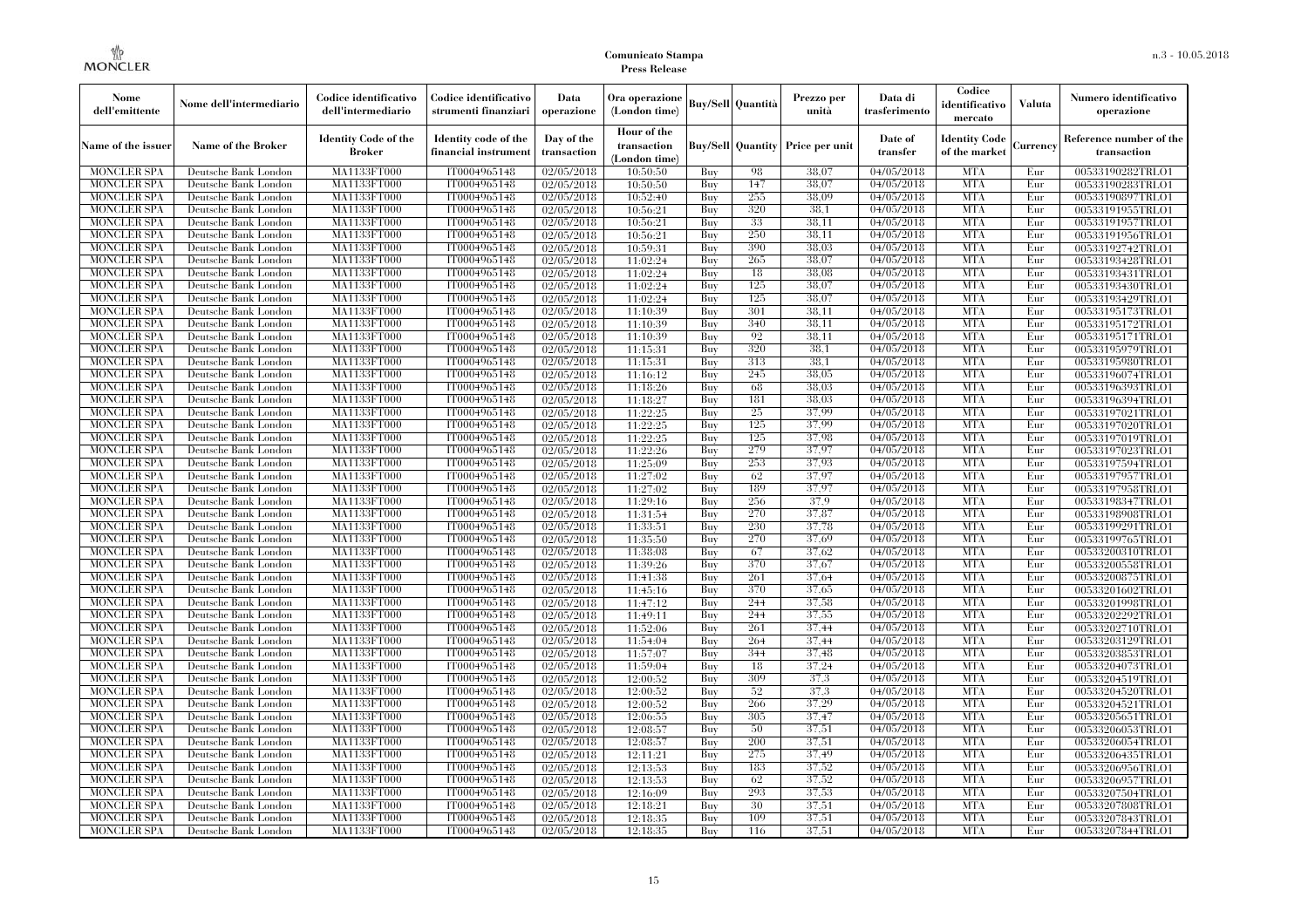| Nome<br>dell'emittente                   | Nome dell'intermediario                      | Codice identificativo<br>dell'intermediario  | Codice identificativo<br>strumenti finanziari | Data<br>operazione        | Ora operazione<br>(London time)             |            | Buy/Sell   Quantità      | Prezzo per<br>unità | Data di<br>trasferimento          | Codice<br>identificativo<br>mercato   | <b>Valuta</b> | Numero identificativo<br>operazione    |
|------------------------------------------|----------------------------------------------|----------------------------------------------|-----------------------------------------------|---------------------------|---------------------------------------------|------------|--------------------------|---------------------|-----------------------------------|---------------------------------------|---------------|----------------------------------------|
| Name of the issuer                       | Name of the Broker                           | <b>Identity Code of the</b><br><b>Broker</b> | Identity code of the<br>financial instrument  | Day of the<br>transaction | Hour of the<br>transaction<br>(London time) |            | <b>Buy/Sell Quantity</b> | Price per unit      | Date of<br>transfer               | <b>Identity Code</b><br>of the market | Currencv      | Reference number of the<br>transaction |
| <b>MONCLER SPA</b>                       | Deutsche Bank London                         | MA1133FT000                                  | IT0004965148                                  | $\sqrt{02}/05/2018$       | 12:22:17                                    | Buy        | 118                      | 37,51               | 04/05/2018                        | <b>MTA</b>                            | Eur           | 00533208536TRLO1                       |
| <b>MONCLER SPA</b>                       | Deutsche Bank London                         | <b>MA1133FT000</b>                           | IT0004965148                                  | 02/05/2018                | 12:26:32                                    | Buy        | 366                      | 37,54               | 04/05/2018                        | <b>MTA</b>                            | Eur           | 00533209417TRLO1                       |
| <b>MONCLER SPA</b>                       | Deutsche Bank London                         | MA1133FT000                                  | IT0004965148                                  | 02/05/2018                | 12:26:32                                    | Buv        | -61                      | 37,56               | 04/05/2018                        | <b>MTA</b>                            | Eur           | 00533209422TRLO1                       |
| <b>MONCLER SPA</b>                       | Deutsche Bank London                         | MA1133FT000                                  | IT0004965148                                  | 02/05/2018                | 12:26:32                                    | Buy        | 133                      | 37,55               | 04/05/2018                        | <b>MTA</b>                            | Eur           | 00533209421TRLO1                       |
| <b>MONCLER SPA</b>                       | Deutsche Bank London                         | MA1133FT000<br><b>MA1133FT000</b>            | IT0004965148                                  | $\sqrt{02}/05/2018$       | 12:26:32                                    | Buy        | 125<br>125               | 37,55<br>37,54      | 04/05/2018                        | <b>MTA</b><br><b>MTA</b>              | Eur           | 00533209420TRLO1                       |
| <b>MONCLER SPA</b><br><b>MONCLER SPA</b> | Deutsche Bank London<br>Deutsche Bank London | MA1133FT000                                  | IT0004965148<br>IT0004965148                  | 02/05/2018<br>02/05/2018  | 12:26:32<br>12:26:32                        | Buy<br>Buy | 340                      | 37,54               | $\sqrt{04}/05/2018$<br>04/05/2018 | <b>MTA</b>                            | Eur<br>Eur    | 00533209419TRLO1<br>00533209418TRLO1   |
| <b>MONCLER SPA</b>                       | Deutsche Bank London                         | MA1133FT000                                  | IT0004965148                                  | 02/05/2018                | 12:33:16                                    | Buy        | 262                      | 37,64               | 04/05/2018                        | <b>MTA</b>                            | Eur           | 00533210633TRLO1                       |
| <b>MONCLER SPA</b>                       | Deutsche Bank London                         | MA1133FT000                                  | IT0004965148                                  | 02/05/2018                | 12:35:23                                    | Buy        | 252                      | 37.62               | 04/05/2018                        | <b>MTA</b>                            | Eur           | 00533211064TRLO1                       |
| <b>MONCLER SPA</b>                       | Deutsche Bank London                         | MA1133FT000                                  | IT0004965148                                  | 02/05/2018                | 12:35:23                                    | Buy        | 190                      | 37,63               | 04/05/2018                        | <b>MTA</b>                            | Eur           | 00533211066TRLO1                       |
| <b>MONCLER SPA</b>                       | Deutsche Bank London                         | <b>MA1133FT000</b>                           | IT0004965148                                  | 02/05/2018                | 12:35:23                                    | Buy        | 125                      | 37,63               | 04/05/2018                        | <b>MTA</b>                            | Eur           | 00533211065TRLO1                       |
| <b>MONCLER SPA</b>                       | Deutsche Bank London                         | MA1133FT000                                  | IT0004965148                                  | 02/05/2018                | 12:44:22                                    | Buy        | 166                      | 37,68               | 04/05/2018                        | <b>MTA</b>                            | Eur           | 00533213036TRLO1                       |
| <b>MONCLER SPA</b>                       | Deutsche Bank London                         | MA1133FT000                                  | IT0004965148                                  | 02/05/2018                | 12:44:22                                    | Buy        | 109                      | 37,68               | 04/05/2018                        | <b>MTA</b>                            | Eur           | 00533213037TRLO1                       |
| <b>MONCLER SPA</b>                       | Deutsche Bank London                         | MA1133FT000                                  | IT0004965148                                  | 02/05/2018                | 12:44:22                                    | Buy        | 59                       | 37,67               | 04/05/2018                        | <b>MTA</b>                            | Eur           | 00533213038TRLO1                       |
| <b>MONCLER SPA</b>                       | Deutsche Bank London                         | MA1133FT000                                  | IT0004965148                                  | 02/05/2018                | 12:44:22                                    | Buy        | 241                      | 37,67               | 04/05/2018                        | <b>MTA</b>                            | Eur           | 00533213039TRLO1                       |
| <b>MONCLER SPA</b>                       | Deutsche Bank London                         | MA1133FT000                                  | IT0004965148                                  | 02/05/2018                | 12:44:22                                    | Buy        | 307                      | 37,67               | 04/05/2018                        | <b>MTA</b>                            | Eur           | 00533213040TRLO1                       |
| <b>MONCLER SPA</b>                       | Deutsche Bank London                         | MA1133FT000                                  | IT0004965148                                  | 02/05/2018                | 12:48:21                                    | Buy        | 233                      | 37,66               | 04/05/2018                        | <b>MTA</b>                            | Eur           | 00533213834TRLO1                       |
| <b>MONCLER SPA</b>                       | Deutsche Bank London                         | MA1133FT000                                  | IT0004965148                                  | 02/05/2018                | 12:48:21                                    | Buy        | 25                       | 37,66               | 04/05/2018                        | <b>MTA</b>                            | Eur           | 00533213832TRLO1                       |
| <b>MONCLER SPA</b>                       | Deutsche Bank London                         | MA1133FT000                                  | IT0004965148                                  | 02/05/2018                | 12:51:33                                    | Buy        | 247                      | 37,69               | 04/05/2018                        | <b>MTA</b>                            | Eur           | 00533214345TRLO1                       |
| <b>MONCLER SPA</b>                       | Deutsche Bank London                         | MA1133FT000                                  | IT0004965148                                  | 02/05/2018                | 12:51:33                                    | Buy        | 12                       | 37.7                | 04/05/2018                        | <b>MTA</b>                            | Eur           | 00533214348TRLO1                       |
| <b>MONCLER SPA</b>                       | Deutsche Bank London                         | MA1133FT000                                  | IT0004965148                                  | 02/05/2018                | 12:51:33                                    | Buy        | 125                      | 37.7                | 04/05/2018                        | <b>MTA</b>                            | Eur           | 00533214347TRLO1                       |
| <b>MONCLER SPA</b><br><b>MONCLER SPA</b> | Deutsche Bank London                         | MA1133FT000<br>MA1133FT000                   | IT0004965148<br>IT0004965148                  | 02/05/2018                | 12:51:33<br>12:57:22                        | Buy<br>Buy | 125<br>260               | 37.7<br>37.62       | 04/05/2018<br>04/05/2018          | <b>MTA</b><br><b>MTA</b>              | Eur<br>Eur    | 00533214346TRLO1                       |
| <b>MONCLER SPA</b>                       | Deutsche Bank London<br>Deutsche Bank London | MA1133FT000                                  | IT0004965148                                  | 02/05/2018<br>02/05/2018  | 12:59:22                                    | Buy        | 340                      | 37.65               | 04/05/2018                        | <b>MTA</b>                            | Eur           | 00533215743TRLO1                       |
| <b>MONCLER SPA</b>                       | Deutsche Bank London                         | MA1133FT000                                  | IT0004965148                                  | 02/05/2018                | 13:00:36                                    | Buy        | 16                       | 37.63               | 04/05/2018                        | <b>MTA</b>                            | Eur           | 00533216088TRLO1<br>00533216336TRLO1   |
| <b>MONCLER SPA</b>                       | Deutsche Bank London                         | MA1133FT000                                  | IT0004965148                                  | 02/05/2018                | 13:00:36                                    | Buy        | 248                      | 37,63               | $\sqrt{04}/05/2018$               | <b>MTA</b>                            | Eur           | 00533216337TRLO1                       |
| <b>MONCLER SPA</b>                       | Deutsche Bank London                         | MA1133FT000                                  | IT0004965148                                  | 02/05/2018                | 13:03:02                                    | Buy        | 241                      | 37,64               | 04/05/2018                        | <b>MTA</b>                            | Eur           | 00533217022TRLO1                       |
| <b>MONCLER SPA</b>                       | Deutsche Bank London                         | MA1133FT000                                  | IT0004965148                                  | 02/05/2018                | 13:06:13                                    | Buy        | 82                       | 37.65               | 04/05/2018                        | <b>MTA</b>                            | Eur           | 00533217682TRLO1                       |
| <b>MONCLER SPA</b>                       | Deutsche Bank London                         | MA1133FT000                                  | IT0004965148                                  | 02/05/2018                | 13:06:13                                    | Buy        | 132                      | 37.65               | $\sqrt{04}/05/2018$               | <b>MTA</b>                            | Eur           | 00533217681TRLO1                       |
| <b>MONCLER SPA</b>                       | Deutsche Bank London                         | <b>MA1133FT000</b>                           | IT0004965148                                  | 02/05/2018                | 13:06:13                                    | Buy        | 48                       | 37,65               | 04/05/2018                        | <b>MTA</b>                            | Eur           | 00533217680TRLO1                       |
| <b>MONCLER SPA</b>                       | Deutsche Bank London                         | MA1133FT000                                  | IT0004965148                                  | 02/05/2018                | 13:08:22                                    | Buy        | 292                      | 37,63               | 04/05/2018                        | <b>MTA</b>                            | Eur           | 00533218196TRLO1                       |
| <b>MONCLER SPA</b>                       | Deutsche Bank London                         | MA1133FT000                                  | IT0004965148                                  | 02/05/2018                | 13:08:22                                    | Buy        | 192                      | 37,63               | 04/05/2018                        | <b>MTA</b>                            | Eur           | 00533218197TRLO1                       |
| <b>MONCLER SPA</b>                       | Deutsche Bank London                         | MA1133FT000                                  | IT0004965148                                  | 02/05/2018                | 13:13:44                                    | Buy        | 298                      | 37.6                | $\sqrt{04}/05/2018$               | <b>MTA</b>                            | Eur           | 00533219125TRLO1                       |
| <b>MONCLER SPA</b>                       | Deutsche Bank London                         | <b>MA1133FT000</b>                           | IT0004965148                                  | 02/05/2018                | 13:13:44                                    | Buy        | 269                      | 37,61               | 04/05/2018                        | <b>MTA</b>                            | Eur           | 00533219126TRLO1                       |
| <b>MONCLER SPA</b>                       | Deutsche Bank London                         | MA1133FT000                                  | IT0004965148                                  | 02/05/2018                | 13:16:54                                    | Buy        | 250                      | 37,63               | 04/05/2018                        | <b>MTA</b>                            | Eur           | 00533220008TRLO1                       |
| <b>MONCLER SPA</b>                       | Deutsche Bank London                         | MA1133FT000                                  | IT0004965148                                  | 02/05/2018                | 13:19:09                                    | Buy        | 12                       | 37,63               | $\sqrt{04}/05/2018$               | <b>MTA</b>                            | Eur           | 00533220444TRLO1                       |
| <b>MONCLER SPA</b>                       | Deutsche Bank London                         | MA1133FT000                                  | IT0004965148                                  | 02/05/2018                | 13:19:09                                    | Buy        | 125                      | 37,63               | 04/05/2018                        | <b>MTA</b>                            | Eur           | 00533220443TRLO1                       |
| <b>MONCLER SPA</b>                       | Deutsche Bank London                         | <b>MA1133FT000</b>                           | IT0004965148                                  | 02/05/2018                | 13:19:09                                    | Buy        | 125                      | 37.63               | 04/05/2018                        | <b>MTA</b>                            | Eur           | 00533220442TRLO1                       |
| <b>MONCLER SPA</b>                       | Deutsche Bank London                         | MA1133FT000                                  | IT0004965148                                  | 02/05/2018                | 13:20:49                                    | Buy        | 258                      | 37.65               | 04/05/2018                        | <b>MTA</b>                            | Eur           | 00533220707TRLO1                       |
| <b>MONCLER SPA</b>                       | Deutsche Bank London                         | <b>MA1133FT000</b>                           | IT0004965148                                  | 02/05/2018                | 13:23:41                                    | Buy        | 262                      | 37,65               | 04/05/2018                        | <b>MTA</b>                            | Eur           | 00533221212TRLO1                       |
| <b>MONCLER SPA</b>                       | Deutsche Bank London                         | MA1133FT000                                  | IT0004965148<br>IT0004965148                  | 02/05/2018<br>02/05/2018  | 13:25:01<br>13:26:31                        | Buy        | 70<br>305                | 37,67<br>37,66      | 04/05/2018<br>$\sqrt{04}/05/2018$ | <b>MTA</b><br><b>MTA</b>              | Eur           | 00533221535TRLO1                       |
| <b>MONCLER SPA</b><br><b>MONCLER SPA</b> | Deutsche Bank London<br>Deutsche Bank London | MA1133FT000<br>MA1133FT000                   | IT0004965148                                  | 02/05/2018                | 13:26:31                                    | Buy<br>Buy | 44                       | 37,67               | 04/05/2018                        | <b>MTA</b>                            | Eur<br>Eur    | 00533221806TRLO1<br>00533221808TRLO1   |
| <b>MONCLER SPA</b>                       | Deutsche Bank London                         | MA1133FT000                                  | IT0004965148                                  | 02/05/2018                | 13:26:31                                    | Buy        | 370                      | 37,66               | 04/05/2018                        | <b>MTA</b>                            | Eur           | 00533221807TRLO1                       |
| <b>MONCLER SPA</b>                       | Deutsche Bank London                         | MA1133FT000                                  | IT0004965148                                  | 02/05/2018                | 13:30:45                                    | Buy        | 287                      | 37,67               | 04/05/2018                        | <b>MTA</b>                            | Eur           | 00533222962TRLO1                       |
| <b>MONCLER SPA</b>                       | Deutsche Bank London                         | MA1133FT000                                  | IT0004965148                                  | 02/05/2018                | 13:30:45                                    | Buy        | 137                      | 37,67               | 04/05/2018                        | <b>MTA</b>                            | Eur           | 00533222964TRLO1                       |
| <b>MONCLER SPA</b>                       | Deutsche Bank London                         | MA1133FT000                                  | IT0004965148                                  | 02/05/2018                | 13:30:45                                    | Buy        | 125                      | 37,67               | 04/05/2018                        | <b>MTA</b>                            | Eur           | 00533222963TRLO1                       |
| <b>MONCLER SPA</b>                       | Deutsche Bank London                         | MA1133FT000                                  | IT0004965148                                  | 02/05/2018                | 13:34:07                                    | Buy        | $\overline{2}$           | 37,59               | 04/05/2018                        | <b>MTA</b>                            | Eur           | 00533224088TRLO1                       |
| <b>MONCLER SPA</b>                       | Deutsche Bank London                         | MA1133FT000                                  | IT0004965148                                  | 02/05/2018                | 13:34:07                                    | Buy        | 252                      | 37,59               | 04/05/2018                        | <b>MTA</b>                            | Eur           | 00533224089TRLO1                       |
| <b>MONCLER SPA</b>                       | Deutsche Bank London                         | MA1133FT000                                  | IT0004965148                                  | 02/05/2018                | 13:34:07                                    | Buy        | 262                      | 37.6                | 04/05/2018                        | <b>MTA</b>                            | Eur           | 00533224090TRLO1                       |
| <b>MONCLER SPA</b>                       | Deutsche Bank London                         | MA1133FT000                                  | IT0004965148                                  | 02/05/2018                | 13:40:21                                    | Buy        | 250                      | 37,58               | 04/05/2018                        | <b>MTA</b>                            | Eur           | 00533225449TRLO1                       |
| <b>MONCLER SPA</b>                       | Deutsche Bank London                         | MA1133FT000                                  | IT0004965148                                  | 02/05/2018                | 13:40:21                                    | Buy        | 305                      | 37,57               | 04/05/2018                        | <b>MTA</b>                            | Eur           | 00533225450TRLO1                       |
| <b>MONCLER SPA</b>                       | Deutsche Bank London                         | MA1133FT000                                  | IT0004965148                                  | 02/05/2018                | 13:40:21                                    | Buy        | 23                       | 37,58               | 04/05/2018                        | <b>MTA</b>                            | Eur           | 00533225453TRLO1                       |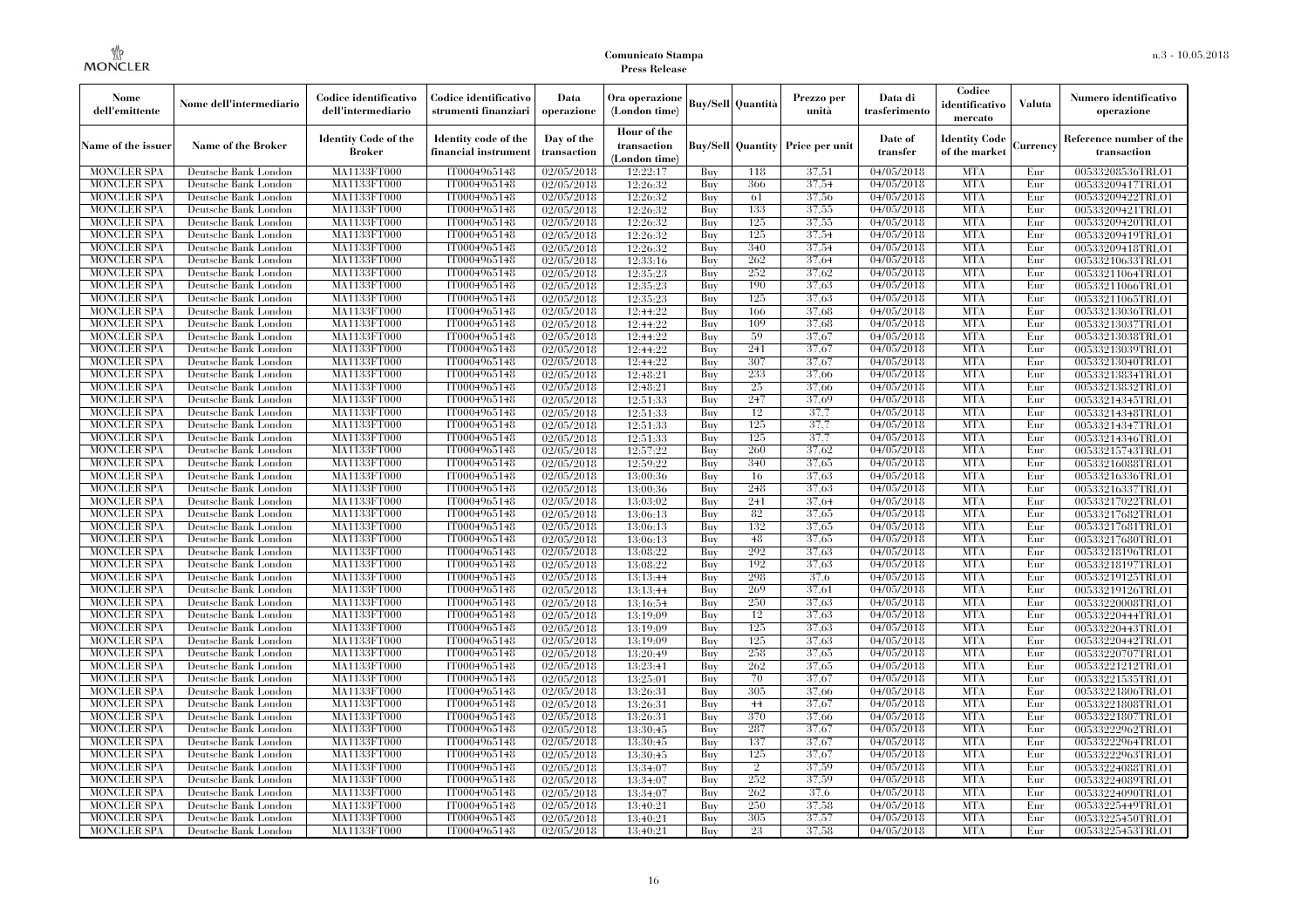| Nome<br>dell'emittente                   | Nome dell'intermediario                      | Codice identificativo<br>dell'intermediario  | Codice identificativo<br>strumenti finanziari | Data<br>operazione        | Ora operazione<br>(London time)             |            | <b>Buy/Sell Quantità</b> | Prezzo per<br>unità | Data di<br>trasferimento | Codice<br>identificativo<br>mercato   | <b>Valuta</b> | Numero identificativo<br>operazione    |
|------------------------------------------|----------------------------------------------|----------------------------------------------|-----------------------------------------------|---------------------------|---------------------------------------------|------------|--------------------------|---------------------|--------------------------|---------------------------------------|---------------|----------------------------------------|
| Name of the issuer                       | Name of the Broker                           | <b>Identity Code of the</b><br><b>Broker</b> | Identity code of the<br>financial instrumen   | Day of the<br>transaction | Hour of the<br>transaction<br>(London time) |            | <b>Buy/Sell Quantity</b> | Price per unit      | Date of<br>transfer      | <b>Identity Code</b><br>of the market | Currency      | Reference number of the<br>transaction |
| <b>MONCLER SPA</b>                       | Deutsche Bank London                         | MA1133FT000                                  | IT0004965148                                  | $\sqrt{02}/05/2018$       | 13:40:21                                    | Buy        | 125                      | 37,57               | 04/05/2018               | <b>MTA</b>                            | Eur           | 00533225452TRLO1                       |
| <b>MONCLER SPA</b>                       | Deutsche Bank London                         | MA1133FT000                                  | IT0004965148                                  | 02/05/2018                | 13:40:21                                    | Buy        | 480                      | 37,57               | 04/05/2018               | <b>MTA</b>                            | Eur           | 00533225451TRLO1                       |
| <b>MONCLER SPA</b>                       | Deutsche Bank London                         | MA1133FT000                                  | IT0004965148                                  | 02/05/2018                | 13:46:38                                    | Buy        | 158                      | 37,57               | 04/05/2018               | <b>MTA</b>                            | Eur           | 00533227023TRLO1                       |
| <b>MONCLER SPA</b>                       | Deutsche Bank London                         | <b>MA1133FT000</b>                           | IT0004965148                                  | 02/05/2018                | 13:46:38                                    | Buy        | 125                      | 37,57               | 04/05/2018               | <b>MTA</b>                            | Eur           | 00533227022TRLO1                       |
| MONCLER SPA                              | Deutsche Bank London                         | MA1133FT000                                  | IT0004965148                                  | 02/05/2018                | 13:46:38                                    | Buy        | 125<br>10                | 37,57               | 04/05/2018               | <b>MTA</b>                            | Eur           | 00533227021TRLO1                       |
| <b>MONCLER SPA</b><br><b>MONCLER SPA</b> | Deutsche Bank London<br>Deutsche Bank London | MA1133FT000<br>MA1133FT000                   | IT0004965148<br>IT0004965148                  | 02/05/2018<br>02/05/2018  | 13:46:38<br>13:48:40                        | Buy<br>Buy | 135                      | 37,57<br>37,55      | 04/05/2018<br>04/05/2018 | <b>MTA</b><br><b>MTA</b>              | Eur<br>Eur    | 00533227020TRLO1<br>00533227430TRLO1   |
| <b>MONCLER SPA</b>                       | Deutsche Bank London                         | MA1133FT000                                  | IT0004965148                                  | 02/05/2018                | 13:48:40                                    | Buy        | 127                      | 37,55               | 04/05/2018               | <b>MTA</b>                            | Eur           | 00533227429TRLO1                       |
| MONCLER SPA                              | Deutsche Bank London                         | MA1133FT000                                  | IT0004965148                                  | $\sqrt{02}/05/2018$       | 13:50:52                                    | Buy        | -5                       | 37,57               | 04/05/2018               | <b>MTA</b>                            | Eur           | 00533228079TRLO1                       |
| <b>MONCLER SPA</b>                       | Deutsche Bank London                         | MA1133FT000                                  | IT0004965148                                  | 02/05/2018                | 13:52:31                                    | Buy        | 330                      | 37,56               | 04/05/2018               | <b>MTA</b>                            | Eur           | 00533228499TRLO1                       |
| <b>MONCLER SPA</b>                       | Deutsche Bank London                         | MA1133FT000                                  | IT0004965148                                  | 02/05/2018                | 13:53:05                                    | Buy        | 12                       | 37,56               | 04/05/2018               | <b>MTA</b>                            | Eur           | 00533228634TRLO1                       |
| <b>MONCLER SPA</b>                       | Deutsche Bank London                         | MA1133FT000                                  | IT0004965148                                  | 02/05/2018                | 13:53:05                                    | Buy        | 125                      | 37,56               | 04/05/2018               | <b>MTA</b>                            | Eur           | 00533228633TRLO1                       |
| MONCLER SPA                              | Deutsche Bank London                         | MA1133FT000                                  | IT0004965148                                  | 02/05/2018                | 13:53:05                                    | Buy        | 125                      | 37,56               | 04/05/2018               | <b>MTA</b>                            | Eur           | 00533228632TRLO1                       |
| <b>MONCLER SPA</b>                       | Deutsche Bank London                         | <b>MA1133FT000</b>                           | IT0004965148                                  | 02/05/2018                | 13:54:59                                    | Buy        | 261                      | 37,57               | 04/05/2018               | <b>MTA</b>                            | Eur           | 00533229055TRLO1                       |
| <b>MONCLER SPA</b>                       | Deutsche Bank London                         | MA1133FT000                                  | IT0004965148                                  | 02/05/2018                | 13:54:59                                    | Buy        | 125                      | 37,57               | 04/05/2018               | <b>MTA</b>                            | Eur           | 00533229054TRLO1                       |
| <b>MONCLER SPA</b>                       | Deutsche Bank London                         | MA1133FT000                                  | IT0004965148                                  | 02/05/2018                | 13:56:31                                    | Buy        | 257                      | 37,53               | 04/05/2018               | <b>MTA</b>                            | Eur           | 00533229435TRLO1                       |
| MONCLER SPA                              | Deutsche Bank London                         | MA1133FT000                                  | IT0004965148                                  | 02/05/2018                | 13:58:45                                    | Buy        | 158                      | 37,54               | 04/05/2018               | <b>MTA</b>                            | Eur           | 00533230062TRLO1                       |
| <b>MONCLER SPA</b>                       | Deutsche Bank London                         | MA1133FT000                                  | IT0004965148                                  | 02/05/2018                | 13:58:45                                    | Buy        | 125                      | 37,54               | 04/05/2018               | <b>MTA</b>                            | Eur           | 00533230060TRLO1                       |
| <b>MONCLER SPA</b>                       | Deutsche Bank London                         | MA1133FT000                                  | IT0004965148                                  | 02/05/2018                | 13:59:54                                    | Buy        | 239                      | 37,53               | 04/05/2018               | <b>MTA</b>                            | Eur           | 00533230486TRLO1                       |
| <b>MONCLER SPA</b>                       | Deutsche Bank London                         | MA1133FT000                                  | IT0004965148                                  | 02/05/2018                | 14:02:48                                    | Buy        | 239                      | 37.49               | 04/05/2018               | <b>MTA</b>                            | Eur           | 00533231204TRLO1                       |
| <b>MONCLER SPA</b>                       | Deutsche Bank London                         | MA1133FT000                                  | IT0004965148                                  | 02/05/2018                | 14:02:48                                    | Buy        | 16                       | 37,49               | 04/05/2018               | <b>MTA</b>                            | Eur           | 00533231205TRLO1                       |
| <b>MONCLER SPA</b>                       | Deutsche Bank London                         | MA1133FT000                                  | IT0004965148                                  | 02/05/2018                | 14:03:18                                    | Buy        | 253                      | 37.49               | 04/05/2018               | <b>MTA</b>                            | Eur           | 00533231306TRLO1                       |
| <b>MONCLER SPA</b>                       | Deutsche Bank London                         | MA1133FT000                                  | IT0004965148                                  | 02/05/2018                | 14:05:48                                    | Buy        | 213                      | 37.49               | 04/05/2018               | <b>MTA</b>                            | Eur           | 00533231974TRLO1                       |
| <b>MONCLER SPA</b>                       | Deutsche Bank London                         | MA1133FT000                                  | IT0004965148                                  | 02/05/2018                | 14:05:48                                    | Buy        | 128                      | 37,49               | 04/05/2018               | <b>MTA</b>                            | Eur           | 00533231973TRLO1                       |
| <b>MONCLER SPA</b>                       | Deutsche Bank London                         | MA1133FT000                                  | IT0004965148                                  | 02/05/2018                | 14:05:48                                    | Buv        | 11                       | 37.49               | 04/05/2018               | <b>MTA</b>                            | Eur           | 00533231972TRLO1                       |
| <b>MONCLER SPA</b>                       | Deutsche Bank London                         | <b>MA1133FT000</b>                           | IT0004965148                                  | 02/05/2018                | 14:07:56                                    | Buy        | 258                      | 37,52               | 04/05/2018               | <b>MTA</b>                            | Eur           | 00533232451TRLO1                       |
| <b>MONCLER SPA</b>                       | Deutsche Bank London                         | MA1133FT000                                  | IT0004965148                                  | 02/05/2018                | 14:07:56                                    | Buy        | $\overline{4}$           | 37,52               | 04/05/2018               | <b>MTA</b>                            | Eur           | 00533232450TRLO1                       |
| <b>MONCLER SPA</b>                       | Deutsche Bank London                         | MA1133FT000                                  | IT0004965148                                  | 02/05/2018                | 14:09:43                                    | Buy        | 320                      | 37,54               | 04/05/2018               | <b>MTA</b>                            | Eur           | 00533232893TRLO1                       |
| <b>MONCLER SPA</b>                       | Deutsche Bank London                         | MA1133FT000                                  | IT0004965148                                  | 02/05/2018                | 14:12:10                                    | Buv        | 270                      | 37,53               | 04/05/2018               | <b>MTA</b>                            | Eur           | 00533233634TRLO1                       |
| <b>MONCLER SPA</b>                       | Deutsche Bank London                         | MA1133FT000                                  | IT0004965148                                  | 02/05/2018                | 14:14:25                                    | Buy        | 16                       | 37.55               | 04/05/2018               | <b>MTA</b>                            | Eur           | 00533234199TRLO1                       |
| MONCLER SPA                              | Deutsche Bank London                         | MA1133FT000                                  | IT0004965148                                  | 02/05/2018                | 14:14:25                                    | Buy        | 250                      | 37,55               | 04/05/2018               | <b>MTA</b>                            | Eur           | 00533234198TRLO1                       |
| <b>MONCLER SPA</b>                       | Deutsche Bank London                         | MA1133FT000                                  | IT0004965148                                  | 02/05/2018                | 14:15:56                                    | Buy        | 49                       | 37,56               | 04/05/2018               | <b>MTA</b>                            | Eur           | 00533234505TRLO1                       |
| <b>MONCLER SPA</b>                       | Deutsche Bank London                         | MA1133FT000                                  | IT0004965148                                  | 02/05/2018                | 14:15:56                                    | Buy        | 420                      | 37,56               | 04/05/2018               | <b>MTA</b>                            | Eur           | 00533234504TRLO1                       |
| <b>MONCLER SPA</b>                       | Deutsche Bank London                         | MA1133FT000                                  | IT0004965148                                  | 02/05/2018                | 14:19:32                                    | Buy        | 396                      | 37,61               | 04/05/2018               | <b>MTA</b>                            | Eur           | 00533235249TRLO1                       |
| MONCLER SPA                              | Deutsche Bank London                         | MA1133FT000                                  | IT0004965148                                  | 02/05/2018                | 14:19:32                                    | Buy        | $\overline{2}$           | 37.61               | 04/05/2018               | <b>MTA</b>                            | Eur           | 00533235250TRLO1                       |
| <b>MONCLER SPA</b>                       | Deutsche Bank London                         | MA1133FT000                                  | IT0004965148                                  | 02/05/2018                | 14:19:32                                    | Buy        | 288                      | 37.61               | 04/05/2018               | <b>MTA</b><br><b>MTA</b>              | Eur           | 00533235251TRLO1                       |
| <b>MONCLER SPA</b><br><b>MONCLER SPA</b> | Deutsche Bank London<br>Deutsche Bank London | MA1133FT000<br>MA1133FT000                   | IT0004965148<br>IT0004965148                  | 02/05/2018                | 14:22:01<br>14:23:36                        | Buy<br>Buy | 262<br>262               | 37.61<br>37,66      | 04/05/2018<br>04/05/2018 | <b>MTA</b>                            | Eur<br>Eur    | 00533235907TRLO1                       |
| <b>MONCLER SPA</b>                       | Deutsche Bank London                         | MA1133FT000                                  | IT0004965148                                  | 02/05/2018<br>02/05/2018  | 14:24:33                                    | Buy        | 256                      | 37,67               | 04/05/2018               | <b>MTA</b>                            | Eur           | 00533236647TRLO1<br>00533236874TRLO1   |
| <b>MONCLER SPA</b>                       | Deutsche Bank London                         | MA1133FT000                                  | IT0004965148                                  | 02/05/2018                | 14:26:47                                    | Buy        | 52                       | 37,63               | 04/05/2018               | <b>MTA</b>                            | Eur           | 00533237312TRLO1                       |
| <b>MONCLER SPA</b>                       | Deutsche Bank London                         | MA1133FT000                                  | IT0004965148                                  | 02/05/2018                | 14:27:22                                    | Buy        | 50                       | 37.63               | 04/05/2018               | <b>MTA</b>                            | Eur           | 00533237488TRLO1                       |
| <b>MONCLER SPA</b>                       | Deutsche Bank London                         | MA1133FT000                                  | IT0004965148                                  | 02/05/2018                | 14:27:41                                    | Buy        | 150                      | 37.63               | 04/05/2018               | <b>MTA</b>                            | Eur           | 00533237562TRLO1                       |
| <b>MONCLER SPA</b>                       | Deutsche Bank London                         | MA1133FT000                                  | IT0004965148                                  | 02/05/2018                | 14:28:03                                    | Buy        | $\overline{2}$           | 37,63               | 04/05/2018               | <b>MTA</b>                            | Eur           | 00533237690TRLO1                       |
| <b>MONCLER SPA</b>                       | Deutsche Bank London                         | MA1133FT000                                  | IT0004965148                                  | 02/05/2018                | 14:29:17                                    | Buy        | 85                       | 37.64               | 04/05/2018               | <b>MTA</b>                            | Eur           | 00533238143TRLO1                       |
| <b>MONCLER SPA</b>                       | Deutsche Bank London                         | MA1133FT000                                  | IT0004965148                                  | 02/05/2018                | 14:29:17                                    | Buy        | 225                      | 37.64               | 04/05/2018               | <b>MTA</b>                            | Eur           | 00533238144TRLO1                       |
| <b>MONCLER SPA</b>                       | Deutsche Bank London                         | MA1133FT000                                  | IT0004965148                                  | 02/05/2018                | 14:29:20                                    | Buy        | 248                      | 37.63               | 04/05/2018               | <b>MTA</b>                            | Eur           | 00533238162TRLO1                       |
| <b>MONCLER SPA</b>                       | Deutsche Bank London                         | MA1133FT000                                  | IT0004965148                                  | 02/05/2018                | 14:30:51                                    | Buy        | 264                      | 37,7                | 04/05/2018               | <b>MTA</b>                            | Eur           | 00533238824TRLO1                       |
| <b>MONCLER SPA</b>                       | Deutsche Bank London                         | MA1133FT000                                  | IT0004965148                                  | 02/05/2018                | 14:31:18                                    | Buy        | 36                       | 37,72               | 04/05/2018               | <b>MTA</b>                            | Eur           | 00533239086TRLO1                       |
| <b>MONCLER SPA</b>                       | Deutsche Bank London                         | MA1133FT000                                  | IT0004965148                                  | 02/05/2018                | 14:31:18                                    | Buy        | 250                      | 37,72               | 04/05/2018               | <b>MTA</b>                            | Eur           | 00533239085TRLO1                       |
| <b>MONCLER SPA</b>                       | Deutsche Bank London                         | MA1133FT000                                  | IT0004965148                                  | 02/05/2018                | 14:32:10                                    | Buy        | 257                      | 37,7                | 04/05/2018               | <b>MTA</b>                            | Eur           | 00533239448TRLO1                       |
| <b>MONCLER SPA</b>                       | Deutsche Bank London                         | MA1133FT000                                  | IT0004965148                                  | 02/05/2018                | 14:34:17                                    | Buy        | 14                       | 37,76               | 04/05/2018               | <b>MTA</b>                            | Eur           | 00533240076TRLO1                       |
| <b>MONCLER SPA</b>                       | Deutsche Bank London                         | MA1133FT000                                  | IT0004965148                                  | 02/05/2018                | 14:34:17                                    | Buy        | 250                      | 37,76               | 04/05/2018               | <b>MTA</b>                            | Eur           | 00533240075TRLO1                       |
| <b>MONCLER SPA</b>                       | Deutsche Bank London                         | MA1133FT000                                  | IT0004965148                                  | 02/05/2018                | 14:35:22                                    | Buy        | 264                      | 37,78               | 04/05/2018               | <b>MTA</b>                            | Eur           | 00533240520TRLO1                       |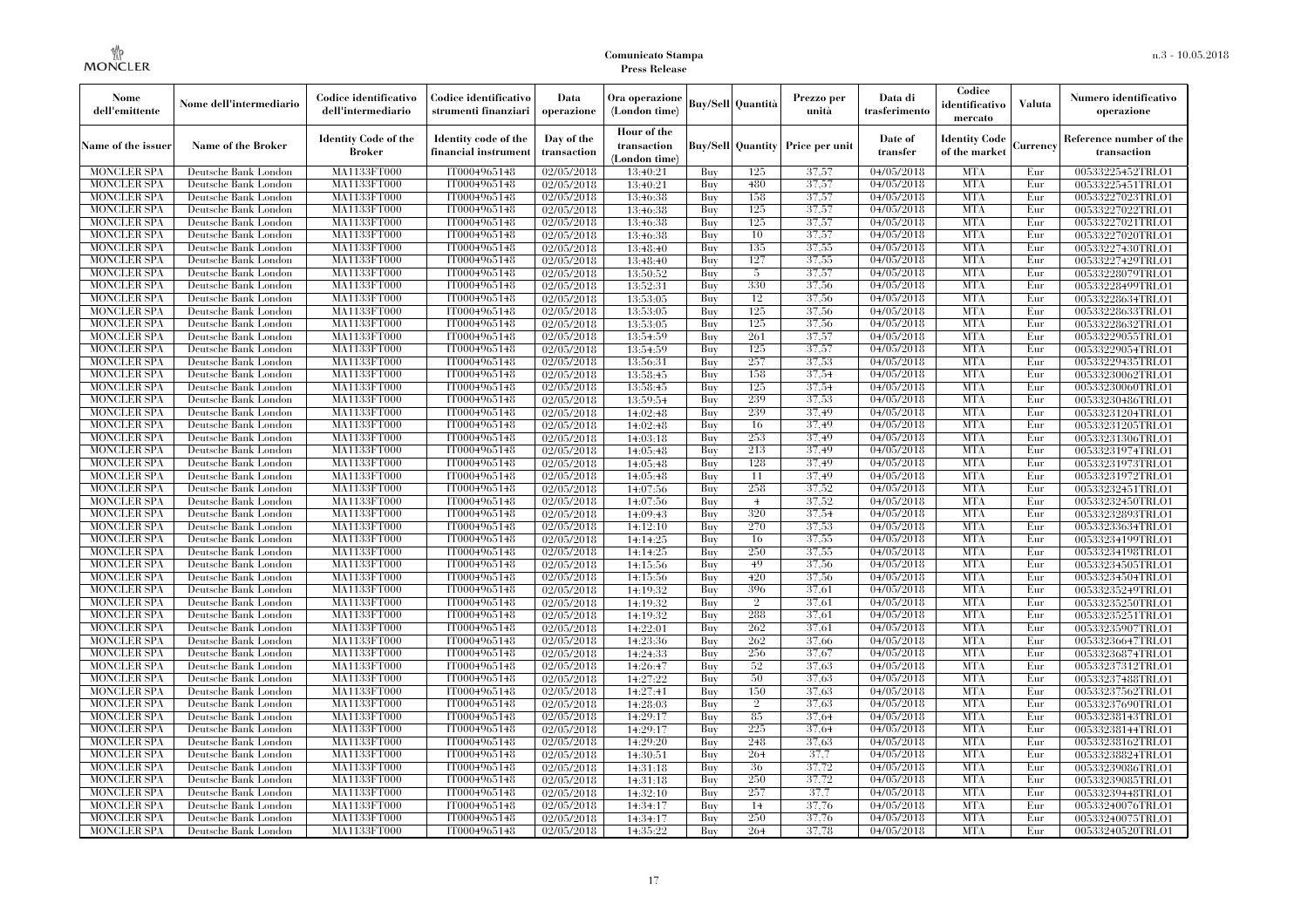| Nome<br>dell'emittente                   | Nome dell'intermediario                      | Codice identificativo<br>dell'intermediario  | Codice identificativo<br>strumenti finanziari | Data<br>operazione        | Ora operazione<br>(London time)             |            | <b>Buy/Sell   Quantità</b> | Prezzo per<br>unità | Data di<br>trasferimento | Codice<br>identificativo<br>mercato   | <b>Valuta</b> | Numero identificativo<br>operazione    |
|------------------------------------------|----------------------------------------------|----------------------------------------------|-----------------------------------------------|---------------------------|---------------------------------------------|------------|----------------------------|---------------------|--------------------------|---------------------------------------|---------------|----------------------------------------|
| Name of the issuer                       | Name of the Broker                           | <b>Identity Code of the</b><br><b>Broker</b> | Identity code of the<br>financial instrument  | Day of the<br>transaction | Hour of the<br>transaction<br>(London time) |            | <b>Buy/Sell</b> Quantity   | Price per unit      | Date of<br>transfer      | <b>Identity Code</b><br>of the market | Currencv      | Reference number of the<br>transaction |
| <b>MONCLER SPA</b>                       | Deutsche Bank London                         | MA1133FT000                                  | IT0004965148                                  | 02/05/2018                | 14:36:40                                    | Buv        | 290                        | 37,71               | 04/05/2018               | <b>MTA</b>                            | Eur           | 00533241089TRLO1                       |
| <b>MONCLER SPA</b>                       | Deutsche Bank London                         | <b>MA1133FT000</b>                           | IT0004965148                                  | 02/05/2018                | 14:36:59                                    | Buy        | -5                         | 37.7                | 04/05/2018               | <b>MTA</b>                            | Eur           | 00533241253TRLO1                       |
| <b>MONCLER SPA</b>                       | Deutsche Bank London                         | MA1133FT000                                  | IT0004965148                                  | 02/05/2018                | 14:36:59                                    | Buy        | 250                        | 37.7                | 04/05/2018               | <b>MTA</b>                            | Eur           | 00533241252TRLO1                       |
| <b>MONCLER SPA</b>                       | Deutsche Bank London                         | <b>MA1133FT000</b>                           | IT0004965148                                  | 02/05/2018                | 14:38:11                                    | Buy        | 163                        | 37,7                | 04/05/2018               | <b>MTA</b>                            | Eur           | 00533241769TRLO1                       |
| <b>MONCLER SPA</b>                       | Deutsche Bank London                         | <b>MA1133FT000</b>                           | IT0004965148                                  | 02/05/2018                | 14:38:11                                    | Buy        | 52<br>35                   | 37.7                | 04/05/2018<br>04/05/2018 | <b>MTA</b><br><b>MTA</b>              | Eur           | 00533241770TRLO1                       |
| <b>MONCLER SPA</b><br><b>MONCLER SPA</b> | Deutsche Bank London<br>Deutsche Bank London | MA1133FT000<br>MA1133FT000                   | IT0004965148<br>IT0004965148                  | 02/05/2018<br>02/05/2018  | 14:38:11<br>14:38:11                        | Buy<br>Buy | 298                        | 37.7<br>37.7        | 04/05/2018               | <b>MTA</b>                            | Eur<br>Eur    | 00533241771TRLO1<br>00533241773TRLO1   |
| <b>MONCLER SPA</b>                       | Deutsche Bank London                         | MA1133FT000                                  | IT0004965148                                  | 02/05/2018                | 14:40:37                                    | Buy        | 249                        | 37.62               | 04/05/2018               | <b>MTA</b>                            | Eur           | 00533242570TRLO1                       |
| <b>MONCLER SPA</b>                       | Deutsche Bank London                         | <b>MA1133FT000</b>                           | IT0004965148                                  | 02/05/2018                | 14:41:42                                    | Buy        | 241                        | 37,63               | 04/05/2018               | <b>MTA</b>                            | Eur           | 00533242877TRLO1                       |
| <b>MONCLER SPA</b>                       | Deutsche Bank London                         | MA1133FT000                                  | IT0004965148                                  | 02/05/2018                | 14:41:42                                    | Buy        | $\overline{2}$             | 37,63               | 04/05/2018               | <b>MTA</b>                            | Eur           | 00533242876TRLO1                       |
| <b>MONCLER SPA</b>                       | Deutsche Bank London                         | MA1133FT000                                  | IT0004965148                                  | 02/05/2018                | 14:42:55                                    | Buy        | 4                          | 37.62               | 04/05/2018               | <b>MTA</b>                            | Eur           | 00533243377TRLO1                       |
| <b>MONCLER SPA</b>                       | Deutsche Bank London                         | MA1133FT000                                  | IT0004965148                                  | 02/05/2018                | 14:42:55                                    | Buy        | 250                        | 37.62               | 04/05/2018               | <b>MTA</b>                            | Eur           | 00533243376TRLO1                       |
| <b>MONCLER SPA</b>                       | Deutsche Bank London                         | MA1133FT000                                  | IT0004965148                                  | 02/05/2018                | 14:44:21                                    | Buy        | 239                        | 37.65               | 04/05/2018               | <b>MTA</b>                            | Eur           | 00533244412TRLO1                       |
| <b>MONCLER SPA</b>                       | Deutsche Bank London                         | <b>MA1133FT000</b>                           | IT0004965148                                  | 02/05/2018                | 14:44:21                                    | Buy        | -1                         | 37,65               | $\sqrt{04}/05/2018$      | <b>MTA</b>                            | Eur           | 00533244410TRLO1                       |
| <b>MONCLER SPA</b>                       | Deutsche Bank London                         | MA1133FT000                                  | IT0004965148                                  | 02/05/2018                | 14:45:18                                    | Buy        | 14                         | 37,69               | 04/05/2018               | <b>MTA</b>                            | Eur           | 00533245275TRLO1                       |
| <b>MONCLER SPA</b>                       | Deutsche Bank London                         | MA1133FT000                                  | IT0004965148                                  | 02/05/2018                | 14:45:18                                    | Buy        | 250                        | 37.69               | 04/05/2018               | <b>MTA</b>                            | Eur           | 00533245274TRLO1                       |
| <b>MONCLER SPA</b>                       | Deutsche Bank London                         | MA1133FT000                                  | IT0004965148                                  | 02/05/2018                | 14:46:21                                    | Buy        | 256                        | 37,71               | 04/05/2018               | <b>MTA</b>                            | Eur           | 00533245826TRLO1                       |
| <b>MONCLER SPA</b>                       | Deutsche Bank London                         | <b>MA1133FT000</b>                           | IT0004965148                                  | 02/05/2018                | 14:48:00                                    | Buy        | 98                         | 37,62               | 04/05/2018               | <b>MTA</b>                            | Eur           | 00533246619TRLO1                       |
| <b>MONCLER SPA</b>                       | Deutsche Bank London                         | MA1133FT000                                  | IT0004965148                                  | 02/05/2018                | 14:48:00                                    | Buy        | 250                        | 37,62               | 04/05/2018               | <b>MTA</b>                            | Eur           | 00533246618TRLO1                       |
| <b>MONCLER SPA</b>                       | Deutsche Bank London                         | MA1133FT000                                  | IT0004965148                                  | 02/05/2018                | 14:49:25                                    | Buy        | 6                          | 37.69               | 04/05/2018               | <b>MTA</b>                            | Eur           | 00533247201TRLO1                       |
| <b>MONCLER SPA</b>                       | Deutsche Bank London                         | MA1133FT000                                  | IT0004965148                                  | 02/05/2018                | 14:49:30                                    | Buy        | 94                         | 37.7                | 04/05/2018               | <b>MTA</b>                            | Eur           | 00533247218TRLO1                       |
| <b>MONCLER SPA</b>                       | Deutsche Bank London                         | MA1133FT000                                  | IT0004965148                                  | 02/05/2018                | 14:49:30                                    | Buy        | 170                        | 37.7                | 04/05/2018               | <b>MTA</b>                            | Eur           | 00533247217TRLO1                       |
| <b>MONCLER SPA</b>                       | Deutsche Bank London                         | <b>MA1133FT000</b>                           | IT0004965148                                  | 02/05/2018                | 14:50:25                                    | Buy        | 265                        | 37,69               | 04/05/2018               | <b>MTA</b>                            | Eur           | 00533247874TRLO1                       |
| <b>MONCLER SPA</b><br><b>MONCLER SPA</b> | Deutsche Bank London<br>Deutsche Bank London | MA1133FT000<br>MA1133FT000                   | IT0004965148<br>IT0004965148                  | 02/05/2018<br>02/05/2018  | 14:51:24<br>14:52:47                        | Buy<br>Buv | 251<br>265                 | 37,7<br>37.7        | 04/05/2018<br>04/05/2018 | <b>MTA</b><br><b>MTA</b>              | Eur<br>Eur    | 00533248393TRLO1<br>00533249190TRLO1   |
| <b>MONCLER SPA</b>                       | Deutsche Bank London                         | <b>MA1133FT000</b>                           | IT0004965148                                  | 02/05/2018                | 14:54:00                                    | Buy        | 265                        | 37,67               | 04/05/2018               | <b>MTA</b>                            | Eur           | 00533249978TRLO1                       |
| <b>MONCLER SPA</b>                       | Deutsche Bank London                         | MA1133FT000                                  | IT0004965148                                  | 02/05/2018                | 14:55:32                                    | Buy        | $\overline{4}$             | 37,66               | 04/05/2018               | <b>MTA</b>                            | Eur           | 00533250645TRLO1                       |
| <b>MONCLER SPA</b>                       | Deutsche Bank London                         | MA1133FT000                                  | IT0004965148                                  | 02/05/2018                | 14:55:40                                    | Buy        | -1                         | 37,66               | 04/05/2018               | <b>MTA</b>                            | Eur           | 00533250744TRLO1                       |
| <b>MONCLER SPA</b>                       | Deutsche Bank London                         | MA1133FT000                                  | IT0004965148                                  | 02/05/2018                | 14:55:50                                    | Buv        | $\mathcal{D}_{1}$          | 37.66               | 04/05/2018               | <b>MTA</b>                            | Eur           | 00533250856TRLO1                       |
| <b>MONCLER SPA</b>                       | Deutsche Bank London                         | MA1133FT000                                  | IT0004965148                                  | 02/05/2018                | 14:56:30                                    | Buy        | $\overline{2}$             | 37.68               | 04/05/2018               | <b>MTA</b>                            | Eur           | 00533251247TRLO1                       |
| <b>MONCLER SPA</b>                       | Deutsche Bank London                         | MA1133FT000                                  | IT0004965148                                  | 02/05/2018                | 14:57:41                                    | Buy        | 124                        | 37.68               | 04/05/2018               | <b>MTA</b>                            | Eur           | 00533251889TRLO1                       |
| <b>MONCLER SPA</b>                       | Deutsche Bank London                         | MA1133FT000                                  | IT0004965148                                  | 02/05/2018                | 14:58:28                                    | Buy        | 35                         | 37.69               | 04/05/2018               | <b>MTA</b>                            | Eur           | 00533252176TRLO1                       |
| <b>MONCLER SPA</b>                       | Deutsche Bank London                         | MA1133FT000                                  | IT0004965148                                  | 02/05/2018                | 14:58:52                                    | Buy        | 250                        | 37,69               | 04/05/2018               | <b>MTA</b>                            | Eur           | 00533252335TRLO1                       |
| <b>MONCLER SPA</b>                       | Deutsche Bank London                         | MA1133FT000                                  | IT0004965148                                  | 02/05/2018                | 14:58:52                                    | Buy        | 260                        | 37,69               | 04/05/2018               | <b>MTA</b>                            | Eur           | 00533252334TRLO1                       |
| <b>MONCLER SPA</b>                       | Deutsche Bank London                         | MA1133FT000                                  | IT0004965148                                  | 02/05/2018                | 14:58:59                                    | Buy        | 260                        | 37,7                | 04/05/2018               | <b>MTA</b>                            | Eur           | 00533252372TRLO1                       |
| <b>MONCLER SPA</b>                       | Deutsche Bank London                         | <b>MA1133FT000</b>                           | IT0004965148                                  | 02/05/2018                | 14:58:59                                    | Buy        | 6                          | 37.7                | 04/05/2018               | <b>MTA</b>                            | Eur           | 00533252371TRLO1                       |
| <b>MONCLER SPA</b>                       | Deutsche Bank London                         | MA1133FT000                                  | IT0004965148                                  | 02/05/2018                | 14:59:29                                    | Buy        | 17                         | 37,68               | 04/05/2018               | <b>MTA</b>                            | Eur           | 00533252712TRLO1                       |
| <b>MONCLER SPA</b>                       | Deutsche Bank London                         | MA1133FT000                                  | IT0004965148                                  | 02/05/2018                | 14:59:29                                    | Buy        | 250                        | 37.68               | 04/05/2018               | <b>MTA</b>                            | Eur           | 00533252711TRLO1                       |
| <b>MONCLER SPA</b>                       | Deutsche Bank London                         | MA1133FT000                                  | IT0004965148                                  | 02/05/2018                | 15:00:23                                    | Buy        | 5                          | 37,67               | 04/05/2018               | <b>MTA</b>                            | Eur           | 00533253330TRLO1                       |
| <b>MONCLER SPA</b>                       | Deutsche Bank London                         | MA1133FT000                                  | IT0004965148                                  | 02/05/2018                | 15:00:34                                    | Buy        | $\overline{2}$             | 37,67               | 04/05/2018               | <b>MTA</b>                            | Eur           | 00533253398TRLO1                       |
| <b>MONCLER SPA</b>                       | Deutsche Bank London                         | MA1133FT000                                  | IT0004965148                                  | 02/05/2018                | 15:00:38                                    | Buy        | 265                        | 37,66               | 04/05/2018               | <b>MTA</b>                            | Eur           | 00533253461TRLO1                       |
| <b>MONCLER SPA</b><br><b>MONCLER SPA</b> | Deutsche Bank London<br>Deutsche Bank London | MA1133FT000<br>MA1133FT000                   | IT0004965148<br>IT0004965148                  | 02/05/2018<br>02/05/2018  | 15:01:55<br>15:01:55                        | Buy<br>Buy | 173<br>250                 | 37,68<br>37.68      | 04/05/2018<br>04/05/2018 | <b>MTA</b><br><b>MTA</b>              | Eur<br>Eur    | 00533254011TRLO1<br>00533254010TRLO1   |
| <b>MONCLER SPA</b>                       | Deutsche Bank London                         | MA1133FT000                                  | IT0004965148                                  | 02/05/2018                | 15:02:51                                    | Buy        | 253                        | 37.7                | 04/05/2018               | <b>MTA</b>                            | Eur           | 00533254393TRLO1                       |
| <b>MONCLER SPA</b>                       | Deutsche Bank London                         | MA1133FT000                                  | IT0004965148                                  | 02/05/2018                | 15:04:13                                    | Buy        | 250                        | 37.66               | 04/05/2018               | <b>MTA</b>                            | Eur           | 00533255105TRLO1                       |
| <b>MONCLER SPA</b>                       | Deutsche Bank London                         | MA1133FT000                                  | IT0004965148                                  | 02/05/2018                | 15:05:22                                    | Buy        | 253                        | 37.69               | 04/05/2018               | <b>MTA</b>                            | Eur           | 00533255516TRLO1                       |
| <b>MONCLER SPA</b>                       | Deutsche Bank London                         | MA1133FT000                                  | IT0004965148                                  | 02/05/2018                | 15:05:22                                    | Buy        | 8                          | 37.69               | 04/05/2018               | <b>MTA</b>                            | Eur           | 00533255515TRLO1                       |
| <b>MONCLER SPA</b>                       | Deutsche Bank London                         | MA1133FT000                                  | IT0004965148                                  | $\sqrt{02}/05/2018$       | 15:06:26                                    | Buy        | 250                        | 37,7                | 04/05/2018               | <b>MTA</b>                            | Eur           | 00533256005TRLO1                       |
| <b>MONCLER SPA</b>                       | Deutsche Bank London                         | MA1133FT000                                  | IT0004965148                                  | 02/05/2018                | 15:07:04                                    | Buy        | 115                        | 37.7                | 04/05/2018               | <b>MTA</b>                            | Eur           | 00533256309TRLO1                       |
| <b>MONCLER SPA</b>                       | Deutsche Bank London                         | MA1133FT000                                  | IT0004965148                                  | 02/05/2018                | 15:07:04                                    | Buy        | 163                        | 37,7                | 04/05/2018               | <b>MTA</b>                            | Eur           | 00533256308TRLO1                       |
| <b>MONCLER SPA</b>                       | Deutsche Bank London                         | MA1133FT000                                  | IT0004965148                                  | 02/05/2018                | 15:07:04                                    | Buy        | $\mathbf{1}$               | 37.7                | 04/05/2018               | <b>MTA</b>                            | Eur           | 00533256307TRLO1                       |
| <b>MONCLER SPA</b>                       | Deutsche Bank London                         | <b>MA1133FT000</b>                           | IT0004965148                                  | 02/05/2018                | 15:08:07                                    | Buy        | 244                        | 37.7                | 04/05/2018               | <b>MTA</b>                            | Eur           | 00533256698TRLO1                       |
| <b>MONCLER SPA</b>                       | Deutsche Bank London                         | MA1133FT000                                  | IT0004965148                                  | 02/05/2018                | 15:08:07                                    | Buy        | $\Omega$                   | 37,7                | 04/05/2018               | <b>MTA</b>                            | Eur           | 00533256697TRLO1                       |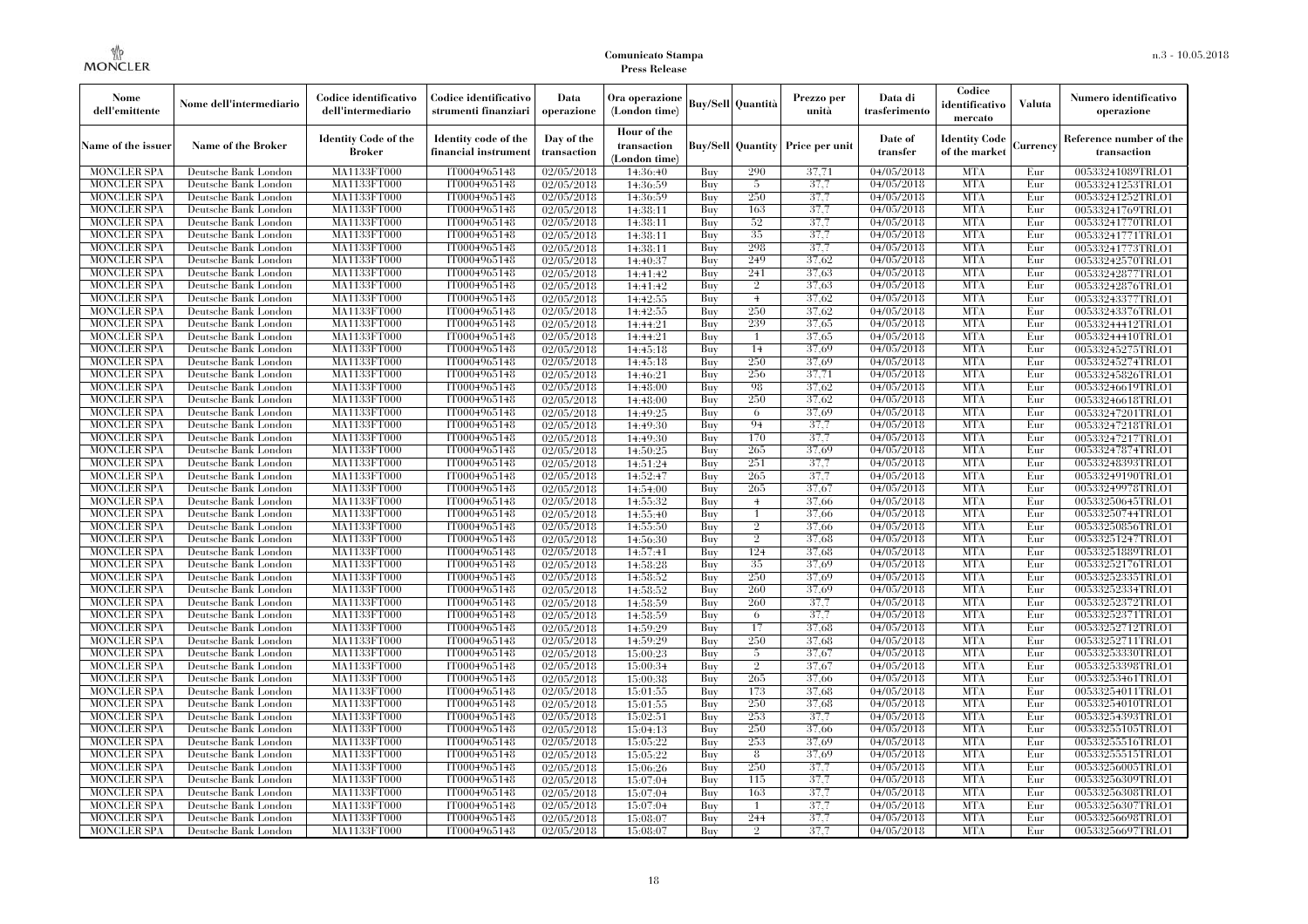| Nome<br>dell'emittente                   | Nome dell'intermediario                      | Codice identificativo<br>dell'intermediario  | Codice identificativo<br>strumenti finanziari | Data<br>operazione        | Ora operazione<br>(London time)             |            | Buy/Sell   Quantità            | Prezzo per<br>unità | Data di<br>trasferimento          | Codice<br>identificativo<br>mercato   | <b>Valuta</b> | Numero identificativo<br>operazione    |
|------------------------------------------|----------------------------------------------|----------------------------------------------|-----------------------------------------------|---------------------------|---------------------------------------------|------------|--------------------------------|---------------------|-----------------------------------|---------------------------------------|---------------|----------------------------------------|
| Name of the issuer                       | Name of the Broker                           | <b>Identity Code of the</b><br><b>Broker</b> | Identity code of the<br>financial instrument  | Day of the<br>transaction | Hour of the<br>transaction<br>(London time) |            | <b>Buy/Sell Quantity</b>       | Price per unit      | Date of<br>transfer               | <b>Identity Code</b><br>of the market | Currencv      | Reference number of the<br>transaction |
| <b>MONCLER SPA</b>                       | Deutsche Bank London                         | MA1133FT000                                  | IT0004965148                                  | $\sqrt{02}/05/2018$       | 15:09:01                                    | Buy        | 264                            | 37,73               | 04/05/2018                        | <b>MTA</b>                            | Eur           | 00533257051TRLO1                       |
| <b>MONCLER SPA</b>                       | Deutsche Bank London                         | <b>MA1133FT000</b>                           | IT0004965148                                  | 02/05/2018                | 15:09:01                                    | Buy        | 5                              | 37,73               | 04/05/2018                        | <b>MTA</b>                            | Eur           | 00533257050TRLO1                       |
| <b>MONCLER SPA</b>                       | Deutsche Bank London                         | MA1133FT000                                  | IT0004965148                                  | 02/05/2018                | 15:10:14                                    | Buv        | 67                             | 37,71               | 04/05/2018                        | <b>MTA</b>                            | Eur           | 00533257856TRLO1                       |
| <b>MONCLER SPA</b>                       | Deutsche Bank London                         | MA1133FT000                                  | IT0004965148                                  | 02/05/2018                | 15:10:14                                    | Buy        | 189                            | 37,71               | 04/05/2018                        | <b>MTA</b>                            | Eur           | 00533257855TRLO1                       |
| <b>MONCLER SPA</b>                       | Deutsche Bank London                         | MA1133FT000<br><b>MA1133FT000</b>            | IT0004965148                                  | $\sqrt{02}/05/2018$       | 15:10:14                                    | Buy        | $\mathbf{1}$<br>$\overline{2}$ | 37,71<br>37,71      | 04/05/2018                        | <b>MTA</b><br><b>MTA</b>              | Eur<br>Eur    | 00533257854TRLO1<br>00533257853TRLO1   |
| <b>MONCLER SPA</b><br><b>MONCLER SPA</b> | Deutsche Bank London<br>Deutsche Bank London | MA1133FT000                                  | IT0004965148<br>IT0004965148                  | 02/05/2018<br>02/05/2018  | 15:10:14<br>15:11:27                        | Buy<br>Buy | 84                             | 37,73               | $\sqrt{04}/05/2018$<br>04/05/2018 | <b>MTA</b>                            | Eur           | 00533258580TRLO1                       |
| <b>MONCLER SPA</b>                       | Deutsche Bank London                         | MA1133FT000                                  | IT0004965148                                  | 02/05/2018                | 15:11:27                                    | Buy        | 262                            | 37,73               | 04/05/2018                        | <b>MTA</b>                            | Eur           | 00533258579TRLO1                       |
| <b>MONCLER SPA</b>                       | Deutsche Bank London                         | MA1133FT000                                  | IT0004965148                                  | 02/05/2018                | 15:12:31                                    | Buy        | 262                            | 37,72               | 04/05/2018                        | <b>MTA</b>                            | Eur           | 00533259229TRLO1                       |
| <b>MONCLER SPA</b>                       | Deutsche Bank London                         | MA1133FT000                                  | IT0004965148                                  | 02/05/2018                | 15:14:22                                    | Buy        | 265                            | 37,71               | 04/05/2018                        | <b>MTA</b>                            | Eur           | 00533260001TRLO1                       |
| <b>MONCLER SPA</b>                       | Deutsche Bank London                         | MA1133FT000                                  | IT0004965148                                  | 02/05/2018                | 15:14:56                                    | Buy        | 224                            | 37,71               | 04/05/2018                        | <b>MTA</b>                            | Eur           | 00533260205TRLO1                       |
| <b>MONCLER SPA</b>                       | Deutsche Bank London                         | MA1133FT000                                  | IT0004965148                                  | 02/05/2018                | 15:14:56                                    | Buy        | 11                             | 37,71               | 04/05/2018                        | <b>MTA</b>                            | Eur           | 00533260204TRLO1                       |
| <b>MONCLER SPA</b>                       | Deutsche Bank London                         | MA1133FT000                                  | IT0004965148                                  | 02/05/2018                | 15:14:56                                    | Buy        | 27                             | 37,71               | 04/05/2018                        | <b>MTA</b>                            | Eur           | 00533260203TRLO1                       |
| <b>MONCLER SPA</b>                       | Deutsche Bank London                         | MA1133FT000                                  | IT0004965148                                  | 02/05/2018                | 15:15:40                                    | Buy        | 266                            | 37,71               | 04/05/2018                        | <b>MTA</b>                            | Eur           | 00533260565TRLO1                       |
| <b>MONCLER SPA</b>                       | Deutsche Bank London                         | MA1133FT000                                  | IT0004965148                                  | 02/05/2018                | 15:19:20                                    | Buy        | 50                             | 37,85               | 04/05/2018                        | <b>MTA</b>                            | Eur           | 00533262633TRLO1                       |
| <b>MONCLER SPA</b>                       | Deutsche Bank London                         | MA1133FT000                                  | IT0004965148                                  | 02/05/2018                | 15:20:46                                    | Buy        | 122                            | 37,86               | 04/05/2018                        | <b>MTA</b>                            | Eur           | 00533263277TRLO1                       |
| <b>MONCLER SPA</b>                       | Deutsche Bank London                         | MA1133FT000                                  | IT0004965148                                  | 02/05/2018                | 15:20:46                                    | Buy        | 250                            | 37,86               | 04/05/2018                        | <b>MTA</b>                            | Eur           | 00533263276TRLO1                       |
| <b>MONCLER SPA</b>                       | Deutsche Bank London                         | MA1133FT000                                  | IT0004965148                                  | 02/05/2018                | 15:21:02                                    | Buy        | 325                            | 37.89               | 04/05/2018                        | <b>MTA</b>                            | Eur           | 00533263377TRLO1                       |
| <b>MONCLER SPA</b>                       | Deutsche Bank London                         | MA1133FT000                                  | IT0004965148                                  | 02/05/2018                | 15:21:02                                    | Buy        | 284                            | 37.89               | 04/05/2018                        | <b>MTA</b>                            | Eur           | 00533263376TRLO1                       |
| <b>MONCLER SPA</b>                       | Deutsche Bank London                         | MA1133FT000                                  | IT0004965148                                  | 02/05/2018                | 15:21:10                                    | Buy        | 242                            | 37.88               | 04/05/2018                        | <b>MTA</b>                            | Eur           | 00533263429TRLO1                       |
| <b>MONCLER SPA</b>                       | Deutsche Bank London                         | MA1133FT000                                  | IT0004965148                                  | 02/05/2018                | 15:21:10                                    | Buy        | 3                              | 37,88               | 04/05/2018                        | <b>MTA</b>                            | Eur           | 00533263428TRLO1                       |
| <b>MONCLER SPA</b>                       | Deutsche Bank London                         | MA1133FT000                                  | IT0004965148                                  | 02/05/2018                | 15:22:36                                    | Buy        | 15                             | 37,87               | 04/05/2018                        | <b>MTA</b>                            | Eur           | 00533264073TRLO1                       |
| <b>MONCLER SPA</b>                       | Deutsche Bank London                         | MA1133FT000                                  | IT0004965148                                  | 02/05/2018                | 15:22:46                                    | Buy        | $\overline{2}$                 | 37,87               | 04/05/2018                        | <b>MTA</b>                            | Eur           | 00533264146TRLO1                       |
| <b>MONCLER SPA</b>                       | Deutsche Bank London                         | MA1133FT000                                  | IT0004965148<br>IT0004965148                  | 02/05/2018<br>02/05/2018  | 15:22:50                                    | Buy        | 15<br>250                      | 37,87<br>37,87      | 04/05/2018<br>04/05/2018          | <b>MTA</b><br><b>MTA</b>              | Eur           | 00533264212TRLO1                       |
| <b>MONCLER SPA</b><br><b>MONCLER SPA</b> | Deutsche Bank London<br>Deutsche Bank London | MA1133FT000<br>MA1133FT000                   | IT0004965148                                  | 02/05/2018                | 15:22:50<br>15:23:34                        | Buy<br>Buy | 23                             | 37,87               | $\sqrt{04}/05/2018$               | <b>MTA</b>                            | Eur<br>Eur    | 00533264211TRLO1<br>00533264601TRLO1   |
| <b>MONCLER SPA</b>                       | Deutsche Bank London                         | MA1133FT000                                  | IT0004965148                                  | 02/05/2018                | 15:23:34                                    | Buy        | 250                            | 37,87               | 04/05/2018                        | <b>MTA</b>                            | Eur           | 00533264600TRLO1                       |
| <b>MONCLER SPA</b>                       | Deutsche Bank London                         | MA1133FT000                                  | IT0004965148                                  | 02/05/2018                | 15:24:52                                    | Buy        | 200                            | 37.9                | 04/05/2018                        | <b>MTA</b>                            | Eur           | 00533265160TRLO1                       |
| <b>MONCLER SPA</b>                       | Deutsche Bank London                         | MA1133FT000                                  | IT0004965148                                  | 02/05/2018                | 15:26:14                                    | Buy        | 265                            | 37.91               | $\sqrt{04}/05/2018$               | <b>MTA</b>                            | Eur           | 00533265889TRLO1                       |
| <b>MONCLER SPA</b>                       | Deutsche Bank London                         | <b>MA1133FT000</b>                           | IT0004965148                                  | 02/05/2018                | 15:26:52                                    | Buy        | 244                            | 37,89               | 04/05/2018                        | <b>MTA</b>                            | Eur           | 00533266141TRLO1                       |
| <b>MONCLER SPA</b>                       | Deutsche Bank London                         | MA1133FT000                                  | IT0004965148                                  | 02/05/2018                | 15:26:52                                    | Buy        | 23                             | 37,89               | 04/05/2018                        | <b>MTA</b>                            | Eur           | 00533266140TRLO1                       |
| <b>MONCLER SPA</b>                       | Deutsche Bank London                         | MA1133FT000                                  | IT0004965148                                  | 02/05/2018                | 15:27:54                                    | Buy        | $\overline{2}$                 | 37,89               | 04/05/2018                        | <b>MTA</b>                            | Eur           | 00533266682TRLO1                       |
| <b>MONCLER SPA</b>                       | Deutsche Bank London                         | MA1133FT000                                  | IT0004965148                                  | 02/05/2018                | 15:28:04                                    | Buy        | 265                            | 37,89               | 04/05/2018                        | <b>MTA</b>                            | Eur           | 00533266765TRLO1                       |
| <b>MONCLER SPA</b>                       | Deutsche Bank London                         | MA1133FT000                                  | IT0004965148                                  | 02/05/2018                | 15:29:13                                    | Buy        | -1                             | 37,91               | 04/05/2018                        | <b>MTA</b>                            | Eur           | 00533267599TRLO1                       |
| <b>MONCLER SPA</b>                       | Deutsche Bank London                         | MA1133FT000                                  | IT0004965148                                  | 02/05/2018                | 15:29:33                                    | Buy        | 12                             | 37,91               | 04/05/2018                        | <b>MTA</b>                            | Eur           | 00533267756TRLO1                       |
| <b>MONCLER SPA</b>                       | Deutsche Bank London                         | MA1133FT000                                  | IT0004965148                                  | 02/05/2018                | 15:29:33                                    | Buy        | 250                            | 37,91               | 04/05/2018                        | <b>MTA</b>                            | Eur           | 00533267755TRLO1                       |
| <b>MONCLER SPA</b>                       | Deutsche Bank London                         | MA1133FT000                                  | IT0004965148                                  | 02/05/2018                | 15:29:54                                    | Buy        | 243                            | 37.9                | 04/05/2018                        | <b>MTA</b>                            | Eur           | 00533268010TRLO1                       |
| <b>MONCLER SPA</b>                       | Deutsche Bank London                         | <b>MA1133FT000</b>                           | IT0004965148                                  | 02/05/2018                | 15:29:54                                    | Buy        | 6                              | 37,9                | 04/05/2018                        | <b>MTA</b>                            | Eur           | 00533268009TRLO1                       |
| <b>MONCLER SPA</b>                       | Deutsche Bank London                         | MA1133FT000                                  | IT0004965148                                  | $\sqrt{02}/05/2018$       | 15:30:41                                    | Buy        | 14                             | 37,92               | 04/05/2018                        | <b>MTA</b>                            | Eur           | 00533268518TRLO1                       |
| <b>MONCLER SPA</b>                       | Deutsche Bank London                         | <b>MA1133FT000</b>                           | IT0004965148                                  | 02/05/2018                | 15:30:41                                    | Buy        | $\overline{4}$                 | 37,92               | 04/05/2018                        | <b>MTA</b>                            | Eur           | 00533268517TRLO1                       |
| <b>MONCLER SPA</b>                       | Deutsche Bank London                         | MA1133FT000                                  | IT0004965148                                  | 02/05/2018                | 15:31:06                                    | Buy        | 265                            | 37,94               | 04/05/2018                        | <b>MTA</b>                            | Eur           | 00533268785TRLO1                       |
| <b>MONCLER SPA</b>                       | Deutsche Bank London                         | MA1133FT000                                  | IT0004965148                                  | 02/05/2018                | 15:32:07                                    | Buy        | 15                             | 37,95               | $\sqrt{04}/05/2018$               | <b>MTA</b>                            | Eur           | 00533269377TRLO1                       |
| <b>MONCLER SPA</b>                       | Deutsche Bank London                         | MA1133FT000                                  | IT0004965148                                  | 02/05/2018                | 15:32:07                                    | Buy        | 200                            | 37,95               | 04/05/2018                        | <b>MTA</b>                            | Eur           | 00533269376TRLO1                       |
| <b>MONCLER SPA</b>                       | Deutsche Bank London                         | MA1133FT000                                  | IT0004965148                                  | 02/05/2018                | 15:32:07                                    | Buy        | 50                             | 37,95<br>37,92      | 04/05/2018                        | <b>MTA</b><br><b>MTA</b>              | Eur           | 00533269375TRLO1                       |
| <b>MONCLER SPA</b><br><b>MONCLER SPA</b> | Deutsche Bank London<br>Deutsche Bank London | MA1133FT000<br>MA1133FT000                   | IT0004965148<br>IT0004965148                  | 02/05/2018<br>02/05/2018  | 15:32:56<br>15:33:20                        | Buy<br>Buy | 8<br>265                       | 37,92               | 04/05/2018<br>04/05/2018          | <b>MTA</b>                            | Eur<br>Eur    | 00533269644TRLO1<br>00533269772TRLO1   |
| <b>MONCLER SPA</b>                       | Deutsche Bank London                         | MA1133FT000                                  | IT0004965148                                  | 02/05/2018                | 15:34:24                                    | Buy        | 343                            | 37,93               | 04/05/2018                        | <b>MTA</b>                            | Eur           | 00533270250TRLO1                       |
| <b>MONCLER SPA</b>                       | Deutsche Bank London                         | MA1133FT000                                  | IT0004965148                                  | $\sqrt{02}/05/2018$       | 15:35:25                                    | Buy        | 250                            | 37,92               | 04/05/2018                        | <b>MTA</b>                            | Eur           | 00533270725TRLO1                       |
| <b>MONCLER SPA</b>                       | Deutsche Bank London                         | MA1133FT000                                  | IT0004965148                                  | 02/05/2018                | 15:36:24                                    | Buy        | 113                            | 37.93               | 04/05/2018                        | <b>MTA</b>                            | Eur           | 00533271146TRLO1                       |
| <b>MONCLER SPA</b>                       | Deutsche Bank London                         | MA1133FT000                                  | IT0004965148                                  | 02/05/2018                | 15:36:46                                    | Buy        | 242                            | 37.93               | 04/05/2018                        | <b>MTA</b>                            | Eur           | 00533271341TRLO1                       |
| <b>MONCLER SPA</b>                       | Deutsche Bank London                         | MA1133FT000                                  | IT0004965148                                  | 02/05/2018                | 15:37:46                                    | Buy        | 15                             | 37,94               | 04/05/2018                        | <b>MTA</b>                            | Eur           | 00533271900TRLO1                       |
| <b>MONCLER SPA</b>                       | Deutsche Bank London                         | <b>MA1133FT000</b>                           | IT0004965148                                  | 02/05/2018                | 15:37:46                                    | Buy        | 250                            | 37,94               | 04/05/2018                        | <b>MTA</b>                            | Eur           | 00533271899TRLO1                       |
| <b>MONCLER SPA</b>                       | Deutsche Bank London                         | MA1133FT000                                  | IT0004965148                                  | 02/05/2018                | 15:38:50                                    | Buy        | 64                             | 37.98               | 04/05/2018                        | <b>MTA</b>                            | Eur           | 00533272343TRLO1                       |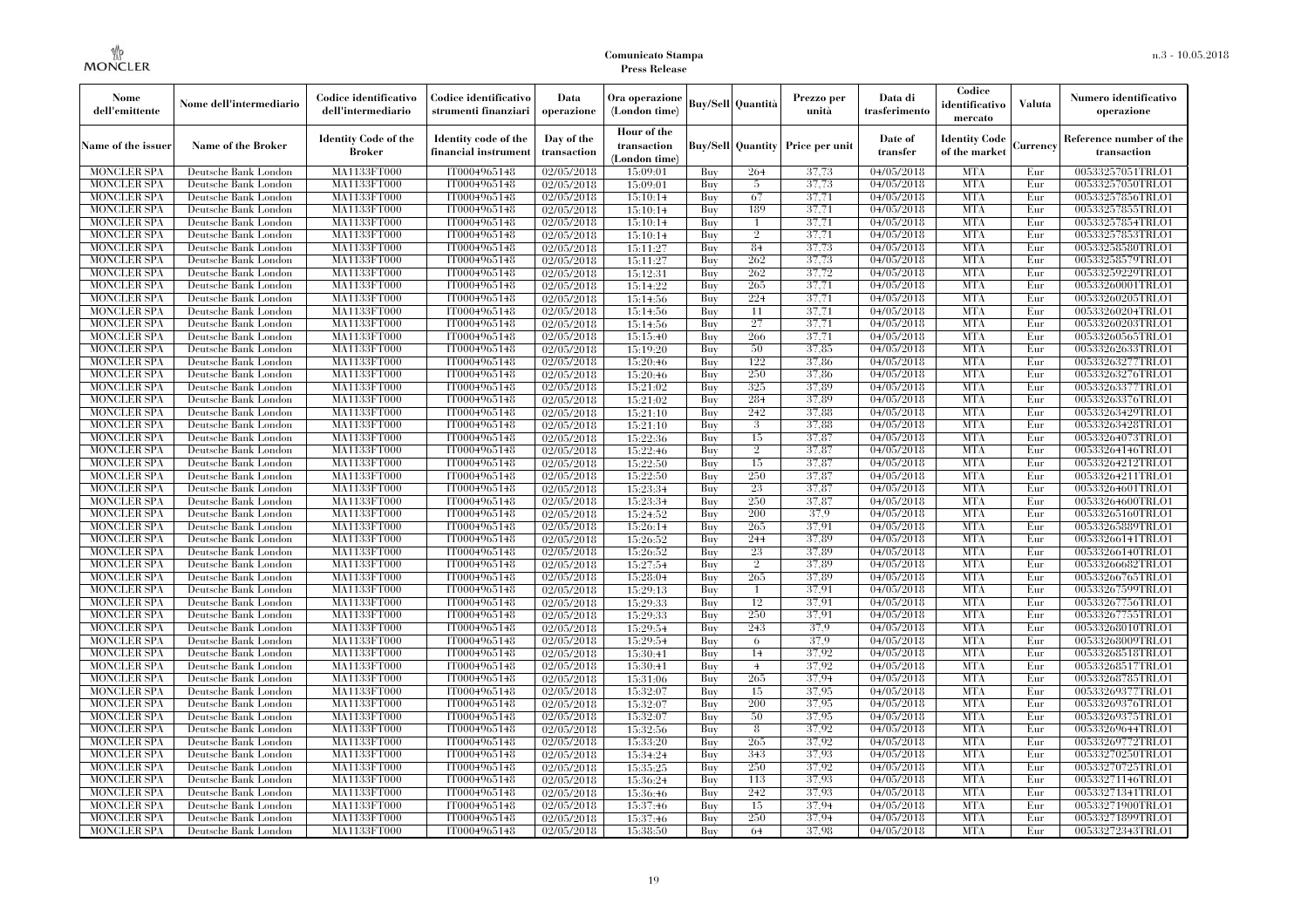| Nome<br>dell'emittente                   | Nome dell'intermediario                      | Codice identificativo<br>dell'intermediario  | Codice identificativo<br>strumenti finanziari | Data<br>operazione        | Ora operazione<br>(London time)             |            | <b>Buy/Sell Quantità</b> | Prezzo per<br>unità                     | Data di<br>trasferimento          | Codice<br>identificativo<br>mercato   | <b>Valuta</b> | Numero identificativo<br>operazione    |
|------------------------------------------|----------------------------------------------|----------------------------------------------|-----------------------------------------------|---------------------------|---------------------------------------------|------------|--------------------------|-----------------------------------------|-----------------------------------|---------------------------------------|---------------|----------------------------------------|
| Name of the issuer                       | Name of the Broker                           | <b>Identity Code of the</b><br><b>Broker</b> | Identity code of the<br>financial instrument  | Day of the<br>transaction | Hour of the<br>transaction<br>(London time) |            |                          | <b>Buy/Sell Quantity Price per unit</b> | Date of<br>transfer               | <b>Identity Code</b><br>of the market | Currencv      | Reference number of the<br>transaction |
| <b>MONCLER SPA</b>                       | Deutsche Bank London                         | MA1133FT000                                  | IT0004965148                                  | 02/05/2018                | 15:38:50                                    | Buy        | 250                      | 37.98                                   | 04/05/2018                        | <b>MTA</b>                            | Eur           | 00533272342TRLO1                       |
| <b>MONCLER SPA</b>                       | Deutsche Bank London                         | MA1133FT000                                  | IT0004965148                                  | 02/05/2018                | 15:41:02                                    | Buy        | 199                      | 37.98                                   | 04/05/2018                        | <b>MTA</b>                            | Eur           | 00533273754TRLO1                       |
| <b>MONCLER SPA</b>                       | Deutsche Bank London                         | MA1133FT000                                  | IT0004965148                                  | 02/05/2018                | 15:41:21                                    | Buy        | 268                      | 38.01                                   | 04/05/2018                        | <b>MTA</b>                            | Eur           | 00533273858TRLO1                       |
| <b>MONCLER SPA</b>                       | Deutsche Bank London                         | <b>MA1133FT000</b>                           | IT0004965148                                  | 02/05/2018                | 15:41:41                                    | Buy        | 14                       | 38                                      | 04/05/2018                        | <b>MTA</b>                            | Eur           | 00533274057TRLO1                       |
| MONCLER SPA                              | Deutsche Bank London                         | <b>MA1133FT000</b>                           | IT0004965148                                  | $\sqrt{02}/05/2018$       | 15:41:41                                    | Buy        | 250                      | 38                                      | 04/05/2018                        | <b>MTA</b><br><b>MTA</b>              | Eur           | 00533274056TRLO1                       |
| <b>MONCLER SPA</b><br><b>MONCLER SPA</b> | Deutsche Bank London<br>Deutsche Bank London | MA1133FT000<br>MA1133FT000                   | IT0004965148<br>IT0004965148                  | 02/05/2018                | 15:43:10<br>15:43:10                        | Buy<br>Buy | 114<br>250               | 37,98<br>37.98                          | 04/05/2018<br>04/05/2018          | <b>MTA</b>                            | Eur<br>Eur    | 00533274669TRLO1<br>00533274668TRLO1   |
| <b>MONCLER SPA</b>                       | Deutsche Bank London                         | MA1133FT000                                  | IT0004965148                                  | 02/05/2018<br>02/05/2018  | 15:44:02                                    | Buy        | 241                      | 37,97                                   | 04/05/2018                        | <b>MTA</b>                            | Eur           | 00533275132TRLO1                       |
| <b>MONCLER SPA</b>                       | Deutsche Bank London                         | <b>MA1133FT000</b>                           | IT0004965148                                  | 02/05/2018                | 15:45:06                                    | Buy        | $\overline{2}$           | 37,95                                   | 04/05/2018                        | <b>MTA</b>                            | Eur           | 00533275666TRLO1                       |
| <b>MONCLER SPA</b>                       | Deutsche Bank London                         | MA1133FT000                                  | IT0004965148                                  | 02/05/2018                | 15:45:18                                    | Buy        |                          | 37,95                                   | 04/05/2018                        | <b>MTA</b>                            | Eur           | 00533275755TRLO1                       |
| <b>MONCLER SPA</b>                       | Deutsche Bank London                         | MA1133FT000                                  | IT0004965148                                  | 02/05/2018                | 15:45:25                                    | Buy        | 250                      | 37,95                                   | 04/05/2018                        | <b>MTA</b>                            | Eur           | 00533275821TRLO1                       |
| <b>MONCLER SPA</b>                       | Deutsche Bank London                         | MA1133FT000                                  | IT0004965148                                  | 02/05/2018                | 15:46:14                                    | Buy        | 15                       | 37,94                                   | 04/05/2018                        | <b>MTA</b>                            | Eur           | 00533276230TRLO1                       |
| <b>MONCLER SPA</b>                       | Deutsche Bank London                         | MA1133FT000                                  | IT0004965148                                  | 02/05/2018                | 15:46:14                                    | Buy        | 250                      | 37,94                                   | 04/05/2018                        | <b>MTA</b>                            | Eur           | 00533276229TRLO1                       |
| <b>MONCLER SPA</b>                       | Deutsche Bank London                         | <b>MA1133FT000</b>                           | IT0004965148                                  | 02/05/2018                | 15:47:14                                    | Buy        |                          | 37,95                                   | 04/05/2018                        | <b>MTA</b>                            | Eur           | 00533276816TRLO1                       |
| <b>MONCLER SPA</b>                       | Deutsche Bank London                         | MA1133FT000                                  | IT0004965148                                  | 02/05/2018                | 15:47:18                                    | Buy        |                          | 37,95                                   | 04/05/2018                        | <b>MTA</b>                            | Eur           | 00533276848TRLO1                       |
| <b>MONCLER SPA</b>                       | Deutsche Bank London                         | MA1133FT000                                  | IT0004965148                                  | 02/05/2018                | 15:47:30                                    | Buy        | 3                        | 37,95                                   | 04/05/2018                        | <b>MTA</b>                            | Eur           | 00533276904TRLO1                       |
| <b>MONCLER SPA</b>                       | Deutsche Bank London                         | MA1133FT000                                  | IT0004965148                                  | 02/05/2018                | 15:47:38                                    | Buy        |                          | 37,95                                   | 04/05/2018                        | <b>MTA</b>                            | Eur           | 00533276960TRLO1                       |
| <b>MONCLER SPA</b>                       | Deutsche Bank London                         | MA1133FT000                                  | IT0004965148                                  | 02/05/2018                | 15:47:55                                    | Buy        | 250                      | 37.95                                   | 04/05/2018                        | <b>MTA</b>                            | Eur           | 00533277192TRLO1                       |
| MONCLER SPA                              | Deutsche Bank London                         | MA1133FT000                                  | IT0004965148                                  | 02/05/2018                | 15:48:16                                    | Buy        | 10                       | 37,95                                   | 04/05/2018                        | <b>MTA</b>                            | Eur           | 00533277306TRLO1                       |
| <b>MONCLER SPA</b>                       | Deutsche Bank London                         | <b>MA1133FT000</b>                           | IT0004965148                                  | 02/05/2018                | 15:48:16                                    | Buy        | 340                      | 37,95                                   | 04/05/2018                        | <b>MTA</b>                            | Eur           | 00533277304TRLO1                       |
| <b>MONCLER SPA</b>                       | Deutsche Bank London                         | MA1133FT000                                  | IT0004965148                                  | 02/05/2018                | 15:49:18                                    | Buy        | 250                      | 37,93                                   | 04/05/2018                        | <b>MTA</b>                            | Eur           | 00533277841TRLO1                       |
| <b>MONCLER SPA</b>                       | Deutsche Bank London                         | MA1133FT000                                  | IT0004965148                                  | 02/05/2018                | 15:50:13                                    | Buy        | 40                       | 37.9                                    | 04/05/2018                        | <b>MTA</b>                            | Eur           | 00533278246TRLO1                       |
| MONCLER SPA                              | Deutsche Bank London                         | <b>MA1133FT000</b>                           | IT0004965148                                  | 02/05/2018                | 15:50:13                                    | Buy        | 250                      | 37.9                                    | 04/05/2018                        | <b>MTA</b>                            | Eur           | 00533278245TRLO1                       |
| <b>MONCLER SPA</b>                       | Deutsche Bank London                         | MA1133FT000                                  | IT0004965148                                  | 02/05/2018                | 15:51:32                                    | Buy        | 240                      | 37.9                                    | $\sqrt{04}/05/2018$               | <b>MTA</b>                            | Eur           | 00533279013TRLO1                       |
| <b>MONCLER SPA</b>                       | Deutsche Bank London                         | MA1133FT000<br><b>MA1133FT000</b>            | IT0004965148<br>IT0004965148                  | 02/05/2018                | 15:51:32<br>15:51:32                        | Buy<br>Buy | 23<br>$\overline{2}$     | 37.9<br>37.9                            | $\sqrt{04}/05/2018$<br>04/05/2018 | <b>MTA</b><br><b>MTA</b>              | Eur<br>Eur    | 00533279012TRLO1<br>00533279011TRLO1   |
| <b>MONCLER SPA</b><br><b>MONCLER SPA</b> | Deutsche Bank London<br>Deutsche Bank London | MA1133FT000                                  | IT0004965148                                  | 02/05/2018<br>02/05/2018  | 15:52:02                                    | Buy        | 250                      | 37,89                                   | 04/05/2018                        | <b>MTA</b>                            | Eur           | 00533279183TRLO1                       |
| <b>MONCLER SPA</b>                       | Deutsche Bank London                         | MA1133FT000                                  | IT0004965148                                  | 02/05/2018                | 15:52:57                                    | Buy        | 54                       | 37,88                                   | 04/05/2018                        | <b>MTA</b>                            | Eur           | 00533279584TRLO1                       |
| MONCLER SPA                              | Deutsche Bank London                         | <b>MA1133FT000</b>                           | IT0004965148                                  | 02/05/2018                | 15:52:57                                    | Buv        | 199                      | 37.88                                   | 04/05/2018                        | <b>MTA</b>                            | Eur           | 00533279583TRLO1                       |
| <b>MONCLER SPA</b>                       | Deutsche Bank London                         | MA1133FT000                                  | IT0004965148                                  | 02/05/2018                | 15:54:05                                    | Buy        | 265                      | 37,91                                   | 04/05/2018                        | <b>MTA</b>                            | Eur           | 00533280102TRLO1                       |
| <b>MONCLER SPA</b>                       | Deutsche Bank London                         | MA1133FT000                                  | IT0004965148                                  | 02/05/2018                | 15:54:51                                    | Buy        | 14                       | 37.92                                   | 04/05/2018                        | <b>MTA</b>                            | Eur           | 00533280539TRLO1                       |
| <b>MONCLER SPA</b>                       | Deutsche Bank London                         | MA1133FT000                                  | IT0004965148                                  | 02/05/2018                | 15:54:51                                    | Buy        | 250                      | 37.92                                   | 04/05/2018                        | <b>MTA</b>                            | Eur           | 00533280538TRLO1                       |
| MONCLER SPA                              | Deutsche Bank London                         | <b>MA1133FT000</b>                           | IT0004965148                                  | 02/05/2018                | 15:56:18                                    | Buy        | 259                      | 37,93                                   | 04/05/2018                        | <b>MTA</b>                            | Eur           | 00533281347TRLO1                       |
| <b>MONCLER SPA</b>                       | Deutsche Bank London                         | MA1133FT000                                  | IT0004965148                                  | 02/05/2018                | 15:57:13                                    | Buy        | 73                       | 37.92                                   | 04/05/2018                        | <b>MTA</b>                            | Eur           | 00533281735TRLO1                       |
| <b>MONCLER SPA</b>                       | Deutsche Bank London                         | MA1133FT000                                  | IT0004965148                                  | 02/05/2018                | 15:57:13                                    | Buy        | 182                      | 37.92                                   | 04/05/2018                        | <b>MTA</b>                            | Eur           | 00533281734TRLO1                       |
| <b>MONCLER SPA</b>                       | Deutsche Bank London                         | MA1133FT000                                  | IT0004965148                                  | 02/05/2018                | 15:57:13                                    | Buy        | 10                       | 37.92                                   | 04/05/2018                        | <b>MTA</b>                            | Eur           | 00533281733TRLO1                       |
| <b>MONCLER SPA</b>                       | Deutsche Bank London                         | MA1133FT000                                  | IT0004965148                                  | 02/05/2018                | 15:58:08                                    | Buy        | 15                       | 37.93                                   | 04/05/2018                        | <b>MTA</b>                            | Eur           | 00533282289TRLO1                       |
| <b>MONCLER SPA</b>                       | Deutsche Bank London                         | MA1133FT000                                  | IT0004965148                                  | 02/05/2018                | 15:58:08                                    | Buy        | 250                      | 37.93                                   | 04/05/2018                        | <b>MTA</b>                            | Eur           | 00533282288TRLO1                       |
| <b>MONCLER SPA</b>                       | Deutsche Bank London                         | MA1133FT000                                  | IT0004965148                                  | 02/05/2018                | 15:58:58                                    | Buy        | 242                      | 37.95                                   | 04/05/2018                        | <b>MTA</b>                            | Eur           | 00533282720TRLO1                       |
| <b>MONCLER SPA</b>                       | Deutsche Bank London                         | MA1133FT000                                  | IT0004965148                                  | 02/05/2018                | 15:59:35                                    | Buy        | 260                      | 37,93                                   | 04/05/2018                        | <b>MTA</b>                            | Eur           | 00533283013TRLO1                       |
| <b>MONCLER SPA</b>                       | Deutsche Bank London                         | MA1133FT000                                  | IT0004965148                                  | 02/05/2018                | 16:00:54                                    | Buy        | 266                      | 37,94                                   | 04/05/2018                        | <b>MTA</b>                            | Eur           | 00533283915TRLO1                       |
| <b>MONCLER SPA</b>                       | Deutsche Bank London                         | MA1133FT000                                  | IT0004965148                                  | 02/05/2018                | 16:01:10                                    | Buy        | 251                      | 37.94                                   | 04/05/2018                        | <b>MTA</b>                            | Eur           | 00533284100TRLO1                       |
| <b>MONCLER SPA</b>                       | Deutsche Bank London                         | MA1133FT000                                  | IT0004965148                                  | 02/05/2018                | 16:02:00                                    | Buy        | 243                      | 37.93                                   | 04/05/2018                        | <b>MTA</b>                            | Eur           | 00533284444TRLO1                       |
| <b>MONCLER SPA</b>                       | Deutsche Bank London                         | MA1133FT000                                  | IT0004965148                                  | 02/05/2018                | 16:03:03                                    | Buy        | 250                      | 37,94                                   | 04/05/2018                        | <b>MTA</b>                            | Eur           | 00533284971TRLO1                       |
| <b>MONCLER SPA</b>                       | Deutsche Bank London                         | MA1133FT000                                  | IT0004965148                                  | 02/05/2018                | 16:04:29                                    | Buy        | 250                      | 37.91                                   | 04/05/2018                        | <b>MTA</b>                            | Eur           | 00533285664TRLO1                       |
| <b>MONCLER SPA</b><br><b>MONCLER SPA</b> | Deutsche Bank London<br>Deutsche Bank London | MA1133FT000<br>MA1133FT000                   | IT0004965148<br>IT0004965148                  | 02/05/2018<br>02/05/2018  | 16:04:29<br>16:04:35                        | Buy<br>Buy | 20<br>250                | 37.91<br>37,91                          | 04/05/2018<br>04/05/2018          | <b>MTA</b><br><b>MTA</b>              | Eur<br>Eur    | 00533285665TRLO1<br>00533285734TRLO1   |
| <b>MONCLER SPA</b>                       | Deutsche Bank London                         | MA1133FT000                                  | IT0004965148                                  | 02/05/2018                | 16:04:35                                    | Buy        |                          | 37.91                                   | 04/05/2018                        | <b>MTA</b>                            | Eur           | 00533285735TRLO1                       |
| <b>MONCLER SPA</b>                       | Deutsche Bank London                         | MA1133FT000                                  | IT0004965148                                  | 02/05/2018                | 16:05:43                                    | Buy        | 191                      | 37,93                                   | 04/05/2018                        | <b>MTA</b>                            | Eur           | 00533286430TRLO1                       |
| <b>MONCLER SPA</b>                       | Deutsche Bank London                         | MA1133FT000                                  | IT0004965148                                  | 02/05/2018                | 16:05:43                                    | Buy        | 128                      | 37,93                                   | 04/05/2018                        | <b>MTA</b>                            | Eur           | 00533286431TRLO1                       |
| <b>MONCLER SPA</b>                       | Deutsche Bank London                         | MA1133FT000                                  | IT0004965148                                  | 02/05/2018                | 16:06:30                                    | Buy        | 153                      | 37,92                                   | 04/05/2018                        | <b>MTA</b>                            | Eur           | 00533286978TRLO1                       |
| <b>MONCLER SPA</b>                       | Deutsche Bank London                         | <b>MA1133FT000</b>                           | IT0004965148                                  | 02/05/2018                | 16:07:00                                    | Buy        | 232                      | 37.93                                   | 04/05/2018                        | <b>MTA</b>                            | Eur           | 00533287210TRLO1                       |
| <b>MONCLER SPA</b>                       | Deutsche Bank London                         | MA1133FT000                                  | IT0004965148                                  | 02/05/2018                | 16:07:00                                    | Buy        | 21                       | 37,93                                   | 04/05/2018                        | <b>MTA</b>                            | Eur           | 00533287211TRLO1                       |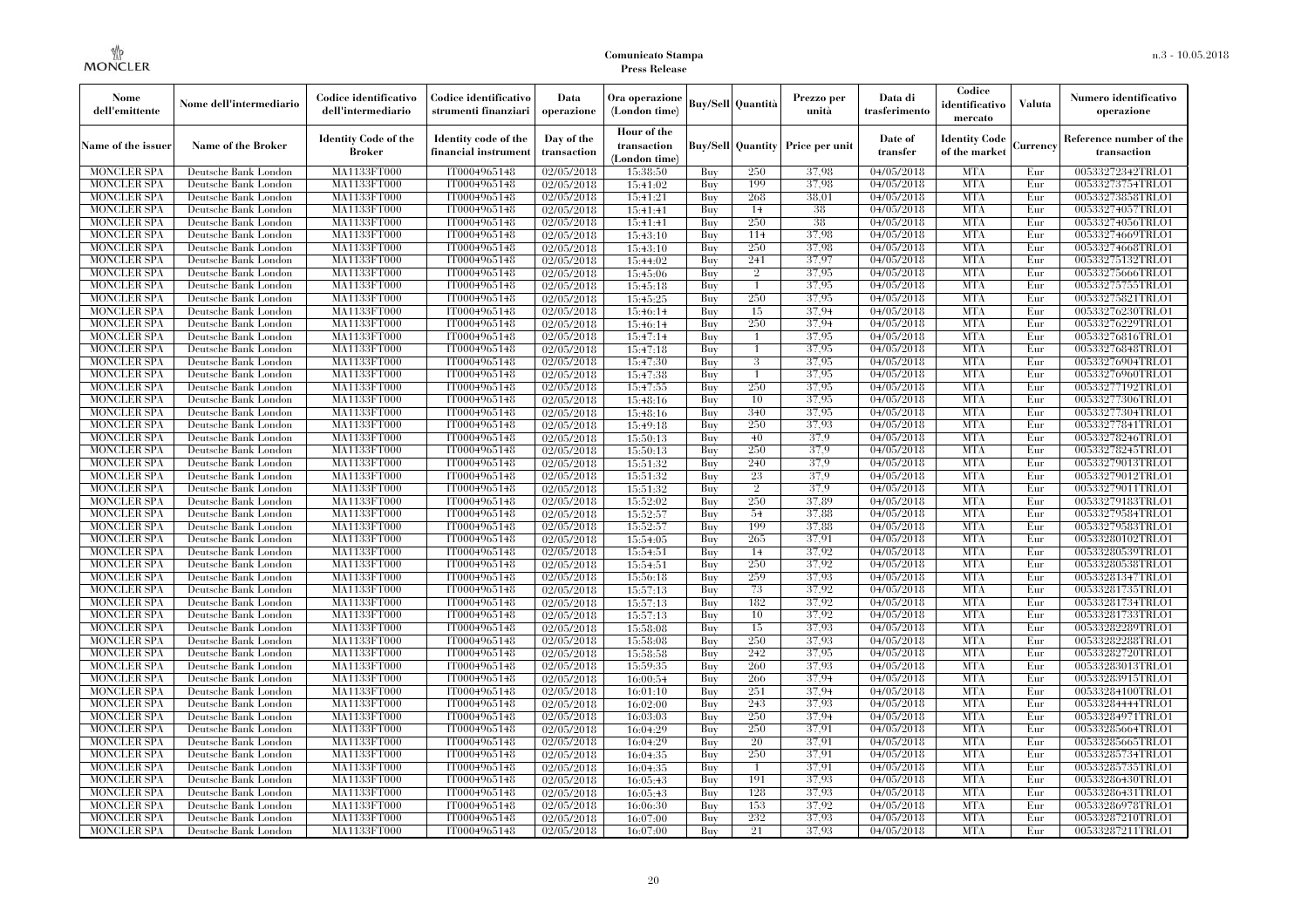| Nome<br>dell'emittente                   | Nome dell'intermediario                      | Codice identificativo<br>dell'intermediario  | Codice identificativo<br>strumenti finanziari | Data<br>operazione        | Ora operazione<br>(London time)             |            | Buy/Sell   Quantità      | Prezzo per<br>unità | Data di<br>trasferimento          | Codice<br>identificativo<br>mercato   | <b>Valuta</b> | Numero identificativo<br>operazione    |
|------------------------------------------|----------------------------------------------|----------------------------------------------|-----------------------------------------------|---------------------------|---------------------------------------------|------------|--------------------------|---------------------|-----------------------------------|---------------------------------------|---------------|----------------------------------------|
| Name of the issuer                       | Name of the Broker                           | <b>Identity Code of the</b><br><b>Broker</b> | Identity code of the<br>financial instrument  | Day of the<br>transaction | Hour of the<br>transaction<br>(London time) |            | <b>Buy/Sell Quantity</b> | Price per unit      | Date of<br>transfer               | <b>Identity Code</b><br>of the market | Currencv      | Reference number of the<br>transaction |
| <b>MONCLER SPA</b>                       | Deutsche Bank London                         | MA1133FT000                                  | IT0004965148                                  | $\sqrt{02}/05/2018$       | 16:07:48                                    | Buy        | 172                      | 37,93               | 04/05/2018                        | <b>MTA</b>                            | Eur           | 00533287805TRLO1                       |
| <b>MONCLER SPA</b>                       | Deutsche Bank London                         | <b>MA1133FT000</b>                           | IT0004965148                                  | 02/05/2018                | 16:07:48                                    | Buy        | 78                       | 37,93               | 04/05/2018                        | <b>MTA</b>                            | Eur           | 00533287806TRLO1                       |
| <b>MONCLER SPA</b>                       | Deutsche Bank London                         | MA1133FT000                                  | IT0004965148                                  | 02/05/2018                | 16:08:57                                    | Buv        | 250                      | 37,92               | 04/05/2018                        | <b>MTA</b>                            | Eur           | 00533288600TRLO1                       |
| <b>MONCLER SPA</b>                       | Deutsche Bank London                         | MA1133FT000                                  | IT0004965148                                  | 02/05/2018                | 16:08:57                                    | Buy        | 72                       | 37,92               | 04/05/2018                        | <b>MTA</b>                            | Eur           | 00533288601TRLO1                       |
| <b>MONCLER SPA</b>                       | Deutsche Bank London                         | MA1133FT000                                  | IT0004965148                                  | $\sqrt{02}/05/2018$       | 16:10:58                                    | Buy        | 139                      | 37,93               | 04/05/2018                        | <b>MTA</b>                            | Eur           | 00533289632TRLO1                       |
| <b>MONCLER SPA</b>                       | Deutsche Bank London                         | <b>MA1133FT000</b>                           | IT0004965148                                  | 02/05/2018                | 16:10:58                                    | Buy        | 131                      | 37.93               | $\sqrt{04}/05/2018$               | <b>MTA</b>                            | Eur           | 00533289633TRLO1                       |
| <b>MONCLER SPA</b>                       | Deutsche Bank London                         | MA1133FT000                                  | IT0004965148                                  | 02/05/2018                | 16:10:58                                    | Buy        | 25                       | 37,93               | 04/05/2018                        | <b>MTA</b>                            | Eur           | 00533289634TRLO1                       |
| <b>MONCLER SPA</b>                       | Deutsche Bank London                         | MA1133FT000                                  | IT0004965148                                  | 02/05/2018                | 16:11:05                                    | Buy        | 250                      | 37,92               | 04/05/2018                        | <b>MTA</b>                            | Eur           | 00533289673TRLO1                       |
| <b>MONCLER SPA</b>                       | Deutsche Bank London                         | MA1133FT000                                  | IT0004965148                                  | 02/05/2018                | 16:11:05                                    | Buy        | 15                       | 37,92               | 04/05/2018                        | <b>MTA</b>                            | Eur           | 00533289674TRLO1                       |
| <b>MONCLER SPA</b>                       | Deutsche Bank London                         | MA1133FT000                                  | IT0004965148                                  | 02/05/2018                | 16:11:44                                    | Buy        | 218                      | 37,93               | 04/05/2018                        | <b>MTA</b>                            | Eur           | 00533289951TRLO1                       |
| <b>MONCLER SPA</b>                       | Deutsche Bank London                         | MA1133FT000                                  | IT0004965148                                  | 02/05/2018                | 16:11:44                                    | Buy        | 97                       | 37,93               | 04/05/2018                        | <b>MTA</b>                            | Eur           | 00533289952TRLO1                       |
| <b>MONCLER SPA</b>                       | Deutsche Bank London                         | MA1133FT000                                  | IT0004965148                                  | 02/05/2018                | 16:12:40                                    | Buy        | 264                      | 37,91               | 04/05/2018                        | <b>MTA</b>                            | Eur           | 00533290379TRLO1                       |
| <b>MONCLER SPA</b>                       | Deutsche Bank London                         | MA1133FT000                                  | IT0004965148                                  | 02/05/2018                | 16:13:29                                    | Buy        | 59                       | 37,92               | 04/05/2018                        | <b>MTA</b>                            | Eur           | 00533290805TRLO1                       |
| <b>MONCLER SPA</b>                       | Deutsche Bank London                         | MA1133FT000                                  | IT0004965148                                  | 02/05/2018                | 16:14:26                                    | Buy        | 274                      | 37,93               | 04/05/2018                        | <b>MTA</b>                            | Eur           | 00533291329TRLO1                       |
| <b>MONCLER SPA</b>                       | Deutsche Bank London                         | MA1133FT000                                  | IT0004965148                                  | 02/05/2018                | 16:14:37                                    | Buy        | 238                      | 37,93               | 04/05/2018                        | <b>MTA</b>                            | Eur           | 00533291485TRLO1                       |
| <b>MONCLER SPA</b>                       | Deutsche Bank London                         | MA1133FT000                                  | IT0004965148                                  | 02/05/2018                | 16:14:37                                    | Buy        | 11<br>11                 | 37.93<br>37.93      | 04/05/2018                        | <b>MTA</b>                            | Eur           | 00533291486TRLO1                       |
| <b>MONCLER SPA</b>                       | Deutsche Bank London                         | MA1133FT000                                  | IT0004965148                                  | 02/05/2018                | 16:14:37                                    | Buy        | 179                      |                     | 04/05/2018                        | <b>MTA</b>                            | Eur           | 00533291487TRLO1                       |
| <b>MONCLER SPA</b>                       | Deutsche Bank London                         | MA1133FT000                                  | IT0004965148                                  | 02/05/2018                | 16:15:15                                    | Buy        |                          | 37,93               | 04/05/2018                        | <b>MTA</b>                            | Eur           | 00533291921TRLO1                       |
| <b>MONCLER SPA</b>                       | Deutsche Bank London                         | MA1133FT000                                  | IT0004965148                                  | 02/05/2018                | 16:15:15                                    | Buy        | 63                       | 37,93               | 04/05/2018                        | <b>MTA</b>                            | Eur           | 00533291922TRLO1                       |
| <b>MONCLER SPA</b><br><b>MONCLER SPA</b> | Deutsche Bank London                         | MA1133FT000                                  | IT0004965148<br>IT0004965148                  | 02/05/2018<br>02/05/2018  | 16:15:59                                    | Buy<br>Buy | 250<br>209               | 37.89<br>37,88      | 04/05/2018<br>04/05/2018          | <b>MTA</b><br><b>MTA</b>              | Eur<br>Eur    | 00533292428TRLO1<br>00533292960TRLO1   |
|                                          | Deutsche Bank London                         | MA1133FT000                                  |                                               |                           | 16:16:49                                    |            | 55                       | 37,88               | 04/05/2018                        | <b>MTA</b>                            |               |                                        |
| <b>MONCLER SPA</b>                       | Deutsche Bank London                         | MA1133FT000                                  | IT0004965148                                  | 02/05/2018                | 16:16:49                                    | Buy        | 15                       | 37,86               |                                   | <b>MTA</b>                            | Eur<br>Eur    | 00533292961TRLO1                       |
| <b>MONCLER SPA</b>                       | Deutsche Bank London                         | MA1133FT000                                  | IT0004965148                                  | 02/05/2018                | 16:17:32                                    | Buy        |                          |                     | 04/05/2018                        |                                       |               | 00533293415TRLO1                       |
| <b>MONCLER SPA</b>                       | Deutsche Bank London                         | MA1133FT000                                  | IT0004965148                                  | 02/05/2018                | 16:17:32                                    | Buy        | 230                      | 37.86               | 04/05/2018                        | <b>MTA</b>                            | Eur           | 00533293416TRLO1                       |
| <b>MONCLER SPA</b>                       | Deutsche Bank London                         | MA1133FT000                                  | IT0004965148                                  | 02/05/2018                | 16:18:22                                    | Buy        | $\overline{1}$<br>250    | 37.91<br>37,91      | 04/05/2018                        | <b>MTA</b><br><b>MTA</b>              | Eur           | 00533294070TRLO1                       |
| <b>MONCLER SPA</b><br><b>MONCLER SPA</b> | Deutsche Bank London                         | MA1133FT000                                  | IT0004965148                                  | 02/05/2018                | 16:18:22                                    | Buy<br>Buy | 385                      | 37,91               | $\sqrt{04}/05/2018$<br>04/05/2018 | <b>MTA</b>                            | Eur<br>Eur    | 00533294071TRLO1                       |
| <b>MONCLER SPA</b>                       | Deutsche Bank London<br>Deutsche Bank London | MA1133FT000<br>MA1133FT000                   | IT0004965148<br>IT0004965148                  | 02/05/2018<br>02/05/2018  | 16:19:30                                    | Buy        | 253                      | 37.93               | 04/05/2018                        | <b>MTA</b>                            | Eur           | 00533294818TRLO1<br>00533295205TRLO1   |
| <b>MONCLER SPA</b>                       | Deutsche Bank London                         | MA1133FT000                                  | IT0004965148                                  |                           | 16:20:09                                    | Buy        | 245                      | 37.92               | $\sqrt{04}/05/2018$               | <b>MTA</b>                            | Eur           | 00533295710TRLO1                       |
| <b>MONCLER SPA</b>                       | Deutsche Bank London                         | <b>MA1133FT000</b>                           | IT0004965148                                  | 02/05/2018<br>02/05/2018  | 16:20:48<br>16:21:21                        | Buy        | 231                      | 37.92               | 04/05/2018                        | <b>MTA</b>                            | Eur           | 00533296071TRLO1                       |
| <b>MONCLER SPA</b>                       | Deutsche Bank London                         | MA1133FT000                                  | IT0004965148                                  | 02/05/2018                | 16:23:00                                    | Buy        | 155                      | 37,93               | 04/05/2018                        | <b>MTA</b>                            | Eur           | 00533297136TRLO1                       |
| <b>MONCLER SPA</b>                       | Deutsche Bank London                         | MA1133FT000                                  | IT0004965148                                  | 02/05/2018                | 16:23:00                                    | Buy        | 150                      | 37,93               | 04/05/2018                        | <b>MTA</b>                            | Eur           | 00533297138TRLO1                       |
| <b>MONCLER SPA</b>                       | Deutsche Bank London                         | MA1133FT000                                  | IT0004965148                                  | 02/05/2018                | 16:23:17                                    | Buv        | 217                      | 37,97               | 04/05/2018                        | <b>MTA</b>                            | Eur           | 00533297385TRLO1                       |
| <b>MONCLER SPA</b>                       | Deutsche Bank London                         | MA1133FT000                                  | IT0004965148                                  | 02/05/2018                | 16:23:21                                    | Buy        | 264                      | 37.96               | 04/05/2018                        | <b>MTA</b>                            | Eur           | 00533297408TRLO1                       |
| <b>MONCLER SPA</b>                       | Deutsche Bank London                         | <b>MA1133FT000</b>                           | IT0004965148                                  | 02/05/2018                | 16:24:51                                    | Buy        | 250                      | 37,98               | 04/05/2018                        | <b>MTA</b>                            | Eur           | 00533298627TRLO1                       |
| <b>MONCLER SPA</b>                       | Deutsche Bank London                         | MA1133FT000                                  | IT0004965148                                  | 02/05/2018                | 16:24:51                                    | Buy        | 59                       | 37,98               | 04/05/2018                        | <b>MTA</b>                            | Eur           | 00533298628TRLO1                       |
| <b>MONCLER SPA</b>                       | Deutsche Bank London                         | MA1133FT000                                  | IT0004965148                                  | 02/05/2018                | 16:25:01                                    | Buy        | 21                       | 37,98               | 04/05/2018                        | <b>MTA</b>                            | Eur           | 00533298728TRLO1                       |
| <b>MONCLER SPA</b>                       | Deutsche Bank London                         | <b>MA1133FT000</b>                           | IT0004965148                                  | 02/05/2018                | 16:25:05                                    | Buy        | 194                      | 37.98               | 04/05/2018                        | <b>MTA</b>                            | Eur           | 00533298872TRLO1                       |
| <b>MONCLER SPA</b>                       | Deutsche Bank London                         | MA1133FT000                                  | IT0004965148                                  | $\sqrt{02}/05/2018$       | 16:25:05                                    | Buy        | 11                       | 37,98               | 04/05/2018                        | <b>MTA</b>                            | Eur           | 00533298873TRLO1                       |
| <b>MONCLER SPA</b>                       | Deutsche Bank London                         | <b>MA1133FT000</b>                           | IT0004965148                                  | 02/05/2018                | 16:25:05                                    | Buy        | 65                       | 37,98               | 04/05/2018                        | <b>MTA</b>                            | Eur           | 00533298875TRLO1                       |
| <b>MONCLER SPA</b>                       | Deutsche Bank London                         | MA1133FT000                                  | IT0004965148                                  | 02/05/2018                | 16:25:11                                    | Buy        | $\overline{1}$           | 37,98               | 04/05/2018                        | <b>MTA</b>                            | Eur           | 00533299002TRLO1                       |
| <b>MONCLER SPA</b>                       | Deutsche Bank London                         | MA1133FT000                                  | IT0004965148                                  | 02/05/2018                | 16:25:11                                    | Buy        | 5                        | 37,98               | $\sqrt{04}/05/2018$               | <b>MTA</b>                            | Eur           | 00533299003TRLO1                       |
| <b>MONCLER SPA</b>                       | Deutsche Bank London                         | MA1133FT000                                  | IT0004965148                                  | 02/05/2018                | 16:25:11                                    | Buy        | $\overline{4}$           | 37,98               | 04/05/2018                        | <b>MTA</b>                            | Eur           | 00533299004TRLO1                       |
| <b>MONCLER SPA</b>                       | Deutsche Bank London                         | MA1133FT000                                  | IT0004965148                                  | 02/05/2018                | 16:25:26                                    | Buy        | $\overline{2}$           | 37,98               | 04/05/2018                        | <b>MTA</b>                            | Eur           | 00533299164TRLO1                       |
| <b>MONCLER SPA</b>                       | Deutsche Bank London                         | MA1133FT000                                  | IT0004965148                                  | 02/05/2018                | 16:25:26                                    | Buy        | $\mathbf{1}$             | 37,98               | 04/05/2018                        | <b>MTA</b>                            | Eur           | 00533299165TRLO1                       |
| <b>MONCLER SPA</b>                       | Deutsche Bank London                         | MA1133FT000                                  | IT0004965148                                  | 02/05/2018                | 16:25:26                                    | Buy        | 261                      | 37.98               | 04/05/2018                        | <b>MTA</b>                            | Eur           | 00533299166TRLO1                       |
| <b>MONCLER SPA</b>                       | Deutsche Bank London                         | MA1133FT000                                  | IT0004965148                                  | 02/05/2018                | 16:26:10                                    | Buy        | 71                       | 37,97               | 04/05/2018                        | <b>MTA</b>                            | Eur           | 00533299826TRLO1                       |
| <b>MONCLER SPA</b>                       | Deutsche Bank London                         | MA1133FT000                                  | IT0004965148                                  | 02/05/2018                | 16:26:10                                    | Buy        | 258                      | 37,97               | 04/05/2018                        | <b>MTA</b>                            | Eur           | 00533299827TRLO1                       |
| <b>MONCLER SPA</b>                       | Deutsche Bank London                         | MA1133FT000                                  | IT0004965148                                  | 02/05/2018                | 16:26:10                                    | Buy        | 1                        | 37,97               | 04/05/2018                        | <b>MTA</b>                            | Eur           | 00533299828TRLO1                       |
| <b>MONCLER SPA</b>                       | Deutsche Bank London                         | MA1133FT000                                  | IT0004965148                                  | 02/05/2018                | 16:27:25                                    | Buy        | 250                      | 37,97               | 04/05/2018                        | <b>MTA</b>                            | Eur           | 00533300631TRLO1                       |
| <b>MONCLER SPA</b>                       | Deutsche Bank London                         | MA1133FT000                                  | IT0004965148                                  | 02/05/2018                | 16:27:25                                    | Buy        | 250                      | 37,97               | 04/05/2018                        | <b>MTA</b>                            | Eur           | 00533300632TRLO1                       |
| <b>MONCLER SPA</b>                       | Deutsche Bank London                         | MA1133FT000                                  | IT0004965148                                  | 02/05/2018                | 16:27:25                                    | Buy        | 60                       | 37,97               | 04/05/2018                        | <b>MTA</b>                            | Eur           | 00533300633TRLO1                       |
| <b>MONCLER SPA</b>                       | Deutsche Bank London                         | MA1133FT000                                  | IT0004965148                                  | 02/05/2018                | 16:27:57                                    | Buy        | 264                      | 37.96               | 04/05/2018                        | <b>MTA</b>                            | Eur           | 00533301102TRLO1                       |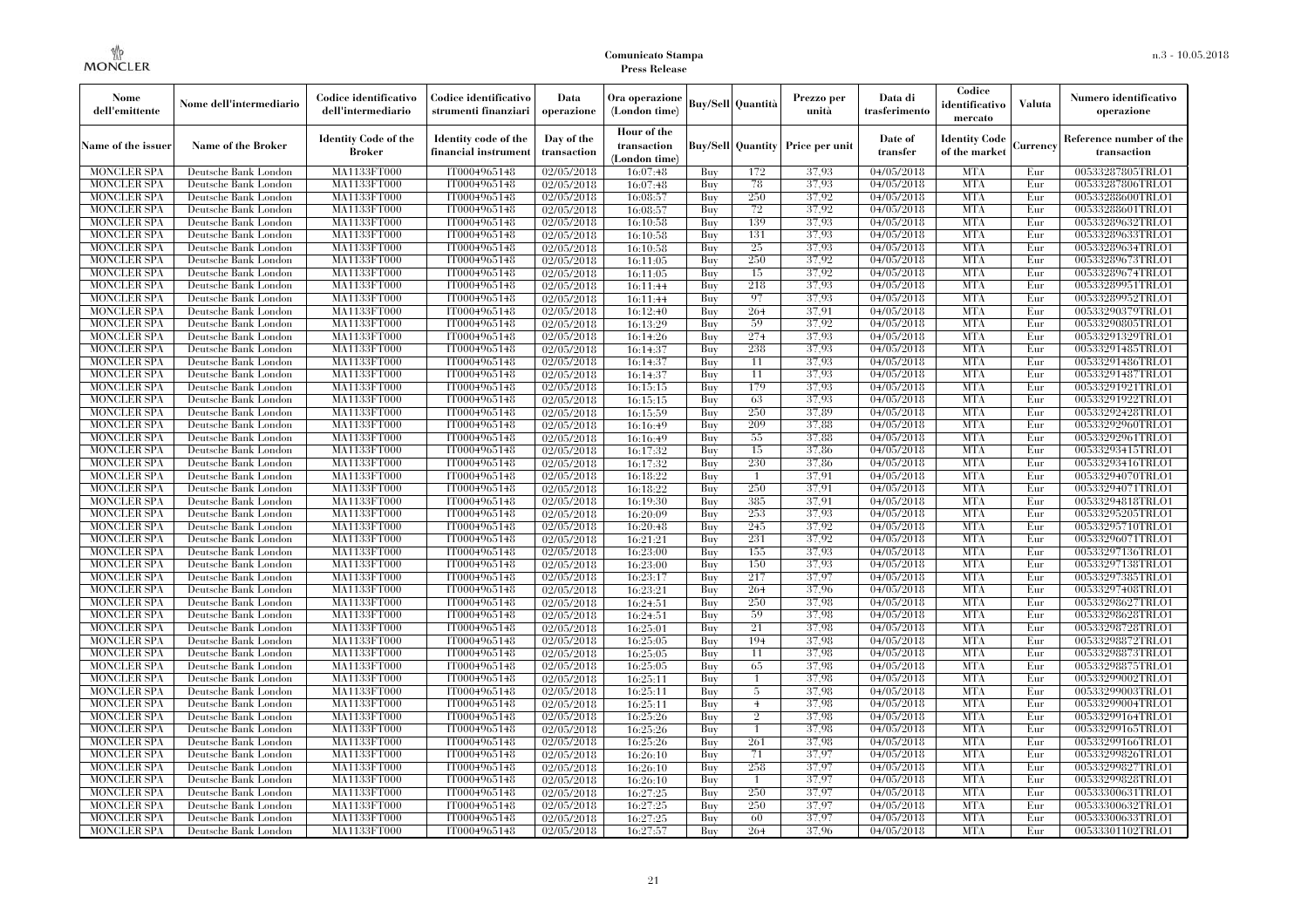| Nome<br>dell'emittente                   | Nome dell'intermediario                      | Codice identificativo<br>dell'intermediario  | Codice identificativo<br>strumenti finanziari | Data<br>operazione        | Ora operazione<br>(London time)             |            | Buy/Sell   Quantità      | Prezzo per<br>unità | Data di<br>trasferimento          | Codice<br>identificativo<br>mercato   | <b>Valuta</b> | Numero identificativo<br>operazione    |
|------------------------------------------|----------------------------------------------|----------------------------------------------|-----------------------------------------------|---------------------------|---------------------------------------------|------------|--------------------------|---------------------|-----------------------------------|---------------------------------------|---------------|----------------------------------------|
| Name of the issuer                       | Name of the Broker                           | <b>Identity Code of the</b><br><b>Broker</b> | Identity code of the<br>financial instrument  | Day of the<br>transaction | Hour of the<br>transaction<br>(London time) |            | <b>Buy/Sell Quantity</b> | Price per unit      | Date of<br>transfer               | <b>Identity Code</b><br>of the market | Currencv      | Reference number of the<br>transaction |
| <b>MONCLER SPA</b>                       | Deutsche Bank London                         | MA1133FT000                                  | IT0004965148                                  | $\sqrt{02}/05/2018$       | 16:28:13                                    | Buy        | 19                       | 37,95               | 04/05/2018                        | <b>MTA</b>                            | Eur           | 00533301256TRLO1                       |
| <b>MONCLER SPA</b>                       | Deutsche Bank London                         | <b>MA1133FT000</b>                           | IT0004965148                                  | 02/05/2018                | 16:28:13                                    | Buy        | 232                      | 37,95               | 04/05/2018                        | <b>MTA</b>                            | Eur           | 00533301257TRLO1                       |
| <b>MONCLER SPA</b>                       | Deutsche Bank London                         | MA1133FT000                                  | IT0004965148                                  | 02/05/2018                | 16:28:50                                    | Buv        | $\overline{2}$           | 37,94               | 04/05/2018                        | <b>MTA</b>                            | Eur           | 00533301856TRLO1                       |
| <b>MONCLER SPA</b>                       | Deutsche Bank London                         | MA1133FT000                                  | IT0004965148                                  | 02/05/2018                | 16:28:50                                    | Buy        | $\mathbf{1}$             | 37.94               | 04/05/2018                        | <b>MTA</b>                            | Eur           | 00533301858TRLO1                       |
| <b>MONCLER SPA</b>                       | Deutsche Bank London                         | MA1133FT000                                  | IT0004965148                                  | $\sqrt{02}/05/2018$       | 16:29:40                                    | Buy        | 224<br>320               | 37,98<br>37,29      | 04/05/2018                        | <b>MTA</b><br><b>MTA</b>              | Eur<br>Eur    | 00533302727TRLO1                       |
| <b>MONCLER SPA</b><br><b>MONCLER SPA</b> | Deutsche Bank London<br>Deutsche Bank London | <b>MA1133FT000</b><br>MA1133FT000            | IT0004965148<br>IT0004965148                  | 03/05/2018<br>03/05/2018  | 08:00:07<br>08:00:08                        | Buy<br>Buy | 200                      | 37,27               | $\sqrt{07}/05/2018$<br>07/05/2018 | <b>MTA</b>                            | Eur           | 00533309695TRLO1<br>00533309729TRLO1   |
| <b>MONCLER SPA</b>                       | Deutsche Bank London                         | MA1133FT000                                  | IT0004965148                                  | 03/05/2018                | 08:00:17                                    | Buy        | 265                      | 37,19               | 07/05/2018                        | <b>MTA</b>                            | Eur           | 00533309829TRLO1                       |
| <b>MONCLER SPA</b>                       | Deutsche Bank London                         | MA1133FT000                                  | IT0004965148                                  | 03/05/2018                | 08:00:36                                    | Buy        | 240                      | 37,13               | 07/05/2018                        | <b>MTA</b>                            | Eur           | 00533310053TRLO1                       |
| <b>MONCLER SPA</b>                       | Deutsche Bank London                         | MA1133FT000                                  | IT0004965148                                  | 03/05/2018                | 08:02:09                                    | Buy        | 250                      | 37,27               | 07/05/2018                        | <b>MTA</b>                            | Eur           | 00533310720TRLO1                       |
| <b>MONCLER SPA</b>                       | Deutsche Bank London                         | MA1133FT000                                  | IT0004965148                                  | 03/05/2018                | 08:02:24                                    | Buy        | 220                      | 37,26               | 07/05/2018                        | <b>MTA</b>                            | Eur           | 00533310827TRLO1                       |
| <b>MONCLER SPA</b>                       | Deutsche Bank London                         | MA1133FT000                                  | IT0004965148                                  | 03/05/2018                | 08:03:34                                    | Buy        | 227                      | 37,22               | 07/05/2018                        | <b>MTA</b>                            | Eur           | 00533311813TRLO1                       |
| <b>MONCLER SPA</b>                       | Deutsche Bank London                         | MA1133FT000                                  | IT0004965148                                  | 03/05/2018                | 08:04:43                                    | Buy        | 91                       | 37,16               | 07/05/2018                        | <b>MTA</b>                            | Eur           | 00533312296TRLO1                       |
| <b>MONCLER SPA</b>                       | Deutsche Bank London                         | MA1133FT000                                  | IT0004965148                                  | 03/05/2018                | 08:04:43                                    | Buy        | 134                      | 37,16               | 07/05/2018                        | <b>MTA</b>                            | Eur           | 00533312297TRLO1                       |
| <b>MONCLER SPA</b>                       | Deutsche Bank London                         | MA1133FT000                                  | IT0004965148                                  | 03/05/2018                | 08:05:25                                    | Buy        | 93                       | 37,13               | 07/05/2018                        | <b>MTA</b>                            | Eur           | 00533312535TRLO1                       |
| <b>MONCLER SPA</b>                       | Deutsche Bank London                         | MA1133FT000                                  | IT0004965148                                  | 03/05/2018                | 08:05:25                                    | Buy        | 103                      | 37,13               | 07/05/2018                        | <b>MTA</b>                            | Eur           | 00533312536TRLO1                       |
| <b>MONCLER SPA</b>                       | Deutsche Bank London                         | MA1133FT000                                  | IT0004965148                                  | 03/05/2018                | 08:05:25                                    | Buy        | 35                       | 37,13               | 07/05/2018                        | <b>MTA</b>                            | Eur           | 00533312537TRLO1                       |
| <b>MONCLER SPA</b>                       | Deutsche Bank London                         | MA1133FT000                                  | IT0004965148                                  | 03/05/2018                | 08:06:10                                    | Buy        | 211                      | 37,11               | 07/05/2018                        | <b>MTA</b>                            | Eur           | 00533312799TRLO1                       |
| <b>MONCLER SPA</b>                       | Deutsche Bank London                         | MA1133FT000                                  | IT0004965148                                  | 03/05/2018                | 08:06:40                                    | Buy        | 52                       | 37,07               | 07/05/2018                        | <b>MTA</b>                            | Eur           | 00533313036TRLO1                       |
| <b>MONCLER SPA</b>                       | Deutsche Bank London                         | MA1133FT000                                  | IT0004965148                                  | 03/05/2018                | 08:06:57                                    | Buy        | 207                      | 37.05               | 07/05/2018                        | <b>MTA</b>                            | Eur           | 00533313109TRLO1                       |
| <b>MONCLER SPA</b>                       | Deutsche Bank London                         | MA1133FT000                                  | IT0004965148                                  | 03/05/2018                | 08:07:51                                    | Buy        | 94<br>213                | 36,77               | 07/05/2018                        | <b>MTA</b>                            | Eur           | 00533313482TRLO1                       |
| <b>MONCLER SPA</b><br><b>MONCLER SPA</b> | Deutsche Bank London                         | MA1133FT000<br>MA1133FT000                   | IT0004965148<br>IT0004965148                  | 03/05/2018                | 08:08:20                                    | Buy<br>Buy | 200                      | 36,85<br>36.84      | 07/05/2018<br>07/05/2018          | <b>MTA</b><br><b>MTA</b>              | Eur<br>Eur    | 00533313648TRLO1<br>00533314051TRLO1   |
| <b>MONCLER SPA</b>                       | Deutsche Bank London<br>Deutsche Bank London | MA1133FT000                                  | IT0004965148                                  | 03/05/2018<br>03/05/2018  | 08:09:27<br>08:10:20                        | Buy        | 296                      | 36.89               | 07/05/2018                        | <b>MTA</b>                            | Eur           | 00533314324TRLO1                       |
| <b>MONCLER SPA</b>                       | Deutsche Bank London                         | MA1133FT000                                  | IT0004965148                                  | 03/05/2018                | 08:12:00                                    | Buy        | 290                      | 36.96               | 07/05/2018                        | <b>MTA</b>                            | Eur           | 00533315045TRLO1                       |
| <b>MONCLER SPA</b>                       | Deutsche Bank London                         | MA1133FT000                                  | IT0004965148                                  | 03/05/2018                | 08:12:49                                    | Buy        | 210                      | 36.92               | $\sqrt{07}/05/2018$               | <b>MTA</b>                            | Eur           | 00533315288TRLO1                       |
| <b>MONCLER SPA</b>                       | Deutsche Bank London                         | MA1133FT000                                  | IT0004965148                                  | 03/05/2018                | 08:13:53                                    | Buy        | 184                      | 36.89               | $\sqrt{07/05}/2018$               | <b>MTA</b>                            | Eur           | 00533315629TRLO1                       |
| <b>MONCLER SPA</b>                       | Deutsche Bank London                         | MA1133FT000                                  | IT0004965148                                  | 03/05/2018                | 08:14:27                                    | Buy        | 209                      | 36.89               | 07/05/2018                        | <b>MTA</b>                            | Eur           | 00533315712TRLO1                       |
| <b>MONCLER SPA</b>                       | Deutsche Bank London                         | MA1133FT000                                  | IT0004965148                                  | 03/05/2018                | 08:15:25                                    | Buy        | 310                      | 36.92               | 07/05/2018                        | <b>MTA</b>                            | Eur           | 00533316023TRLO1                       |
| <b>MONCLER SPA</b>                       | Deutsche Bank London                         | <b>MA1133FT000</b>                           | IT0004965148                                  | 03/05/2018                | 08:16:25                                    | Buy        | 189                      | 36.93               | 07/05/2018                        | <b>MTA</b>                            | Eur           | 00533316289TRLO1                       |
| <b>MONCLER SPA</b>                       | Deutsche Bank London                         | MA1133FT000                                  | IT0004965148                                  | 03/05/2018                | 08:16:25                                    | Buy        | 39                       | 36,93               | 07/05/2018                        | <b>MTA</b>                            | Eur           | 00533316290TRLO1                       |
| <b>MONCLER SPA</b>                       | Deutsche Bank London                         | MA1133FT000                                  | IT0004965148                                  | 03/05/2018                | 08:17:53                                    | Buy        | 210                      | 36,95               | 07/05/2018                        | <b>MTA</b>                            | Eur           | 00533316650TRLO1                       |
| <b>MONCLER SPA</b>                       | Deutsche Bank London                         | MA1133FT000                                  | IT0004965148                                  | 03/05/2018                | 08:18:13                                    | Buv        | 219                      | 37                  | 07/05/2018                        | <b>MTA</b>                            | Eur           | 00533316742TRLO1                       |
| <b>MONCLER SPA</b>                       | Deutsche Bank London                         | <b>MA1133FT000</b>                           | IT0004965148                                  | 03/05/2018                | 08:20:14                                    | Buy        | 210                      | 36.96               | 07/05/2018                        | <b>MTA</b>                            | Eur           | 00533317510TRLO1                       |
| <b>MONCLER SPA</b>                       | Deutsche Bank London                         | MA1133FT000                                  | IT0004965148                                  | 03/05/2018                | 08:20:19                                    | Buy        | 225                      | 36.93               | 07/05/2018                        | <b>MTA</b>                            | Eur           | 00533317525TRLO1                       |
| <b>MONCLER SPA</b>                       | Deutsche Bank London                         | MA1133FT000                                  | IT0004965148                                  | 03/05/2018                | 08:22:31                                    | Buy        | 235                      | 36,97               | 07/05/2018                        | <b>MTA</b>                            | Eur           | 00533318204TRLO1                       |
| <b>MONCLER SPA</b>                       | Deutsche Bank London                         | MA1133FT000                                  | IT0004965148                                  | 03/05/2018                | 08:22:48                                    | Buy        | 273                      | 37,01               | 07/05/2018                        | <b>MTA</b>                            | Eur           | 00533318297TRLO1                       |
| <b>MONCLER SPA</b>                       | Deutsche Bank London                         | <b>MA1133FT000</b>                           | IT0004965148                                  | 03/05/2018                | 08:24:20                                    | Buy        | 230                      | 37                  | 07/05/2018                        | <b>MTA</b>                            | Eur           | 00533318714TRLO1                       |
| <b>MONCLER SPA</b>                       | Deutsche Bank London                         | MA1133FT000                                  | IT0004965148                                  | $\overline{03}/05/2018$   | 08:25:17                                    | Buy        | 29                       | 37,04               | 07/05/2018                        | <b>MTA</b>                            | Eur           | 00533318907TRLO1                       |
| <b>MONCLER SPA</b>                       | Deutsche Bank London                         | <b>MA1133FT000</b>                           | IT0004965148                                  | 03/05/2018                | 08:25:44                                    | Buy        | 300                      | 37,1                | 07/05/2018                        | <b>MTA</b>                            | Eur           | 00533319146TRLO1                       |
| <b>MONCLER SPA</b>                       | Deutsche Bank London                         | MA1133FT000                                  | IT0004965148<br>IT0004965148                  | 03/05/2018<br>03/05/2018  | 08:27:16<br>08:29:01                        | Buy        | 296<br>278               | 37,01<br>36.95      | 07/05/2018<br>07/05/2018          | <b>MTA</b><br><b>MTA</b>              | Eur           | 00533319460TRLO1<br>00533319938TRLO1   |
| <b>MONCLER SPA</b><br><b>MONCLER SPA</b> | Deutsche Bank London<br>Deutsche Bank London | MA1133FT000<br>MA1133FT000                   | IT0004965148                                  | 03/05/2018                | 08:30:18                                    | Buy<br>Buy | 20                       | 36.97               | 07/05/2018                        | <b>MTA</b>                            | Eur<br>Eur    | 00533320189TRLO1                       |
| <b>MONCLER SPA</b>                       | Deutsche Bank London                         | MA1133FT000                                  | IT0004965148                                  | 03/05/2018                | 08:30:25                                    | Buy        | 254                      | 36,97               | 07/05/2018                        | <b>MTA</b>                            | Eur           | 00533320200TRLO1                       |
| <b>MONCLER SPA</b>                       | Deutsche Bank London                         | MA1133FT000                                  | IT0004965148                                  | 03/05/2018                | 08:31:00                                    | Buy        | 240                      | 36.98               | 07/05/2018                        | <b>MTA</b>                            | Eur           | 00533320294TRLO1                       |
| <b>MONCLER SPA</b>                       | Deutsche Bank London                         | MA1133FT000                                  | IT0004965148                                  | 03/05/2018                | 08:32:50                                    | Buy        | 222                      | 36.96               | 07/05/2018                        | <b>MTA</b>                            | Eur           | 00533320760TRLO1                       |
| <b>MONCLER SPA</b>                       | Deutsche Bank London                         | MA1133FT000                                  | IT0004965148                                  | 03/05/2018                | 08:33:41                                    | Buy        | 218                      | 36.89               | 07/05/2018                        | <b>MTA</b>                            | Eur           | 00533320924TRLO1                       |
| <b>MONCLER SPA</b>                       | Deutsche Bank London                         | MA1133FT000                                  | IT0004965148                                  | 03/05/2018                | 08:35:10                                    | Buy        | 215                      | 36.88               | 07/05/2018                        | <b>MTA</b>                            | Eur           | 00533321153TRLO1                       |
| <b>MONCLER SPA</b>                       | Deutsche Bank London                         | MA1133FT000                                  | IT0004965148                                  | 03/05/2018                | 08:35:58                                    | Buy        | 28                       | 36.85               | 07/05/2018                        | <b>MTA</b>                            | Eur           | 00533321315TRLO1                       |
| <b>MONCLER SPA</b>                       | Deutsche Bank London                         | MA1133FT000                                  | IT0004965148                                  | 03/05/2018                | 08:36:09                                    | Buy        | 237                      | 36.85               | 07/05/2018                        | <b>MTA</b>                            | Eur           | 00533321330TRLO1                       |
| <b>MONCLER SPA</b>                       | Deutsche Bank London                         | MA1133FT000                                  | IT0004965148                                  | 03/05/2018                | 08:37:43                                    | Buy        | 268                      | 36,87               | 07/05/2018                        | <b>MTA</b>                            | Eur           | 00533321680TRLO1                       |
| <b>MONCLER SPA</b>                       | Deutsche Bank London                         | MA1133FT000                                  | IT0004965148                                  | 03/05/2018                | 08:38:32                                    | Buy        | 218                      | 36.9                | 07/05/2018                        | <b>MTA</b>                            | Eur           | 00533321841TRLO1                       |
| <b>MONCLER SPA</b>                       | Deutsche Bank London                         | MA1133FT000                                  | IT0004965148                                  | 03/05/2018                | 08:39:40                                    | Buy        | 39                       | 36.97               | 07/05/2018                        | <b>MTA</b>                            | Eur           | 00533322057TRLO1                       |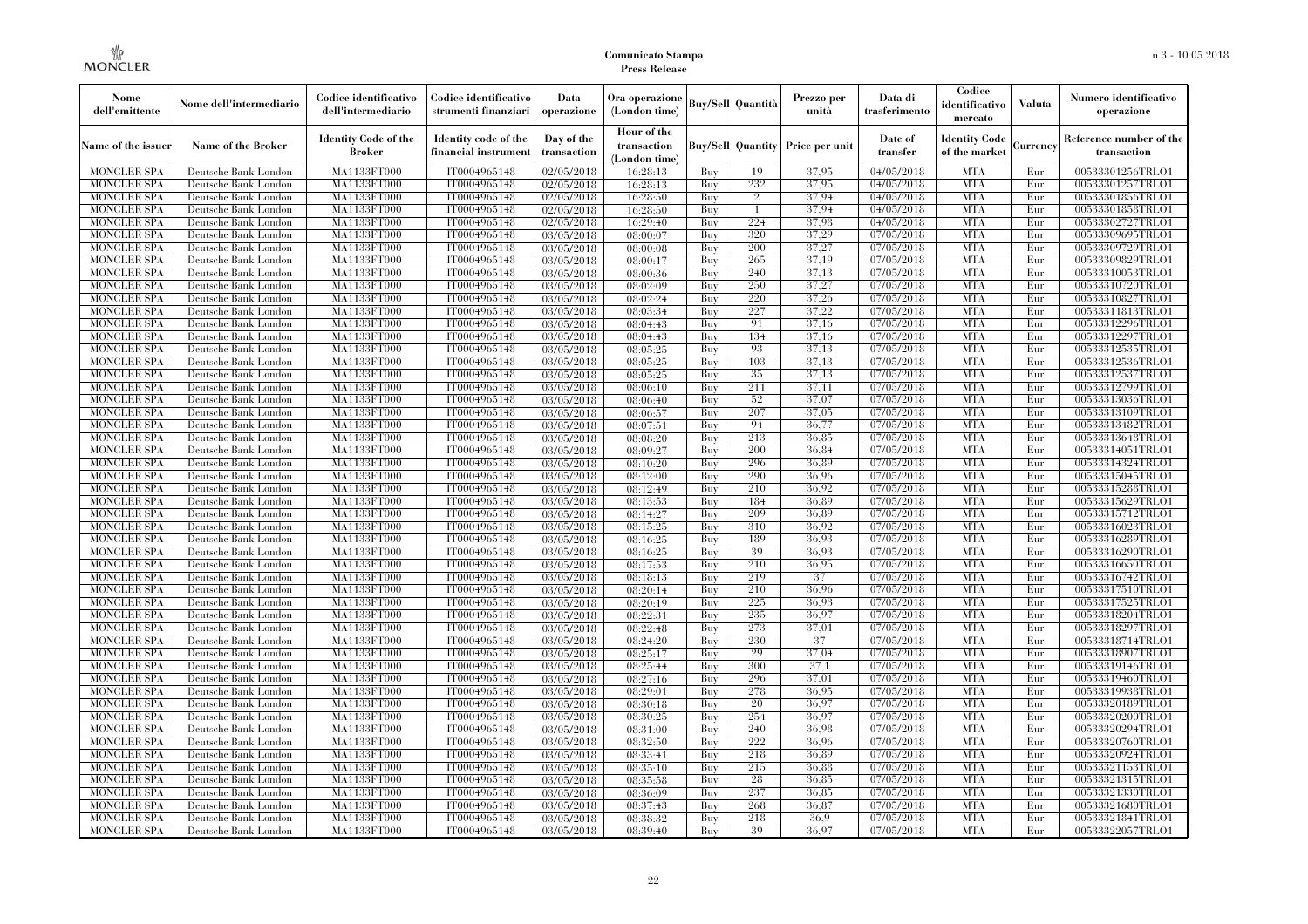| Nome<br>dell'emittente                   | Nome dell'intermediario                      | Codice identificativo<br>dell'intermediario  | Codice identificativo<br>strumenti finanziari | Data<br>operazione                    | Ora operazione<br>(London time)             |            | Buy/Sell Quantità        | Prezzo per<br>unità | Data di<br>trasferimento | Codice<br>identificativo<br>mercato   | Valuta     | Numero identificativo<br>operazione    |
|------------------------------------------|----------------------------------------------|----------------------------------------------|-----------------------------------------------|---------------------------------------|---------------------------------------------|------------|--------------------------|---------------------|--------------------------|---------------------------------------|------------|----------------------------------------|
| Name of the issuer                       | Name of the Broker                           | <b>Identity Code of the</b><br><b>Broker</b> | Identity code of the<br>financial instrument  | Day of the<br>transaction             | Hour of the<br>transaction<br>(London time) |            | <b>Buy/Sell Quantity</b> | Price per unit      | Date of<br>transfer      | <b>Identity Code</b><br>of the market | Currency   | Reference number of the<br>transaction |
| <b>MONCLER SPA</b>                       | Deutsche Bank London                         | MA1133FT000                                  | IT0004965148                                  | 03/05/2018                            | 08:39:40                                    | Buy        | 189                      | 36,97               | 07/05/2018               | <b>MTA</b>                            | Eur        | 00533322058TRLO1                       |
| <b>MONCLER SPA</b>                       | Deutsche Bank London                         | MA1133FT000                                  | IT0004965148                                  | 03/05/2018                            | 08:42:13                                    | Buy        | 340                      | 36.98               | 07/05/2018               | <b>MTA</b>                            | Eur        | 00533322521TRLO1                       |
| <b>MONCLER SPA</b>                       | Deutsche Bank London                         | MA1133FT000                                  | IT0004965148                                  | 03/05/2018                            | 08:42:13                                    | Buy        | 247                      | 36.98               | 07/05/2018               | <b>MTA</b>                            | Eur        | 00533322523TRLO1                       |
| <b>MONCLER SPA</b>                       | Deutsche Bank London                         | MA1133FT000                                  | IT0004965148                                  | 03/05/2018                            | 08:46:05                                    | Buy        | 165                      | 36,92               | 07/05/2018               | <b>MTA</b>                            | Eur        | 00533323264TRLO1                       |
| <b>MONCLER SPA</b>                       | Deutsche Bank London                         | MA1133FT000                                  | IT0004965148                                  | 03/05/2018                            | 08:46:05                                    | Buy        | 89                       | 36,92               | 07/05/2018               | <b>MTA</b>                            | Eur        | 00533323265TRLO1                       |
| <b>MONCLER SPA</b>                       | Deutsche Bank London                         | MA1133FT000                                  | IT0004965148                                  | 03/05/2018                            | 08:46:05                                    | Buy        | 11                       | 36,92               | 07/05/2018               | <b>MTA</b>                            | Eur        | 00533323266TRLO1                       |
| <b>MONCLER SPA</b><br><b>MONCLER SPA</b> | Deutsche Bank London<br>Deutsche Bank London | MA1133FT000<br>MA1133FT000                   | IT0004965148<br>IT0004965148                  | 03/05/2018<br>03/05/2018              | 08:46:05<br>08:46:05                        | Buy<br>Buy | 225<br>137               | 36.91<br>36,92      | 07/05/2018<br>07/05/2018 | <b>MTA</b><br><b>MTA</b>              | Eur<br>Eur | 00533323267TRLO1<br>00533323269TRLO1   |
| <b>MONCLER SPA</b>                       | Deutsche Bank London                         | MA1133FT000                                  | IT0004965148                                  | 03/05/2018                            | 08:46:05                                    | Buy        | 340                      | 36,92               | 07/05/2018               | <b>MTA</b>                            | Eur        | 00533323268TRLO1                       |
| <b>MONCLER SPA</b>                       | Deutsche Bank London                         | MA1133FT000                                  | IT0004965148                                  | 03/05/2018                            | 08:49:41                                    | Buy        | 217                      | 36,77               | 07/05/2018               | <b>MTA</b>                            | Eur        | 00533323892TRLO1                       |
| <b>MONCLER SPA</b>                       | Deutsche Bank London                         | MA1133FT000                                  | IT0004965148                                  | 03/05/2018                            | 08:51:47                                    | Buy        | 220                      | 36,77               | 07/05/2018               | <b>MTA</b>                            | Eur        | 00533324339TRLO1                       |
| <b>MONCLER SPA</b>                       | Deutsche Bank London                         | MA1133FT000                                  | IT0004965148                                  | 03/05/2018                            | 08:52:06                                    | Buy        | 219                      | 36.7                | 07/05/2018               | <b>MTA</b>                            | Eur        | 00533324427TRLO1                       |
| <b>MONCLER SPA</b>                       | Deutsche Bank London                         | MA1133FT000                                  | IT0004965148                                  | $\sqrt{03}/05/2018$                   | 08:54:12                                    | Buy        | 250                      | 36,77               | 07/05/2018               | <b>MTA</b>                            | Eur        | 00533324826TRLO1                       |
| <b>MONCLER SPA</b>                       | Deutsche Bank London                         | MA1133FT000                                  | IT0004965148                                  | 03/05/2018                            | 08:55:11                                    | Buy        | 37                       | 36,76               | 07/05/2018               | <b>MTA</b>                            | Eur        | 00533325058TRLO1                       |
| <b>MONCLER SPA</b>                       | Deutsche Bank London                         | MA1133FT000                                  | IT0004965148                                  | 03/05/2018                            | 08:55:11                                    | Buy        | 126                      | 36,76               | 07/05/2018               | <b>MTA</b>                            | Eur        | 00533325059TRLO1                       |
| <b>MONCLER SPA</b>                       | Deutsche Bank London                         | MA1133FT000                                  | IT0004965148                                  | 03/05/2018                            | 08:55:11                                    | Buy        | 105                      | 36,76               | 07/05/2018               | <b>MTA</b>                            | Eur        | 00533325060TRLO1                       |
| <b>MONCLER SPA</b>                       | Deutsche Bank London                         | MA1133FT000                                  | IT0004965148                                  | 03/05/2018                            | 08:57:25                                    | Buy        | 266                      | 36,72               | 07/05/2018               | <b>MTA</b>                            | Eur        | 00533325721TRLO1                       |
| <b>MONCLER SPA</b>                       | Deutsche Bank London                         | MA1133FT000                                  | IT0004965148                                  | 03/05/2018                            | 08:57:25                                    | Buy        | 3                        | 36,72               | $\overline{07/05/2018}$  | <b>MTA</b>                            | Eur        | 00533325722TRLO1                       |
| <b>MONCLER SPA</b>                       | Deutsche Bank London                         | MA1133FT000                                  | IT0004965148                                  | 03/05/2018                            | 08:59:38                                    | Buy        | 229                      | 36,72               | 07/05/2018               | <b>MTA</b>                            | Eur        | 00533326087TRLO1                       |
| <b>MONCLER SPA</b>                       | Deutsche Bank London                         | MA1133FT000                                  | IT0004965148                                  | 03/05/2018                            | 09:00:31                                    | Buy        | 321                      | 36,73               | 07/05/2018               | <b>MTA</b>                            | Eur        | 00533326311TRLO1                       |
| <b>MONCLER SPA</b>                       | Deutsche Bank London                         | MA1133FT000                                  | IT0004965148                                  | 03/05/2018                            | 09:01:40                                    | Buy        | 225                      | 36,69               | 07/05/2018               | <b>MTA</b>                            | Eur        | 00533326635TRLO1                       |
| <b>MONCLER SPA</b>                       | Deutsche Bank London                         | MA1133FT000                                  | IT0004965148                                  | $\overline{03}/05/2018$               | 09:03:34                                    | Buy        | 230                      | 36.69               | 07/05/2018               | <b>MTA</b>                            | Eur        | 00533327108TRLO1                       |
| <b>MONCLER SPA</b>                       | Deutsche Bank London                         | MA1133FT000                                  | IT0004965148                                  | 03/05/2018                            | 09:04:57                                    | Buy        | 284                      | 36,74               | 07/05/2018               | <b>MTA</b>                            | Eur        | 00533327521TRLO1                       |
| <b>MONCLER SPA</b>                       | Deutsche Bank London                         | MA1133FT000                                  | IT0004965148                                  | 03/05/2018                            | 09:05:29                                    | Buy        | 275                      | 36,71               | 07/05/2018               | <b>MTA</b>                            | Eur        | 00533327654TRLO1                       |
| <b>MONCLER SPA</b>                       | Deutsche Bank London                         | MA1133FT000                                  | IT0004965148                                  | 03/05/2018                            | 09:06:44                                    | Buy        | 110                      | 36,71               | 07/05/2018               | <b>MTA</b>                            | Eur        | 00533327851TRLO1                       |
| <b>MONCLER SPA</b>                       | Deutsche Bank London                         | MA1133FT000                                  | IT0004965148                                  | 03/05/2018                            | 09:06:54                                    | Buy        | 130                      | 36,71               | 07/05/2018               | <b>MTA</b>                            | Eur        | 00533327882TRLO1                       |
| <b>MONCLER SPA</b>                       | Deutsche Bank London                         | MA1133FT000                                  | IT0004965148                                  | 03/05/2018                            | 09:08:37                                    | Buy        | 248                      | 36,76               | 07/05/2018               | <b>MTA</b>                            | Eur        | 00533328209TRLO1                       |
| <b>MONCLER SPA</b>                       | Deutsche Bank London                         | MA1133FT000                                  | IT0004965148                                  | 03/05/2018                            | 09:08:47                                    | Buy        | 50                       | 36,75               | 07/05/2018               | <b>MTA</b>                            | Eur        | 00533328227TRLO1                       |
| <b>MONCLER SPA</b>                       | Deutsche Bank London                         | MA1133FT000                                  | IT0004965148                                  | 03/05/2018                            | 09:08:47                                    | Buy        | 195                      | 36,75               | 07/05/2018               | <b>MTA</b>                            | Eur        | 00533328228TRLO1                       |
| <b>MONCLER SPA</b>                       | Deutsche Bank London                         | MA1133FT000                                  | IT0004965148                                  | 03/05/2018                            | 09:10:10                                    | Buy        | 142                      | 36,69               | 07/05/2018               | <b>MTA</b>                            | Eur        | 00533328515TRLO1                       |
| <b>MONCLER SPA</b>                       | Deutsche Bank London                         | MA1133FT000                                  | IT0004965148                                  | 03/05/2018                            | 09:10:10                                    | Buy        | 78                       | 36.69               | 07/05/2018               | <b>MTA</b>                            | Eur        | 00533328516TRLO1                       |
| <b>MONCLER SPA</b>                       | Deutsche Bank London                         | MA1133FT000                                  | IT0004965148                                  | 03/05/2018                            | 09:11:17                                    | Buy        | 227                      | 36.63               | 07/05/2018               | <b>MTA</b>                            | Eur        | 00533328665TRLO1                       |
| <b>MONCLER SPA</b>                       | Deutsche Bank London                         | MA1133FT000                                  | IT0004965148                                  | 03/05/2018                            | 09:12:23                                    | Buy        | 221                      | 36.63               | 07/05/2018               | <b>MTA</b>                            | Eur        | 00533328822TRLO1                       |
| <b>MONCLER SPA</b>                       | Deutsche Bank London                         | MA1133FT000                                  | IT0004965148                                  | 03/05/2018                            | 09:13:38                                    | Buy        | 159                      | 36,45               | 07/05/2018               | <b>MTA</b>                            | Eur        | 00533329157TRLO1                       |
| <b>MONCLER SPA</b>                       | Deutsche Bank London                         | MA1133FT000                                  | IT0004965148                                  | 03/05/2018                            | 09:13:38                                    | Buy        | 72                       | 36.45               | 07/05/2018               | <b>MTA</b>                            | Eur        | 00533329158TRLO1                       |
| <b>MONCLER SPA</b>                       | Deutsche Bank London                         | MA1133FT000                                  | IT0004965148                                  | 03/05/2018                            | 09:15:34                                    | Buy        | 281                      | 36.46               | 07/05/2018               | <b>MTA</b>                            | Eur        | 00533329518TRLO1                       |
| <b>MONCLER SPA</b>                       | Deutsche Bank London                         | MA1133FT000                                  | IT0004965148                                  | 03/05/2018                            | 09:17:19                                    | Buy        | 300<br>227               | 36.5                | 07/05/2018               | <b>MTA</b>                            | Eur        | 00533329797TRLO1                       |
| <b>MONCLER SPA</b>                       | Deutsche Bank London                         | MA1133FT000                                  | IT0004965148                                  | 03/05/2018                            | 09:18:19                                    | Buy        | 27                       | 36,49               | 07/05/2018               | <b>MTA</b>                            | Eur        | 00533329954TRLO1                       |
| <b>MONCLER SPA</b><br><b>MONCLER SPA</b> | Deutsche Bank London<br>Deutsche Bank London | MA1133FT000<br>MA1133FT000                   | IT0004965148<br>IT0004965148                  | 03/05/2018<br>$\overline{03}/05/2018$ | 09:19:31<br>09:19:31                        | Buy<br>Buy | 203                      | 36,48<br>36,48      | 07/05/2018<br>07/05/2018 | <b>MTA</b><br><b>MTA</b>              | Eur<br>Eur | 00533330188TRLO1<br>00533330189TRLO1   |
| <b>MONCLER SPA</b>                       | Deutsche Bank London                         | MA1133FT000                                  | IT0004965148                                  | 03/05/2018                            | 09:21:39                                    | Buy        | 264                      | 36.5                | 07/05/2018               | <b>MTA</b>                            | Eur        | 00533330530TRLO1                       |
| <b>MONCLER SPA</b>                       | Deutsche Bank London                         | MA1133FT000                                  | IT0004965148                                  | 03/05/2018                            | 09:23:09                                    | Buy        | 260                      | 36.51               | 07/05/2018               | <b>MTA</b>                            | Eur        | 00533330822TRLO1                       |
| <b>MONCLER SPA</b>                       | Deutsche Bank London                         | MA1133FT000                                  | IT0004965148                                  | 03/05/2018                            | 09:24:21                                    | Buy        | 229                      | 36,52               | 07/05/2018               | <b>MTA</b>                            | Eur        | 00533331084TRLO1                       |
| <b>MONCLER SPA</b>                       | Deutsche Bank London                         | MA1133FT000                                  | IT0004965148                                  | 03/05/2018                            | 09:25:23                                    | Buy        | 263                      | 36,54               | 07/05/2018               | <b>MTA</b>                            | Eur        | 00533331301TRLO1                       |
| <b>MONCLER SPA</b>                       | Deutsche Bank London                         | MA1133FT000                                  | IT0004965148                                  | 03/05/2018                            | 09:26:50                                    | Buy        | 94                       | 36,56               | 07/05/2018               | <b>MTA</b>                            | Eur        | 00533331672TRLO1                       |
| <b>MONCLER SPA</b>                       | Deutsche Bank London                         | MA1133FT000                                  | IT0004965148                                  | 03/05/2018                            | 09:26:50                                    | Buy        | 64                       | 36,56               | 07/05/2018               | <b>MTA</b>                            | Eur        | 00533331673TRLO1                       |
| <b>MONCLER SPA</b>                       | Deutsche Bank London                         | MA1133FT000                                  | IT0004965148                                  | 03/05/2018                            | 09:27:29                                    | Buy        | 240                      | 36,56               | 07/05/2018               | <b>MTA</b>                            | Eur        | 00533331845TRLO1                       |
| <b>MONCLER SPA</b>                       | Deutsche Bank London                         | MA1133FT000                                  | IT0004965148                                  | 03/05/2018                            | 09:30:25                                    | Buy        | 16                       | 36,49               | 07/05/2018               | <b>MTA</b>                            | Eur        | 00533332498TRLO1                       |
| <b>MONCLER SPA</b>                       | Deutsche Bank London                         | MA1133FT000                                  | IT0004965148                                  | 03/05/2018                            | 09:30:25                                    | Buy        | 254                      | 36,49               | 07/05/2018               | <b>MTA</b>                            | Eur        | 00533332499TRLO1                       |
| <b>MONCLER SPA</b>                       | Deutsche Bank London                         | MA1133FT000                                  | IT0004965148                                  | 03/05/2018                            | 09:30:35                                    | Buy        | 227                      | 36,47               | 07/05/2018               | <b>MTA</b>                            | Eur        | 00533332528TRLO1                       |
| <b>MONCLER SPA</b>                       | Deutsche Bank London                         | MA1133FT000                                  | IT0004965148                                  | 03/05/2018                            | 09:34:17                                    | Buy        | 170                      | 36.54               | 07/05/2018               | <b>MTA</b>                            | Eur        | 00533333175TRLO1                       |
| <b>MONCLER SPA</b>                       | Deutsche Bank London                         | MA1133FT000                                  | IT0004965148                                  | 03/05/2018                            | 09:34:28                                    | Buy        | 115                      | 36,54               | 07/05/2018               | <b>MTA</b>                            | Eur        | 00533333191TRLO1                       |
| <b>MONCLER SPA</b>                       | Deutsche Bank London                         | MA1133FT000                                  | IT0004965148                                  | 03/05/2018                            | 09:35:20                                    | Buy        | 238                      | 36,57               | 07/05/2018               | <b>MTA</b>                            | Eur        | 00533333355TRLO1                       |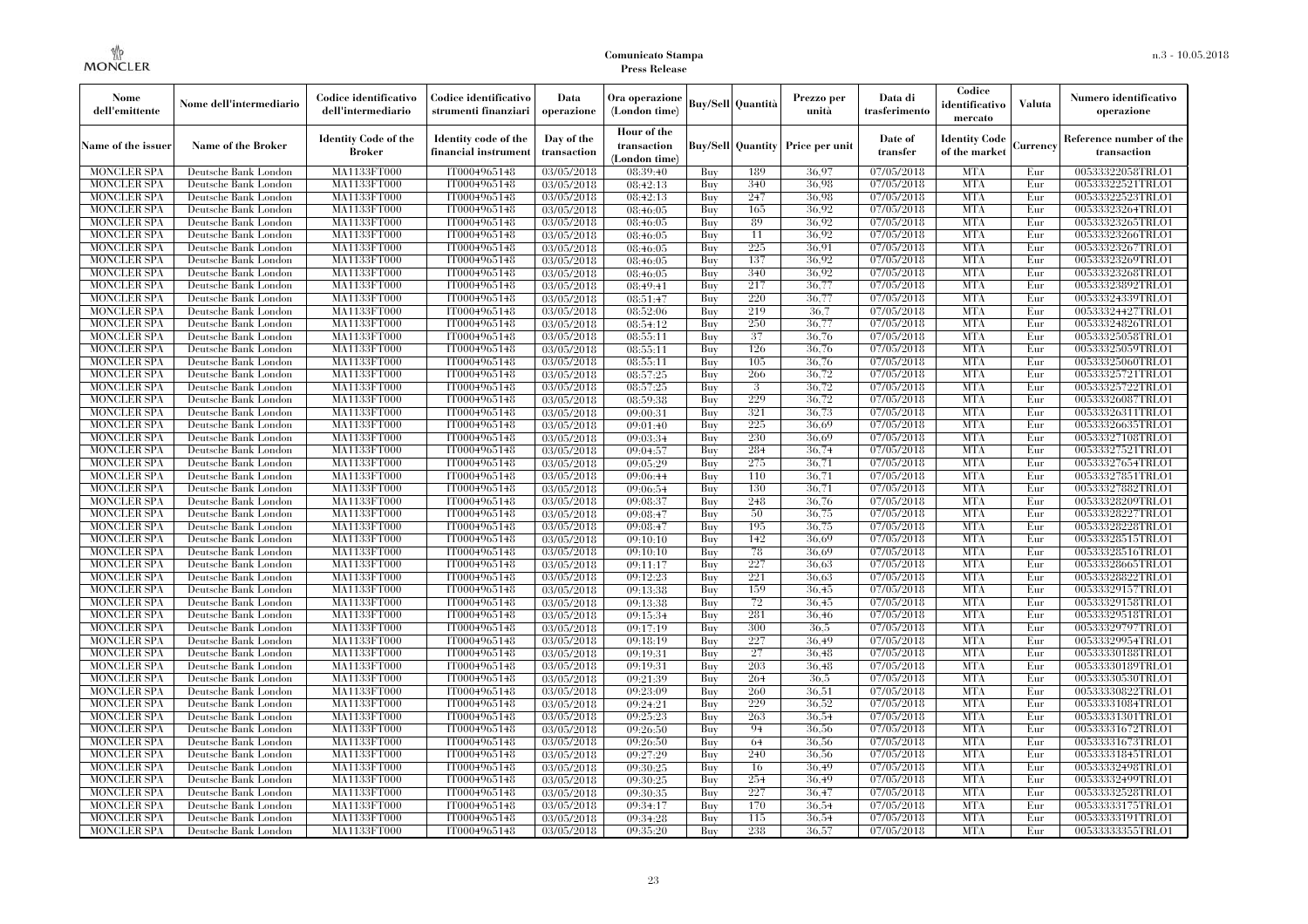| Nome<br>dell'emittente | Nome dell'intermediario   | Codice identificativo<br>dell'intermediario  | Codice identificativo<br>strumenti finanziari | Data<br>operazione        | Ora operazione<br>(London time)            |     | <b>Buy/Sell Quantità</b> | Prezzo per<br>unità                     | Data di<br>trasferimento | Codice<br>identificativo<br>mercato   | <b>Valuta</b> | Numero identificativo<br>operazione    |
|------------------------|---------------------------|----------------------------------------------|-----------------------------------------------|---------------------------|--------------------------------------------|-----|--------------------------|-----------------------------------------|--------------------------|---------------------------------------|---------------|----------------------------------------|
| Name of the issuer     | <b>Name of the Broker</b> | <b>Identity Code of the</b><br><b>Broker</b> | Identity code of the<br>financial instrument  | Day of the<br>transaction | Hour of the<br>transaction<br>(London time |     |                          | <b>Buy/Sell Quantity Price per unit</b> | Date of<br>transfer      | <b>Identity Code</b><br>of the market | Currency      | Reference number of the<br>transaction |
| <b>MONCLER SPA</b>     | Deutsche Bank London      | MA1133FT000                                  | IT0004965148                                  | 03/05/2018                | 09:36:09                                   | Buy | 42                       | 36,57                                   | 07/05/2018               | <b>MTA</b>                            | Eur           | 00533333481TRLO1                       |
| <b>MONCLER SPA</b>     | Deutsche Bank London      | MA1133FT000                                  | IT0004965148                                  | 03/05/2018                | 09:36:49                                   | Buy | 381                      | 36,58                                   | 07/05/2018               | <b>MTA</b>                            | Eur           | 00533333697TRLO1                       |
| <b>MONCLER SPA</b>     | Deutsche Bank London      | MA1133FT000                                  | IT0004965148                                  | 03/05/2018                | 09:37:59                                   | Buy | 229                      | 36,56                                   | 07/05/2018               | <b>MTA</b>                            | Eur           | 00533333965TRLO1                       |
| <b>MONCLER SPA</b>     | Deutsche Bank London      | <b>MA1133FT000</b>                           | IT0004965148                                  | 03/05/2018                | 09:41:09                                   | Buy | 221                      | 36.56                                   | 07/05/2018               | <b>MTA</b>                            | Eur           | 00533334717TRLO1                       |
| <b>MONCLER SPA</b>     | Deutsche Bank London      | <b>MA1133FT000</b>                           | IT0004965148                                  | 03/05/2018                | 09:41:10                                   | Buy | 12                       | 36,56                                   | 07/05/2018               | <b>MTA</b>                            | Eur           | 00533334720TRLO1                       |
| <b>MONCLER SPA</b>     | Deutsche Bank London      | MA1133FT000                                  | IT0004965148                                  | 03/05/2018                | 09:42:32                                   | Buy | 265                      | 36,55                                   | 07/05/2018               | <b>MTA</b>                            | Eur           | 00533335052TRLO1                       |
| <b>MONCLER SPA</b>     | Deutsche Bank London      | MA1133FT000                                  | IT0004965148                                  | 03/05/2018                | 09:44:15                                   | Buy | 74                       | 36,56                                   | 07/05/2018               | <b>MTA</b>                            | Eur           | 00533335451TRLO1                       |
| <b>MONCLER SPA</b>     | Deutsche Bank London      | MA1133FT000                                  | IT0004965148                                  | 03/05/2018                | 09:44:15                                   | Buy | 97                       | 36,56                                   | 07/05/2018               | <b>MTA</b>                            | Eur           | 00533335450TRLO1                       |
| <b>MONCLER SPA</b>     | Deutsche Bank London      | MA1133FT000                                  | IT0004965148                                  | 03/05/2018                | 09:44:15                                   | Buy | 88                       | 36,56                                   | 07/05/2018               | <b>MTA</b>                            | Eur           | 00533335449TRLO1                       |
| <b>MONCLER SPA</b>     | Deutsche Bank London      | MA1133FT000                                  | IT0004965148                                  | 03/05/2018                | 09:45:05                                   | Buy | 226                      | 36.54                                   | 07/05/2018               | <b>MTA</b>                            | Eur           | 00533335645TRLO1                       |
| MONCLER SPA            | Deutsche Bank London      | <b>MA1133FT000</b>                           | IT0004965148                                  | 03/05/2018                | 09:46:16                                   | Buy | 25                       | 36,52                                   | 07/05/2018               | <b>MTA</b>                            | Eur           | 00533335884TRLO1                       |
| <b>MONCLER SPA</b>     | Deutsche Bank London      | MA1133FT000                                  | IT0004965148                                  | 03/05/2018                | 09:47:04                                   | Buy | 157                      | 36.5                                    | 07/05/2018               | <b>MTA</b>                            | Eur           | 00533336272TRLO1                       |
| <b>MONCLER SPA</b>     | Deutsche Bank London      | MA1133FT000                                  | IT0004965148                                  | 03/05/2018                | 09:47:04                                   | Buy | -88                      | 36.5                                    | 07/05/2018               | <b>MTA</b>                            | Eur           | 00533336273TRLO1                       |
| <b>MONCLER SPA</b>     | Deutsche Bank London      | MA1133FT000                                  | IT0004965148                                  | 03/05/2018                | 09:47:04                                   | Buy | 354                      | 36.5                                    | 07/05/2018               | <b>MTA</b>                            | Eur           | 00533336274TRLO1                       |
| <b>MONCLER SPA</b>     | Deutsche Bank London      | MA1133FT000                                  | IT0004965148                                  | 03/05/2018                | 09:51:31                                   | Buy | 157                      | 36.53                                   | 07/05/2018               | <b>MTA</b>                            | Eur           | 00533337106TRLO1                       |
| <b>MONCLER SPA</b>     | Deutsche Bank London      | MA1133FT000                                  | IT0004965148                                  | 03/05/2018                | 09:51:31                                   | Buy | 29                       | 36.53                                   | 07/05/2018               | <b>MTA</b>                            | Eur           | 00533337105TRLO1                       |
| <b>MONCLER SPA</b>     | Deutsche Bank London      | <b>MA1133FT000</b>                           | IT0004965148                                  | 03/05/2018                | 09:51:31                                   | Buy | 250                      | 36.52                                   | 07/05/2018               | <b>MTA</b>                            | Eur           | 00533337104TRLO1                       |
| MONCLER SPA            | Deutsche Bank London      | <b>MA1133FT000</b>                           | IT0004965148                                  | $\overline{03}/05/2018$   | 09:55:40                                   | Buy | 240                      | 36.57                                   | 07/05/2018               | <b>MTA</b>                            | Eur           | 00533337883TRLO1                       |
| <b>MONCLER SPA</b>     | Deutsche Bank London      | MA1133FT000                                  | IT0004965148                                  | 03/05/2018                | 09:55:40                                   | Buy | 250                      | 36,57                                   | 07/05/2018               | <b>MTA</b>                            | Eur           | 00533337885TRLO1                       |
| MONCLER SPA            | Deutsche Bank London      | MA1133FT000                                  | IT0004965148                                  | 03/05/2018                | 09:55:40                                   | Buy | 250                      | 36,57                                   | 07/05/2018               | <b>MTA</b>                            | Eur           | 00533337884TRLO1                       |
| <b>MONCLER SPA</b>     | Deutsche Bank London      | MA1133FT000                                  | IT0004965148                                  | 03/05/2018                | 09:59:32                                   | Buy | 287                      | 36.58                                   | 07/05/2018               | <b>MTA</b>                            | Eur           | 00533338486TRLO1                       |
| <b>MONCLER SPA</b>     | Deutsche Bank London      | MA1133FT000                                  | IT0004965148                                  | 03/05/2018                | 10:03:01                                   | Buy | 159                      | 36,71                                   | 07/05/2018               | <b>MTA</b>                            | Eur           | 00533339312TRLO1                       |
| <b>MONCLER SPA</b>     | Deutsche Bank London      | MA1133FT000                                  | IT0004965148                                  | 03/05/2018                | 10:03:40                                   | Buy | 500                      | 36,74                                   | 07/05/2018               | <b>MTA</b>                            | Eur           | 00533339433TRLO1                       |
| <b>MONCLER SPA</b>     | Deutsche Bank London      | MA1133FT000                                  | IT0004965148                                  | 03/05/2018                | 10:03:40                                   | Buy | 92                       | 36,74                                   | 07/05/2018               | <b>MTA</b>                            | Eur           | 00533339432TRLO1                       |
| <b>MONCLER SPA</b>     | Deutsche Bank London      | MA1133FT000                                  | IT0004965148                                  | 03/05/2018                | 10:04:25                                   | Buy | 233                      | 36,76                                   | 07/05/2018               | <b>MTA</b>                            | Eur           | 00533339757TRLO1                       |
| <b>MONCLER SPA</b>     | Deutsche Bank London      | <b>MA1133FT000</b>                           | IT0004965148                                  | 03/05/2018                | 10:07:21                                   | Buy | 217                      | 36.84                                   | 07/05/2018               | <b>MTA</b>                            | Eur           | 00533340488TRLO1                       |
| <b>MONCLER SPA</b>     | Deutsche Bank London      | MA1133FT000                                  | IT0004965148                                  | 03/05/2018                | 10:07:21                                   | Buy | 58                       | 36.84                                   | 07/05/2018               | <b>MTA</b>                            | Eur           | 00533340489TRLO1                       |
| <b>MONCLER SPA</b>     | Deutsche Bank London      | <b>MA1133FT000</b>                           | IT0004965148                                  | 03/05/2018                | 10:07:26                                   | Buy | 164                      | 36.82                                   | 07/05/2018               | <b>MTA</b>                            | Eur           | 00533340505TRLO1                       |
| <b>MONCLER SPA</b>     | Deutsche Bank London      | MA1133FT000                                  | IT0004965148                                  | 03/05/2018                | 10:07:26                                   | Buy | 75                       | 36.82                                   | 07/05/2018               | <b>MTA</b>                            | Eur           | 00533340506TRLO1                       |
| <b>MONCLER SPA</b>     | Deutsche Bank London      | MA1133FT000                                  | IT0004965148                                  | 03/05/2018                | 10:10:22                                   | Buy | 285                      | 36,92                                   | 07/05/2018               | <b>MTA</b>                            | Eur           | 00533341040TRLO1                       |
| <b>MONCLER SPA</b>     | Deutsche Bank London      | MA1133FT000                                  | IT0004965148                                  | 03/05/2018                | 10:12:42                                   | Buy | 360                      | 36,9                                    | 07/05/2018               | <b>MTA</b>                            | Eur           | 00533341508TRLO1                       |
| <b>MONCLER SPA</b>     | Deutsche Bank London      | MA1133FT000                                  | IT0004965148                                  | 03/05/2018                | 10:13:57                                   | Buy | 200                      | 36,85                                   | 07/05/2018               | <b>MTA</b>                            | Eur           | 00533341754TRLO1                       |
| <b>MONCLER SPA</b>     | Deutsche Bank London      | <b>MA1133FT000</b>                           | IT0004965148                                  | 03/05/2018                | 10:13:57                                   | Buy | 87                       | 36,85                                   | 07/05/2018               | <b>MTA</b>                            | Eur           | 00533341755TRLO1                       |
| <b>MONCLER SPA</b>     | Deutsche Bank London      | MA1133FT000                                  | IT0004965148                                  | 03/05/2018                | 10:13:57                                   | Buy | $\mathbf{1}$             | 36,86                                   | 07/05/2018               | <b>MTA</b>                            | Eur           | 00533341758TRLO1                       |
| <b>MONCLER SPA</b>     | Deutsche Bank London      | MA1133FT000                                  | IT0004965148                                  | 03/05/2018                | 10:13:57                                   | Buy | 125                      | 36,86                                   | 07/05/2018               | <b>MTA</b>                            | Eur           | 00533341757TRLO1                       |
| <b>MONCLER SPA</b>     | Deutsche Bank London      | <b>MA1133FT000</b>                           | IT0004965148                                  | 03/05/2018                | 10:13:57                                   | Buy | 125                      | 36,86                                   | 07/05/2018               | <b>MTA</b>                            | Eur           | 00533341756TRLO1                       |
| <b>MONCLER SPA</b>     | Deutsche Bank London      | MA1133FT000                                  | IT0004965148                                  | 03/05/2018                | 10:17:10                                   | Buy | 115                      | 36.86                                   | 07/05/2018               | <b>MTA</b>                            | Eur           | 00533342263TRLO1                       |
| <b>MONCLER SPA</b>     | Deutsche Bank London      | <b>MA1133FT000</b>                           | IT0004965148                                  | 03/05/2018                | 10:18:29                                   | Buy | 157                      | 36,86                                   | 07/05/2018               | <b>MTA</b>                            | Eur           | 00533342418TRLO1                       |
| <b>MONCLER SPA</b>     | Deutsche Bank London      | MA1133FT000                                  | IT0004965148                                  | 03/05/2018                | 10:18:54                                   | Buy | 251                      | 36,87                                   | 07/05/2018               | <b>MTA</b>                            | Eur           | 00533342480TRLO1                       |
| MONCLER SPA            | Deutsche Bank London      | <b>MA1133FT000</b>                           | IT0004965148                                  | 03/05/2018                | 10:20:27                                   | Buy | 235                      | 36,88                                   | 07/05/2018               | <b>MTA</b>                            | Eur           | 00533342754TRLO1                       |
| <b>MONCLER SPA</b>     | Deutsche Bank London      | MA1133FT000                                  | IT0004965148                                  | 03/05/2018                | 10:22:19                                   | Buy | 96                       | 36.88                                   | 07/05/2018               | <b>MTA</b>                            | Eur           | 00533343213TRLO1                       |
| <b>MONCLER SPA</b>     | Deutsche Bank London      | MA1133FT000                                  | IT0004965148                                  | 03/05/2018                | 10:22:19                                   | Buy | 133                      | 36,88                                   | 07/05/2018               | <b>MTA</b>                            | Eur           | 00533343214TRLO1                       |
| <b>MONCLER SPA</b>     | Deutsche Bank London      | MA1133FT000                                  | IT0004965148                                  | 03/05/2018                | 10:24:36                                   | Buy | 228                      | 36.91                                   | 07/05/2018               | <b>MTA</b>                            | Eur           | 00533343735TRLO1                       |
| <b>MONCLER SPA</b>     | Deutsche Bank London      | MA1133FT000                                  | IT0004965148                                  | $\overline{03}/05/2018$   | 10:24:36                                   | Buy | 23                       | 36.91                                   | 07/05/2018               | <b>MTA</b>                            | Eur           | 00533343734TRLO1                       |
| <b>MONCLER SPA</b>     | Deutsche Bank London      | MA1133FT000                                  | IT0004965148                                  | 03/05/2018                | 10:27:59                                   | Buy | 237                      | 36.86                                   | 07/05/2018               | <b>MTA</b>                            | Eur           | 00533344804TRLO1                       |
| <b>MONCLER SPA</b>     | Deutsche Bank London      | MA1133FT000                                  | IT0004965148                                  | 03/05/2018                | 10:27:59                                   | Buy | 118                      | 36,85                                   | 07/05/2018               | <b>MTA</b>                            | Eur           | 00533344805TRLO1                       |
| <b>MONCLER SPA</b>     | Deutsche Bank London      | MA1133FT000                                  | IT0004965148                                  | 03/05/2018                | 10:27:59                                   | Buy | 110                      | 36.85                                   | 07/05/2018               | <b>MTA</b>                            | Eur           | 00533344806TRLO1                       |
| <b>MONCLER SPA</b>     | Deutsche Bank London      | <b>MA1133FT000</b>                           | IT0004965148                                  | 03/05/2018                | 10:27:59                                   | Buy | 70                       | 36.85                                   | 07/05/2018               | <b>MTA</b>                            | Eur           | 00533344807TRLO1                       |
| MONCLER SPA            | Deutsche Bank London      | MA1133FT000                                  | IT0004965148                                  | 03/05/2018                | 10:29:23                                   | Buy | 24                       | 36.8                                    | 07/05/2018               | <b>MTA</b>                            | Eur           | 00533345039TRLO1                       |
| <b>MONCLER SPA</b>     | Deutsche Bank London      | MA1133FT000                                  | IT0004965148                                  | 03/05/2018                | 10:29:23                                   | Buy | 199                      | 36.8                                    | 07/05/2018               | <b>MTA</b>                            | Eur           | 00533345040TRLO1                       |
| <b>MONCLER SPA</b>     | Deutsche Bank London      | MA1133FT000                                  | IT0004965148                                  | 03/05/2018                | 10:29:23                                   | Buy | 22                       | 36,8                                    | 07/05/2018               | <b>MTA</b>                            | Eur           | 00533345041TRLO1                       |
| <b>MONCLER SPA</b>     | Deutsche Bank London      | <b>MA1133FT000</b>                           | IT0004965148                                  | 03/05/2018                | 10:30:44                                   | Buy | 188                      | 36,79                                   | 07/05/2018               | <b>MTA</b>                            | Eur           | 00533345236TRLO1                       |
| <b>MONCLER SPA</b>     | Deutsche Bank London      | MA1133FT000                                  | IT0004965148                                  | 03/05/2018                | 10:33:08                                   | Buy | 254                      | 36.8                                    | 07/05/2018               | <b>MTA</b>                            | Eur           | 00533345678TRLO1                       |
|                        |                           |                                              |                                               |                           |                                            |     |                          |                                         |                          |                                       |               |                                        |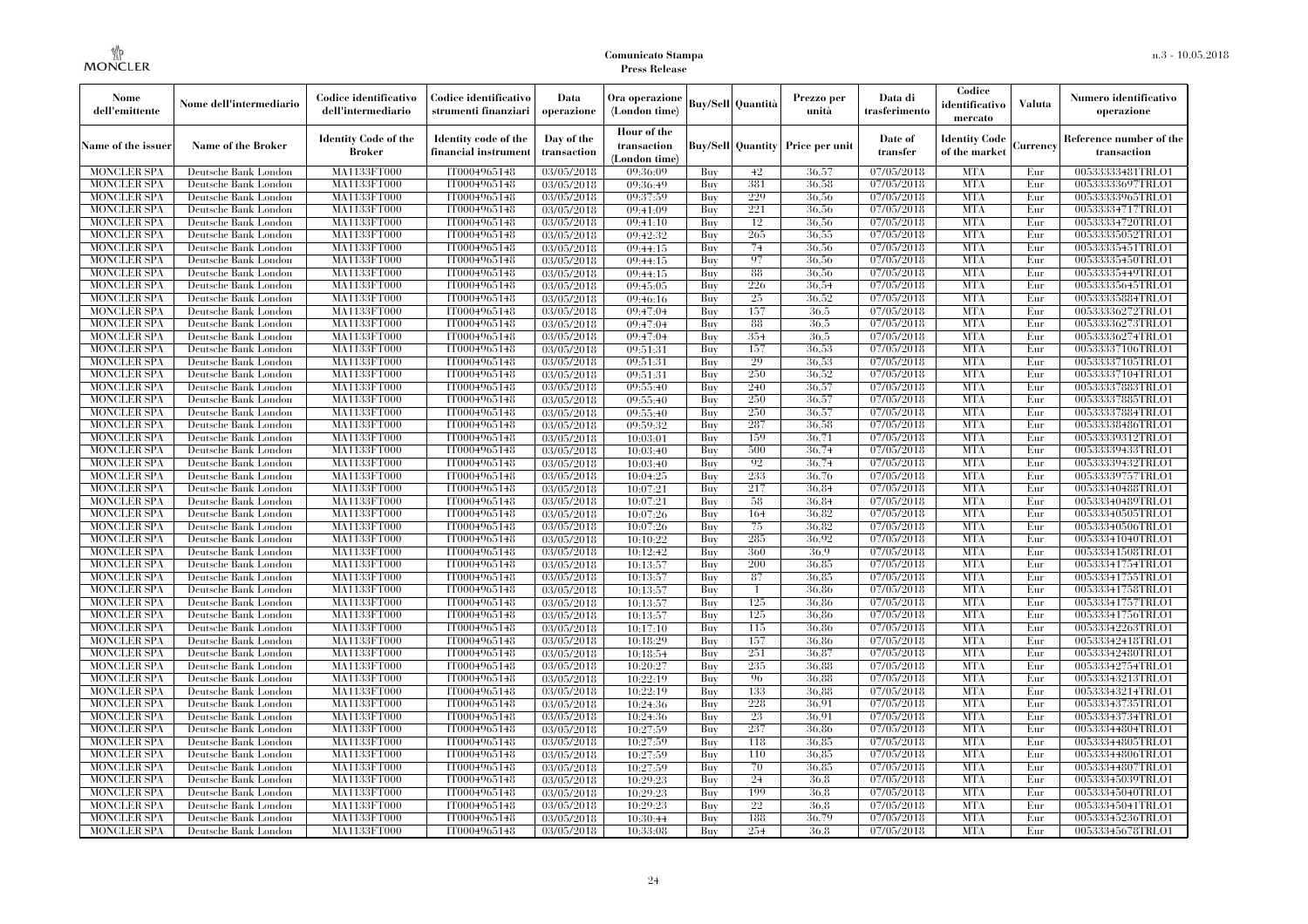| Nome<br>dell'emittente                   | Nome dell'intermediario                      | Codice identificativo<br>dell'intermediario  | Codice identificativo<br>strumenti finanziari | Data<br>operazione        | Ora operazione<br>(London time)             |            | Buy/Sell   Quantità      | Prezzo per<br>unità | Data di<br>trasferimento          | Codice<br>identificativo<br>mercato   | <b>Valuta</b> | Numero identificativo<br>operazione    |
|------------------------------------------|----------------------------------------------|----------------------------------------------|-----------------------------------------------|---------------------------|---------------------------------------------|------------|--------------------------|---------------------|-----------------------------------|---------------------------------------|---------------|----------------------------------------|
| Name of the issuer                       | Name of the Broker                           | <b>Identity Code of the</b><br><b>Broker</b> | Identity code of the<br>financial instrument  | Day of the<br>transaction | Hour of the<br>transaction<br>(London time) |            | <b>Buy/Sell Quantity</b> | Price per unit      | Date of<br>transfer               | <b>Identity Code</b><br>of the market | Currencv      | Reference number of the<br>transaction |
| <b>MONCLER SPA</b>                       | Deutsche Bank London                         | MA1133FT000                                  | IT0004965148                                  | $\overline{03}/05/2018$   | 10:33:48                                    | Buy        | 254                      | 36,77               | 07/05/2018                        | <b>MTA</b>                            | Eur           | 00533345817TRLO1                       |
| <b>MONCLER SPA</b>                       | Deutsche Bank London                         | <b>MA1133FT000</b>                           | IT0004965148                                  | 03/05/2018                | 10:36:04                                    | Buy        | 260                      | 36,79               | 07/05/2018                        | <b>MTA</b>                            | Eur           | 00533346229TRLO1                       |
| <b>MONCLER SPA</b>                       | Deutsche Bank London                         | MA1133FT000                                  | IT0004965148                                  | 03/05/2018                | 10:38:18                                    | Buv        | 261                      | 36.79               | 07/05/2018                        | <b>MTA</b>                            | Eur           | 00533346611TRLO1                       |
| <b>MONCLER SPA</b>                       | Deutsche Bank London                         | MA1133FT000                                  | IT0004965148                                  | 03/05/2018                | 10:39:04                                    | Buy        | 249<br>233               | 36,75               | 07/05/2018                        | <b>MTA</b>                            | Eur           | 00533346764TRLO1                       |
| <b>MONCLER SPA</b>                       | Deutsche Bank London                         | MA1133FT000<br><b>MA1133FT000</b>            | IT0004965148                                  | $\overline{03}/05/2018$   | 10:41:12                                    | Buy        | 317                      | 36.8<br>36,78       | 07/05/2018                        | <b>MTA</b><br><b>MTA</b>              | Eur<br>Eur    | 00533347137TRLO1                       |
| <b>MONCLER SPA</b><br><b>MONCLER SPA</b> | Deutsche Bank London<br>Deutsche Bank London | MA1133FT000                                  | IT0004965148<br>IT0004965148                  | 03/05/2018<br>03/05/2018  | 10:43:39<br>10:43:39                        | Buy<br>Buy | 165                      | 36,78               | $\sqrt{07}/05/2018$<br>07/05/2018 | <b>MTA</b>                            | Eur           | 00533347558TRLO1<br>00533347560TRLO1   |
| <b>MONCLER SPA</b>                       | Deutsche Bank London                         | MA1133FT000                                  | IT0004965148                                  | 03/05/2018                | 10:43:39                                    | Buy        | 125                      | 36.78               | 07/05/2018                        | <b>MTA</b>                            | Eur           | 00533347559TRLO1                       |
| <b>MONCLER SPA</b>                       | Deutsche Bank London                         | MA1133FT000                                  | IT0004965148                                  | 03/05/2018                | 10:50:08                                    | Buy        | 309                      | 36,78               | 07/05/2018                        | <b>MTA</b>                            | Eur           | 00533348554TRLO1                       |
| <b>MONCLER SPA</b>                       | Deutsche Bank London                         | MA1133FT000                                  | IT0004965148                                  | 03/05/2018                | 10:50:08                                    | Buy        | 101                      | 36.78               | 07/05/2018                        | <b>MTA</b>                            | Eur           | 00533348555TRLO1                       |
| <b>MONCLER SPA</b>                       | Deutsche Bank London                         | MA1133FT000                                  | IT0004965148                                  | 03/05/2018                | 10:51:08                                    | Buy        | 253                      | 36,79               | 07/05/2018                        | <b>MTA</b>                            | Eur           | 00533348720TRLO1                       |
| <b>MONCLER SPA</b>                       | Deutsche Bank London                         | MA1133FT000                                  | IT0004965148                                  | 03/05/2018                | 10:53:45                                    | Buy        | 238                      | 36,77               | 07/05/2018                        | <b>MTA</b>                            | Eur           | 00533349361TRLO1                       |
| <b>MONCLER SPA</b>                       | Deutsche Bank London                         | MA1133FT000                                  | IT0004965148                                  | 03/05/2018                | 10:53:45                                    | Buy        | 325                      | 36,77               | 07/05/2018                        | <b>MTA</b>                            | Eur           | 00533349362TRLO1                       |
| <b>MONCLER SPA</b>                       | Deutsche Bank London                         | MA1133FT000                                  | IT0004965148                                  | 03/05/2018                | 10:57:06                                    | Buy        | 260                      | 36,74               | 07/05/2018                        | <b>MTA</b>                            | Eur           | 00533349827TRLO1                       |
| <b>MONCLER SPA</b>                       | Deutsche Bank London                         | MA1133FT000                                  | IT0004965148                                  | 03/05/2018                | 10:58:25                                    | Buy        | 197                      | 36.62               | 07/05/2018                        | <b>MTA</b>                            | Eur           | 00533350041TRLO1                       |
| <b>MONCLER SPA</b>                       | Deutsche Bank London                         | MA1133FT000                                  | IT0004965148                                  | 03/05/2018                | 11:01:32                                    | Buy        | 255                      | 36.58               | 07/05/2018                        | <b>MTA</b>                            | Eur           | 00533350587TRLO1                       |
| <b>MONCLER SPA</b>                       | Deutsche Bank London                         | MA1133FT000                                  | IT0004965148                                  | 03/05/2018                | 11:02:46                                    | Buy        | 277                      | 36.6                | 07/05/2018                        | <b>MTA</b>                            | Eur           | 00533350740TRLO1                       |
| <b>MONCLER SPA</b>                       | Deutsche Bank London                         | MA1133FT000                                  | IT0004965148                                  | 03/05/2018                | 11:04:15                                    | Buy        | 245                      | 36,57               | 07/05/2018                        | <b>MTA</b>                            | Eur           | 00533351126TRLO1                       |
| <b>MONCLER SPA</b>                       | Deutsche Bank London                         | MA1133FT000                                  | IT0004965148                                  | 03/05/2018                | 11:07:46                                    | Buy        | 240                      | 36,63               | 07/05/2018                        | <b>MTA</b>                            | Eur           | 00533351936TRLO1                       |
| <b>MONCLER SPA</b>                       | Deutsche Bank London                         | MA1133FT000                                  | IT0004965148                                  | 03/05/2018                | 11:09:59                                    | Buy        | 245                      | 36.62               | 07/05/2018                        | <b>MTA</b>                            | Eur           | 00533352433TRLO1                       |
| <b>MONCLER SPA</b>                       | Deutsche Bank London                         | MA1133FT000                                  | IT0004965148                                  | 03/05/2018                | 11:13:21                                    | Buy        | 260                      | 36,61               | 07/05/2018                        | <b>MTA</b>                            | Eur           | 00533353093TRLO1                       |
| <b>MONCLER SPA</b>                       | Deutsche Bank London                         | MA1133FT000                                  | IT0004965148                                  | 03/05/2018                | 11:13:21                                    | Buy        | 150                      | 36,6                | 07/05/2018                        | <b>MTA</b>                            | Eur           | 00533353094TRLO1                       |
| <b>MONCLER SPA</b>                       | Deutsche Bank London                         | MA1133FT000                                  | IT0004965148                                  | 03/05/2018                | 11:13:24                                    | Buy        | 146                      | 36.6                | 07/05/2018                        | <b>MTA</b>                            | Eur           | 00533353156TRLO1                       |
| <b>MONCLER SPA</b>                       | Deutsche Bank London                         | MA1133FT000                                  | IT0004965148                                  | 03/05/2018                | 11:16:57                                    | Buy        | 160                      | 36,59               | 07/05/2018                        | <b>MTA</b>                            | Eur           | 00533353746TRLO1                       |
| <b>MONCLER SPA</b>                       | Deutsche Bank London                         | MA1133FT000                                  | IT0004965148                                  | 03/05/2018                | 11:16:57                                    | Buy        | 130                      | 36.59               | 07/05/2018                        | <b>MTA</b>                            | Eur           | 00533353747TRLO1                       |
| <b>MONCLER SPA</b>                       | Deutsche Bank London                         | MA1133FT000                                  | IT0004965148                                  | 03/05/2018                | 11:17:40                                    | Buy        | 201                      | 36,57               | $\sqrt{07}/05/2018$               | <b>MTA</b>                            | Eur           | 00533353844TRLO1                       |
| <b>MONCLER SPA</b>                       | Deutsche Bank London                         | MA1133FT000                                  | IT0004965148                                  | 03/05/2018                | 11:19:10                                    | Buy        | 12                       | 36,58               | $\sqrt{07/05}/2018$               | <b>MTA</b>                            | Eur           | 00533354100TRLO1                       |
| <b>MONCLER SPA</b>                       | Deutsche Bank London                         | MA1133FT000                                  | IT0004965148                                  | 03/05/2018                | 11:19:10                                    | Buy        | 152                      | 36,58               | 07/05/2018                        | <b>MTA</b>                            | Eur           | 00533354099TRLO1                       |
| <b>MONCLER SPA</b>                       | Deutsche Bank London                         | MA1133FT000                                  | IT0004965148                                  | 03/05/2018                | 11:19:10                                    | Buy        | 90                       | 36,58               | 07/05/2018                        | <b>MTA</b>                            | Eur           | 00533354098TRLO1                       |
| <b>MONCLER SPA</b>                       | Deutsche Bank London                         | <b>MA1133FT000</b>                           | IT0004965148                                  | 03/05/2018                | 11:22:16                                    | Buy        | 262<br>79                | 36,58<br>36,58      | 07/05/2018                        | <b>MTA</b>                            | Eur           | 00533354475TRLO1                       |
| <b>MONCLER SPA</b>                       | Deutsche Bank London                         | MA1133FT000                                  | IT0004965148                                  | 03/05/2018                | 11:23:04                                    | Buy        | 176                      | 36,58               | 07/05/2018<br>07/05/2018          | <b>MTA</b><br><b>MTA</b>              | Eur           | 00533354556TRLO1                       |
| <b>MONCLER SPA</b><br><b>MONCLER SPA</b> | Deutsche Bank London<br>Deutsche Bank London | MA1133FT000<br>MA1133FT000                   | IT0004965148<br>IT0004965148                  | 03/05/2018<br>03/05/2018  | 11:23:04<br>11:27:10                        | Buy<br>Buv | 31                       | 36,52               | 07/05/2018                        | <b>MTA</b>                            | Eur<br>Eur    | 00533354555TRLO1<br>00533355369TRLO1   |
| <b>MONCLER SPA</b>                       | Deutsche Bank London                         | MA1133FT000                                  | IT0004965148                                  | 03/05/2018                | 11:27:16                                    | Buy        | 220                      | 36.52               | 07/05/2018                        | <b>MTA</b>                            | Eur           | 00533355400TRLO1                       |
| <b>MONCLER SPA</b>                       | Deutsche Bank London                         | <b>MA1133FT000</b>                           | IT0004965148                                  | 03/05/2018                | 11:27:16                                    | Buy        | 44                       | 36,52               | 07/05/2018                        | <b>MTA</b>                            | Eur           | 00533355401TRLO1                       |
| <b>MONCLER SPA</b>                       | Deutsche Bank London                         | MA1133FT000                                  | IT0004965148                                  | 03/05/2018                | 11:29:14                                    | Buy        | 250                      | 36,53               | 07/05/2018                        | <b>MTA</b>                            | Eur           | 00533355879TRLO1                       |
| <b>MONCLER SPA</b>                       | Deutsche Bank London                         | MA1133FT000                                  | IT0004965148                                  | 03/05/2018                | 11:29:58                                    | Buy        | 228                      | 36,55               | 07/05/2018                        | <b>MTA</b>                            | Eur           | 00533356043TRLO1                       |
| <b>MONCLER SPA</b>                       | Deutsche Bank London                         | <b>MA1133FT000</b>                           | IT0004965148                                  | 03/05/2018                | 11:29:58                                    | Buy        | 26                       | 36,55               | 07/05/2018                        | <b>MTA</b>                            | Eur           | 00533356042TRLO1                       |
| <b>MONCLER SPA</b>                       | Deutsche Bank London                         | MA1133FT000                                  | IT0004965148                                  | $\overline{03}/05/2018$   | 11:32:01                                    | Buy        | 35                       | 36,56               | 07/05/2018                        | <b>MTA</b>                            | Eur           | 00533356395TRLO1                       |
| <b>MONCLER SPA</b>                       | Deutsche Bank London                         | <b>MA1133FT000</b>                           | IT0004965148                                  | 03/05/2018                | 11:32:01                                    | Buy        | 145                      | 36,56               | 07/05/2018                        | <b>MTA</b>                            | Eur           | 00533356394TRLO1                       |
| <b>MONCLER SPA</b>                       | Deutsche Bank London                         | MA1133FT000                                  | IT0004965148                                  | 03/05/2018                | 11:32:01                                    | Buy        | 125                      | 36,55               | 07/05/2018                        | <b>MTA</b>                            | Eur           | 00533356393TRLO1                       |
| <b>MONCLER SPA</b>                       | Deutsche Bank London                         | MA1133FT000                                  | IT0004965148                                  | 03/05/2018                | 11:42:15                                    | Buy        | 387                      | 36,7                | 07/05/2018                        | <b>MTA</b>                            | Eur           | 00533358543TRLO1                       |
| <b>MONCLER SPA</b>                       | Deutsche Bank London                         | MA1133FT000                                  | IT0004965148                                  | 03/05/2018                | 11:42:43                                    | Buy        | 125                      | 36.69               | 07/05/2018                        | <b>MTA</b>                            | Eur           | 00533358605TRLO1                       |
| <b>MONCLER SPA</b>                       | Deutsche Bank London                         | MA1133FT000                                  | IT0004965148                                  | $\overline{03}/05/2018$   | 11:42:43                                    | Buy        | 125                      | 36.69               | 07/05/2018                        | <b>MTA</b>                            | Eur           | 00533358604TRLO1                       |
| <b>MONCLER SPA</b>                       | Deutsche Bank London                         | MA1133FT000                                  | IT0004965148                                  | 03/05/2018                | 11:42:43                                    | Buy        | 188                      | 36.69               | 07/05/2018                        | <b>MTA</b>                            | Eur           | 00533358603TRLO1                       |
| <b>MONCLER SPA</b>                       | Deutsche Bank London                         | MA1133FT000                                  | IT0004965148                                  | 03/05/2018                | 11:42:43                                    | Buy        | 349                      | 36,67               | 07/05/2018                        | <b>MTA</b>                            | Eur           | 00533358606TRLO1                       |
| <b>MONCLER SPA</b>                       | Deutsche Bank London                         | MA1133FT000                                  | IT0004965148                                  | 03/05/2018                | 11:45:37                                    | Buy        | 330                      | 36,72               | 07/05/2018                        | <b>MTA</b>                            | Eur           | 00533359127TRLO1                       |
| <b>MONCLER SPA</b>                       | Deutsche Bank London                         | MA1133FT000                                  | IT0004965148                                  | $\overline{03}/05/2018$   | 11:47:47                                    | Buy        | 255                      | 36,74               | 07/05/2018                        | <b>MTA</b>                            | Eur           | 00533359433TRLO1                       |
| <b>MONCLER SPA</b>                       | Deutsche Bank London                         | MA1133FT000                                  | IT0004965148                                  | 03/05/2018                | 11:47:47                                    | Buy        | 350                      | 36,74               | 07/05/2018                        | <b>MTA</b>                            | Eur           | 00533359434TRLO1                       |
| <b>MONCLER SPA</b>                       | Deutsche Bank London                         | MA1133FT000                                  | IT0004965148                                  | 03/05/2018                | 11:53:24                                    | Buy        | 305                      | 36.78               | 07/05/2018                        | <b>MTA</b>                            | Eur           | 00533360346TRLO1                       |
| <b>MONCLER SPA</b>                       | Deutsche Bank London                         | MA1133FT000                                  | IT0004965148                                  | 03/05/2018                | 11:58:24                                    | Buy        | 233                      | 36,76               | 07/05/2018                        | <b>MTA</b>                            | Eur           | 00533361141TRLO1                       |
| <b>MONCLER SPA</b>                       | Deutsche Bank London                         | MA1133FT000                                  | IT0004965148                                  | 03/05/2018                | 12:00:58                                    | Buy        | 285                      | 36,76               | 07/05/2018                        | <b>MTA</b>                            | Eur           | 00533361469TRLO1                       |
| <b>MONCLER SPA</b>                       | Deutsche Bank London                         | MA1133FT000                                  | IT0004965148                                  | 03/05/2018                | 12:00:58                                    | Buy        | 44                       | 36,76               | 07/05/2018                        | <b>MTA</b>                            | Eur           | 00533361470TRLO1                       |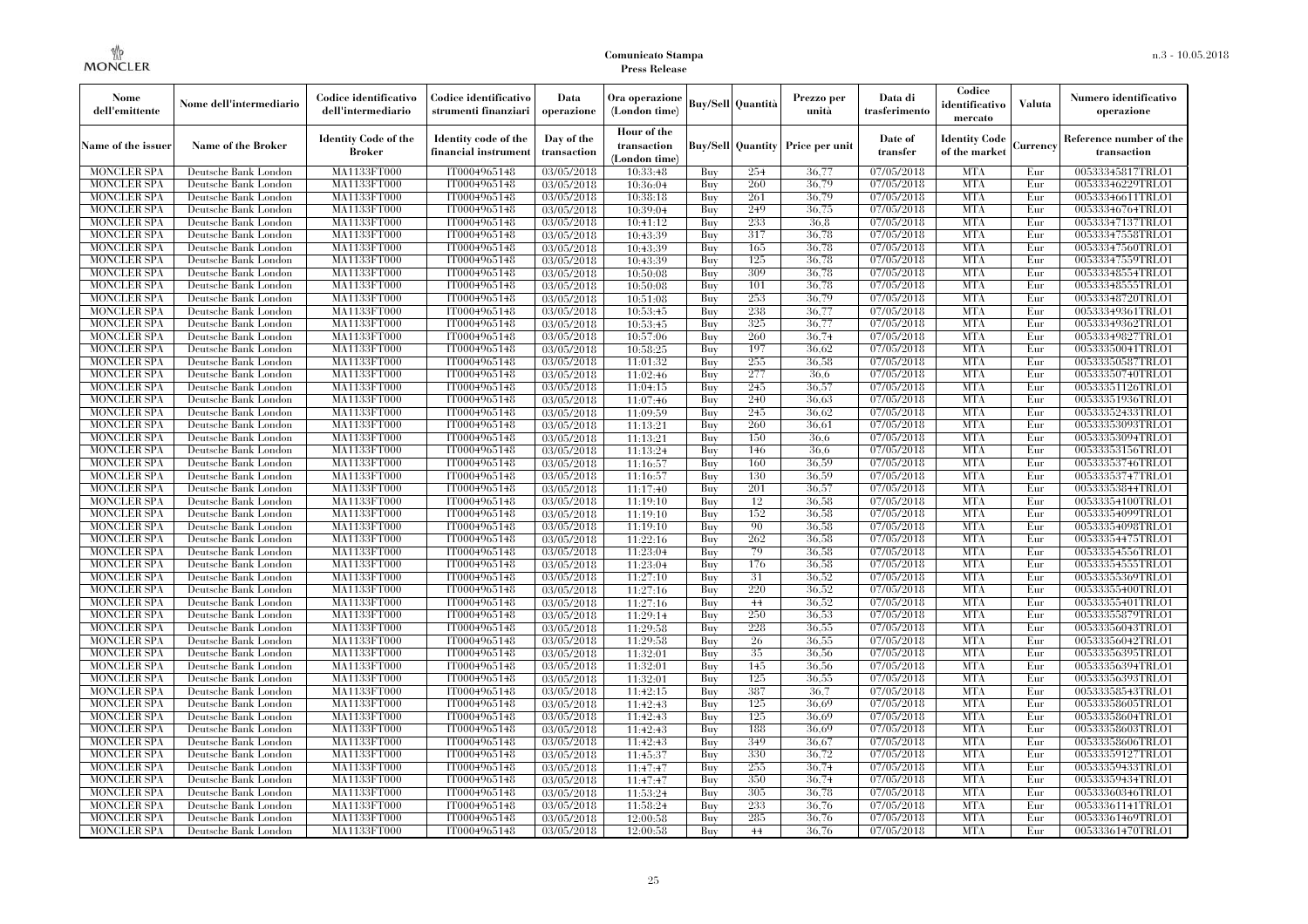| Nome<br>dell'emittente                   | Nome dell'intermediario                      | Codice identificativo<br>dell'intermediario  | Codice identificativo<br>strumenti finanziari | Data<br>operazione        | Ora operazione<br>(London time)             |            | Buy/Sell   Quantità      | Prezzo per<br>unità | Data di<br>trasferimento          | Codice<br>identificativo<br>mercato   | <b>Valuta</b> | Numero identificativo<br>operazione    |
|------------------------------------------|----------------------------------------------|----------------------------------------------|-----------------------------------------------|---------------------------|---------------------------------------------|------------|--------------------------|---------------------|-----------------------------------|---------------------------------------|---------------|----------------------------------------|
| Name of the issuer                       | Name of the Broker                           | <b>Identity Code of the</b><br><b>Broker</b> | Identity code of the<br>financial instrument  | Day of the<br>transaction | Hour of the<br>transaction<br>(London time) |            | <b>Buy/Sell</b> Quantity | Price per unit      | Date of<br>transfer               | <b>Identity Code</b><br>of the market | Currencv      | Reference number of the<br>transaction |
| <b>MONCLER SPA</b>                       | Deutsche Bank London                         | MA1133FT000                                  | IT0004965148                                  | 03/05/2018                | 12:00:58                                    | Buy        | 394                      | 36.77               | 07/05/2018                        | <b>MTA</b>                            | Eur           | 00533361474TRLO1                       |
| <b>MONCLER SPA</b>                       | Deutsche Bank London                         | <b>MA1133FT000</b>                           | IT0004965148                                  | 03/05/2018                | 12:00:58                                    | Buy        | 125                      | 36,77               | 07/05/2018                        | <b>MTA</b>                            | Eur           | 00533361473TRLO1                       |
| <b>MONCLER SPA</b>                       | Deutsche Bank London                         | MA1133FT000                                  | IT0004965148                                  | 03/05/2018                | 12:00:58                                    | Buy        | 125                      | 36,77               | 07/05/2018                        | <b>MTA</b>                            | Eur           | 00533361472TRLO1                       |
| <b>MONCLER SPA</b>                       | Deutsche Bank London                         | <b>MA1133FT000</b>                           | IT0004965148                                  | 03/05/2018                | 12:00:58                                    | Buy        | 32                       | 36,77               | 07/05/2018                        | <b>MTA</b>                            | Eur           | 00533361471TRLO1                       |
| <b>MONCLER SPA</b>                       | Deutsche Bank London                         | <b>MA1133FT000</b>                           | IT0004965148                                  | $\overline{03}/05/2018$   | 12:11:20                                    | Buy        | 311<br>385               | 36.8                | 07/05/2018                        | <b>MTA</b><br><b>MTA</b>              | Eur           | 00533363388TRLO1<br>00533363501TRLO1   |
| <b>MONCLER SPA</b><br><b>MONCLER SPA</b> | Deutsche Bank London<br>Deutsche Bank London | MA1133FT000<br>MA1133FT000                   | IT0004965148<br>IT0004965148                  | 03/05/2018<br>03/05/2018  | 12:11:52<br>12:11:52                        | Buy<br>Buy | 5                        | 36.8<br>36.8        | $\sqrt{07/05/20}18$<br>07/05/2018 | <b>MTA</b>                            | Eur<br>Eur    | 00533363500TRLO1                       |
| <b>MONCLER SPA</b>                       | Deutsche Bank London                         | MA1133FT000                                  | IT0004965148                                  | 03/05/2018                | 12:11:52                                    | Buy        | 125                      | 36,79               | 07/05/2018                        | <b>MTA</b>                            | Eur           | 00533363499TRLO1                       |
| <b>MONCLER SPA</b>                       | Deutsche Bank London                         | <b>MA1133FT000</b>                           | IT0004965148                                  | 03/05/2018                | 12:13:34                                    | Buy        | 240                      | 36,76               | 07/05/2018                        | <b>MTA</b>                            | Eur           | 00533363704TRLO1                       |
| <b>MONCLER SPA</b>                       | Deutsche Bank London                         | MA1133FT000                                  | IT0004965148                                  | 03/05/2018                | 12:17:59                                    | Buy        | 318                      | 36,77               | 07/05/2018                        | <b>MTA</b>                            | Eur           | 00533364667TRLO1                       |
| <b>MONCLER SPA</b>                       | Deutsche Bank London                         | MA1133FT000                                  | IT0004965148                                  | 03/05/2018                | 12:21:02                                    | Buv        | 300                      | 36.79               | 07/05/2018                        | <b>MTA</b>                            | Eur           | 00533365249TRLO1                       |
| <b>MONCLER SPA</b>                       | Deutsche Bank London                         | MA1133FT000                                  | IT0004965148                                  | 03/05/2018                | 12:22:25                                    | Buy        | 240                      | 36,76               | 07/05/2018                        | <b>MTA</b>                            | Eur           | 00533365597TRLO1                       |
| <b>MONCLER SPA</b>                       | Deutsche Bank London                         | MA1133FT000                                  | IT0004965148                                  | $\overline{03}/05/2018$   | 12:22:25                                    | Buy        | 5                        | 36,77               | 07/05/2018                        | <b>MTA</b>                            | Eur           | 00533365600TRLO1                       |
| <b>MONCLER SPA</b>                       | Deutsche Bank London                         | <b>MA1133FT000</b>                           | IT0004965148                                  | 03/05/2018                | 12:22:25                                    | Buy        | 125                      | 36,76               | 07/05/2018                        | <b>MTA</b>                            | Eur           | 00533365599TRLO1                       |
| <b>MONCLER SPA</b>                       | Deutsche Bank London                         | MA1133FT000                                  | IT0004965148                                  | 03/05/2018                | 12:22:25                                    | Buy        | 125                      | 36,76               | 07/05/2018                        | <b>MTA</b>                            | Eur           | 00533365598TRLO1                       |
| <b>MONCLER SPA</b>                       | Deutsche Bank London                         | MA1133FT000                                  | IT0004965148                                  | 03/05/2018                | 12:25:20                                    | Buy        | 240                      | 36,74               | 07/05/2018                        | <b>MTA</b>                            | Eur           | 00533366580TRLO1                       |
| <b>MONCLER SPA</b>                       | Deutsche Bank London                         | MA1133FT000                                  | IT0004965148                                  | $\overline{03}/05/2018$   | 12:29:18                                    | Buy        | 171                      | 36.67               | 07/05/2018                        | <b>MTA</b>                            | Eur           | 00533367577TRLO1                       |
| <b>MONCLER SPA</b>                       | Deutsche Bank London                         | MA1133FT000                                  | IT0004965148                                  | 03/05/2018                | 12:29:18                                    | Buy        | 85                       | 36,67               | 07/05/2018                        | <b>MTA</b>                            | Eur           | 00533367576TRLO1                       |
| <b>MONCLER SPA</b>                       | Deutsche Bank London                         | MA1133FT000                                  | IT0004965148                                  | 03/05/2018                | 12:31:25                                    | Buy        | 330                      | 36,7                | 07/05/2018                        | <b>MTA</b>                            | Eur           | 00533368008TRLO1                       |
| <b>MONCLER SPA</b>                       | Deutsche Bank London                         | MA1133FT000                                  | IT0004965148                                  | 03/05/2018                | 12:34:07                                    | Buy        | 244                      | 36.69               | 07/05/2018                        | <b>MTA</b>                            | Eur           | 00533368704TRLO1                       |
| <b>MONCLER SPA</b>                       | Deutsche Bank London                         | MA1133FT000                                  | IT0004965148                                  | 03/05/2018                | 12:34:07                                    | Buy        | 124                      | 36.69               | 07/05/2018                        | <b>MTA</b>                            | Eur           | 00533368706TRLO1                       |
| <b>MONCLER SPA</b>                       | Deutsche Bank London                         | MA1133FT000                                  | IT0004965148                                  | 03/05/2018                | 12:34:07                                    | Buy        | 125                      | 36.69               | 07/05/2018                        | <b>MTA</b>                            | Eur           | 00533368705TRLO1                       |
| <b>MONCLER SPA</b>                       | Deutsche Bank London                         | <b>MA1133FT000</b>                           | IT0004965148                                  | 03/05/2018                | 12:45:18                                    | Buy        | 470                      | 36,72               | 07/05/2018                        | <b>MTA</b>                            | Eur           | 00533371105TRLO1                       |
| <b>MONCLER SPA</b>                       | Deutsche Bank London                         | MA1133FT000                                  | IT0004965148                                  | 03/05/2018                | 12:51:37                                    | Buy        | 116                      | 36,74               | 07/05/2018                        | <b>MTA</b>                            | Eur           | 00533372190TRLO1                       |
| <b>MONCLER SPA</b>                       | Deutsche Bank London                         | MA1133FT000                                  | IT0004965148                                  | 03/05/2018                | 12:51:37                                    | Buy        | 194                      | 36,74               | 07/05/2018                        | <b>MTA</b>                            | Eur           | 00533372191TRLO1                       |
| <b>MONCLER SPA</b>                       | Deutsche Bank London                         | <b>MA1133FT000</b>                           | IT0004965148                                  | 03/05/2018                | 12:51:37                                    | Buy        | 382                      | 36,75               | 07/05/2018                        | <b>MTA</b>                            | Eur           | 00533372196TRLO1                       |
| <b>MONCLER SPA</b>                       | Deutsche Bank London                         | MA1133FT000                                  | IT0004965148                                  | 03/05/2018                | 12:51:37                                    | Buy        | 125                      | 36,75               | 07/05/2018                        | <b>MTA</b>                            | Eur           | 00533372195TRLO1                       |
| <b>MONCLER SPA</b>                       | Deutsche Bank London                         | MA1133FT000                                  | IT0004965148                                  | 03/05/2018                | 12:51:37                                    | Buy        | 125                      | 36,75               | 07/05/2018                        | <b>MTA</b>                            | Eur           | 00533372194TRLO1                       |
| <b>MONCLER SPA</b>                       | Deutsche Bank London                         | MA1133FT000                                  | IT0004965148                                  | 03/05/2018                | 12:51:37                                    | Buy        | 400                      | 36,75               | 07/05/2018                        | <b>MTA</b>                            | Eur           | 00533372192TRLO1                       |
| <b>MONCLER SPA</b>                       | Deutsche Bank London                         | MA1133FT000                                  | IT0004965148                                  | 03/05/2018                | 12:59:21                                    | Buy        | 304                      | 36.8                | 07/05/2018                        | <b>MTA</b>                            | Eur           | 00533373544TRLO1                       |
| <b>MONCLER SPA</b>                       | Deutsche Bank London                         | <b>MA1133FT000</b>                           | IT0004965148                                  | 03/05/2018                | 12:59:21                                    | Buy        | 171                      | 36.81               | 07/05/2018                        | <b>MTA</b>                            | Eur           | 00533373547TRLO1                       |
| <b>MONCLER SPA</b>                       | Deutsche Bank London                         | MA1133FT000                                  | IT0004965148                                  | 03/05/2018                | 12:59:21                                    | Buy        | 125                      | 36.81               | 07/05/2018                        | <b>MTA</b>                            | Eur           | 00533373546TRLO1                       |
| <b>MONCLER SPA</b>                       | Deutsche Bank London                         | MA1133FT000                                  | IT0004965148                                  | 03/05/2018                | 12:59:21                                    | Buy        | 125                      | 36,81               | 07/05/2018                        | <b>MTA</b>                            | Eur           | 00533373545TRLO1                       |
| <b>MONCLER SPA</b>                       | Deutsche Bank London                         | MA1133FT000                                  | IT0004965148                                  | 03/05/2018                | 13:01:51                                    | Buy        | 253                      | 36.81               | 07/05/2018                        | <b>MTA</b>                            | Eur           | 00533373948TRLO1                       |
| <b>MONCLER SPA</b>                       | Deutsche Bank London                         | MA1133FT000                                  | IT0004965148                                  | 03/05/2018                | 13:01:51                                    | Buy        | 248                      | 36.81               | 07/05/2018                        | <b>MTA</b>                            | Eur           | 00533373949TRLO1                       |
| <b>MONCLER SPA</b>                       | Deutsche Bank London                         | <b>MA1133FT000</b>                           | IT0004965148                                  | 03/05/2018                | 13:08:52                                    | Buy        | 315                      | 36.84               | 07/05/2018                        | <b>MTA</b>                            | Eur           | 00533374882TRLO1                       |
| <b>MONCLER SPA</b>                       | Deutsche Bank London                         | MA1133FT000                                  | IT0004965148                                  | 03/05/2018                | 13:09:25                                    | Buy        | 125                      | 36,83               | 07/05/2018                        | <b>MTA</b>                            | Eur           | 00533374933TRLO1                       |
| <b>MONCLER SPA</b>                       | Deutsche Bank London                         | MA1133FT000                                  | IT0004965148                                  | 03/05/2018                | 13:09:25                                    | Buy        | 125<br>390               | 36.83<br>36,84      | 07/05/2018                        | <b>MTA</b><br><b>MTA</b>              | Eur           | 00533374932TRLO1                       |
| <b>MONCLER SPA</b>                       | Deutsche Bank London                         | MA1133FT000                                  | IT0004965148                                  | 03/05/2018                | 13:12:38                                    | Buy        |                          |                     | 07/05/2018                        | <b>MTA</b>                            | Eur           | 00533375280TRLO1                       |
| <b>MONCLER SPA</b>                       | Deutsche Bank London<br>Deutsche Bank London | MA1133FT000<br>MA1133FT000                   | IT0004965148                                  | 03/05/2018                | 13:14:40                                    | Buy<br>Buy | 270<br>76                | 36.86<br>36.88      | 07/05/2018<br>07/05/2018          | <b>MTA</b>                            | Eur<br>Eur    | 00533375535TRLO1                       |
| <b>MONCLER SPA</b><br><b>MONCLER SPA</b> | Deutsche Bank London                         | MA1133FT000                                  | IT0004965148<br>IT0004965148                  | 03/05/2018<br>03/05/2018  | 13:18:22<br>13:18:22                        | Buy        | 125                      | 36.88               | 07/05/2018                        | <b>MTA</b>                            | Eur           | 00533375972TRLO1<br>00533375971TRLO1   |
| <b>MONCLER SPA</b>                       | Deutsche Bank London                         | MA1133FT000                                  | IT0004965148                                  | 03/05/2018                | 13:18:22                                    | Buy        | 125                      | 36,87               | 07/05/2018                        | <b>MTA</b>                            | Eur           | 00533375970TRLO1                       |
| <b>MONCLER SPA</b>                       | Deutsche Bank London                         | MA1133FT000                                  | IT0004965148                                  | 03/05/2018                | 13:18:22                                    | Buy        | 125                      | 36,87               | 07/05/2018                        | <b>MTA</b>                            | Eur           | 00533375969TRLO1                       |
| <b>MONCLER SPA</b>                       | Deutsche Bank London                         | MA1133FT000                                  | IT0004965148                                  | 03/05/2018                | 13:20:43                                    | Buy        | 69                       | 36.89               | 07/05/2018                        | <b>MTA</b>                            | Eur           | 00533376162TRLO1                       |
| <b>MONCLER SPA</b>                       | Deutsche Bank London                         | MA1133FT000                                  | IT0004965148                                  | 03/05/2018                | 13:20:43                                    | Buy        | 81                       | 36.89               | 07/05/2018                        | <b>MTA</b>                            | Eur           | 00533376161TRLO1                       |
| <b>MONCLER SPA</b>                       | Deutsche Bank London                         | MA1133FT000                                  | IT0004965148                                  | 03/05/2018                | 13:20:43                                    | Buy        | 141                      | 36.89               | 07/05/2018                        | <b>MTA</b>                            | Eur           | 00533376160TRLO1                       |
| <b>MONCLER SPA</b>                       | Deutsche Bank London                         | MA1133FT000                                  | IT0004965148                                  | 03/05/2018                | 13:20:43                                    | Buy        | $\overline{2}$           | 36.89               | 07/05/2018                        | <b>MTA</b>                            | Eur           | 00533376159TRLO1                       |
| <b>MONCLER SPA</b>                       | Deutsche Bank London                         | MA1133FT000                                  | IT0004965148                                  | 03/05/2018                | 13:23:06                                    | Buy        | 256                      | 36,87               | 07/05/2018                        | <b>MTA</b>                            | Eur           | 00533376650TRLO1                       |
| <b>MONCLER SPA</b>                       | Deutsche Bank London                         | MA1133FT000                                  | IT0004965148                                  | 03/05/2018                | 13:26:31                                    | Buy        | 269                      | 36.86               | 07/05/2018                        | <b>MTA</b>                            | Eur           | 00533377047TRLO1                       |
| <b>MONCLER SPA</b>                       | Deutsche Bank London                         | MA1133FT000                                  | IT0004965148                                  | 03/05/2018                | 13:27:12                                    | Buy        | 257                      | 36,85               | 07/05/2018                        | <b>MTA</b>                            | Eur           | 00533377113TRLO1                       |
| <b>MONCLER SPA</b>                       | Deutsche Bank London                         | MA1133FT000                                  | IT0004965148                                  | 03/05/2018                | 13:29:56                                    | Buy        | 54                       | 36,86               | 07/05/2018                        | <b>MTA</b>                            | Eur           | 00533377606TRLO1                       |
| <b>MONCLER SPA</b>                       | Deutsche Bank London                         | MA1133FT000                                  | IT0004965148                                  | 03/05/2018                | 13:30:19                                    | Buy        | 206                      | 36.86               | 07/05/2018                        | <b>MTA</b>                            | Eur           | 00533377768TRLO1                       |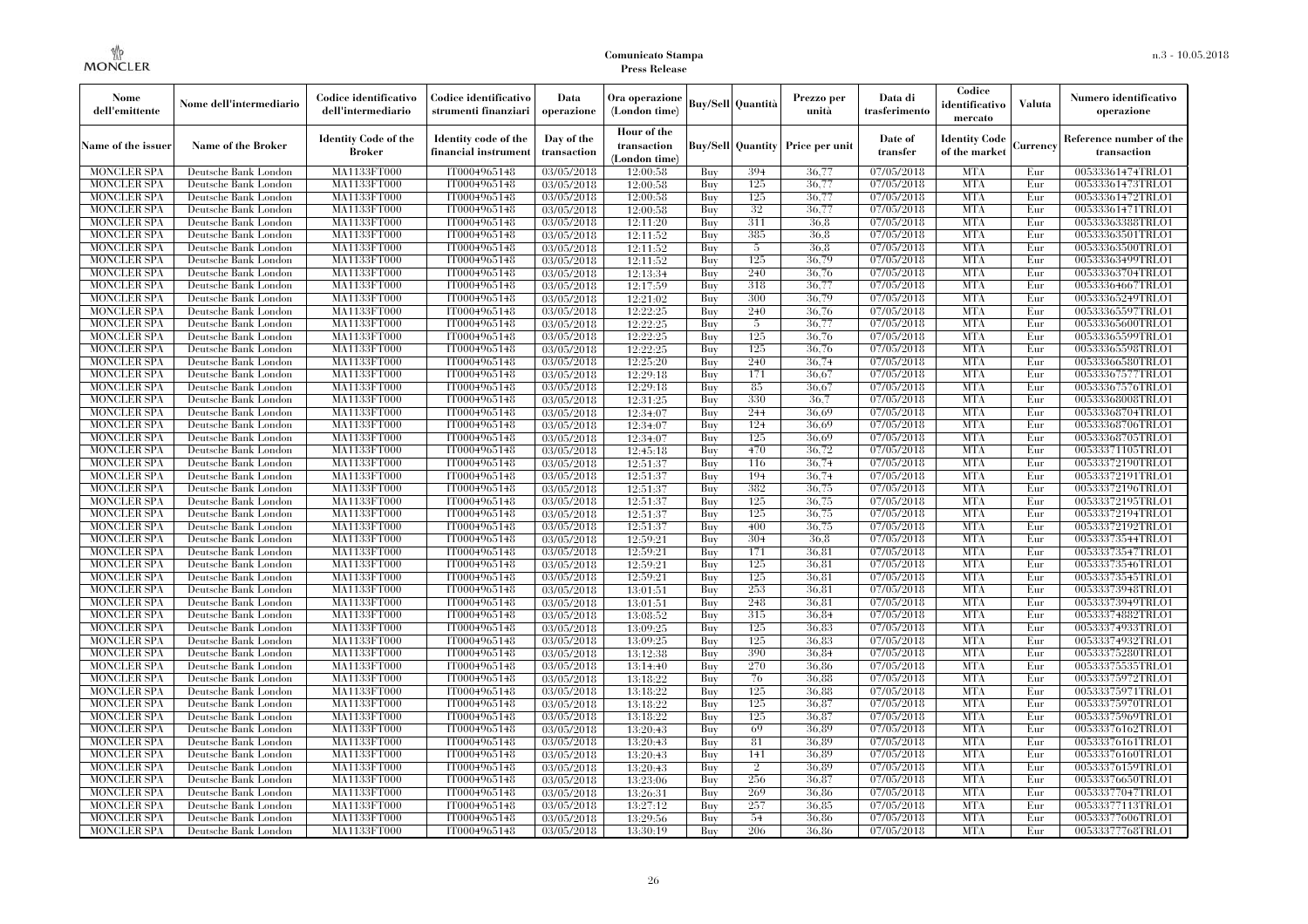| Nome<br>dell'emittente                   | Nome dell'intermediario                      | Codice identificativo<br>dell'intermediario  | Codice identificativo<br>strumenti finanziari | Data<br>operazione        | Ora operazione<br>(London time)             |            | Buy/Sell   Quantità      | Prezzo per<br>unità | Data di<br>trasferimento          | Codice<br>identificativo<br>mercato   | <b>Valuta</b> | Numero identificativo<br>operazione    |
|------------------------------------------|----------------------------------------------|----------------------------------------------|-----------------------------------------------|---------------------------|---------------------------------------------|------------|--------------------------|---------------------|-----------------------------------|---------------------------------------|---------------|----------------------------------------|
| Name of the issuer                       | Name of the Broker                           | <b>Identity Code of the</b><br><b>Broker</b> | Identity code of the<br>financial instrument  | Day of the<br>transaction | Hour of the<br>transaction<br>(London time) |            | <b>Buy/Sell</b> Quantity | Price per unit      | Date of<br>transfer               | <b>Identity Code</b><br>of the market | Currencv      | Reference number of the<br>transaction |
| <b>MONCLER SPA</b>                       | Deutsche Bank London                         | MA1133FT000                                  | IT0004965148                                  | 03/05/2018                | 13:32:11                                    | Buy        | 275                      | 36.87               | 07/05/2018                        | <b>MTA</b>                            | Eur           | 00533378179TRLO1                       |
| <b>MONCLER SPA</b>                       | Deutsche Bank London                         | <b>MA1133FT000</b>                           | IT0004965148                                  | 03/05/2018                | 13:33:16                                    | Buy        | 260                      | 36,87               | 07/05/2018                        | <b>MTA</b>                            | Eur           | 00533378456TRLO1                       |
| <b>MONCLER SPA</b>                       | Deutsche Bank London                         | MA1133FT000                                  | IT0004965148                                  | 03/05/2018                | 13:33:16                                    | Buy        | $\overline{2}$           | 36,87               | 07/05/2018                        | <b>MTA</b>                            | Eur           | 00533378455TRLO1                       |
| <b>MONCLER SPA</b>                       | Deutsche Bank London                         | <b>MA1133FT000</b>                           | IT0004965148                                  | 03/05/2018                | 13:33:40                                    | Buy        | 205                      | 36.85               | 07/05/2018                        | <b>MTA</b>                            | Eur           | 00533378560TRLO1                       |
| <b>MONCLER SPA</b>                       | Deutsche Bank London                         | <b>MA1133FT000</b>                           | IT0004965148                                  | $\overline{03}/05/2018$   | 13:36:35                                    | Buy        | 285<br>270               | 36,85               | 07/05/2018                        | <b>MTA</b><br><b>MTA</b>              | Eur           | 00533379039TRLO1                       |
| <b>MONCLER SPA</b><br><b>MONCLER SPA</b> | Deutsche Bank London<br>Deutsche Bank London | MA1133FT000<br>MA1133FT000                   | IT0004965148<br>IT0004965148                  | 03/05/2018<br>03/05/2018  | 13:37:18<br>13:38:32                        | Buy<br>Buy | 266                      | 36,87<br>36.84      | $\sqrt{07/05/20}18$<br>07/05/2018 | <b>MTA</b>                            | Eur<br>Eur    | 00533379183TRLO1<br>00533379355TRLO1   |
| <b>MONCLER SPA</b>                       | Deutsche Bank London                         | MA1133FT000                                  | IT0004965148                                  | 03/05/2018                | 13:42:30                                    | Buy        | 310                      | 36.85               | 07/05/2018                        | <b>MTA</b>                            | Eur           | 00533379973TRLO1                       |
| <b>MONCLER SPA</b>                       | Deutsche Bank London                         | <b>MA1133FT000</b>                           | IT0004965148                                  | 03/05/2018                | 13:42:30                                    | Buy        | 91                       | 36.86               | 07/05/2018                        | <b>MTA</b>                            | Eur           | 00533379976TRLO1                       |
| <b>MONCLER SPA</b>                       | Deutsche Bank London                         | MA1133FT000                                  | IT0004965148                                  | 03/05/2018                | 13:42:30                                    | Buy        | 450                      | 36,85               | 07/05/2018                        | <b>MTA</b>                            | Eur           | 00533379975TRLO1                       |
| <b>MONCLER SPA</b>                       | Deutsche Bank London                         | MA1133FT000                                  | IT0004965148                                  | 03/05/2018                | 13:47:12                                    | Buy        |                          | 36,86               | 07/05/2018                        | <b>MTA</b>                            | Eur           | 00533380886TRLO1                       |
| <b>MONCLER SPA</b>                       | Deutsche Bank London                         | MA1133FT000                                  | IT0004965148                                  | 03/05/2018                | 13:47:12                                    | Buy        | 125                      | 36,86               | 07/05/2018                        | <b>MTA</b>                            | Eur           | 00533380885TRLO1                       |
| <b>MONCLER SPA</b>                       | Deutsche Bank London                         | MA1133FT000                                  | IT0004965148                                  | $\overline{03}/05/2018$   | 13:47:12                                    | Buy        | 125                      | 36.86               | 07/05/2018                        | <b>MTA</b>                            | Eur           | 00533380884TRLO1                       |
| <b>MONCLER SPA</b>                       | Deutsche Bank London                         | <b>MA1133FT000</b>                           | IT0004965148                                  | 03/05/2018                | 13:48:14                                    | Buy        | 24                       | 36,85               | 07/05/2018                        | <b>MTA</b>                            | Eur           | 00533381015TRLO1                       |
| <b>MONCLER SPA</b>                       | Deutsche Bank London                         | MA1133FT000                                  | IT0004965148                                  | 03/05/2018                | 13:48:14                                    | Buy        | 125                      | 36.85               | 07/05/2018                        | <b>MTA</b>                            | Eur           | 00533381014TRLO1                       |
| <b>MONCLER SPA</b>                       | Deutsche Bank London                         | MA1133FT000                                  | IT0004965148                                  | 03/05/2018                | 13:48:14                                    | Buy        | 125                      | 36.84               | 07/05/2018                        | <b>MTA</b>                            | Eur           | 00533381013TRLO1                       |
| <b>MONCLER SPA</b>                       | Deutsche Bank London                         | MA1133FT000                                  | IT0004965148                                  | $\overline{03}/05/2018$   | 13:50:44                                    | Buy        | 395                      | 36.82               | 07/05/2018                        | <b>MTA</b>                            | Eur           | 00533381443TRLO1                       |
| <b>MONCLER SPA</b>                       | Deutsche Bank London                         | <b>MA1133FT000</b>                           | IT0004965148                                  | 03/05/2018                | 13:53:01                                    | Buy        | 337                      | 36.81               | 07/05/2018                        | <b>MTA</b>                            | Eur           | 00533381835TRLO1                       |
| <b>MONCLER SPA</b>                       | Deutsche Bank London                         | MA1133FT000                                  | IT0004965148                                  | 03/05/2018                | 13:54:02                                    | Buy        | 146                      | 36,76               | 07/05/2018                        | <b>MTA</b>                            | Eur           | 00533382019TRLO1                       |
| <b>MONCLER SPA</b>                       | Deutsche Bank London                         | MA1133FT000                                  | IT0004965148                                  | 03/05/2018                | 13:58:05                                    | Buy        | 3                        | 36,81               | 07/05/2018                        | <b>MTA</b>                            | Eur           | 00533382658TRLO1                       |
| <b>MONCLER SPA</b>                       | Deutsche Bank London                         | MA1133FT000                                  | IT0004965148                                  | 03/05/2018                | 13:58:18                                    | Buy        | $\overline{2}$           | 36.81               | 07/05/2018                        | <b>MTA</b>                            | Eur           | 00533382696TRLO1                       |
| <b>MONCLER SPA</b>                       | Deutsche Bank London                         | MA1133FT000                                  | IT0004965148                                  | 03/05/2018                | 13:59:21                                    | Buy        | 355                      | 36.81               | 07/05/2018                        | <b>MTA</b>                            | Eur           | 00533382889TRLO1                       |
| <b>MONCLER SPA</b><br><b>MONCLER SPA</b> | Deutsche Bank London                         | <b>MA1133FT000</b><br>MA1133FT000            | IT0004965148                                  | 03/05/2018                | 13:59:21<br>13:59:21                        | Buy<br>Buy | $\overline{4}$<br>420    | 36,8<br>36,8        | 07/05/2018<br>07/05/2018          | <b>MTA</b><br><b>MTA</b>              | Eur<br>Eur    | 00533382891TRLO1<br>00533382890TRLO1   |
| <b>MONCLER SPA</b>                       | Deutsche Bank London<br>Deutsche Bank London | MA1133FT000                                  | IT0004965148<br>IT0004965148                  | 03/05/2018<br>03/05/2018  | 14:02:22                                    | Buv        | 30                       | 36.8                | 07/05/2018                        | <b>MTA</b>                            | Eur           | 00533383316TRLO1                       |
| <b>MONCLER SPA</b>                       | Deutsche Bank London                         | <b>MA1133FT000</b>                           | IT0004965148                                  | 03/05/2018                | 14:02:22                                    | Buy        | 250                      | 36.8                | 07/05/2018                        | <b>MTA</b>                            | Eur           | 00533383315TRLO1                       |
| <b>MONCLER SPA</b>                       | Deutsche Bank London                         | MA1133FT000                                  | IT0004965148                                  | 03/05/2018                | 14:02:22                                    | Buy        | 220                      | 36.8                | 07/05/2018                        | <b>MTA</b>                            | Eur           | 00533383317TRLO1                       |
| <b>MONCLER SPA</b>                       | Deutsche Bank London                         | MA1133FT000                                  | IT0004965148                                  | 03/05/2018                | 14:04:06                                    | Buy        | $25\,$                   | 36,73               | 07/05/2018                        | <b>MTA</b>                            | Eur           | 00533383649TRLO1                       |
| <b>MONCLER SPA</b>                       | Deutsche Bank London                         | MA1133FT000                                  | IT0004965148                                  | 03/05/2018                | 14:04:27                                    | Buy        | 215                      | 36.73               | 07/05/2018                        | <b>MTA</b>                            | Eur           | 00533383750TRLO1                       |
| <b>MONCLER SPA</b>                       | Deutsche Bank London                         | MA1133FT000                                  | IT0004965148                                  | 03/05/2018                | 14:04:27                                    | Buy        | 8                        | 36,74               | 07/05/2018                        | <b>MTA</b>                            | Eur           | 00533383752TRLO1                       |
| <b>MONCLER SPA</b>                       | Deutsche Bank London                         | MA1133FT000                                  | IT0004965148                                  | 03/05/2018                | 14:04:27                                    | Buy        | 250                      | 36,73               | 07/05/2018                        | <b>MTA</b>                            | Eur           | 00533383751TRLO1                       |
| <b>MONCLER SPA</b>                       | Deutsche Bank London                         | MA1133FT000                                  | IT0004965148                                  | 03/05/2018                | 14:08:15                                    | Buy        | 215                      | 36.69               | 07/05/2018                        | <b>MTA</b>                            | Eur           | 00533384521TRLO1                       |
| <b>MONCLER SPA</b>                       | Deutsche Bank London                         | MA1133FT000                                  | IT0004965148                                  | 03/05/2018                | 14:08:15                                    | Buy        | 155                      | 36,69               | 07/05/2018                        | <b>MTA</b>                            | Eur           | 00533384522TRLO1                       |
| <b>MONCLER SPA</b>                       | Deutsche Bank London                         | MA1133FT000                                  | IT0004965148                                  | 03/05/2018                | 14:10:25                                    | Buy        | 250                      | 36.7                | 07/05/2018                        | <b>MTA</b>                            | Eur           | 00533385208TRLO1                       |
| <b>MONCLER SPA</b>                       | Deutsche Bank London                         | MA1133FT000                                  | IT0004965148                                  | 03/05/2018                | 14:10:25                                    | Buy        | 258                      | 36,71               | 07/05/2018                        | <b>MTA</b>                            | Eur           | 00533385209TRLO1                       |
| <b>MONCLER SPA</b>                       | Deutsche Bank London                         | <b>MA1133FT000</b>                           | IT0004965148                                  | 03/05/2018                | 14:13:11                                    | Buy        | 243                      | 36.69               | 07/05/2018                        | <b>MTA</b>                            | Eur           | 00533386090TRLO1                       |
| <b>MONCLER SPA</b>                       | Deutsche Bank London                         | MA1133FT000                                  | IT0004965148                                  | 03/05/2018                | 14:13:11                                    | Buy        | 8                        | 36.7                | 07/05/2018                        | <b>MTA</b>                            | Eur           | 00533386092TRLO1                       |
| <b>MONCLER SPA</b>                       | Deutsche Bank London                         | MA1133FT000                                  | IT0004965148                                  | 03/05/2018                | 14:13:11                                    | Buy        | 250                      | 36.69               | 07/05/2018                        | <b>MTA</b>                            | Eur           | 00533386091TRLO1                       |
| <b>MONCLER SPA</b>                       | Deutsche Bank London                         | MA1133FT000                                  | IT0004965148                                  | 03/05/2018                | 14:15:50                                    | Buy        | 252                      | 36.68               | 07/05/2018                        | <b>MTA</b>                            | Eur           | 00533387153TRLO1                       |
| <b>MONCLER SPA</b>                       | Deutsche Bank London                         | MA1133FT000                                  | IT0004965148                                  | 03/05/2018                | 14:18:03                                    | Buy        | 258                      | 36.68               | 07/05/2018                        | <b>MTA</b><br><b>MTA</b>              | Eur           | 00533387555TRLO1                       |
| <b>MONCLER SPA</b><br><b>MONCLER SPA</b> | Deutsche Bank London                         | MA1133FT000<br>MA1133FT000                   | IT0004965148<br>IT0004965148                  | 03/05/2018<br>03/05/2018  | 14:21:33<br>14:21:33                        | Buy<br>Buy | 115<br>155               | 36.68<br>36,68      | 07/05/2018<br>07/05/2018          | <b>MTA</b>                            | Eur<br>Eur    | 00533388737TRLO1<br>00533388738TRLO1   |
| <b>MONCLER SPA</b>                       | Deutsche Bank London<br>Deutsche Bank London | MA1133FT000                                  | IT0004965148                                  | 03/05/2018                | 14:21:33                                    | Buy        | 290                      | 36.68               | 07/05/2018                        | <b>MTA</b>                            | Eur           | 00533388739TRLO1                       |
| <b>MONCLER SPA</b>                       | Deutsche Bank London                         | MA1133FT000                                  | IT0004965148                                  | 03/05/2018                | 14:22:48                                    | Buy        | 8                        | 36.68               | 07/05/2018                        | <b>MTA</b>                            | Eur           | 00533389327TRLO1                       |
| <b>MONCLER SPA</b>                       | Deutsche Bank London                         | MA1133FT000                                  | IT0004965148                                  | 03/05/2018                | 14:22:48                                    | Buy        | 250                      | 36.67               | 07/05/2018                        | <b>MTA</b>                            | Eur           | 00533389326TRLO1                       |
| <b>MONCLER SPA</b>                       | Deutsche Bank London                         | MA1133FT000                                  | IT0004965148                                  | 03/05/2018                | 14:24:05                                    | Buy        | 10                       | 36.68               | 07/05/2018                        | <b>MTA</b>                            | Eur           | 00533389667TRLO1                       |
| <b>MONCLER SPA</b>                       | Deutsche Bank London                         | MA1133FT000                                  | IT0004965148                                  | 03/05/2018                | 14:24:05                                    | Buy        | 250                      | 36,68               | 07/05/2018                        | <b>MTA</b>                            | Eur           | 00533389666TRLO1                       |
| <b>MONCLER SPA</b>                       | Deutsche Bank London                         | MA1133FT000                                  | IT0004965148                                  | 03/05/2018                | 14:26:14                                    | Buy        | 8                        | 36.68               | 07/05/2018                        | <b>MTA</b>                            | Eur           | 00533390509TRLO1                       |
| <b>MONCLER SPA</b>                       | Deutsche Bank London                         | MA1133FT000                                  | IT0004965148                                  | 03/05/2018                | 14:26:14                                    | Buy        | 250                      | 36.67               | 07/05/2018                        | <b>MTA</b>                            | Eur           | 00533390508TRLO1                       |
| <b>MONCLER SPA</b>                       | Deutsche Bank London                         | MA1133FT000                                  | IT0004965148                                  | 03/05/2018                | 14:27:52                                    | Buy        | 163                      | 36.68               | 07/05/2018                        | <b>MTA</b>                            | Eur           | 00533391146TRLO1                       |
| <b>MONCLER SPA</b>                       | Deutsche Bank London                         | MA1133FT000                                  | IT0004965148                                  | 03/05/2018                | 14:27:52                                    | Buy        | 207                      | 36,68               | 07/05/2018                        | <b>MTA</b>                            | Eur           | 00533391148TRLO1                       |
| <b>MONCLER SPA</b>                       | Deutsche Bank London                         | MA1133FT000                                  | IT0004965148                                  | 03/05/2018                | 14:29:55                                    | Buy        | 8                        | 36.65               | 07/05/2018                        | <b>MTA</b>                            | Eur           | 00533391735TRLO1                       |
| <b>MONCLER SPA</b>                       | Deutsche Bank London                         | MA1133FT000                                  | IT0004965148                                  | $\overline{03}/05/2018$   | 14:29:55                                    | Buy        | 250                      | 36.65               | 07/05/2018                        | <b>MTA</b>                            | Eur           | 00533391734TRLO1                       |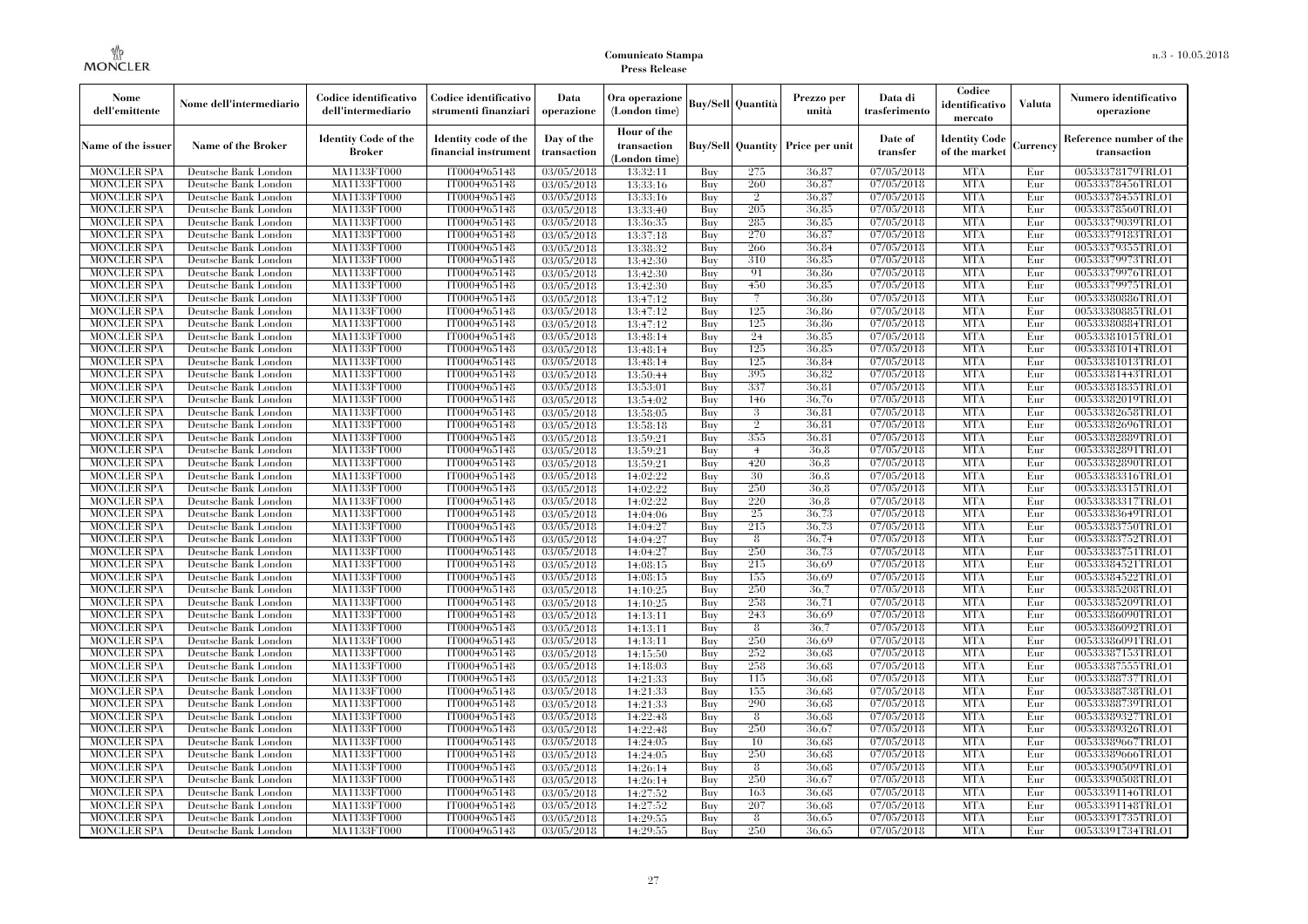| Nome<br>dell'emittente                   | Nome dell'intermediario                      | Codice identificativo<br>dell'intermediario  | Codice identificativo<br>strumenti finanziari | Data<br>operazione        | Ora operazione<br>(London time)             |            | <b>Buy/Sell Quantità</b> | Prezzo per<br>unità                     | Data di<br>trasferimento          | Codice<br>identificativo<br>mercato   | Valuta     | Numero identificativo<br>operazione    |
|------------------------------------------|----------------------------------------------|----------------------------------------------|-----------------------------------------------|---------------------------|---------------------------------------------|------------|--------------------------|-----------------------------------------|-----------------------------------|---------------------------------------|------------|----------------------------------------|
| Name of the issuer                       | Name of the Broker                           | <b>Identity Code of the</b><br><b>Broker</b> | Identity code of the<br>financial instrument  | Day of the<br>transaction | Hour of the<br>transaction<br>(London time) |            |                          | <b>Buy/Sell Quantity Price per unit</b> | Date of<br>transfer               | <b>Identity Code</b><br>of the market | Currencv   | Reference number of the<br>transaction |
| <b>MONCLER SPA</b>                       | Deutsche Bank London                         | MA1133FT000                                  | IT0004965148                                  | 03/05/2018                | 14:30:01                                    | Buy        | 250                      | 36.64                                   | 07/05/2018                        | <b>MTA</b>                            | Eur        | 00533391780TRLO1                       |
| <b>MONCLER SPA</b>                       | Deutsche Bank London                         | <b>MA1133FT000</b>                           | IT0004965148                                  | 03/05/2018                | 14:31:38                                    | Buy        | 250                      | 36,65                                   | $\overline{07/05}/2018$           | <b>MTA</b>                            | Eur        | 00533392460TRLO1                       |
| <b>MONCLER SPA</b>                       | Deutsche Bank London                         | MA1133FT000                                  | IT0004965148                                  | 03/05/2018                | 14:31:38                                    | Buy        | 48                       | 36.65                                   | 07/05/2018                        | <b>MTA</b>                            | Eur        | 00533392459TRLO1                       |
| <b>MONCLER SPA</b>                       | Deutsche Bank London                         | MA1133FT000                                  | IT0004965148                                  | 03/05/2018                | 14:32:25                                    | Buy        | 313                      | 36.65                                   | 07/05/2018                        | <b>MTA</b>                            | Eur        | 00533392700TRLO1                       |
| <b>MONCLER SPA</b>                       | Deutsche Bank London                         | MA1133FT000                                  | IT0004965148                                  | 03/05/2018                | 14:36:36                                    | Buy        | 266                      | 36.63                                   | 07/05/2018                        | <b>MTA</b>                            | Eur        | 00533394268TRLO1                       |
| <b>MONCLER SPA</b><br><b>MONCLER SPA</b> | Deutsche Bank London                         | <b>MA1133FT000</b>                           | IT0004965148<br>IT0004965148                  | 03/05/2018                | 14:36:36                                    | Buy        | 340<br>295               | 36,63<br>36.64                          | $\sqrt{07}/05/2018$               | <b>MTA</b><br><b>MTA</b>              | Eur        | 00533394269TRLO1                       |
| <b>MONCLER SPA</b>                       | Deutsche Bank London<br>Deutsche Bank London | MA1133FT000<br><b>MA1133FT000</b>            | IT0004965148                                  | 03/05/2018<br>03/05/2018  | 14:37:48<br>14:38:10                        | Buy<br>Buy | 302                      | 36.62                                   | 07/05/2018<br>07/05/2018          | <b>MTA</b>                            | Eur<br>Eur | 00533394948TRLO1<br>00533395076TRLO1   |
| <b>MONCLER SPA</b>                       | Deutsche Bank London                         | MA1133FT000                                  | IT0004965148                                  | 03/05/2018                | 14:38:13                                    | Buy        | 241                      | 36.61                                   | 07/05/2018                        | <b>MTA</b>                            | Eur        | 00533395107TRLO1                       |
| <b>MONCLER SPA</b>                       | Deutsche Bank London                         | <b>MA1133FT000</b>                           | IT0004965148                                  | 03/05/2018                | 14:39:47                                    | Buy        | 10                       | 36,57                                   | 07/05/2018                        | <b>MTA</b>                            | Eur        | 00533395884TRLO1                       |
| <b>MONCLER SPA</b>                       | Deutsche Bank London                         | MA1133FT000                                  | IT0004965148                                  | 03/05/2018                | 14:39:47                                    | Buy        | 250                      | 36,57                                   | 07/05/2018                        | <b>MTA</b>                            | Eur        | 00533395883TRLO1                       |
| <b>MONCLER SPA</b>                       | Deutsche Bank London                         | MA1133FT000                                  | IT0004965148                                  | 03/05/2018                | 14:42:11                                    | Buy        | 248                      | 36,54                                   | 07/05/2018                        | <b>MTA</b>                            | Eur        | 00533396798TRLO1                       |
| <b>MONCLER SPA</b>                       | Deutsche Bank London                         | MA1133FT000                                  | IT0004965148                                  | 03/05/2018                | 14:42:11                                    | Buy        | 272                      | 36,54                                   | 07/05/2018                        | <b>MTA</b>                            | Eur        | 00533396799TRLO1                       |
| <b>MONCLER SPA</b>                       | Deutsche Bank London                         | MA1133FT000                                  | IT0004965148                                  | 03/05/2018                | 14:43:24                                    | Buy        | 254                      | 36.52                                   | 07/05/2018                        | <b>MTA</b>                            | Eur        | 00533397308TRLO1                       |
| <b>MONCLER SPA</b>                       | Deutsche Bank London                         | MA1133FT000                                  | IT0004965148                                  | 03/05/2018                | 14:44:06                                    | Buy        | 270                      | 36,54                                   | 07/05/2018                        | <b>MTA</b>                            | Eur        | 00533397558TRLO1                       |
| <b>MONCLER SPA</b>                       | Deutsche Bank London                         | MA1133FT000                                  | IT0004965148                                  | 03/05/2018                | 14:45:57                                    | Buy        | 18                       | 36.63                                   | 07/05/2018                        | <b>MTA</b>                            | Eur        | 00533398258TRLO1                       |
| <b>MONCLER SPA</b>                       | Deutsche Bank London                         | MA1133FT000                                  | IT0004965148                                  | 03/05/2018                | 14:46:54                                    | Buy        | 270                      | 36.61                                   | 07/05/2018                        | <b>MTA</b>                            | Eur        | 00533398652TRLO1                       |
| <b>MONCLER SPA</b>                       | Deutsche Bank London                         | MA1133FT000                                  | IT0004965148                                  | 03/05/2018                | 14:47:14                                    | Buy        | 260                      | 36.6                                    | 07/05/2018                        | <b>MTA</b>                            | Eur        | 00533398809TRLO1                       |
| <b>MONCLER SPA</b>                       | Deutsche Bank London                         | MA1133FT000                                  | IT0004965148                                  | 03/05/2018                | 14:48:50                                    | Buy        | 260                      | 36.59                                   | 07/05/2018                        | <b>MTA</b>                            | Eur        | 00533399373TRLO1                       |
| <b>MONCLER SPA</b>                       | Deutsche Bank London                         | MA1133FT000                                  | IT0004965148                                  | 03/05/2018                | 14:48:50                                    | Buy        | 262                      | 36,59                                   | 07/05/2018                        | <b>MTA</b>                            | Eur        | 00533399374TRLO1                       |
| MONCLER SPA                              | Deutsche Bank London                         | MA1133FT000                                  | IT0004965148                                  | 03/05/2018                | 14:50:51                                    | Buy        | 245                      | 36,7                                    | $\sqrt{07}/05/2018$               | <b>MTA</b>                            | Eur        | 00533400478TRLO1                       |
| <b>MONCLER SPA</b>                       | Deutsche Bank London                         | MA1133FT000                                  | IT0004965148                                  | 03/05/2018                | 14:53:29                                    | Buy        | 290                      | 36,72                                   | 07/05/2018                        | <b>MTA</b>                            | Eur        | 00533401533TRLO1                       |
| <b>MONCLER SPA</b>                       | Deutsche Bank London                         | MA1133FT000                                  | IT0004965148                                  | 03/05/2018                | 14:53:29                                    | Buy        | 46                       | 36,72                                   | 07/05/2018                        | <b>MTA</b>                            | Eur        | 00533401535TRLO1                       |
| <b>MONCLER SPA</b>                       | Deutsche Bank London                         | MA1133FT000                                  | IT0004965148                                  | 03/05/2018                | 14:53:29                                    | Buy        | 250                      | 36,72                                   | 07/05/2018                        | <b>MTA</b>                            | Eur        | 00533401534TRLO1                       |
| <b>MONCLER SPA</b>                       | Deutsche Bank London                         | MA1133FT000                                  | IT0004965148                                  | 03/05/2018                | 14:53:29                                    | Buy        | 175                      | 36,71                                   | 07/05/2018                        | <b>MTA</b>                            | Eur        | 00533401536TRLO1                       |
| <b>MONCLER SPA</b>                       | Deutsche Bank London                         | MA1133FT000                                  | IT0004965148                                  | 03/05/2018                | 14:53:29                                    | Buy        | 150                      | 36,71                                   | 07/05/2018                        | <b>MTA</b>                            | Eur        | 00533401537TRLO1                       |
| <b>MONCLER SPA</b>                       | Deutsche Bank London                         | MA1133FT000                                  | IT0004965148                                  | 03/05/2018                | 14:56:27                                    | Buy        | 358                      | 36,7                                    | 07/05/2018                        | <b>MTA</b>                            | Eur        | 00533402795TRLO1                       |
| <b>MONCLER SPA</b>                       | Deutsche Bank London                         | MA1133FT000                                  | IT0004965148                                  | 03/05/2018                | 14:56:57                                    | Buy        | 195                      | 36,71                                   | 07/05/2018                        | <b>MTA</b>                            | Eur        | 00533402927TRLO1                       |
| <b>MONCLER SPA</b>                       | Deutsche Bank London                         | MA1133FT000                                  | IT0004965148                                  | 03/05/2018                | 14:56:57                                    | Buy        | 63                       | 36,71                                   | 07/05/2018                        | <b>MTA</b>                            | Eur        | 00533402928TRLO1                       |
| <b>MONCLER SPA</b>                       | Deutsche Bank London                         | <b>MA1133FT000</b>                           | IT0004965148                                  | 03/05/2018                | 14:59:26                                    | Buy        | 245                      | 36.7                                    | 07/05/2018                        | <b>MTA</b>                            | Eur        | 00533403714TRLO1                       |
| MONCLER SPA                              | Deutsche Bank London                         | MA1133FT000                                  | IT0004965148                                  | 03/05/2018                | 14:59:26                                    | Buy        | 262                      | 36,71                                   | 07/05/2018                        | <b>MTA</b>                            | Eur        | 00533403715TRLO1                       |
| <b>MONCLER SPA</b>                       | Deutsche Bank London                         | MA1133FT000                                  | IT0004965148                                  | 03/05/2018                | 15:01:48                                    | Buy        | 265                      | 36,68                                   | 07/05/2018                        | <b>MTA</b>                            | Eur        | 00533405178TRLO1                       |
| <b>MONCLER SPA</b>                       | Deutsche Bank London                         | MA1133FT000                                  | IT0004965148                                  | 03/05/2018                | 15:02:08                                    | Buy        | $\overline{2}$           | 36.7                                    | 07/05/2018                        | <b>MTA</b>                            | Eur        | 00533405373TRLO1                       |
| <b>MONCLER SPA</b>                       | Deutsche Bank London                         | MA1133FT000                                  | IT0004965148                                  | 03/05/2018                | 15:02:14                                    | Buy        | 364                      | 36.69                                   | 07/05/2018                        | <b>MTA</b>                            | Eur        | 00533405513TRLO1                       |
| <b>MONCLER SPA</b>                       | Deutsche Bank London                         | MA1133FT000                                  | IT0004965148                                  | 03/05/2018                | 15:03:59                                    | Buy        | 260                      | 36.69                                   | 07/05/2018                        | <b>MTA</b>                            | Eur        | 00533406747TRLO1                       |
| <b>MONCLER SPA</b>                       | Deutsche Bank London                         | MA1133FT000                                  | IT0004965148                                  | 03/05/2018                | 15:03:59                                    | Buy        | 33                       | 36.69                                   | 07/05/2018                        | <b>MTA</b>                            | Eur        | 00533406751TRLO1                       |
| <b>MONCLER SPA</b>                       | Deutsche Bank London                         | MA1133FT000                                  | IT0004965148                                  | 03/05/2018                | 15:03:59                                    | Buv        | 260                      | 36.69                                   | 07/05/2018                        | <b>MTA</b>                            | Eur        | 00533406750TRLO1                       |
| <b>MONCLER SPA</b>                       | Deutsche Bank London                         | <b>MA1133FT000</b>                           | IT0004965148                                  | 03/05/2018                | 15:06:02                                    | Buy        | 350                      | 36.69                                   | 07/05/2018                        | <b>MTA</b>                            | Eur        | 00533407810TRLO1                       |
| <b>MONCLER SPA</b>                       | Deutsche Bank London                         | MA1133FT000                                  | IT0004965148                                  | 03/05/2018                | 15:06:39                                    | Buy        | 333                      | 36.69                                   | 07/05/2018                        | <b>MTA</b>                            | Eur        | 00533408255TRLO1                       |
| <b>MONCLER SPA</b>                       | Deutsche Bank London                         | <b>MA1133FT000</b>                           | IT0004965148                                  | 03/05/2018                | 15:06:39                                    | Buy        | 5                        | 36.69                                   | 07/05/2018                        | <b>MTA</b>                            | Eur        | 00533408254TRLO1                       |
| <b>MONCLER SPA</b>                       | Deutsche Bank London                         | <b>MA1133FT000</b>                           | IT0004965148                                  | 03/05/2018                | 15:08:02                                    | Buy        | 262<br>5                 | 36.69                                   | 07/05/2018                        | <b>MTA</b><br><b>MTA</b>              | Eur        | 00533408888TRLO1                       |
| <b>MONCLER SPA</b><br><b>MONCLER SPA</b> | Deutsche Bank London<br>Deutsche Bank London | MA1133FT000<br>MA1133FT000                   | IT0004965148<br>IT0004965148                  | 03/05/2018<br>03/05/2018  | 15:08:48<br>15:10:03                        | Buy<br>Buy | 30                       | 36,7<br>36.7                            | $\sqrt{07}/05/2018$<br>07/05/2018 | <b>MTA</b>                            | Eur<br>Eur | 00533409364TRLO1<br>00533410010TRLO1   |
| <b>MONCLER SPA</b>                       | Deutsche Bank London                         | MA1133FT000                                  | IT0004965148                                  | 03/05/2018                | 15:10:03                                    | Buy        | 250                      | 36.7                                    | 07/05/2018                        | <b>MTA</b>                            | Eur        | 00533410009TRLO1                       |
|                                          |                                              |                                              | IT0004965148                                  |                           |                                             | Buy        | 76                       | 36.69                                   | 07/05/2018                        | <b>MTA</b>                            | Eur        | 00533410042TRLO1                       |
| <b>MONCLER SPA</b><br><b>MONCLER SPA</b> | Deutsche Bank London<br>Deutsche Bank London | MA1133FT000<br>MA1133FT000                   | IT0004965148                                  | 03/05/2018<br>03/05/2018  | 15:10:06<br>15:10:06                        | Buy        | 250                      | 36.69                                   | 07/05/2018                        | <b>MTA</b>                            | Eur        | 00533410041TRLO1                       |
| <b>MONCLER SPA</b>                       | Deutsche Bank London                         | MA1133FT000                                  | IT0004965148                                  | 03/05/2018                | 15:12:12                                    | Buy        | 98                       | 36.68                                   | 07/05/2018                        | <b>MTA</b>                            | Eur        | 00533411045TRLO1                       |
| <b>MONCLER SPA</b>                       | Deutsche Bank London                         | MA1133FT000                                  | IT0004965148                                  | 03/05/2018                | 15:12:12                                    | Buy        | 195                      | 36.68                                   | 07/05/2018                        | <b>MTA</b>                            | Eur        | 00533411046TRLO1                       |
| <b>MONCLER SPA</b>                       | Deutsche Bank London                         | MA1133FT000                                  | IT0004965148                                  | 03/05/2018                | 15:12:31                                    | Buy        | 173                      | 36.67                                   | 07/05/2018                        | <b>MTA</b>                            | Eur        | 00533411307TRLO1                       |
| <b>MONCLER SPA</b>                       | Deutsche Bank London                         | MA1133FT000                                  | IT0004965148                                  | 03/05/2018                | 15:12:31                                    | Buy        | 74                       | 36,67                                   | 07/05/2018                        | <b>MTA</b>                            | Eur        | 00533411308TRLO1                       |
| <b>MONCLER SPA</b>                       | Deutsche Bank London                         | MA1133FT000                                  | IT0004965148                                  | 03/05/2018                | 15:12:31                                    | Buy        | 83                       | 36.68                                   | 07/05/2018                        | <b>MTA</b>                            | Eur        | 00533411311TRLO1                       |
| <b>MONCLER SPA</b>                       | Deutsche Bank London                         | <b>MA1133FT000</b>                           | IT0004965148                                  | 03/05/2018                | 15:12:31                                    | Buy        | 10                       | 36,68                                   | 07/05/2018                        | <b>MTA</b>                            | Eur        | 00533411310TRLO1                       |
| <b>MONCLER SPA</b>                       | Deutsche Bank London                         | MA1133FT000                                  | IT0004965148                                  | 03/05/2018                | 15:12:31                                    | Buy        | 169                      | 36.68                                   | 07/05/2018                        | <b>MTA</b>                            | Eur        | 00533411309TRLO1                       |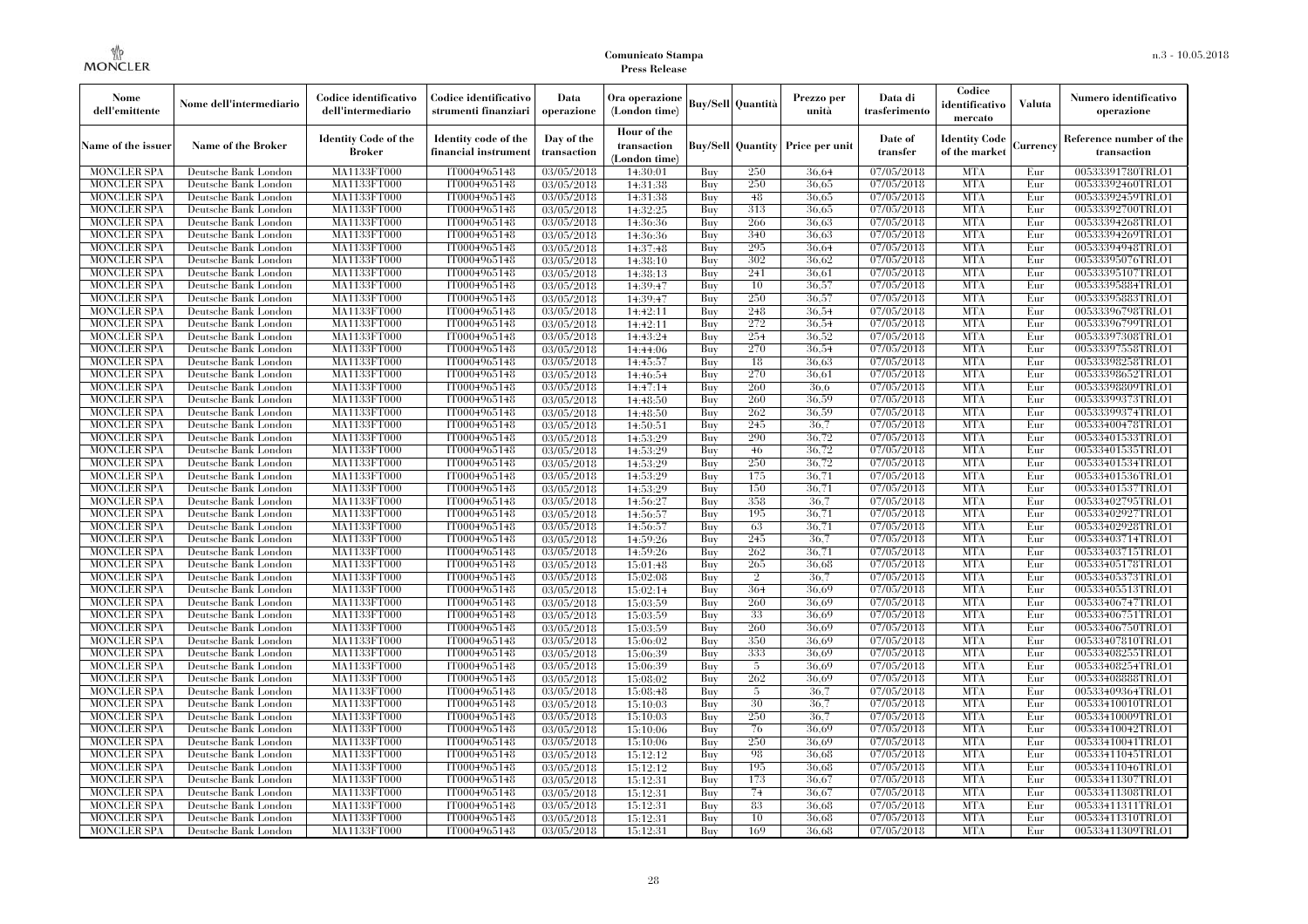| Nome<br>dell'emittente | Nome dell'intermediario   | Codice identificativo<br>dell'intermediario  | Codice identificativo<br>strumenti finanziari | Data<br>operazione        | Ora operazione<br>(London time)             |     | <b>Buy/Sell Quantità</b> | Prezzo per<br>unità                     | Data di<br>trasferimento | Codice<br>identificativo<br>mercato   | Valuta   | Numero identificativo<br>operazione    |
|------------------------|---------------------------|----------------------------------------------|-----------------------------------------------|---------------------------|---------------------------------------------|-----|--------------------------|-----------------------------------------|--------------------------|---------------------------------------|----------|----------------------------------------|
| Name of the issuer     | <b>Name of the Broker</b> | <b>Identity Code of the</b><br><b>Broker</b> | Identity code of the<br>financial instrumen   | Day of the<br>transaction | Hour of the<br>transaction<br>(London time) |     |                          | <b>Buy/Sell Quantity Price per unit</b> | Date of<br>transfer      | <b>Identity Code</b><br>of the market | Currency | Reference number of the<br>transaction |
| <b>MONCLER SPA</b>     | Deutsche Bank London      | MA1133FT000                                  | IT0004965148                                  | 03/05/2018                | 15:14:55                                    | Buy | 3                        | 36,71                                   | 07/05/2018               | <b>MTA</b>                            | Eur      | 00533412370TRLO1                       |
| <b>MONCLER SPA</b>     | Deutsche Bank London      | MA1133FT000                                  | IT0004965148                                  | 03/05/2018                | 15:16:14                                    | Buy | 20                       | 36,73                                   | 07/05/2018               | <b>MTA</b>                            | Eur      | 00533412899TRLO1                       |
| <b>MONCLER SPA</b>     | Deutsche Bank London      | <b>MA1133FT000</b>                           | IT0004965148                                  | 03/05/2018                | 15:17:53                                    | Buy | 8                        | 36,77                                   | 07/05/2018               | <b>MTA</b>                            | Eur      | 00533413539TRLO1                       |
| <b>MONCLER SPA</b>     | Deutsche Bank London      | MA1133FT000                                  | IT0004965148                                  | 03/05/2018                | 15:18:23                                    | Buy | 300                      | 36,76                                   | 07/05/2018               | <b>MTA</b>                            | Eur      | 00533413766TRLO1                       |
| <b>MONCLER SPA</b>     | Deutsche Bank London      | MA1133FT000                                  | IT0004965148                                  | 03/05/2018                | 15:18:23                                    | Buy | 220                      | 36,76                                   | 07/05/2018               | <b>MTA</b>                            | Eur      | 00533413767TRLO1                       |
| <b>MONCLER SPA</b>     | Deutsche Bank London      | MA1133FT000                                  | IT0004965148                                  | 03/05/2018                | 15:18:23                                    | Buy | 116                      | 36,77                                   | 07/05/2018               | <b>MTA</b>                            | Eur      | 00533413770TRLO1                       |
| <b>MONCLER SPA</b>     | Deutsche Bank London      | <b>MA1133FT000</b>                           | IT0004965148                                  | 03/05/2018                | 15:18:23                                    | Buy | $\overline{2}$           | 36,77                                   | 07/05/2018               | <b>MTA</b>                            | Eur      | 00533413769TRLO1                       |
| <b>MONCLER SPA</b>     | Deutsche Bank London      | <b>MA1133FT000</b>                           | IT0004965148                                  | 03/05/2018                | 15:18:23                                    | Buy | 250                      | 36,76                                   | 07/05/2018               | <b>MTA</b>                            | Eur      | 00533413768TRLO1                       |
| <b>MONCLER SPA</b>     | Deutsche Bank London      | MA1133FT000                                  | IT0004965148                                  | 03/05/2018                | 15:18:40                                    | Buy | 169                      | 36,75                                   | 07/05/2018               | <b>MTA</b>                            | Eur      | 00533413981TRLO1                       |
| <b>MONCLER SPA</b>     | Deutsche Bank London      | MA1133FT000                                  | IT0004965148                                  | 03/05/2018                | 15:18:40                                    | Buy | 241                      | 36,75                                   | 07/05/2018               | <b>MTA</b>                            | Eur      | 00533413983TRLO1                       |
| <b>MONCLER SPA</b>     | Deutsche Bank London      | <b>MA1133FT000</b>                           | IT0004965148                                  | 03/05/2018                | 15:20:15                                    | Buy | 251                      | 36,75                                   | 07/05/2018               | <b>MTA</b>                            | Eur      | 00533414958TRLO1                       |
| <b>MONCLER SPA</b>     | Deutsche Bank London      | <b>MA1133FT000</b>                           | IT0004965148                                  | 03/05/2018                | 15:21:30                                    | Buy | 14                       | 36,74                                   | 07/05/2018               | <b>MTA</b>                            | Eur      | 00533415416TRLO1                       |
| <b>MONCLER SPA</b>     | Deutsche Bank London      | MA1133FT000                                  | IT0004965148                                  | 03/05/2018                | 15:21:30                                    | Buy | 250                      | 36,74                                   | 07/05/2018               | <b>MTA</b>                            | Eur      | 00533415413TRLO1                       |
| <b>MONCLER SPA</b>     | Deutsche Bank London      | MA1133FT000                                  | IT0004965148                                  | 03/05/2018                | 15:21:49                                    | Buy | 267                      | 36,73                                   | 07/05/2018               | <b>MTA</b>                            | Eur      | 00533415634TRLO1                       |
| <b>MONCLER SPA</b>     | Deutsche Bank London      | <b>MA1133FT000</b>                           | IT0004965148                                  | 03/05/2018                | 15:23:56                                    | Buy | 14                       | 36,73                                   | 07/05/2018               | <b>MTA</b>                            | Eur      | 00533416722TRLO1                       |
| <b>MONCLER SPA</b>     | Deutsche Bank London      | <b>MA1133FT000</b>                           | IT0004965148                                  | 03/05/2018                | 15:23:56                                    | Buy | 250                      | 36,73                                   | 07/05/2018               | <b>MTA</b>                            | Eur      | 00533416721TRLO1                       |
| <b>MONCLER SPA</b>     | Deutsche Bank London      | MA1133FT000                                  | IT0004965148                                  | 03/05/2018                | 15:24:32                                    | Buy | 240                      | 36,72                                   | 07/05/2018               | <b>MTA</b>                            | Eur      | 00533417078TRLO1                       |
| <b>MONCLER SPA</b>     | Deutsche Bank London      | MA1133FT000                                  | IT0004965148                                  | 03/05/2018                | 15:24:32                                    | Buy | $\overline{4}$           | 36,72                                   | 07/05/2018               | <b>MTA</b>                            | Eur      | 00533417079TRLO1                       |
| <b>MONCLER SPA</b>     | Deutsche Bank London      | <b>MA1133FT000</b>                           | IT0004965148                                  | 03/05/2018                | 15:24:32                                    | Buy | 14                       | 36,72                                   | 07/05/2018               | <b>MTA</b>                            | Eur      | 00533417081TRLO1                       |
| <b>MONCLER SPA</b>     | Deutsche Bank London      | <b>MA1133FT000</b>                           | IT0004965148                                  | 03/05/2018                | 15:24:32                                    | Buy | 250                      | 36,72                                   | 07/05/2018               | <b>MTA</b>                            | Eur      | 00533417080TRLO1                       |
| <b>MONCLER SPA</b>     | Deutsche Bank London      | <b>MA1133FT000</b>                           | IT0004965148                                  | 03/05/2018                | 15:26:08                                    | Buy | 243                      | 36,76                                   | 07/05/2018               | <b>MTA</b>                            | Eur      | 00533417885TRLO1                       |
| <b>MONCLER SPA</b>     | Deutsche Bank London      | MA1133FT000                                  | IT0004965148                                  | 03/05/2018                | 15:28:38                                    | Buy | 275                      | 36,78                                   | 07/05/2018               | <b>MTA</b>                            | Eur      | 00533419355TRLO1                       |
| MONCLER SPA            | Deutsche Bank London      | <b>MA1133FT000</b>                           | IT0004965148                                  | 03/05/2018                | 15:29:02                                    | Buy | 330                      | 36,78                                   | 07/05/2018               | <b>MTA</b>                            | Eur      | 00533419534TRLO1                       |
| <b>MONCLER SPA</b>     | Deutsche Bank London      | MA1133FT000                                  | IT0004965148                                  | 03/05/2018                | 15:30:00                                    | Buy | 265                      | 36,77                                   | 07/05/2018               | <b>MTA</b>                            | Eur      | 00533419929TRLO1                       |
| <b>MONCLER SPA</b>     | Deutsche Bank London      | MA1133FT000                                  | IT0004965148                                  | 03/05/2018                | 15:32:07                                    | Buy | 247                      | 36,75                                   | 07/05/2018               | <b>MTA</b>                            | Eur      | 00533421153TRLO1                       |
| <b>MONCLER SPA</b>     | Deutsche Bank London      | <b>MA1133FT000</b>                           | IT0004965148                                  | 03/05/2018                | 15:32:14                                    | Buy | 265                      | 36,75                                   | 07/05/2018               | <b>MTA</b>                            | Eur      | 00533421230TRLO1                       |
| MONCLER SPA            | Deutsche Bank London      | <b>MA1133FT000</b>                           | IT0004965148                                  | 03/05/2018                | 15:32:56                                    | Buy | 299                      | 36,74                                   | 07/05/2018               | <b>MTA</b>                            | Eur      | 00533421519TRLO1                       |
| <b>MONCLER SPA</b>     | Deutsche Bank London      | MA1133FT000                                  | IT0004965148                                  | 03/05/2018                | 15:32:56                                    | Buy | 266                      | 36,74                                   | 07/05/2018               | <b>MTA</b>                            | Eur      | 00533421520TRLO1                       |
| <b>MONCLER SPA</b>     | Deutsche Bank London      | MA1133FT000                                  | IT0004965148                                  | 03/05/2018                | 15:35:36                                    | Buy | 11                       | 36.68                                   | 07/05/2018               | <b>MTA</b>                            | Eur      | 00533422764TRLO1                       |
| <b>MONCLER SPA</b>     | Deutsche Bank London      | <b>MA1133FT000</b>                           | IT0004965148                                  | 03/05/2018                | 15:35:41                                    | Buy | 233                      | 36,68                                   | 07/05/2018               | <b>MTA</b>                            | Eur      | 00533422841TRLO1                       |
| <b>MONCLER SPA</b>     | Deutsche Bank London      | <b>MA1133FT000</b>                           | IT0004965148                                  | 03/05/2018                | 15:37:06                                    | Buy | 450                      | 36,67                                   | 07/05/2018               | <b>MTA</b>                            | Eur      | 00533423658TRLO1                       |
| <b>MONCLER SPA</b>     | Deutsche Bank London      | MA1133FT000                                  | IT0004965148                                  | 03/05/2018                | 15:37:24                                    | Buy | 296                      | 36.66                                   | 07/05/2018               | <b>MTA</b>                            | Eur      | 00533423882TRLO1                       |
| <b>MONCLER SPA</b>     | Deutsche Bank London      | MA1133FT000                                  | IT0004965148                                  | 03/05/2018                | 15:39:06                                    | Buy | $\overline{1}$           | 36.65                                   | 07/05/2018               | <b>MTA</b>                            | Eur      | 00533424919TRLO1                       |
| <b>MONCLER SPA</b>     | Deutsche Bank London      | <b>MA1133FT000</b>                           | IT0004965148                                  | 03/05/2018                | 15:39:06                                    | Buy | 266                      | 36,65                                   | 07/05/2018               | <b>MTA</b>                            | Eur      | 00533424918TRLO1                       |
| <b>MONCLER SPA</b>     | Deutsche Bank London      | <b>MA1133FT000</b>                           | IT0004965148                                  | 03/05/2018                | 15:39:28                                    | Buy | 280                      | 36.64                                   | 07/05/2018               | <b>MTA</b>                            | Eur      | 00533425107TRLO1                       |
| <b>MONCLER SPA</b>     | Deutsche Bank London      | MA1133FT000                                  | IT0004965148                                  | 03/05/2018                | 15:41:05                                    | Buy | 275                      | 36.62                                   | 07/05/2018               | <b>MTA</b>                            | Eur      | 00533426265TRLO1                       |
| <b>MONCLER SPA</b>     | Deutsche Bank London      | MA1133FT000                                  | IT0004965148                                  | 03/05/2018                | 15:41:05                                    | Buy | 17                       | 36,63                                   | 07/05/2018               | <b>MTA</b>                            | Eur      | 00533426268TRLO1                       |
| <b>MONCLER SPA</b>     | Deutsche Bank London      | <b>MA1133FT000</b>                           | IT0004965148                                  | 03/05/2018                | 15:41:05                                    | Buy | 250                      | 36,63                                   | 07/05/2018               | <b>MTA</b>                            | Eur      | 00533426266TRLO1                       |
| <b>MONCLER SPA</b>     | Deutsche Bank London      | <b>MA1133FT000</b>                           | IT0004965148                                  | 03/05/2018                | 15:43:06                                    | Buy | 138                      | 36,64                                   | 07/05/2018               | <b>MTA</b>                            | Eur      | 00533427548TRLO1                       |
| <b>MONCLER SPA</b>     | Deutsche Bank London      | MA1133FT000                                  | IT0004965148                                  | 03/05/2018                | 15:43:06                                    | Buy | 129                      | 36.64                                   | 07/05/2018               | <b>MTA</b>                            | Eur      | 00533427547TRLO1                       |
| <b>MONCLER SPA</b>     | Deutsche Bank London      | MA1133FT000                                  | IT0004965148                                  | 03/05/2018                | 15:43:19                                    | Buy | 18                       | 36.62                                   | 07/05/2018               | <b>MTA</b>                            | Eur      | 00533427678TRLO1                       |
| <b>MONCLER SPA</b>     | Deutsche Bank London      | MA1133FT000                                  | IT0004965148                                  | 03/05/2018                | 15:43:42                                    | Buy | 112                      | 36.61                                   | 07/05/2018               | <b>MTA</b>                            | Eur      | 00533427817TRLO1                       |
| <b>MONCLER SPA</b>     | Deutsche Bank London      | <b>MA1133FT000</b>                           | IT0004965148                                  | 03/05/2018                | 15:43:42                                    | Buy | 154                      | 36,61                                   | 07/05/2018               | MTA                                   | Eur      | 00533427818TRLO1                       |
| <b>MONCLER SPA</b>     | Deutsche Bank London      | MA1133FT000                                  | IT0004965148                                  | 03/05/2018                | 15:44:44                                    | Buy | 40                       | 36.55                                   | 07/05/2018               | <b>MTA</b>                            | Eur      | 00533428446TRLO1                       |
| <b>MONCLER SPA</b>     | Deutsche Bank London      | MA1133FT000                                  | IT0004965148                                  | 03/05/2018                | 15:44:44                                    | Buy | 211                      | 36,55                                   | 07/05/2018               | <b>MTA</b>                            | Eur      | 00533428449TRLO1                       |
| <b>MONCLER SPA</b>     | Deutsche Bank London      | MA1133FT000                                  | IT0004965148                                  | 03/05/2018                | 15:45:48                                    | Buy | 262                      | 36,53                                   | 07/05/2018               | <b>MTA</b>                            | Eur      | 00533429089TRLO1                       |
| <b>MONCLER SPA</b>     | Deutsche Bank London      | <b>MA1133FT000</b>                           | IT0004965148                                  | 03/05/2018                | 15:47:03                                    | Buy | 286                      | 36,53                                   | 07/05/2018               | <b>MTA</b>                            | Eur      | 00533429783TRLO1                       |
| <b>MONCLER SPA</b>     | Deutsche Bank London      | MA1133FT000                                  | IT0004965148                                  | 03/05/2018                | 15:48:18                                    | Buy | 249                      | 36,51                                   | 07/05/2018               | <b>MTA</b>                            | Eur      | 00533430559TRLO1                       |
| <b>MONCLER SPA</b>     | Deutsche Bank London      | MA1133FT000                                  | IT0004965148                                  | 03/05/2018                | 15:48:48                                    | Buy | 119                      | 36.49                                   | 07/05/2018               | <b>MTA</b>                            | Eur      | 00533430876TRLO1                       |
| <b>MONCLER SPA</b>     | Deutsche Bank London      | MA1133FT000                                  | IT0004965148                                  | 03/05/2018                | 15:48:54                                    | Buy | 128                      | 36.49                                   | 07/05/2018               | <b>MTA</b>                            | Eur      | 00533430958TRLO1                       |
| MONCLER SPA            | Deutsche Bank London      | <b>MA1133FT000</b>                           | IT0004965148                                  | 03/05/2018                | 15:50:10                                    | Buy | 269                      | 36.49                                   | 07/05/2018               | <b>MTA</b>                            | Eur      | 00533431721TRLO1                       |
| <b>MONCLER SPA</b>     | Deutsche Bank London      | <b>MA1133FT000</b>                           | IT0004965148                                  | 03/05/2018                | 15:51:01                                    | Buy | 19                       | 36,53                                   | 07/05/2018               | <b>MTA</b>                            | Eur      | 00533432275TRLO1                       |
| <b>MONCLER SPA</b>     | Deutsche Bank London      | MA1133FT000                                  | IT0004965148                                  | 03/05/2018                | 15:51:01                                    | Buy | 250                      | 36,53                                   | 07/05/2018               | <b>MTA</b>                            | Eur      | 00533432274TRLO1                       |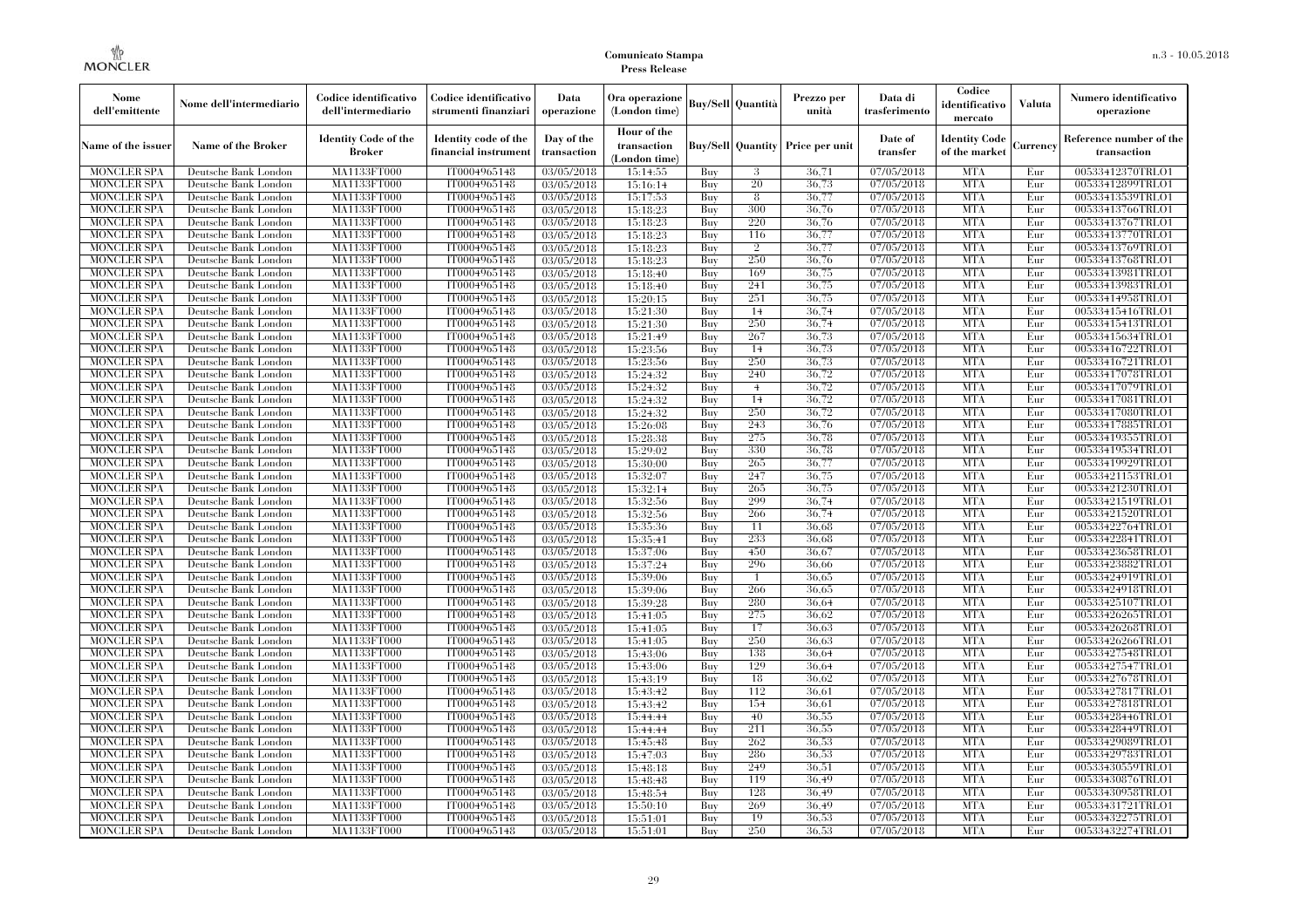| Nome<br>dell'emittente                   | Nome dell'intermediario                      | Codice identificativo<br>dell'intermediario  | Codice identificativo<br>strumenti finanziari | Data<br>operazione        | Ora operazione<br>(London time)             |            | Buy/Sell   Quantità      | Prezzo per<br>unità | Data di<br>trasferimento          | Codice<br>identificativo<br>mercato   | <b>Valuta</b> | Numero identificativo<br>operazione    |
|------------------------------------------|----------------------------------------------|----------------------------------------------|-----------------------------------------------|---------------------------|---------------------------------------------|------------|--------------------------|---------------------|-----------------------------------|---------------------------------------|---------------|----------------------------------------|
| Name of the issuer                       | Name of the Broker                           | <b>Identity Code of the</b><br><b>Broker</b> | Identity code of the<br>financial instrument  | Day of the<br>transaction | Hour of the<br>transaction<br>(London time) |            | <b>Buy/Sell</b> Quantity | Price per unit      | Date of<br>transfer               | <b>Identity Code</b><br>of the market | Currencv      | Reference number of the<br>transaction |
| <b>MONCLER SPA</b>                       | Deutsche Bank London                         | MA1133FT000                                  | IT0004965148                                  | 03/05/2018                | 15:51:23                                    | Buy        | 292                      | 36.53               | 07/05/2018                        | <b>MTA</b>                            | Eur           | 00533432422TRLO1                       |
| <b>MONCLER SPA</b>                       | Deutsche Bank London                         | <b>MA1133FT000</b>                           | IT0004965148                                  | 03/05/2018                | 15:54:16                                    | Buy        | 152                      | 36,51               | 07/05/2018                        | <b>MTA</b>                            | Eur           | 00533434389TRLO1                       |
| <b>MONCLER SPA</b>                       | Deutsche Bank London                         | MA1133FT000                                  | IT0004965148                                  | 03/05/2018                | 15:54:16                                    | Buy        | 133                      | 36,51               | 07/05/2018                        | <b>MTA</b>                            | Eur           | 00533434390TRLO1                       |
| <b>MONCLER SPA</b>                       | Deutsche Bank London                         | <b>MA1133FT000</b>                           | IT0004965148                                  | 03/05/2018                | 15:54:59                                    | Buy        | 400                      | 36,53               | 07/05/2018                        | <b>MTA</b>                            | Eur           | 00533434890TRLO1                       |
| <b>MONCLER SPA</b>                       | Deutsche Bank London                         | MA1133FT000                                  | IT0004965148                                  | $\overline{03}/05/2018$   | 15:55:00                                    | Buy        | 49<br>203                | 36,53               | 07/05/2018                        | <b>MTA</b><br><b>MTA</b>              | Eur           | 00533434906TRLO1                       |
| <b>MONCLER SPA</b><br><b>MONCLER SPA</b> | Deutsche Bank London<br>Deutsche Bank London | MA1133FT000<br>MA1133FT000                   | IT0004965148<br>IT0004965148                  | 03/05/2018<br>03/05/2018  | 15:56:14<br>15:56:14                        | Buy<br>Buy | 107                      | 36,55<br>36.55      | $\sqrt{07/05/20}18$<br>07/05/2018 | <b>MTA</b>                            | Eur<br>Eur    | 00533435659TRLO1<br>00533435660TRLO1   |
| <b>MONCLER SPA</b>                       | Deutsche Bank London                         | MA1133FT000                                  | IT0004965148                                  | 03/05/2018                | 15:56:18                                    | Buy        | 331                      | 36.54               | 07/05/2018                        | <b>MTA</b>                            | Eur           | 00533435698TRLO1                       |
| <b>MONCLER SPA</b>                       | Deutsche Bank London                         | <b>MA1133FT000</b>                           | IT0004965148                                  | 03/05/2018                | 15:58:37                                    | Buy        | 300                      | 36.54               | 07/05/2018                        | <b>MTA</b>                            | Eur           | 00533437050TRLO1                       |
| <b>MONCLER SPA</b>                       | Deutsche Bank London                         | MA1133FT000                                  | IT0004965148                                  | 03/05/2018                | 15:58:37                                    | Buy        | 269                      | 36,55               | 07/05/2018                        | <b>MTA</b>                            | Eur           | 00533437052TRLO1                       |
| <b>MONCLER SPA</b>                       | Deutsche Bank London                         | MA1133FT000                                  | IT0004965148                                  | 03/05/2018                | 15:58:37                                    | Buy        |                          | 36,55               | 07/05/2018                        | <b>MTA</b>                            | Eur           | 00533437051TRLO1                       |
| <b>MONCLER SPA</b>                       | Deutsche Bank London                         | MA1133FT000                                  | IT0004965148                                  | 03/05/2018                | 15:59:59                                    | Buy        | 270                      | 36.55               | 07/05/2018                        | <b>MTA</b>                            | Eur           | 00533437780TRLO1                       |
| <b>MONCLER SPA</b>                       | Deutsche Bank London                         | MA1133FT000                                  | IT0004965148                                  | $\overline{03}/05/2018$   | 16:00:33                                    | Buy        | 277                      | 36,53               | 07/05/2018                        | <b>MTA</b>                            | Eur           | 00533438141TRLO1                       |
| <b>MONCLER SPA</b>                       | Deutsche Bank London                         | <b>MA1133FT000</b>                           | IT0004965148                                  | 03/05/2018                | 16:01:21                                    | Buy        | -66                      | 36,52               | 07/05/2018                        | <b>MTA</b>                            | Eur           | 00533438577TRLO1                       |
| <b>MONCLER SPA</b>                       | Deutsche Bank London                         | MA1133FT000                                  | IT0004965148                                  | 03/05/2018                | 16:01:21                                    | Buy        | 143                      | 36,52               | 07/05/2018                        | <b>MTA</b>                            | Eur           | 00533438578TRLO1                       |
| <b>MONCLER SPA</b>                       | Deutsche Bank London                         | MA1133FT000                                  | IT0004965148                                  | 03/05/2018                | 16:01:21                                    | Buy        | 40                       | 36,52               | 07/05/2018                        | <b>MTA</b>                            | Eur           | 00533438579TRLO1                       |
| <b>MONCLER SPA</b>                       | Deutsche Bank London                         | MA1133FT000                                  | IT0004965148                                  | $\overline{03}/05/2018$   | 16:02:18                                    | Buy        | 61                       | 36.51               | 07/05/2018                        | <b>MTA</b>                            | Eur           | 00533439032TRLO1                       |
| <b>MONCLER SPA</b>                       | Deutsche Bank London                         | MA1133FT000                                  | IT0004965148                                  | 03/05/2018                | 16:02:29                                    | Buy        | 190                      | 36,51               | 07/05/2018                        | <b>MTA</b>                            | Eur           | 00533439135TRLO1                       |
| <b>MONCLER SPA</b>                       | Deutsche Bank London                         | MA1133FT000                                  | IT0004965148                                  | 03/05/2018                | 16:05:05                                    | Buy        | 13                       | 36.62               | 07/05/2018                        | <b>MTA</b>                            | Eur           | 00533440583TRLO1                       |
| <b>MONCLER SPA</b>                       | Deutsche Bank London                         | MA1133FT000                                  | IT0004965148                                  | 03/05/2018                | 16:05:05                                    | Buy        | 300                      | 36.62               | 07/05/2018                        | <b>MTA</b>                            | Eur           | 00533440582TRLO1                       |
| <b>MONCLER SPA</b>                       | Deutsche Bank London                         | MA1133FT000                                  | IT0004965148                                  | 03/05/2018                | 16:05:40                                    | Buy        | 426                      | 36.66               | 07/05/2018                        | <b>MTA</b>                            | Eur           | 00533440814TRLO1                       |
| <b>MONCLER SPA</b>                       | Deutsche Bank London                         | MA1133FT000                                  | IT0004965148                                  | 03/05/2018                | 16:05:46                                    | <b>Buy</b> | 65                       | 36.69               | 07/05/2018                        | <b>MTA</b>                            | Eur           | 00533440843TRLO1                       |
| <b>MONCLER SPA</b>                       | Deutsche Bank London                         | <b>MA1133FT000</b>                           | IT0004965148                                  | 03/05/2018                | 16:05:51                                    | Buy        | 171                      | 36,69               | 07/05/2018                        | <b>MTA</b>                            | Eur           | 00533440928TRLO1                       |
| <b>MONCLER SPA</b>                       | Deutsche Bank London                         | MA1133FT000                                  | IT0004965148                                  | 03/05/2018                | 16:05:51                                    | Buy        | 49                       | 36,69               | 07/05/2018                        | <b>MTA</b>                            | Eur           | 00533440939TRLO1                       |
| <b>MONCLER SPA</b>                       | Deutsche Bank London                         | MA1133FT000                                  | IT0004965148                                  | 03/05/2018                | 16:06:24                                    | Buy        | 272                      | 36.66               | 07/05/2018                        | <b>MTA</b>                            | Eur           | 00533441125TRLO1                       |
| <b>MONCLER SPA</b>                       | Deutsche Bank London                         | <b>MA1133FT000</b>                           | IT0004965148                                  | 03/05/2018                | 16:07:11                                    | Buy        | 176                      | 36.64               | 07/05/2018                        | <b>MTA</b>                            | Eur           | 00533441440TRLO1                       |
| <b>MONCLER SPA</b>                       | Deutsche Bank London                         | MA1133FT000                                  | IT0004965148                                  | 03/05/2018                | 16:07:11                                    | Buy        | 81                       | 36.64               | 07/05/2018                        | <b>MTA</b>                            | Eur           | 00533441441TRLO1                       |
| <b>MONCLER SPA</b>                       | Deutsche Bank London                         | MA1133FT000                                  | IT0004965148                                  | 03/05/2018                | 16:09:30                                    | Buy        | 290                      | 36,7                | 07/05/2018                        | <b>MTA</b>                            | Eur           | 00533442735TRLO1                       |
| <b>MONCLER SPA</b>                       | Deutsche Bank London                         | MA1133FT000                                  | IT0004965148                                  | 03/05/2018                | 16:10:39                                    | Buy        | 298                      | 36.72               | 07/05/2018                        | <b>MTA</b>                            | Eur           | 00533443227TRLO1                       |
| <b>MONCLER SPA</b>                       | Deutsche Bank London                         | MA1133FT000                                  | IT0004965148                                  | 03/05/2018                | 16:10:39                                    | Buy        | 42                       | 36,72               | 07/05/2018                        | <b>MTA</b>                            | Eur           | 00533443237TRLO1                       |
| <b>MONCLER SPA</b>                       | Deutsche Bank London                         | MA1133FT000                                  | IT0004965148                                  | 03/05/2018                | 16:10:42                                    | Buy        | $\mathcal{D}_{1}$        | 36,72               | 07/05/2018                        | <b>MTA</b>                            | Eur           | 00533443246TRLO1                       |
| <b>MONCLER SPA</b>                       | Deutsche Bank London                         | MA1133FT000                                  | IT0004965148                                  | 03/05/2018                | 16:11:03                                    | Buy        | 192                      | 36,73               | 07/05/2018                        | <b>MTA</b>                            | Eur           | 00533443366TRLO1                       |
| <b>MONCLER SPA</b>                       | Deutsche Bank London                         | MA1133FT000                                  | IT0004965148                                  | 03/05/2018                | 16:11:03                                    | Buy        | 80                       | 36,73               | 07/05/2018                        | <b>MTA</b>                            | Eur           | 00533443365TRLO1                       |
| <b>MONCLER SPA</b>                       | Deutsche Bank London                         | MA1133FT000                                  | IT0004965148                                  | 03/05/2018                | 16:11:14                                    | Buy        | 275                      | 36,72               | 07/05/2018                        | <b>MTA</b>                            | Eur           | 00533443512TRLO1                       |
| <b>MONCLER SPA</b>                       | Deutsche Bank London                         | MA1133FT000                                  | IT0004965148                                  | 03/05/2018                | 16:11:14                                    | Buy        | 18                       | 36,72               | 07/05/2018                        | <b>MTA</b>                            | Eur           | 00533443514TRLO1                       |
| <b>MONCLER SPA</b>                       | Deutsche Bank London                         | <b>MA1133FT000</b>                           | IT0004965148                                  | 03/05/2018                | 16:11:14                                    | Buy        | 250                      | 36,72               | 07/05/2018                        | <b>MTA</b>                            | Eur           | 00533443513TRLO1                       |
| <b>MONCLER SPA</b>                       | Deutsche Bank London                         | MA1133FT000                                  | IT0004965148                                  | 03/05/2018                | 16:13:01                                    | Buy        | 258                      | 36,71               | 07/05/2018                        | <b>MTA</b>                            | Eur           | 00533444591TRLO1                       |
| <b>MONCLER SPA</b>                       | Deutsche Bank London                         | MA1133FT000                                  | IT0004965148                                  | $\overline{03}/05/2018$   | 16:13:01                                    | Buy        | 117<br>110               | 36.7<br>36.7        | 07/05/2018                        | <b>MTA</b><br><b>MTA</b>              | Eur           | 00533444592TRLO1                       |
| <b>MONCLER SPA</b>                       | Deutsche Bank London                         | MA1133FT000                                  | IT0004965148                                  | 03/05/2018                | 16:13:01                                    | Buy        |                          |                     | 07/05/2018                        | <b>MTA</b>                            | Eur           | 00533444593TRLO1                       |
| <b>MONCLER SPA</b>                       | Deutsche Bank London<br>Deutsche Bank London | MA1133FT000<br>MA1133FT000                   | IT0004965148                                  | 03/05/2018                | 16:13:59                                    | Buy<br>Buy | 104<br>148               | 36.69<br>36.69      | 07/05/2018<br>07/05/2018          | <b>MTA</b>                            | Eur<br>Eur    | 00533445161TRLO1                       |
| <b>MONCLER SPA</b><br><b>MONCLER SPA</b> | Deutsche Bank London                         | MA1133FT000                                  | IT0004965148<br>IT0004965148                  | 03/05/2018<br>03/05/2018  | 16:13:59<br>16:16:04                        | Buy        | 23                       | 36,69               | 07/05/2018                        | <b>MTA</b>                            | Eur           | 00533445162TRLO1<br>00533446540TRLO1   |
| <b>MONCLER SPA</b>                       | Deutsche Bank London                         | MA1133FT000                                  | IT0004965148                                  | 03/05/2018                | 16:16:04                                    | Buy        | 250                      | 36.69               | 07/05/2018                        | <b>MTA</b>                            | Eur           | 00533446539TRLO1                       |
| <b>MONCLER SPA</b>                       | Deutsche Bank London                         | MA1133FT000                                  | IT0004965148                                  | 03/05/2018                | 16:16:12                                    | Buy        | 280                      | 36.68               | 07/05/2018                        | <b>MTA</b>                            | Eur           | 00533446620TRLO1                       |
| <b>MONCLER SPA</b>                       | Deutsche Bank London                         | MA1133FT000                                  | IT0004965148                                  | 03/05/2018                | 16:16:12                                    | Buy        | 273                      | 36.69               | 07/05/2018                        | <b>MTA</b>                            | Eur           | 00533446621TRLO1                       |
| <b>MONCLER SPA</b>                       | Deutsche Bank London                         | MA1133FT000                                  | IT0004965148                                  | 03/05/2018                | 16:18:35                                    | Buy        | 3                        | 36,79               | 07/05/2018                        | <b>MTA</b>                            | Eur           | 00533448020TRLO1                       |
| <b>MONCLER SPA</b>                       | Deutsche Bank London                         | MA1133FT000                                  | IT0004965148                                  | 03/05/2018                | 16:18:35                                    | Buy        | 385                      | 36.79               | 07/05/2018                        | <b>MTA</b>                            | Eur           | 00533448021TRLO1                       |
| <b>MONCLER SPA</b>                       | Deutsche Bank London                         | MA1133FT000                                  | IT0004965148                                  | 03/05/2018                | 16:18:35                                    | Buy        | 138                      | 36,79               | 07/05/2018                        | <b>MTA</b>                            | Eur           | 00533448022TRLO1                       |
| <b>MONCLER SPA</b>                       | Deutsche Bank London                         | MA1133FT000                                  | IT0004965148                                  | 03/05/2018                | 16:19:26                                    | Buy        | 212                      | 36,75               | 07/05/2018                        | <b>MTA</b>                            | Eur           | 00533448396TRLO1                       |
| <b>MONCLER SPA</b>                       | Deutsche Bank London                         | MA1133FT000                                  | IT0004965148                                  | 03/05/2018                | 16:19:26                                    | Buy        | 54                       | 36,75               | 07/05/2018                        | <b>MTA</b>                            | Eur           | 00533448397TRLO1                       |
| <b>MONCLER SPA</b>                       | Deutsche Bank London                         | MA1133FT000                                  | IT0004965148                                  | 03/05/2018                | 16:19:27                                    | Buy        | 268                      | 36,74               | 07/05/2018                        | <b>MTA</b>                            | Eur           | 00533448398TRLO1                       |
| <b>MONCLER SPA</b>                       | Deutsche Bank London                         | MA1133FT000                                  | IT0004965148                                  | 03/05/2018                | 16:20:23                                    | Buy        | 263                      | 36.7                | 07/05/2018                        | <b>MTA</b>                            | Eur           | 00533449040TRLO1                       |
| <b>MONCLER SPA</b>                       | Deutsche Bank London                         | MA1133FT000                                  | IT0004965148                                  | 03/05/2018                | 16:21:14                                    | Buy        | 69                       | 36.67               | 07/05/2018                        | <b>MTA</b>                            | Eur           | 00533449732TRLO1                       |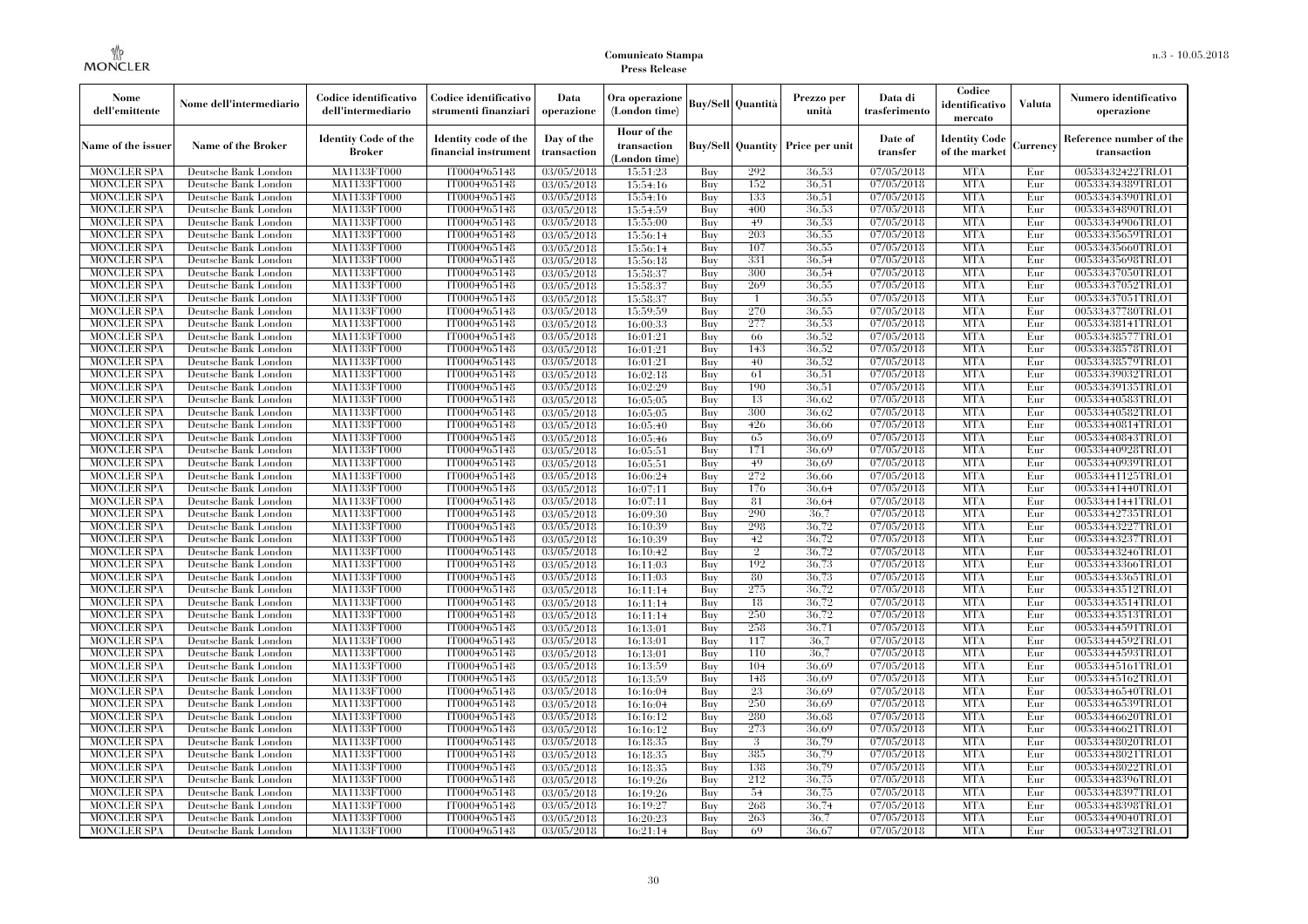| Nome<br>dell'emittente                   | Nome dell'intermediario                      | Codice identificativo<br>dell'intermediario  | Codice identificativo<br>strumenti finanziari | Data<br>operazione        | Ora operazione<br>(London time)             |            | <b>Buy/Sell Quantità</b> | Prezzo per<br>unità                     | Data di<br>trasferimento              | Codice<br>identificativo<br>mercato   | Valuta     | Numero identificativo<br>operazione    |
|------------------------------------------|----------------------------------------------|----------------------------------------------|-----------------------------------------------|---------------------------|---------------------------------------------|------------|--------------------------|-----------------------------------------|---------------------------------------|---------------------------------------|------------|----------------------------------------|
| Name of the issuer                       | Name of the Broker                           | <b>Identity Code of the</b><br><b>Broker</b> | Identity code of the<br>financial instrument  | Day of the<br>transaction | Hour of the<br>transaction<br>(London time) |            |                          | <b>Buy/Sell Quantity Price per unit</b> | Date of<br>transfer                   | <b>Identity Code</b><br>of the market | Currencv   | Reference number of the<br>transaction |
| <b>MONCLER SPA</b>                       | Deutsche Bank London                         | MA1133FT000                                  | IT0004965148                                  | 03/05/2018                | 16:21:16                                    | Buy        | 184                      | 36,67                                   | 07/05/2018                            | <b>MTA</b>                            | Eur        | 00533449744TRLO1                       |
| <b>MONCLER SPA</b>                       | Deutsche Bank London                         | MA1133FT000                                  | IT0004965148                                  | 03/05/2018                | 16:21:55                                    | Buy        | 260                      | 36,66                                   | 07/05/2018                            | <b>MTA</b>                            | Eur        | 00533450141TRLO1                       |
| <b>MONCLER SPA</b>                       | Deutsche Bank London                         | MA1133FT000                                  | IT0004965148                                  | 03/05/2018                | 16:22:27                                    | Buv        | $\overline{2}$           | 36.67                                   | 07/05/2018                            | <b>MTA</b>                            | Eur        | 00533450524TRLO1                       |
| <b>MONCLER SPA</b>                       | Deutsche Bank London                         | MA1133FT000                                  | IT0004965148                                  | 03/05/2018                | 16:22:27                                    | Buy        | 251                      | 36.67                                   | 07/05/2018                            | <b>MTA</b>                            | Eur        | 00533450525TRLO1                       |
| <b>MONCLER SPA</b>                       | Deutsche Bank London                         | MA1133FT000                                  | IT0004965148                                  | 03/05/2018                | 16:23:07                                    | Buy        | 255<br>102               | 36.67<br>36.64                          | 07/05/2018                            | <b>MTA</b><br><b>MTA</b>              | Eur        | 00533450874TRLO1                       |
| <b>MONCLER SPA</b><br><b>MONCLER SPA</b> | Deutsche Bank London<br>Deutsche Bank London | <b>MA1133FT000</b><br>MA1133FT000            | IT0004965148<br>IT0004965148                  | 03/05/2018                | 16:23:45                                    | Buy<br>Buy | 148                      | 36.64                                   | 07/05/2018<br>07/05/2018              | <b>MTA</b>                            | Eur<br>Eur | 00533451204TRLO1<br>00533451347TRLO1   |
| <b>MONCLER SPA</b>                       | Deutsche Bank London                         | MA1133FT000                                  | IT0004965148                                  | 03/05/2018<br>03/05/2018  | 16:24:02<br>16:24:25                        | Buv        | 187                      | 36.62                                   | 07/05/2018                            | <b>MTA</b>                            | Eur        | 00533451637TRLO1                       |
| <b>MONCLER SPA</b>                       | Deutsche Bank London                         | MA1133FT000                                  | IT0004965148                                  | 03/05/2018                | 16:24:25                                    | Buy        | 106                      | 36.62                                   | 07/05/2018                            | <b>MTA</b>                            | Eur        | 00533451638TRLO1                       |
| <b>MONCLER SPA</b>                       | Deutsche Bank London                         | <b>MA1133FT000</b>                           | IT0004965148                                  | 03/05/2018                | 16:25:05                                    | Buy        | 274                      | 36,61                                   | 07/05/2018                            | <b>MTA</b>                            | Eur        | 00533451989TRLO1                       |
| <b>MONCLER SPA</b>                       | Deutsche Bank London                         | MA1133FT000                                  | IT0004965148                                  | 03/05/2018                | 16:25:05                                    | Buy        | 275                      | 36.62                                   | 07/05/2018                            | <b>MTA</b>                            | Eur        | 00533451990TRLO1                       |
| <b>MONCLER SPA</b>                       | Deutsche Bank London                         | MA1133FT000                                  | IT0004965148                                  | 03/05/2018                | 16:26:15                                    | Buy        | 260                      | 36,59                                   | 07/05/2018                            | <b>MTA</b>                            | Eur        | 00533452777TRLO1                       |
| <b>MONCLER SPA</b>                       | Deutsche Bank London                         | MA1133FT000                                  | IT0004965148                                  | 03/05/2018                | 16:26:15                                    | Buy        | 276                      | 36.59                                   | 07/05/2018                            | <b>MTA</b>                            | Eur        | 00533452778TRLO1                       |
| <b>MONCLER SPA</b>                       | Deutsche Bank London                         | MA1133FT000                                  | IT0004965148                                  | 03/05/2018                | 16:27:09                                    | Buy        | 267                      | 36,57                                   | 07/05/2018                            | <b>MTA</b>                            | Eur        | 00533453391TRLO1                       |
| <b>MONCLER SPA</b>                       | Deutsche Bank London                         | MA1133FT000                                  | IT0004965148                                  | 03/05/2018                | 16:28:17                                    | Buy        | 276                      | 36,57                                   | 07/05/2018                            | <b>MTA</b>                            | Eur        | 00533454131TRLO1                       |
| <b>MONCLER SPA</b>                       | Deutsche Bank London                         | MA1133FT000                                  | IT0004965148                                  | 03/05/2018                | 16:28:38                                    | Buy        | 276                      | 36,57                                   | 07/05/2018                            | <b>MTA</b>                            | Eur        | 00533454330TRLO1                       |
| <b>MONCLER SPA</b>                       | Deutsche Bank London                         | MA1133FT000                                  | IT0004965148                                  | 03/05/2018                | 16:29:09                                    | Buy        | 305                      | 36.56                                   | 07/05/2018                            | <b>MTA</b>                            | Eur        | 00533454757TRLO1                       |
| <b>MONCLER SPA</b>                       | Deutsche Bank London                         | MA1133FT000                                  | IT0004965148                                  | 03/05/2018                | 16:29:14                                    | Buy        | 260                      | 36,55                                   | 07/05/2018                            | <b>MTA</b>                            | Eur        | 00533454856TRLO1                       |
| <b>MONCLER SPA</b>                       | Deutsche Bank London                         | MA1133FT000                                  | IT0004965148                                  | 04/05/2018                | 08:01:08                                    | Buy        | 276                      | 36,87                                   | 08/05/2018                            | <b>MTA</b>                            | Eur        | 00533463796TRLO1                       |
| <b>MONCLER SPA</b>                       | Deutsche Bank London                         | MA1133FT000                                  | IT0004965148                                  | 04/05/2018                | 08:01:50                                    | Buy        | 38                       | 36.84                                   | 08/05/2018                            | <b>MTA</b>                            | Eur        | 00533464348TRLO1                       |
| <b>MONCLER SPA</b>                       | Deutsche Bank London                         | MA1133FT000                                  | IT0004965148                                  | 04/05/2018                | 08:01:51                                    | Buy        | 204                      | 36.84                                   | 08/05/2018                            | <b>MTA</b>                            | Eur        | 00533464373TRLO1                       |
| <b>MONCLER SPA</b>                       | Deutsche Bank London                         | MA1133FT000                                  | IT0004965148                                  | 04/05/2018                | 08:02:15                                    | Buy        | 211                      | 36,86                                   | 08/05/2018                            | <b>MTA</b>                            | Eur        | 00533464613TRLO1                       |
| <b>MONCLER SPA</b>                       | Deutsche Bank London                         | MA1133FT000                                  | IT0004965148                                  | 04/05/2018                | 08:04:14                                    | Buy        |                          | 36.95                                   | 08/05/2018                            | <b>MTA</b>                            | Eur        | 00533466512TRLO1                       |
| <b>MONCLER SPA</b>                       | Deutsche Bank London                         | MA1133FT000                                  | IT0004965148                                  | 04/05/2018                | 08:04:25<br>08:04:25                        | Buy        | 270<br>239               | 37.01<br>36.99                          | 08/05/2018<br>$\overline{08}/05/2018$ | <b>MTA</b><br><b>MTA</b>              | Eur        | 00533466549TRLO1                       |
| <b>MONCLER SPA</b><br><b>MONCLER SPA</b> | Deutsche Bank London<br>Deutsche Bank London | MA1133FT000<br>MA1133FT000                   | IT0004965148<br>IT0004965148                  | 04/05/2018<br>04/05/2018  | 08:05:11                                    | Buy<br>Buy | 228                      | 36,99                                   | 08/05/2018                            | <b>MTA</b>                            | Eur<br>Eur | 00533466550TRLO1<br>00533466792TRLO1   |
| <b>MONCLER SPA</b>                       | Deutsche Bank London                         | MA1133FT000                                  | IT0004965148                                  | 04/05/2018                | 08:06:05                                    | Buy        | 75                       | 37.02                                   | 08/05/2018                            | <b>MTA</b>                            | Eur        | 00533466967TRLO1                       |
| <b>MONCLER SPA</b>                       | Deutsche Bank London                         | MA1133FT000                                  | IT0004965148                                  | 04/05/2018                | 08:06:05                                    | Buy        | 239                      | 37,02                                   | 08/05/2018                            | <b>MTA</b>                            | Eur        | 00533466968TRLO1                       |
| <b>MONCLER SPA</b>                       | Deutsche Bank London                         | MA1133FT000                                  | IT0004965148                                  | 04/05/2018                | 08:08:03                                    | Buy        | 48                       | 36.99                                   | 08/05/2018                            | <b>MTA</b>                            | Eur        | 00533467905TRLO1                       |
| <b>MONCLER SPA</b>                       | Deutsche Bank London                         | <b>MA1133FT000</b>                           | IT0004965148                                  | 04/05/2018                | 08:08:03                                    | Buy        | 202                      | 36.99                                   | 08/05/2018                            | <b>MTA</b>                            | Eur        | 00533467904TRLO1                       |
| <b>MONCLER SPA</b>                       | Deutsche Bank London                         | MA1133FT000                                  | IT0004965148                                  | 04/05/2018                | 08:08:10                                    | Buy        | 248                      | 36.97                                   | 08/05/2018                            | <b>MTA</b>                            | Eur        | 00533467924TRLO1                       |
| <b>MONCLER SPA</b>                       | Deutsche Bank London                         | MA1133FT000                                  | IT0004965148                                  | 04/05/2018                | 08:09:09                                    | Buy        | 231                      | 36,86                                   | 08/05/2018                            | <b>MTA</b>                            | Eur        | 00533468962TRLO1                       |
| <b>MONCLER SPA</b>                       | Deutsche Bank London                         | MA1133FT000                                  | IT0004965148                                  | 04/05/2018                | 08:10:32                                    | Buy        | 238                      | 36.84                                   | 08/05/2018                            | <b>MTA</b>                            | Eur        | 00533469529TRLO1                       |
| <b>MONCLER SPA</b>                       | Deutsche Bank London                         | <b>MA1133FT000</b>                           | IT0004965148                                  | 04/05/2018                | 08:11:09                                    | Buy        | 240                      | 36.69                                   | 08/05/2018                            | <b>MTA</b>                            | Eur        | 00533469881TRLO1                       |
| <b>MONCLER SPA</b>                       | Deutsche Bank London                         | MA1133FT000                                  | IT0004965148                                  | 04/05/2018                | 08:12:37                                    | Buy        | 317                      | 36.85                                   | 08/05/2018                            | <b>MTA</b>                            | Eur        | 00533470202TRLO1                       |
| <b>MONCLER SPA</b>                       | Deutsche Bank London                         | MA1133FT000                                  | IT0004965148                                  | 04/05/2018                | 08:15:18                                    | Buy        | 230                      | 36,87                                   | 08/05/2018                            | <b>MTA</b>                            | Eur        | 00533470495TRLO1                       |
| <b>MONCLER SPA</b>                       | Deutsche Bank London                         | MA1133FT000                                  | IT0004965148                                  | 04/05/2018                | 08:15:18                                    | Buy        | 15                       | 36.86                                   | 08/05/2018                            | <b>MTA</b>                            | Eur        | 00533470497TRLO1                       |
| <b>MONCLER SPA</b>                       | Deutsche Bank London                         | MA1133FT000                                  | IT0004965148                                  | 04/05/2018                | 08:15:18                                    | Buy        | 290                      | 36.86                                   | 08/05/2018                            | <b>MTA</b>                            | Eur        | 00533470496TRLO1                       |
| <b>MONCLER SPA</b>                       | Deutsche Bank London                         | MA1133FT000                                  | IT0004965148                                  | 04/05/2018                | 08:15:41                                    | Buy        | 285                      | 36.85                                   | 08/05/2018                            | <b>MTA</b>                            | Eur        | 00533470568TRLO1                       |
| <b>MONCLER SPA</b>                       | Deutsche Bank London                         | MA1133FT000                                  | IT0004965148                                  | 04/05/2018                | 08:18:07                                    | Buy        | 308                      | 36.85                                   | 08/05/2018                            | <b>MTA</b>                            | Eur        | 00533471242TRLO1                       |
| <b>MONCLER SPA</b>                       | Deutsche Bank London                         | MA1133FT000                                  | IT0004965148                                  | 04/05/2018                | 08:19:14                                    | Buy        | 310                      | 36.85                                   | 08/05/2018                            | <b>MTA</b>                            | Eur        | 00533471376TRLO1                       |
| <b>MONCLER SPA</b>                       | Deutsche Bank London                         | MA1133FT000                                  | IT0004965148                                  | 04/05/2018                | 08:20:21                                    | Buy        | 240                      | 36,85                                   | 08/05/2018                            | <b>MTA</b>                            | Eur        | 00533471540TRLO1                       |
| <b>MONCLER SPA</b>                       | Deutsche Bank London                         | MA1133FT000                                  | IT0004965148                                  | 04/05/2018                | 08:22:51                                    | Buy        | 39                       | 36.87                                   | 08/05/2018                            | <b>MTA</b>                            | Eur        | 00533472110TRLO1                       |
| <b>MONCLER SPA</b>                       | Deutsche Bank London                         | MA1133FT000                                  | IT0004965148                                  | 04/05/2018                | 08:22:51                                    | Buy        | 191                      | 36.87                                   | 08/05/2018                            | <b>MTA</b>                            | Eur        | 00533472111TRLO1                       |
| <b>MONCLER SPA</b><br><b>MONCLER SPA</b> | Deutsche Bank London<br>Deutsche Bank London | MA1133FT000<br>MA1133FT000                   | IT0004965148<br>IT0004965148                  | 04/05/2018<br>04/05/2018  | 08:22:51<br>08:23:05                        | Buy<br>Buy | 320<br>200               | 36.86<br>36,86                          | 08/05/2018<br>08/05/2018              | <b>MTA</b><br><b>MTA</b>              | Eur<br>Eur | 00533472112TRLO1<br>00533472172TRLO1   |
| <b>MONCLER SPA</b>                       | Deutsche Bank London                         | MA1133FT000                                  | IT0004965148                                  | 04/05/2018                | 08:23:05                                    | Buy        | 31                       | 36.86                                   | 08/05/2018                            | <b>MTA</b>                            | Eur        | 00533472173TRLO1                       |
| <b>MONCLER SPA</b>                       | Deutsche Bank London                         | MA1133FT000                                  | IT0004965148                                  | 04/05/2018                | 08:25:43                                    | Buy        | 265                      | 36.8                                    | 08/05/2018                            | <b>MTA</b>                            | Eur        | 00533472799TRLO1                       |
| <b>MONCLER SPA</b>                       | Deutsche Bank London                         | MA1133FT000                                  | IT0004965148                                  | 04/05/2018                | 08:26:00                                    | Buy        | 44                       | 36,79                                   | 08/05/2018                            | <b>MTA</b>                            | Eur        | 00533473113TRLO1                       |
| <b>MONCLER SPA</b>                       | Deutsche Bank London                         | MA1133FT000                                  | IT0004965148                                  | 04/05/2018                | 08:26:06                                    | Buy        | 227                      | 36.79                                   | 08/05/2018                            | <b>MTA</b>                            | Eur        | 00533473128TRLO1                       |
| <b>MONCLER SPA</b>                       | Deutsche Bank London                         | MA1133FT000                                  | IT0004965148                                  | 04/05/2018                | 08:27:23                                    | Buy        | 63                       | 36,75                                   | 08/05/2018                            | <b>MTA</b>                            | Eur        | 00533473719TRLO1                       |
| <b>MONCLER SPA</b>                       | Deutsche Bank London                         | MA1133FT000                                  | IT0004965148                                  | 04/05/2018                | 08:27:26                                    | Buy        | 100                      | 36.75                                   | 08/05/2018                            | <b>MTA</b>                            | Eur        | 00533473728TRLO1                       |
| <b>MONCLER SPA</b>                       | Deutsche Bank London                         | MA1133FT000                                  | IT0004965148                                  | 04/05/2018                | 08:28:09                                    | Buy        | 233                      | 36,76                                   | 08/05/2018                            | <b>MTA</b>                            | Eur        | 00533473919TRLO1                       |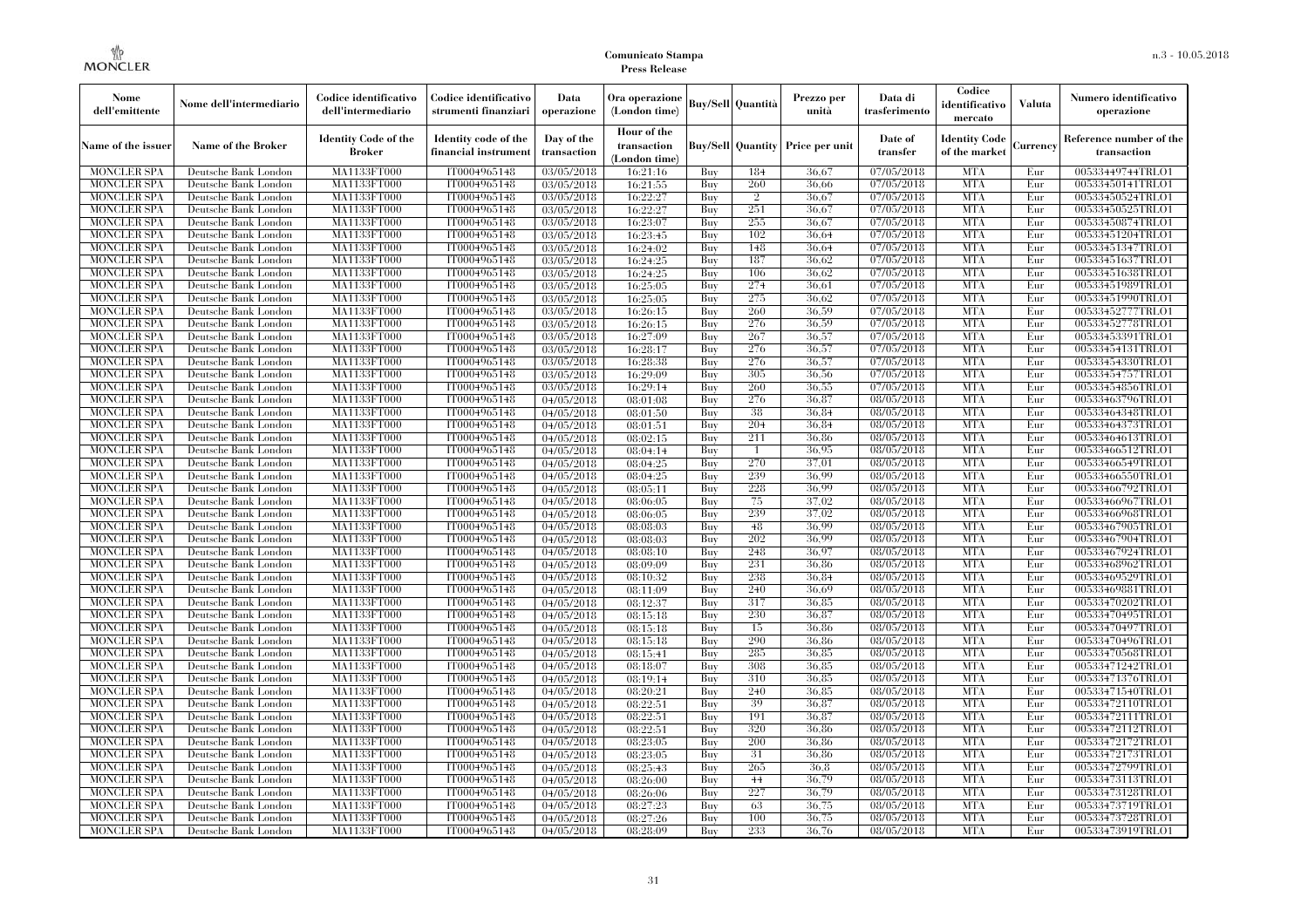| Nome<br>dell'emittente                   | Nome dell'intermediario                      | Codice identificativo<br>dell'intermediario  | Codice identificativo<br>strumenti finanziari | Data<br>operazione        | Ora operazione<br>(London time)             |            | <b>Buy/Sell Quantità</b> | Prezzo per<br>unità                     | Data di<br>trasferimento          | Codice<br>identificativo<br>mercato   | Valuta     | Numero identificativo<br>operazione    |
|------------------------------------------|----------------------------------------------|----------------------------------------------|-----------------------------------------------|---------------------------|---------------------------------------------|------------|--------------------------|-----------------------------------------|-----------------------------------|---------------------------------------|------------|----------------------------------------|
| Name of the issuer                       | Name of the Broker                           | <b>Identity Code of the</b><br><b>Broker</b> | Identity code of the<br>financial instrument  | Day of the<br>transaction | Hour of the<br>transaction<br>(London time) |            |                          | <b>Buy/Sell Quantity Price per unit</b> | Date of<br>transfer               | <b>Identity Code</b><br>of the market | durrency   | Reference number of the<br>transaction |
| <b>MONCLER SPA</b>                       | Deutsche Bank London                         | MA1133FT000                                  | IT0004965148                                  | 04/05/2018                | 08:29:09                                    | Buy        | 65                       | 36,75                                   | 08/05/2018                        | <b>MTA</b>                            | Eur        | 00533474536TRLO1                       |
| <b>MONCLER SPA</b>                       | Deutsche Bank London                         | <b>MA1133FT000</b>                           | IT0004965148                                  | 04/05/2018                | 08:29:09                                    | Buy        | 171                      | 36,75                                   | 08/05/2018                        | <b>MTA</b>                            | Eur        | 00533474537TRLO1                       |
| <b>MONCLER SPA</b>                       | Deutsche Bank London                         | MA1133FT000                                  | IT0004965148                                  | 04/05/2018                | 08:31:51                                    | Buy        | 295                      | 36.79                                   | 08/05/2018                        | <b>MTA</b>                            | Eur        | 00533475973TRLO1                       |
| <b>MONCLER SPA</b>                       | Deutsche Bank London                         | MA1133FT000                                  | IT0004965148                                  | 04/05/2018                | 08:32:25                                    | Buy        | 261                      | 36.81                                   | 08/05/2018                        | <b>MTA</b>                            | Eur        | 00533476081TRLO1                       |
| <b>MONCLER SPA</b>                       | Deutsche Bank London                         | MA1133FT000<br><b>MA1133FT000</b>            | IT0004965148<br>IT0004965148                  | 04/05/2018                | 08:32:25                                    | Buy        | 149<br>188               | 36,81<br>36.8                           | 08/05/2018<br>$\sqrt{08}/05/2018$ | <b>MTA</b><br><b>MTA</b>              | Eur<br>Eur | 00533476082TRLO1                       |
| <b>MONCLER SPA</b><br><b>MONCLER SPA</b> | Deutsche Bank London<br>Deutsche Bank London | MA1133FT000                                  | IT0004965148                                  | 04/05/2018                | 08:34:51<br>08:34:52                        | Buy<br>Buy | 37                       | 36.8                                    | 08/05/2018                        | <b>MTA</b>                            | Eur        | 00533476865TRLO1<br>00533476867TRLO1   |
| <b>MONCLER SPA</b>                       | Deutsche Bank London                         | MA1133FT000                                  | IT0004965148                                  | 04/05/2018<br>04/05/2018  | 08:37:25                                    | Buv        | 320                      | 36.8                                    | 08/05/2018                        | <b>MTA</b>                            | Eur        | 00533478240TRLO1                       |
| <b>MONCLER SPA</b>                       | Deutsche Bank London                         | MA1133FT000                                  | IT0004965148                                  | 04/05/2018                | 08:37:25                                    | Buy        | 239                      | 36,79                                   | 08/05/2018                        | <b>MTA</b>                            | Eur        | 00533478241TRLO1                       |
| <b>MONCLER SPA</b>                       | Deutsche Bank London                         | <b>MA1133FT000</b>                           | IT0004965148                                  | 04/05/2018                | 08:37:25                                    | Buy        | 53                       | 36,79                                   | 08/05/2018                        | <b>MTA</b>                            | Eur        | 00533478242TRLO1                       |
| <b>MONCLER SPA</b>                       | Deutsche Bank London                         | MA1133FT000                                  | IT0004965148                                  | 04/05/2018                | 08:40:33                                    | Buy        | 288                      | 36.78                                   | 08/05/2018                        | <b>MTA</b>                            | Eur        | 00533478755TRLO1                       |
| <b>MONCLER SPA</b>                       | Deutsche Bank London                         | MA1133FT000                                  | IT0004965148                                  | 04/05/2018                | 08:44:02                                    | Buy        | 270                      | 36.78                                   | 08/05/2018                        | <b>MTA</b>                            | Eur        | 00533479200TRLO1                       |
| <b>MONCLER SPA</b>                       | Deutsche Bank London                         | MA1133FT000                                  | IT0004965148                                  | 04/05/2018                | 08:44:47                                    | Buy        | 240                      | 36.8                                    | 08/05/2018                        | <b>MTA</b>                            | Eur        | 00533479338TRLO1                       |
| <b>MONCLER SPA</b>                       | Deutsche Bank London                         | MA1133FT000                                  | IT0004965148                                  | 04/05/2018                | 08:46:10                                    | Buy        | 270                      | 36,79                                   | 08/05/2018                        | <b>MTA</b>                            | Eur        | 00533479528TRLO1                       |
| <b>MONCLER SPA</b>                       | Deutsche Bank London                         | MA1133FT000                                  | IT0004965148                                  | 04/05/2018                | 08:46:10                                    | Buy        | 451                      | 36,79                                   | 08/05/2018                        | <b>MTA</b>                            | Eur        | 00533479529TRLO1                       |
| <b>MONCLER SPA</b>                       | Deutsche Bank London                         | MA1133FT000                                  | IT0004965148                                  | 04/05/2018                | 08:49:31                                    | Buy        | 340                      | 36,77                                   | 08/05/2018                        | <b>MTA</b>                            | Eur        | 00533479962TRLO1                       |
| <b>MONCLER SPA</b>                       | Deutsche Bank London                         | MA1133FT000                                  | IT0004965148                                  | 04/05/2018                | 08:49:33                                    | Buy        | 291                      | 36.76                                   | 08/05/2018                        | <b>MTA</b>                            | Eur        | 00533479971TRLO1                       |
| <b>MONCLER SPA</b>                       | Deutsche Bank London                         | MA1133FT000                                  | IT0004965148                                  | 04/05/2018                | 08:49:34                                    | Buy        | 258                      | 36,75                                   | 08/05/2018                        | <b>MTA</b>                            | Eur        | 00533479974TRLO1                       |
| <b>MONCLER SPA</b>                       | Deutsche Bank London                         | MA1133FT000                                  | IT0004965148                                  | 04/05/2018                | 08:49:34                                    | Buy        | 37                       | 36,75                                   | 08/05/2018                        | <b>MTA</b>                            | Eur        | 00533479973TRLO1                       |
| <b>MONCLER SPA</b>                       | Deutsche Bank London                         | MA1133FT000                                  | IT0004965148                                  | 04/05/2018                | 08:52:49                                    | Buy        | 167                      | 36,78                                   | 08/05/2018                        | <b>MTA</b>                            | Eur        | 00533480536TRLO1                       |
| MONCLER SPA                              | Deutsche Bank London                         | MA1133FT000                                  | IT0004965148                                  | 04/05/2018                | 08:52:49                                    | Buy        | 110                      | 36,78                                   | $\sqrt{08}/05/2018$               | <b>MTA</b>                            | Eur        | 00533480535TRLO1                       |
| <b>MONCLER SPA</b>                       | Deutsche Bank London                         | MA1133FT000                                  | IT0004965148                                  | 04/05/2018                | 08:55:29                                    | Buy        | 312                      | 36,8                                    | 08/05/2018                        | <b>MTA</b>                            | Eur        | 00533481166TRLO1                       |
| <b>MONCLER SPA</b>                       | Deutsche Bank London                         | MA1133FT000                                  | IT0004965148                                  | 04/05/2018                | 08:55:32                                    | Buy        | 102                      | 36,77                                   | 08/05/2018                        | <b>MTA</b>                            | Eur        | 00533481168TRLO1                       |
| <b>MONCLER SPA</b>                       | Deutsche Bank London                         | MA1133FT000                                  | IT0004965148                                  | 04/05/2018                | 08:55:32                                    | Buy        | 123                      | 36,77                                   | 08/05/2018                        | <b>MTA</b>                            | Eur        | 00533481169TRLO1                       |
| <b>MONCLER SPA</b>                       | Deutsche Bank London                         | MA1133FT000                                  | IT0004965148                                  | 04/05/2018                | 08:56:46                                    | Buy        | 9                        | 36.8                                    | 08/05/2018                        | <b>MTA</b>                            | Eur        | 00533481556TRLO1                       |
| <b>MONCLER SPA</b>                       | Deutsche Bank London                         | MA1133FT000                                  | IT0004965148                                  | $\sqrt{04}/05/2018$       | 08:57:08                                    | Buy        | 352                      | 36,81                                   | $\sqrt{08}/05/2018$               | <b>MTA</b>                            | Eur        | 00533481709TRLO1                       |
| <b>MONCLER SPA</b>                       | Deutsche Bank London                         | MA1133FT000                                  | IT0004965148                                  | 04/05/2018                | 08:57:33                                    | Buy        | 230                      | 36,79                                   | 08/05/2018                        | <b>MTA</b>                            | Eur        | 00533482063TRLO1                       |
| <b>MONCLER SPA</b>                       | Deutsche Bank London                         | MA1133FT000                                  | IT0004965148                                  | 04/05/2018                | 09:02:03                                    | Buy        | 280                      | 36.8                                    | 08/05/2018                        | <b>MTA</b>                            | Eur        | 00533482965TRLO1                       |
| <b>MONCLER SPA</b>                       | Deutsche Bank London                         | MA1133FT000                                  | IT0004965148                                  | 04/05/2018                | 09:04:12                                    | Buy        | 267                      | 36,79                                   | $\sqrt{08}/05/2018$               | <b>MTA</b>                            | Eur        | 00533483510TRLO1                       |
| <b>MONCLER SPA</b>                       | Deutsche Bank London                         | <b>MA1133FT000</b>                           | IT0004965148                                  | 04/05/2018                | 09:04:12                                    | Buy        | 45                       | 36.8                                    | 08/05/2018                        | <b>MTA</b>                            | Eur        | 00533483513TRLO1                       |
| MONCLER SPA                              | Deutsche Bank London                         | MA1133FT000                                  | IT0004965148                                  | 04/05/2018                | 09:04:12                                    | Buy        | 250                      | 36,8                                    | 08/05/2018                        | <b>MTA</b>                            | Eur        | 00533483512TRLO1                       |
| <b>MONCLER SPA</b>                       | Deutsche Bank London                         | MA1133FT000                                  | IT0004965148                                  | 04/05/2018                | 09:04:12                                    | Buy        | 53                       | 36,8                                    | 08/05/2018                        | <b>MTA</b>                            | Eur        | 00533483515TRLO1                       |
| <b>MONCLER SPA</b>                       | Deutsche Bank London                         | MA1133FT000                                  | IT0004965148                                  | 04/05/2018                | 09:04:12                                    | Buy        | 250                      | 36.8                                    | $\sqrt{08}/05/2018$               | <b>MTA</b>                            | Eur        | 00533483514TRLO1                       |
| <b>MONCLER SPA</b>                       | Deutsche Bank London                         | <b>MA1133FT000</b>                           | IT0004965148                                  | 04/05/2018                | 09:05:51                                    | Buy        | 79                       | 36,78                                   | 08/05/2018                        | <b>MTA</b>                            | Eur        | 00533483848TRLO1                       |
| <b>MONCLER SPA</b>                       | Deutsche Bank London                         | MA1133FT000                                  | IT0004965148                                  | 04/05/2018                | 09:05:51                                    | Buy        | 156                      | 36,78                                   | 08/05/2018                        | <b>MTA</b>                            | Eur        | 00533483849TRLO1                       |
| <b>MONCLER SPA</b>                       | Deutsche Bank London                         | MA1133FT000                                  | IT0004965148                                  | 04/05/2018                | 09:06:11                                    | Buy        | 65                       | 36,77                                   | 08/05/2018                        | <b>MTA</b>                            | Eur        | 00533483897TRLO1                       |
| <b>MONCLER SPA</b><br><b>MONCLER SPA</b> | Deutsche Bank London<br>Deutsche Bank London | MA1133FT000<br><b>MA1133FT000</b>            | IT0004965148<br>IT0004965148                  | 04/05/2018                | 09:06:14                                    | Buy<br>Buy | 160<br>234               | 36,77<br>36,75                          | 08/05/2018<br>08/05/2018          | <b>MTA</b><br><b>MTA</b>              | Eur<br>Eur | 00533483900TRLO1<br>00533484192TRLO1   |
| <b>MONCLER SPA</b>                       | Deutsche Bank London                         | MA1133FT000                                  | IT0004965148                                  | 04/05/2018<br>04/05/2018  | 09:07:01<br>09:10:19                        | Buy        | 380                      | 36,77                                   | 08/05/2018                        | <b>MTA</b>                            | Eur        | 00533485034TRLO1                       |
| <b>MONCLER SPA</b>                       | Deutsche Bank London                         | <b>MA1133FT000</b>                           | IT0004965148                                  | 04/05/2018                | 09:12:02                                    | Buy        | 317                      | 36,77                                   | 08/05/2018                        | <b>MTA</b>                            | Eur        | 00533485546TRLO1                       |
| <b>MONCLER SPA</b>                       | Deutsche Bank London                         | MA1133FT000                                  | IT0004965148                                  | 04/05/2018                | 09:12:02                                    | Buy        | 3                        | 36,77                                   | 08/05/2018                        | <b>MTA</b>                            | Eur        | 00533485547TRLO1                       |
| <b>MONCLER SPA</b>                       | Deutsche Bank London                         | MA1133FT000                                  | IT0004965148                                  | 04/05/2018                | 09:12:55                                    | Buy        | 400                      | 36,78                                   | 08/05/2018                        | <b>MTA</b>                            | Eur        | 00533485683TRLO1                       |
| <b>MONCLER SPA</b>                       | Deutsche Bank London                         | MA1133FT000                                  | IT0004965148                                  | 04/05/2018                | 09:14:54                                    | Buy        | 44                       | 36,77                                   | 08/05/2018                        | <b>MTA</b>                            | Eur        | 00533486211TRLO1                       |
| <b>MONCLER SPA</b>                       | Deutsche Bank London                         | MA1133FT000                                  | IT0004965148                                  | 04/05/2018                | 09:14:54                                    | Buy        | 266                      | 36,77                                   | 08/05/2018                        | <b>MTA</b>                            | Eur        | 00533486212TRLO1                       |
| <b>MONCLER SPA</b>                       | Deutsche Bank London                         | MA1133FT000                                  | IT0004965148                                  | 04/05/2018                | 09:15:00                                    | Buy        | 229                      | 36,74                                   | 08/05/2018                        | <b>MTA</b>                            | Eur        | 00533486215TRLO1                       |
| <b>MONCLER SPA</b>                       | Deutsche Bank London                         | MA1133FT000                                  | IT0004965148                                  | 04/05/2018                | 09:16:41                                    | Buy        | 235                      | 36,76                                   | 08/05/2018                        | <b>MTA</b>                            | Eur        | 00533486493TRLO1                       |
| <b>MONCLER SPA</b>                       | Deutsche Bank London                         | MA1133FT000                                  | IT0004965148                                  | 04/05/2018                | 09:19:54                                    | Buy        | 284                      | 36,77                                   | 08/05/2018                        | <b>MTA</b>                            | Eur        | 00533486838TRLO1                       |
| <b>MONCLER SPA</b>                       | Deutsche Bank London                         | MA1133FT000                                  | IT0004965148                                  | 04/05/2018                | 09:23:36                                    | Buy        | 255                      | 36,78                                   | 08/05/2018                        | <b>MTA</b>                            | Eur        | 00533487189TRLO1                       |
| <b>MONCLER SPA</b>                       | Deutsche Bank London                         | MA1133FT000                                  | IT0004965148                                  | 04/05/2018                | 09:25:45                                    | Buy        | 139                      | 36,77                                   | 08/05/2018                        | <b>MTA</b>                            | Eur        | 00533487381TRLO1                       |
| <b>MONCLER SPA</b>                       | Deutsche Bank London                         | MA1133FT000                                  | IT0004965148                                  | 04/05/2018                | 09:25:45                                    | Buy        | 127                      | 36,77                                   | 08/05/2018                        | <b>MTA</b>                            | Eur        | 00533487382TRLO1                       |
| <b>MONCLER SPA</b>                       | Deutsche Bank London                         | MA1133FT000                                  | IT0004965148                                  | 04/05/2018                | 09:28:19                                    | Buy        | 205                      | 36,79                                   | 08/05/2018                        | <b>MTA</b>                            | Eur        | 00533487744TRLO1                       |
| <b>MONCLER SPA</b>                       | Deutsche Bank London                         | <b>MA1133FT000</b>                           | IT0004965148                                  | 04/05/2018                | 09:28:19                                    | Buy        | 80                       | 36,79                                   | 08/05/2018                        | <b>MTA</b>                            | Eur        | 00533487745TRLO1                       |
| <b>MONCLER SPA</b>                       | Deutsche Bank London                         | MA1133FT000                                  | IT0004965148                                  | 04/05/2018                | 09:28:52                                    | Buy        | 470                      | 36,78                                   | 08/05/2018                        | <b>MTA</b>                            | Eur        | 00533487796TRLO1                       |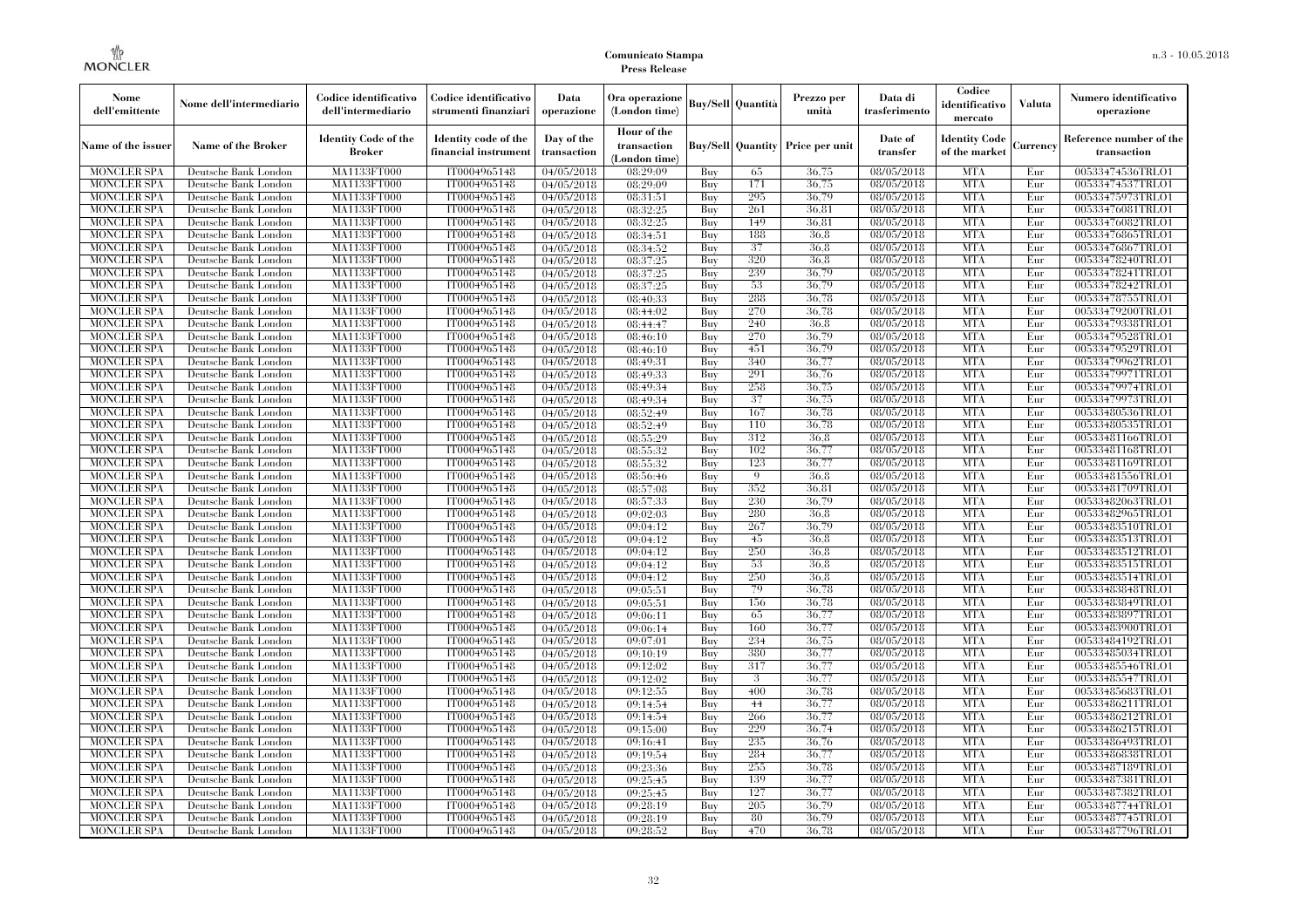| Nome<br>dell'emittente                   | Nome dell'intermediario                      | Codice identificativo<br>dell'intermediario  | Codice identificativo<br>strumenti finanziari | Data<br>operazione        | Ora operazione<br>(London time)           |            | Buv/Sell Quantità        | Prezzo per<br>unità | Data di<br>trasferimento          | Codice<br>identificativo<br>mercato   | <b>Valuta</b> | Numero identificativo<br>operazione    |
|------------------------------------------|----------------------------------------------|----------------------------------------------|-----------------------------------------------|---------------------------|-------------------------------------------|------------|--------------------------|---------------------|-----------------------------------|---------------------------------------|---------------|----------------------------------------|
| Name of the issuer                       | Name of the Broker                           | <b>Identity Code of the</b><br><b>Broker</b> | Identity code of the<br>financial instrument  | Day of the<br>transaction | Hour of the<br>transaction<br>London time |            | <b>Buy/Sell Quantity</b> | Price per unit      | Date of<br>transfer               | <b>Identity Code</b><br>of the market | Currencv      | Reference number of the<br>transaction |
| <b>MONCLER SPA</b>                       | Deutsche Bank London                         | MA1133FT000                                  | IT0004965148                                  | 04/05/2018                | 09:28:52                                  | Buv        | 367                      | 36,78               | 08/05/2018                        | <b>MTA</b>                            | Eur           | 00533487797TRLO1                       |
| <b>MONCLER SPA</b>                       | Deutsche Bank London                         | <b>MA1133FT000</b>                           | IT0004965148                                  | 04/05/2018                | 09:32:06                                  | Buy        | 232                      | 36,77               | 08/05/2018                        | <b>MTA</b>                            | Eur           | 00533488101TRLO1                       |
| <b>MONCLER SPA</b>                       | Deutsche Bank London                         | MA1133FT000                                  | IT0004965148                                  | 04/05/2018                | 09:33:15                                  | Buy        | 250                      | 36,78               | 08/05/2018                        | <b>MTA</b>                            | Eur           | 00533488275TRLO1                       |
| <b>MONCLER SPA</b>                       | Deutsche Bank London                         | MA1133FT000                                  | IT0004965148                                  | 04/05/2018                | 09:33:15                                  | Buy        | 18                       | 36.78               | 08/05/2018                        | <b>MTA</b>                            | Eur           | 00533488274TRLO1                       |
| <b>MONCLER SPA</b>                       | Deutsche Bank London                         | MA1133FT000                                  | IT0004965148                                  | 04/05/2018                | 09:33:23                                  | Buv        | 250                      | 36,77               | 08/05/2018                        | <b>MTA</b>                            | Eur           | 00533488297TRLO1                       |
| <b>MONCLER SPA</b>                       | Deutsche Bank London                         | MA1133FT000                                  | IT0004965148                                  | 04/05/2018                | 09:33:38                                  | Buy        | 360                      | 36,76<br>36,83      | $\sqrt{08}/05/2018$               | <b>MTA</b>                            | Eur           | 00533488327TRLO1                       |
| <b>MONCLER SPA</b><br><b>MONCLER SPA</b> | Deutsche Bank London<br>Deutsche Bank London | <b>MA1133FT000</b><br>MA1133FT000            | IT0004965148<br>IT0004965148                  | 04/05/2018                | 09:37:20<br>09:37:52                      | Buy<br>Buy | 360<br>295               | 36,82               | 08/05/2018<br>08/05/2018          | <b>MTA</b><br><b>MTA</b>              | Eur<br>Eur    | 00533488658TRLO1<br>00533488689TRLO1   |
| <b>MONCLER SPA</b>                       | Deutsche Bank London                         | MA1133FT000                                  | IT0004965148                                  | 04/05/2018<br>04/05/2018  | 09:38:52                                  | Buy        | 247                      | 36.81               | 08/05/2018                        | <b>MTA</b>                            | Eur           | 00533488793TRLO1                       |
| <b>MONCLER SPA</b>                       | Deutsche Bank London                         | MA1133FT000                                  | IT0004965148                                  | 04/05/2018                | 09:41:07                                  | Buy        | 238                      | 36,76               | 08/05/2018                        | <b>MTA</b>                            | Eur           | 00533489073TRLO1                       |
| <b>MONCLER SPA</b>                       | Deutsche Bank London                         | MA1133FT000                                  | IT0004965148                                  | 04/05/2018                | 09:44:46                                  | Buv        | 52                       | 36.78               | 08/05/2018                        | <b>MTA</b>                            | Eur           | 00533489706TRLO1                       |
| <b>MONCLER SPA</b>                       | Deutsche Bank London                         | MA1133FT000                                  | IT0004965148                                  | 04/05/2018                | 09:44:46                                  | Buy        | 289                      | 36,78               | $\sqrt{08}/05/2018$               | <b>MTA</b>                            | Eur           | 00533489707TRLO1                       |
| <b>MONCLER SPA</b>                       | Deutsche Bank London                         | MA1133FT000                                  | IT0004965148                                  | 04/05/2018                | 09:47:36                                  | Buy        | 309                      | 36,78               | 08/05/2018                        | <b>MTA</b>                            | Eur           | 00533490107TRLO1                       |
| <b>MONCLER SPA</b>                       | Deutsche Bank London                         | MA1133FT000                                  | IT0004965148                                  | 04/05/2018                | 09:48:36                                  | Buy        | 195                      | 36.8                | $\sqrt{08}/05/2018$               | <b>MTA</b>                            | Eur           | 00533490248TRLO1                       |
| <b>MONCLER SPA</b>                       | Deutsche Bank London                         | MA1133FT000                                  | IT0004965148                                  | 04/05/2018                | 09:48:36                                  | Buy        | 110                      | 36.8                | 08/05/2018                        | <b>MTA</b>                            | Eur           | 00533490249TRLO1                       |
| <b>MONCLER SPA</b>                       | Deutsche Bank London                         | MA1133FT000                                  | IT0004965148                                  | 04/05/2018                | 09:50:18                                  | Buy        | 101                      | 36,81               | $\sqrt{08}/05/2018$               | <b>MTA</b>                            | Eur           | 00533490485TRLO1                       |
| <b>MONCLER SPA</b>                       | Deutsche Bank London                         | <b>MA1133FT000</b>                           | IT0004965148                                  | 04/05/2018                | 09:50:18                                  | Buy        | 236                      | 36,81               | 08/05/2018                        | <b>MTA</b>                            | Eur           | 00533490487TRLO1                       |
| <b>MONCLER SPA</b>                       | Deutsche Bank London                         | <b>MA1133FT000</b>                           | IT0004965148                                  | 04/05/2018                | 09:51:52                                  | Buy        | 33                       | 36,81               | $\sqrt{08/05}/2018$               | <b>MTA</b>                            | Eur           | 00533490925TRLO1                       |
| <b>MONCLER SPA</b>                       | Deutsche Bank London                         | MA1133FT000                                  | IT0004965148                                  | 04/05/2018                | 09:51:52                                  | Buy        | 265                      | 36,81               | 08/05/2018                        | <b>MTA</b>                            | Eur           | 00533490926TRLO1                       |
| <b>MONCLER SPA</b>                       | Deutsche Bank London                         | MA1133FT000                                  | IT0004965148                                  | 04/05/2018                | 09:52:08                                  | Buy        | 250                      | 36,79               | 08/05/2018                        | <b>MTA</b>                            | Eur           | 00533491015TRLO1                       |
| <b>MONCLER SPA</b>                       | Deutsche Bank London                         | MA1133FT000                                  | IT0004965148                                  | 04/05/2018                | 09:54:10                                  | Buy        | 239                      | 36.77               | 08/05/2018                        | <b>MTA</b>                            | Eur           | 00533491398TRLO1                       |
| <b>MONCLER SPA</b>                       | Deutsche Bank London                         | <b>MA1133FT000</b>                           | IT0004965148                                  | 04/05/2018                | 09:54:10                                  | Buy        | 250                      | 36,77               | 08/05/2018                        | <b>MTA</b>                            | Eur           | 00533491399TRLO1                       |
| <b>MONCLER SPA</b>                       | Deutsche Bank London                         | MA1133FT000                                  | IT0004965148                                  | 04/05/2018                | 09:56:37                                  | Buy        | 245                      | 36,76               | 08/05/2018                        | <b>MTA</b>                            | Eur           | 00533491714TRLO1                       |
| <b>MONCLER SPA</b>                       | Deutsche Bank London                         | MA1133FT000                                  | IT0004965148                                  | 04/05/2018                | 10:04:59                                  | Buy        | 250                      | 36,78               | 08/05/2018                        | <b>MTA</b>                            | Eur           | 00533493097TRLO1                       |
| <b>MONCLER SPA</b>                       | Deutsche Bank London                         | MA1133FT000                                  | IT0004965148                                  | 04/05/2018                | 10:05:24                                  | Buy        | 352                      | 36.8                | 08/05/2018                        | <b>MTA</b>                            | Eur           | 00533493133TRLO1                       |
| <b>MONCLER SPA</b>                       | Deutsche Bank London                         | MA1133FT000                                  | IT0004965148                                  | $\sqrt{04}/05/2018$       | 10:06:19                                  | Buy        | 72                       | 36.8                | 08/05/2018                        | <b>MTA</b>                            | Eur           | 00533493336TRLO1                       |
| <b>MONCLER SPA</b>                       | Deutsche Bank London                         | MA1133FT000                                  | IT0004965148                                  | 04/05/2018                | 10:06:19                                  | Buy        | 125                      | 36.8                | 08/05/2018                        | <b>MTA</b>                            | Eur           | 00533493335TRLO1                       |
| <b>MONCLER SPA</b>                       | Deutsche Bank London                         | MA1133FT000                                  | IT0004965148                                  | 04/05/2018                | 10:06:19                                  | Buy        | 125                      | 36.8                | 08/05/2018                        | <b>MTA</b>                            | Eur           | 00533493334TRLO1                       |
| <b>MONCLER SPA</b>                       | Deutsche Bank London                         | MA1133FT000                                  | IT0004965148                                  | 04/05/2018                | 10:06:51                                  | Buy        | 200                      | 36,79               | $\sqrt{08}/05/2018$               | <b>MTA</b>                            | Eur           | 00533493436TRLO1                       |
| <b>MONCLER SPA</b>                       | Deutsche Bank London                         | MA1133FT000                                  | IT0004965148                                  | 04/05/2018                | 10:07:21                                  | Buy        | 270                      | 36.81               | 08/05/2018                        | <b>MTA</b>                            | Eur           | 00533493509TRLO1                       |
| <b>MONCLER SPA</b>                       | Deutsche Bank London                         | MA1133FT000                                  | IT0004965148                                  | 04/05/2018                | 10:08:27                                  | Buy        | 124                      | 36.79               | 08/05/2018                        | <b>MTA</b>                            | Eur           | 00533493690TRLO1                       |
| <b>MONCLER SPA</b>                       | Deutsche Bank London                         | MA1133FT000                                  | IT0004965148                                  | 04/05/2018                | 10:08:32                                  | Buy        | 168                      | 36,79               | 08/05/2018                        | <b>MTA</b>                            | Eur           | 00533493737TRLO1                       |
| <b>MONCLER SPA</b>                       | Deutsche Bank London                         | MA1133FT000                                  | IT0004965148<br>IT0004965148                  | 04/05/2018                | 10:08:32                                  | Buy        | 125<br>427               | 36,79<br>36,81      | $\sqrt{08}/05/2018$<br>08/05/2018 | <b>MTA</b><br><b>MTA</b>              | Eur<br>Eur    | 00533493736TRLO1                       |
| <b>MONCLER SPA</b><br><b>MONCLER SPA</b> | Deutsche Bank London<br>Deutsche Bank London | <b>MA1133FT000</b><br>MA1133FT000            | IT0004965148                                  | 04/05/2018<br>04/05/2018  | 10:18:48<br>10:18:54                      | Buy<br>Buy | 470                      | 36,81               | 08/05/2018                        | <b>MTA</b>                            | Eur           | 00533495054TRLO1<br>00533495076TRLO1   |
| <b>MONCLER SPA</b>                       | Deutsche Bank London                         | MA1133FT000                                  | IT0004965148                                  | 04/05/2018                | 10:19:58                                  | Buy        | 10                       | 36.8                | 08/05/2018                        | <b>MTA</b>                            | Eur           | 00533495213TRLO1                       |
| <b>MONCLER SPA</b>                       | Deutsche Bank London                         | MA1133FT000                                  | IT0004965148                                  | 04/05/2018                | 10:20:54                                  | Buy        | 345                      | 36.81               | 08/05/2018                        | <b>MTA</b>                            | Eur           | 00533495395TRLO1                       |
| <b>MONCLER SPA</b>                       | Deutsche Bank London                         | <b>MA1133FT000</b>                           | IT0004965148                                  | 04/05/2018                | 10:21:50                                  | Buy        | 400                      | 36.8                | 08/05/2018                        | <b>MTA</b>                            | Eur           | 00533495464TRLO1                       |
| <b>MONCLER SPA</b>                       | Deutsche Bank London                         | MA1133FT000                                  | IT0004965148                                  | 04/05/2018                | 10:21:50                                  | Buy        | 319                      | 36.81               | 08/05/2018                        | <b>MTA</b>                            | Eur           | 00533495465TRLO1                       |
| <b>MONCLER SPA</b>                       | Deutsche Bank London                         | MA1133FT000                                  | IT0004965148                                  | 04/05/2018                | 10:22:54                                  | Buy        | 43                       | 36,79               | 08/05/2018                        | <b>MTA</b>                            | Eur           | 00533495630TRLO1                       |
| <b>MONCLER SPA</b>                       | Deutsche Bank London                         | MA1133FT000                                  | IT0004965148                                  | 04/05/2018                | 10:22:54                                  | Buy        | 231                      | 36.79               | 08/05/2018                        | <b>MTA</b>                            | Eur           | 00533495632TRLO1                       |
| <b>MONCLER SPA</b>                       | Deutsche Bank London                         | MA1133FT000                                  | IT0004965148                                  | 04/05/2018                | 10:24:58                                  | Buy        | 275                      | 36,77               | 08/05/2018                        | <b>MTA</b>                            | Eur           | 00533495959TRLO1                       |
| <b>MONCLER SPA</b>                       | Deutsche Bank London                         | MA1133FT000                                  | IT0004965148                                  | 04/05/2018                | 10:26:49                                  | Buy        | 285                      | 36,72               | 08/05/2018                        | <b>MTA</b>                            | Eur           | 00533496255TRLO1                       |
| <b>MONCLER SPA</b>                       | Deutsche Bank London                         | <b>MA1133FT000</b>                           | IT0004965148                                  | 04/05/2018                | 10:27:31                                  | Buy        | 239                      | 36.68               | 08/05/2018                        | <b>MTA</b>                            | Eur           | 00533496362TRLO1                       |
| <b>MONCLER SPA</b>                       | Deutsche Bank London                         | MA1133FT000                                  | IT0004965148                                  | 04/05/2018                | 10:31:06                                  | Buy        | 65                       | 36.69               | 08/05/2018                        | <b>MTA</b>                            | Eur           | 00533497041TRLO1                       |
| <b>MONCLER SPA</b>                       | Deutsche Bank London                         | MA1133FT000                                  | IT0004965148                                  | 04/05/2018                | 10:31:07                                  | Buy        | 143                      | 36,69               | 08/05/2018                        | <b>MTA</b>                            | Eur           | 00533497059TRLO1                       |
| <b>MONCLER SPA</b>                       | Deutsche Bank London                         | MA1133FT000                                  | IT0004965148                                  | 04/05/2018                | 10:31:20                                  | Buy        | 193                      | 36.69               | 08/05/2018                        | <b>MTA</b>                            | Eur           | 00533497119TRLO1                       |
| <b>MONCLER SPA</b>                       | Deutsche Bank London                         | MA1133FT000                                  | IT0004965148                                  | 04/05/2018                | 10:31:30                                  | Buy        | 290                      | 36.67               | 08/05/2018                        | <b>MTA</b>                            | Eur           | 00533497149TRLO1                       |
| <b>MONCLER SPA</b>                       | Deutsche Bank London                         | MA1133FT000                                  | IT0004965148                                  | 04/05/2018                | 10:35:39                                  | Buy        | 227                      | 36.64               | 08/05/2018                        | <b>MTA</b>                            | Eur           | 00533497891TRLO1                       |
| <b>MONCLER SPA</b>                       | Deutsche Bank London                         | MA1133FT000                                  | IT0004965148                                  | 04/05/2018                | 10:35:39                                  | Buy        | 49                       | 36.64               | 08/05/2018                        | <b>MTA</b>                            | Eur           | 00533497892TRLO1                       |
| <b>MONCLER SPA</b>                       | Deutsche Bank London                         | MA1133FT000                                  | IT0004965148                                  | 04/05/2018                | 10:36:52                                  | Buy        | 262                      | 36,66               | 08/05/2018                        | <b>MTA</b>                            | Eur           | 00533498063TRLO1                       |
| <b>MONCLER SPA</b>                       | Deutsche Bank London                         | MA1133FT000                                  | IT0004965148                                  | 04/05/2018                | 10:37:48                                  | Buy        | 247                      | 36.64               | 08/05/2018                        | <b>MTA</b>                            | Eur           | 00533498185TRLO1                       |
| <b>MONCLER SPA</b>                       | Deutsche Bank London                         | MA1133FT000                                  | IT0004965148                                  | 04/05/2018                | 10:40:32                                  | Buy        | 367                      | 36.66               | 08/05/2018                        | <b>MTA</b>                            | Eur           | 00533498497TRLO1                       |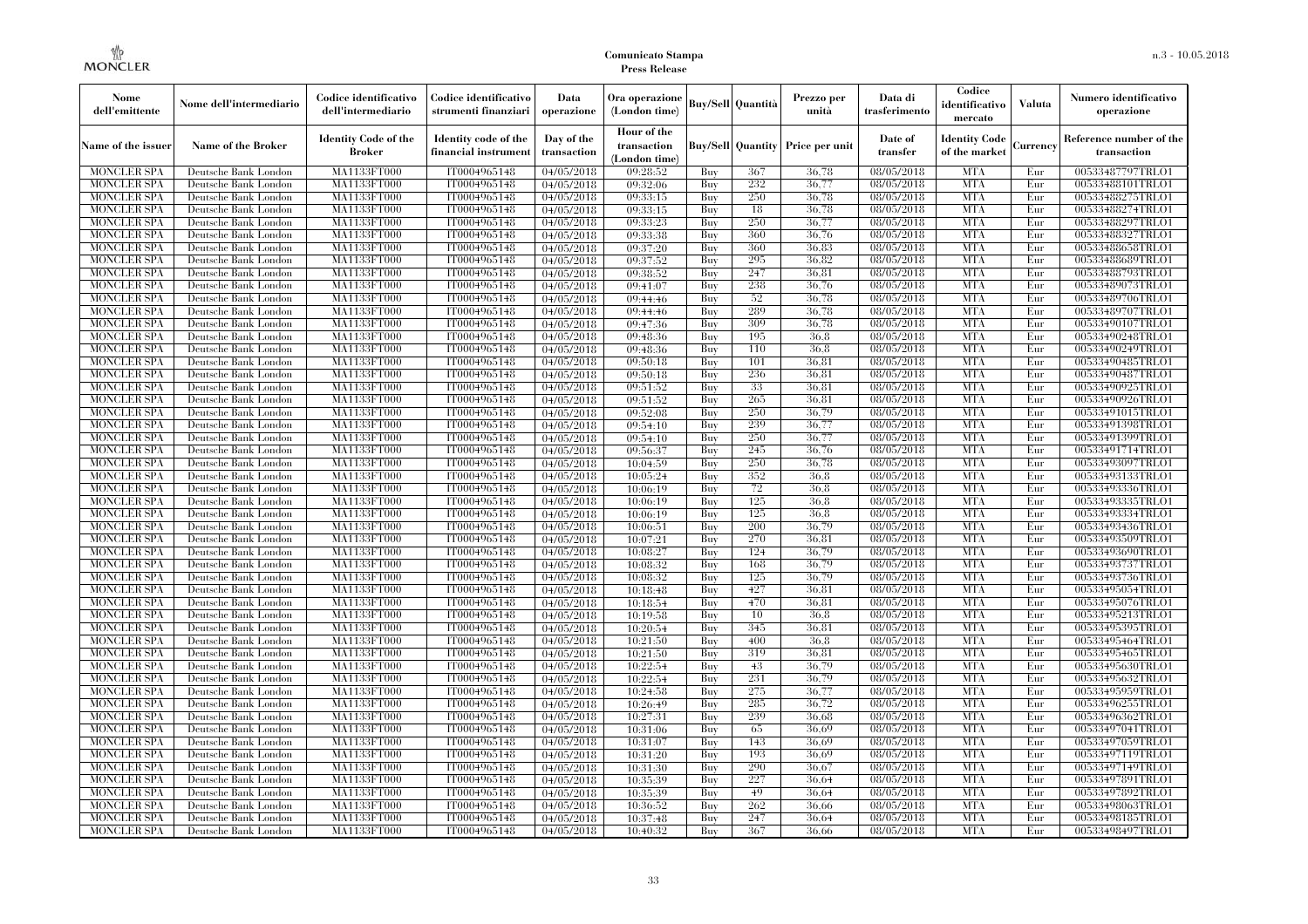| Nome<br>dell'emittente                   | Nome dell'intermediario                      | Codice identificativo<br>dell'intermediario  | Codice identificativo<br>strumenti finanziari | Data<br>operazione        | Ora operazione<br>(London time)             |            | Buy/Sell   Quantità      | Prezzo per<br>unità | Data di<br>trasferimento          | Codice<br>identificativo<br>mercato   | <b>Valuta</b> | Numero identificativo<br>operazione    |
|------------------------------------------|----------------------------------------------|----------------------------------------------|-----------------------------------------------|---------------------------|---------------------------------------------|------------|--------------------------|---------------------|-----------------------------------|---------------------------------------|---------------|----------------------------------------|
| Name of the issuer                       | Name of the Broker                           | <b>Identity Code of the</b><br><b>Broker</b> | Identity code of the<br>financial instrument  | Day of the<br>transaction | Hour of the<br>transaction<br>(London time) |            | <b>Buy/Sell Quantity</b> | Price per unit      | Date of<br>transfer               | <b>Identity Code</b><br>of the market | Currencv      | Reference number of the<br>transaction |
| <b>MONCLER SPA</b>                       | Deutsche Bank London                         | MA1133FT000                                  | IT0004965148                                  | $\sqrt{04}/05/2018$       | 10:47:04                                    | Buy        | 325                      | 36,7                | 08/05/2018                        | <b>MTA</b>                            | Eur           | 00533499445TRLO1                       |
| <b>MONCLER SPA</b>                       | Deutsche Bank London                         | <b>MA1133FT000</b>                           | IT0004965148                                  | 04/05/2018                | 10:49:09                                    | Buy        | 81                       | 36,7                | $\sqrt{08/05}/2018$               | <b>MTA</b>                            | Eur           | 00533499720TRLO1                       |
| <b>MONCLER SPA</b>                       | Deutsche Bank London                         | MA1133FT000                                  | IT0004965148                                  | 04/05/2018                | 10:49:09                                    | Buv        | 238                      | 36.7                | 08/05/2018                        | <b>MTA</b>                            | Eur           | 00533499719TRLO1                       |
| <b>MONCLER SPA</b>                       | Deutsche Bank London                         | MA1133FT000                                  | IT0004965148                                  | 04/05/2018                | 10:50:01                                    | Buy        | 480                      | 36.7                | 08/05/2018                        | <b>MTA</b>                            | Eur           | 00533499824TRLO1                       |
| <b>MONCLER SPA</b>                       | Deutsche Bank London                         | MA1133FT000                                  | IT0004965148                                  | 04/05/2018                | 10:52:45                                    | Buy        | 270<br>90                | 36.69<br>36,69      | 08/05/2018                        | <b>MTA</b><br><b>MTA</b>              | Eur<br>Eur    | 00533500300TRLO1                       |
| <b>MONCLER SPA</b><br><b>MONCLER SPA</b> | Deutsche Bank London<br>Deutsche Bank London | <b>MA1133FT000</b><br>MA1133FT000            | IT0004965148<br>IT0004965148                  | 04/05/2018<br>04/05/2018  | 10:52:45<br>10:52:45                        | Buy<br>Buy | 125                      | 36,69               | $\sqrt{08}/05/2018$<br>08/05/2018 | <b>MTA</b>                            | Eur           | 00533500303TRLO1<br>00533500302TRLO1   |
| <b>MONCLER SPA</b>                       | Deutsche Bank London                         | MA1133FT000                                  | IT0004965148                                  | 04/05/2018                | 10:52:45                                    | Buy        | 125                      | 36.69               | 08/05/2018                        | <b>MTA</b>                            | Eur           | 00533500301TRLO1                       |
| <b>MONCLER SPA</b>                       | Deutsche Bank London                         | MA1133FT000                                  | IT0004965148                                  | 04/05/2018                | 10:57:43                                    | Buy        | 240                      | 36,67               | 08/05/2018                        | <b>MTA</b>                            | Eur           | 00533501068TRLO1                       |
| <b>MONCLER SPA</b>                       | Deutsche Bank London                         | MA1133FT000                                  | IT0004965148                                  | 04/05/2018                | 11:04:14                                    | Buy        | 390                      | 36.68               | 08/05/2018                        | <b>MTA</b>                            | Eur           | 00533502011TRLO1                       |
| <b>MONCLER SPA</b>                       | Deutsche Bank London                         | MA1133FT000                                  | IT0004965148                                  | 04/05/2018                | 11:05:24                                    | Buy        | 345                      | 36.68               | 08/05/2018                        | <b>MTA</b>                            | Eur           | 00533502202TRLO1                       |
| <b>MONCLER SPA</b>                       | Deutsche Bank London                         | MA1133FT000                                  | IT0004965148                                  | 04/05/2018                | 11:08:30                                    | Buy        | 390                      | 36,67               | 08/05/2018                        | <b>MTA</b>                            | Eur           | 00533502629TRLO1                       |
| <b>MONCLER SPA</b>                       | Deutsche Bank London                         | MA1133FT000                                  | IT0004965148                                  | 04/05/2018                | 11:08:30                                    | Buy        | 358                      | 36.67               | 08/05/2018                        | <b>MTA</b>                            | Eur           | 00533502630TRLO1                       |
| <b>MONCLER SPA</b>                       | Deutsche Bank London                         | MA1133FT000                                  | IT0004965148                                  | 04/05/2018                | 11:08:38                                    | Buy        | 151                      | 36,67               | 08/05/2018                        | <b>MTA</b>                            | Eur           | 00533502635TRLO1                       |
| <b>MONCLER SPA</b>                       | Deutsche Bank London                         | MA1133FT000                                  | IT0004965148                                  | 04/05/2018                | 11:08:38                                    | Buy        | 249                      | 36,67               | 08/05/2018                        | <b>MTA</b>                            | Eur           | 00533502634TRLO1                       |
| <b>MONCLER SPA</b>                       | Deutsche Bank London                         | MA1133FT000                                  | IT0004965148                                  | 04/05/2018                | 11:11:44                                    | Buy        | 265                      | 36.68               | 08/05/2018                        | <b>MTA</b>                            | Eur           | 00533502958TRLO1                       |
| <b>MONCLER SPA</b>                       | Deutsche Bank London                         | MA1133FT000                                  | IT0004965148                                  | 04/05/2018                | 11:13:10                                    | Buy        | 308                      | 36.66               | 08/05/2018                        | <b>MTA</b>                            | Eur           | 00533503066TRLO1                       |
| <b>MONCLER SPA</b>                       | Deutsche Bank London                         | MA1133FT000                                  | IT0004965148                                  | 04/05/2018                | 11:16:48                                    | Buy        | 489                      | 36,66               | 08/05/2018                        | <b>MTA</b>                            | Eur           | 00533503437TRLO1                       |
| <b>MONCLER SPA</b>                       | Deutsche Bank London                         | MA1133FT000                                  | IT0004965148                                  | 04/05/2018                | 11:20:23                                    | Buy        | 250                      | 36,66               | 08/05/2018                        | <b>MTA</b>                            | Eur           | 00533503751TRLO1                       |
| <b>MONCLER SPA</b>                       | Deutsche Bank London                         | MA1133FT000                                  | IT0004965148                                  | 04/05/2018                | 11:20:23                                    | Buy        | 299                      | 36.65               | 08/05/2018                        | <b>MTA</b>                            | Eur           | 00533503752TRLO1                       |
| <b>MONCLER SPA</b>                       | Deutsche Bank London                         | MA1133FT000                                  | IT0004965148                                  | 04/05/2018                | 11:22:55                                    | Buy        | 73                       | 36,63               | 08/05/2018                        | <b>MTA</b>                            | Eur           | 00533504022TRLO1                       |
| <b>MONCLER SPA</b>                       | Deutsche Bank London                         | MA1133FT000                                  | IT0004965148                                  | 04/05/2018                | 11:22:55                                    | Buy        | 193                      | 36,63               | 08/05/2018                        | <b>MTA</b>                            | Eur           | 00533504021TRLO1                       |
| <b>MONCLER SPA</b>                       | Deutsche Bank London                         | MA1133FT000                                  | IT0004965148                                  | 04/05/2018                | 11:27:08                                    | Buy        | 205                      | 36.63               | 08/05/2018                        | <b>MTA</b>                            | Eur           | 00533504480TRLO1                       |
| <b>MONCLER SPA</b>                       | Deutsche Bank London                         | MA1133FT000                                  | IT0004965148                                  | 04/05/2018                | 11:27:08                                    | Buy        | 125                      | 36.63               | $\sqrt{08}/05/2018$               | <b>MTA</b>                            | Eur           | 00533504479TRLO1                       |
| <b>MONCLER SPA</b>                       | Deutsche Bank London                         | MA1133FT000                                  | IT0004965148                                  | 04/05/2018                | 11:27:08                                    | Buy        | 125                      | 36.63               | $\sqrt{08}/05/2018$               | <b>MTA</b>                            | Eur           | 00533504478TRLO1                       |
| <b>MONCLER SPA</b>                       | Deutsche Bank London                         | MA1133FT000                                  | IT0004965148                                  | 04/05/2018                | 11:27:08                                    | Buy        | 46                       | 36,62               | 08/05/2018                        | <b>MTA</b>                            | Eur           | 00533504477TRLO1                       |
| <b>MONCLER SPA</b>                       | Deutsche Bank London                         | MA1133FT000                                  | IT0004965148                                  | 04/05/2018                | 11:31:35                                    | Buy        | 56                       | 36,65               | 08/05/2018                        | <b>MTA</b>                            | Eur           | 00533504939TRLO1                       |
| <b>MONCLER SPA</b>                       | Deutsche Bank London                         | MA1133FT000                                  | IT0004965148                                  | 04/05/2018                | 11:32:07                                    | Buy        | 125                      | 36.66               | 08/05/2018                        | <b>MTA</b>                            | Eur           | 00533505052TRLO1                       |
| <b>MONCLER SPA</b>                       | Deutsche Bank London<br>Deutsche Bank London | MA1133FT000                                  | IT0004965148<br>IT0004965148                  | 04/05/2018                | 11:32:07                                    | Buy<br>Buy | 430<br>340               | 36,66<br>36,74      | $\sqrt{08}/05/2018$<br>08/05/2018 | <b>MTA</b><br><b>MTA</b>              | Eur<br>Eur    | 00533505050TRLO1<br>00533505371TRLO1   |
| <b>MONCLER SPA</b><br><b>MONCLER SPA</b> | Deutsche Bank London                         | <b>MA1133FT000</b><br>MA1133FT000            | IT0004965148                                  | 04/05/2018<br>04/05/2018  | 11:35:24<br>11:36:59                        | Buy        | 265                      | 36,73               | 08/05/2018                        | <b>MTA</b>                            | Eur           | 00533505514TRLO1                       |
| <b>MONCLER SPA</b>                       | Deutsche Bank London                         | MA1133FT000                                  | IT0004965148                                  | 04/05/2018                | 11:38:10                                    | Buy        | 242                      | 36,68               | 08/05/2018                        | <b>MTA</b>                            | Eur           | 00533505625TRLO1                       |
| <b>MONCLER SPA</b>                       | Deutsche Bank London                         | MA1133FT000                                  | IT0004965148                                  | 04/05/2018                | 11:43:45                                    | Buv        | 295                      | 36.71               | 08/05/2018                        | <b>MTA</b>                            | Eur           | 00533506100TRLO1                       |
| <b>MONCLER SPA</b>                       | Deutsche Bank London                         | MA1133FT000                                  | IT0004965148                                  | 04/05/2018                | 11:43:45                                    | Buy        | 197                      | 36,72               | 08/05/2018                        | <b>MTA</b>                            | Eur           | 00533506102TRLO1                       |
| <b>MONCLER SPA</b>                       | Deutsche Bank London                         | MA1133FT000                                  | IT0004965148                                  | 04/05/2018                | 11:43:45                                    | Buy        | 400                      | 36,72               | 08/05/2018                        | <b>MTA</b>                            | Eur           | 00533506101TRLO1                       |
| <b>MONCLER SPA</b>                       | Deutsche Bank London                         | MA1133FT000                                  | IT0004965148                                  | 04/05/2018                | 11:47:29                                    | Buy        | 250                      | 36,66               | 08/05/2018                        | <b>MTA</b>                            | Eur           | 00533506481TRLO1                       |
| <b>MONCLER SPA</b>                       | Deutsche Bank London                         | MA1133FT000                                  | IT0004965148                                  | 04/05/2018                | 11:50:40                                    | Buy        | 242                      | 36.6                | 08/05/2018                        | <b>MTA</b>                            | Eur           | 00533506844TRLO1                       |
| <b>MONCLER SPA</b>                       | Deutsche Bank London                         | <b>MA1133FT000</b>                           | IT0004965148                                  | 04/05/2018                | 11:56:07                                    | Buy        | 183                      | 36.62               | 08/05/2018                        | <b>MTA</b>                            | Eur           | 00533507699TRLO1                       |
| <b>MONCLER SPA</b>                       | Deutsche Bank London                         | MA1133FT000                                  | IT0004965148                                  | 04/05/2018                | 11:56:07                                    | Buy        | 127                      | 36.62               | 08/05/2018                        | <b>MTA</b>                            | Eur           | 00533507700TRLO1                       |
| <b>MONCLER SPA</b>                       | Deutsche Bank London                         | <b>MA1133FT000</b>                           | IT0004965148                                  | 04/05/2018                | 11:56:07                                    | Buy        | 154                      | 36.63               | 08/05/2018                        | <b>MTA</b>                            | Eur           | 00533507702TRLO1                       |
| <b>MONCLER SPA</b>                       | Deutsche Bank London                         | MA1133FT000                                  | IT0004965148                                  | 04/05/2018                | 11:56:07                                    | Buy        | 125                      | 36.63               | 08/05/2018                        | <b>MTA</b>                            | Eur           | 00533507701TRLO1                       |
| <b>MONCLER SPA</b>                       | Deutsche Bank London                         | MA1133FT000                                  | IT0004965148                                  | 04/05/2018                | 11:59:14                                    | Buy        | 142                      | 36,63               | 08/05/2018                        | <b>MTA</b>                            | Eur           | 00533508127TRLO1                       |
| <b>MONCLER SPA</b>                       | Deutsche Bank London                         | MA1133FT000                                  | IT0004965148                                  | 04/05/2018                | 11:59:14                                    | Buy        | 167                      | 36.63               | 08/05/2018                        | <b>MTA</b>                            | Eur           | 00533508128TRLO1                       |
| <b>MONCLER SPA</b>                       | Deutsche Bank London                         | MA1133FT000                                  | IT0004965148                                  | 04/05/2018                | 11:59:14                                    | Buy        | 11                       | 36.63               | 08/05/2018                        | <b>MTA</b>                            | Eur           | 00533508129TRLO1                       |
| <b>MONCLER SPA</b>                       | Deutsche Bank London                         | MA1133FT000                                  | IT0004965148                                  | 04/05/2018                | 12:02:36                                    | Buy        | 261                      | 36.65               | 08/05/2018                        | <b>MTA</b>                            | Eur           | 00533508867TRLO1                       |
| <b>MONCLER SPA</b>                       | Deutsche Bank London                         | MA1133FT000                                  | IT0004965148                                  | 04/05/2018                | 12:04:44                                    | Buy        | 295                      | 36,64               | 08/05/2018                        | <b>MTA</b>                            | Eur           | 00533509163TRLO1                       |
| <b>MONCLER SPA</b>                       | Deutsche Bank London                         | MA1133FT000                                  | IT0004965148                                  | 04/05/2018                | 12:04:44                                    | Buy        | 264                      | 36.64               | 08/05/2018                        | <b>MTA</b>                            | Eur           | 00533509164TRLO1                       |
| <b>MONCLER SPA</b>                       | Deutsche Bank London                         | MA1133FT000                                  | IT0004965148                                  | 04/05/2018                | 12:09:15                                    | Buy        | 229                      | 36,57               | 08/05/2018                        | <b>MTA</b>                            | Eur           | 00533509770TRLO1                       |
| <b>MONCLER SPA</b>                       | Deutsche Bank London                         | MA1133FT000                                  | IT0004965148                                  | 04/05/2018                | 12:09:15                                    | Buy        | 125                      | 36,57               | 08/05/2018                        | <b>MTA</b>                            | Eur           | 00533509769TRLO1                       |
| <b>MONCLER SPA</b>                       | Deutsche Bank London                         | MA1133FT000                                  | IT0004965148                                  | 04/05/2018                | 12:09:15                                    | Buy        | 71                       | 36,57               | 08/05/2018                        | <b>MTA</b>                            | Eur           | 00533509768TRLO1                       |
| <b>MONCLER SPA</b>                       | Deutsche Bank London                         | MA1133FT000                                  | IT0004965148                                  | 04/05/2018                | 12:09:15                                    | Buy        | 249                      | 36,56               | 08/05/2018                        | <b>MTA</b>                            | Eur           | 00533509771TRLO1                       |
| <b>MONCLER SPA</b>                       | Deutsche Bank London                         | MA1133FT000                                  | IT0004965148                                  | 04/05/2018                | 12:18:09                                    | Buy        | 217                      | 36.62               | 08/05/2018                        | <b>MTA</b>                            | Eur           | 00533511009TRLO1                       |
| <b>MONCLER SPA</b>                       | Deutsche Bank London                         | MA1133FT000                                  | IT0004965148                                  | 04/05/2018                | 12:18:09                                    | Buy        | 48                       | 36.62               | 08/05/2018                        | <b>MTA</b>                            | Eur           | 00533511010TRLO1                       |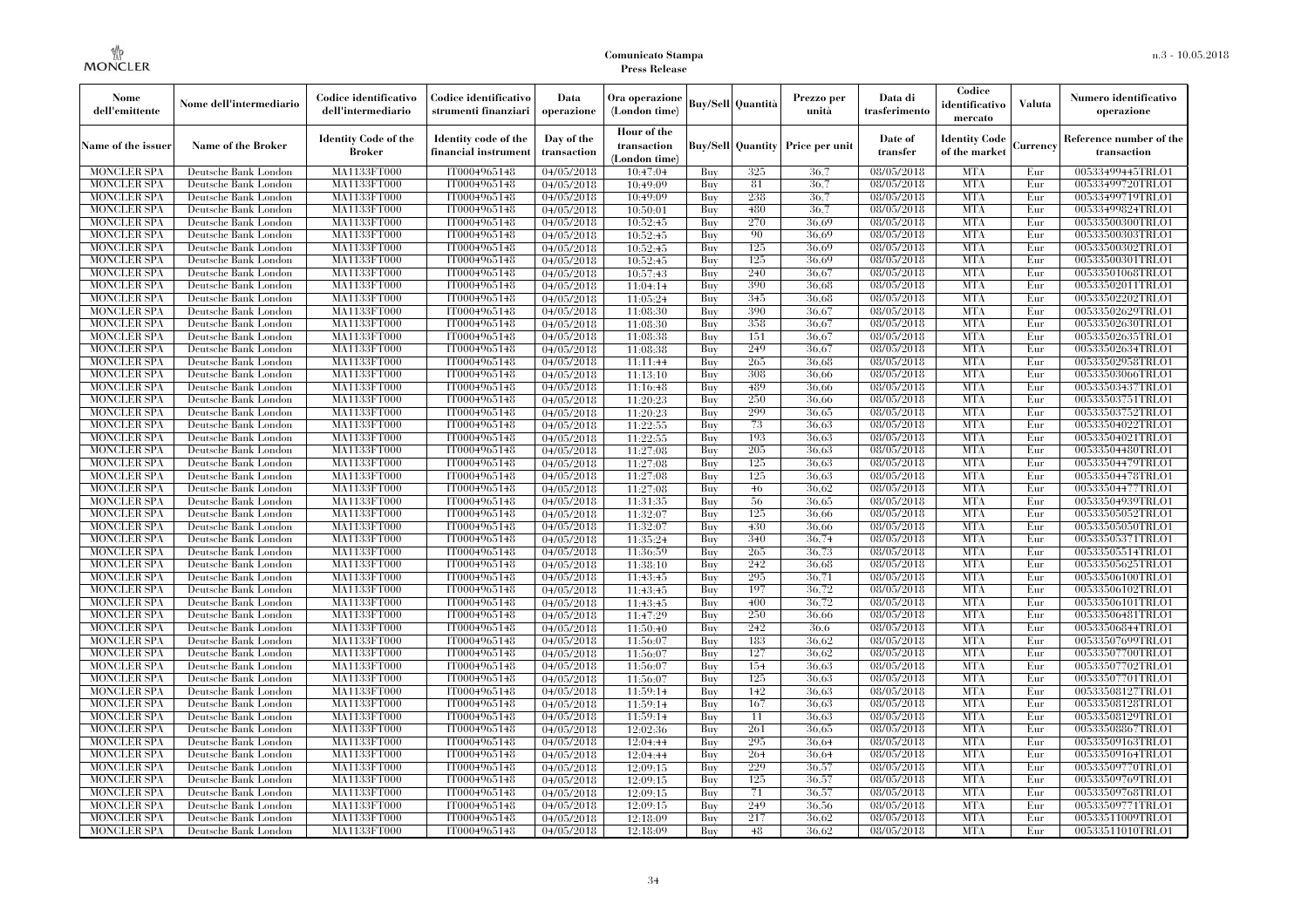| Nome<br>dell'emittente                   | Nome dell'intermediario                      | Codice identificativo<br>dell'intermediario  | Codice identificativo<br>strumenti finanziari | Data<br>operazione        | Ora operazione<br>(London time)             |            | Buy/Sell   Quantità      | Prezzo per<br>unità | Data di<br>trasferimento          | Codice<br>identificativo<br>mercato   | <b>Valuta</b> | Numero identificativo<br>operazione    |
|------------------------------------------|----------------------------------------------|----------------------------------------------|-----------------------------------------------|---------------------------|---------------------------------------------|------------|--------------------------|---------------------|-----------------------------------|---------------------------------------|---------------|----------------------------------------|
| Name of the issuer                       | Name of the Broker                           | <b>Identity Code of the</b><br><b>Broker</b> | Identity code of the<br>financial instrument  | Day of the<br>transaction | Hour of the<br>transaction<br>(London time) |            | <b>Buy/Sell Quantity</b> | Price per unit      | Date of<br>transfer               | <b>Identity Code</b><br>of the market | Currencv      | Reference number of the<br>transaction |
| <b>MONCLER SPA</b>                       | Deutsche Bank London                         | MA1133FT000                                  | IT0004965148                                  | $\sqrt{04}/05/2018$       | 12:18:09                                    | Buy        | 99                       | 36,63               | 08/05/2018                        | <b>MTA</b>                            | Eur           | 00533511015TRLO1                       |
| <b>MONCLER SPA</b>                       | Deutsche Bank London                         | <b>MA1133FT000</b>                           | IT0004965148                                  | 04/05/2018                | 12:18:09                                    | Buy        | 125                      | 36,63               | 08/05/2018                        | <b>MTA</b>                            | Eur           | 00533511014TRLO1                       |
| <b>MONCLER SPA</b>                       | Deutsche Bank London                         | MA1133FT000                                  | IT0004965148                                  | 04/05/2018                | 12:18:09                                    | Buv        | 329                      | 36.63               | 08/05/2018                        | <b>MTA</b>                            | Eur           | 00533511013TRLO1                       |
| <b>MONCLER SPA</b>                       | Deutsche Bank London                         | MA1133FT000                                  | IT0004965148                                  | 04/05/2018                | 12:18:09                                    | Buy        | 134                      | 36,63               | 08/05/2018                        | <b>MTA</b>                            | Eur           | 00533511012TRLO1                       |
| <b>MONCLER SPA</b>                       | Deutsche Bank London                         | MA1133FT000                                  | IT0004965148                                  | 04/05/2018                | 12:18:09                                    | Buy        | 125<br>61                | 36,63<br>36.6       | 08/05/2018                        | <b>MTA</b><br><b>MTA</b>              | Eur<br>Eur    | 00533511011TRLO1                       |
| <b>MONCLER SPA</b><br><b>MONCLER SPA</b> | Deutsche Bank London<br>Deutsche Bank London | <b>MA1133FT000</b><br>MA1133FT000            | IT0004965148<br>IT0004965148                  | 04/05/2018<br>04/05/2018  | 12:22:55<br>12:24:04                        | Buy<br>Buy | 346                      | 36,61               | $\sqrt{08}/05/2018$<br>08/05/2018 | <b>MTA</b>                            | Eur           | 00533511688TRLO1<br>00533511939TRLO1   |
| <b>MONCLER SPA</b>                       | Deutsche Bank London                         | MA1133FT000                                  | IT0004965148                                  | 04/05/2018                | 12:31:53                                    | Buy        | 127                      | 36.65               | 08/05/2018                        | <b>MTA</b>                            | Eur           | 00533513043TRLO1                       |
| <b>MONCLER SPA</b>                       | Deutsche Bank London                         | MA1133FT000                                  | IT0004965148                                  | 04/05/2018                | 12:32:29                                    | Buy        | 191                      | 36.65               | 08/05/2018                        | <b>MTA</b>                            | Eur           | 00533513105TRLO1                       |
| <b>MONCLER SPA</b>                       | Deutsche Bank London                         | MA1133FT000                                  | IT0004965148                                  | 04/05/2018                | 12:34:30                                    | Buy        | 316                      | 36,67               | 08/05/2018                        | <b>MTA</b>                            | Eur           | 00533513443TRLO1                       |
| <b>MONCLER SPA</b>                       | Deutsche Bank London                         | MA1133FT000                                  | IT0004965148                                  | 04/05/2018                | 12:34:30                                    | Buy        | 21                       | 36,67               | 08/05/2018                        | <b>MTA</b>                            | Eur           | 00533513444TRLO1                       |
| <b>MONCLER SPA</b>                       | Deutsche Bank London                         | MA1133FT000                                  | IT0004965148                                  | 04/05/2018                | 12:34:30                                    | Buy        | 301                      | 36,67               | 08/05/2018                        | <b>MTA</b>                            | Eur           | 00533513445TRLO1                       |
| <b>MONCLER SPA</b>                       | Deutsche Bank London                         | MA1133FT000                                  | IT0004965148                                  | 04/05/2018                | 12:34:34                                    | Buy        | 37                       | 36.65               | 08/05/2018                        | <b>MTA</b>                            | Eur           | 00533513451TRLO1                       |
| <b>MONCLER SPA</b>                       | Deutsche Bank London                         | MA1133FT000                                  | IT0004965148                                  | 04/05/2018                | 12:34:34                                    | Buy        | 254                      | 36.65               | 08/05/2018                        | <b>MTA</b>                            | Eur           | 00533513452TRLO1                       |
| <b>MONCLER SPA</b>                       | Deutsche Bank London                         | MA1133FT000                                  | IT0004965148                                  | 04/05/2018                | 12:37:45                                    | Buy        | 130                      | 36.62               | 08/05/2018                        | <b>MTA</b>                            | Eur           | 00533513899TRLO1                       |
| <b>MONCLER SPA</b>                       | Deutsche Bank London                         | MA1133FT000                                  | IT0004965148                                  | 04/05/2018                | 12:37:45                                    | Buy        | 125                      | 36,61               | 08/05/2018                        | <b>MTA</b>                            | Eur           | 00533513898TRLO1                       |
| <b>MONCLER SPA</b>                       | Deutsche Bank London                         | MA1133FT000                                  | IT0004965148                                  | 04/05/2018                | 12:39:32                                    | Buy        | 277                      | 36.58               | 08/05/2018                        | <b>MTA</b>                            | Eur           | 00533514103TRLO1                       |
| <b>MONCLER SPA</b>                       | Deutsche Bank London                         | MA1133FT000                                  | IT0004965148                                  | 04/05/2018                | 12:42:41                                    | Buy        | $\mathbf{1}$             | 36.55               | 08/05/2018                        | <b>MTA</b>                            | Eur           | 00533514443TRLO1                       |
| <b>MONCLER SPA</b>                       | Deutsche Bank London                         | MA1133FT000                                  | IT0004965148                                  | 04/05/2018                | 12:42:41                                    | Buy        | 24                       | 36,55               | 08/05/2018                        | <b>MTA</b>                            | Eur           | 00533514442TRLO1                       |
| <b>MONCLER SPA</b>                       | Deutsche Bank London                         | MA1133FT000                                  | IT0004965148                                  | 04/05/2018                | 12:44:47                                    | Buy        | 63                       | 36,56               | 08/05/2018                        | <b>MTA</b>                            | Eur           | 00533515245TRLO1                       |
| <b>MONCLER SPA</b>                       | Deutsche Bank London                         | MA1133FT000                                  | IT0004965148                                  | 04/05/2018                | 12:47:02                                    | Buy        | 332                      | 36,58               | 08/05/2018                        | <b>MTA</b>                            | Eur           | 00533515570TRLO1                       |
| <b>MONCLER SPA</b><br><b>MONCLER SPA</b> | Deutsche Bank London                         | MA1133FT000<br>MA1133FT000                   | IT0004965148<br>IT0004965148                  | $\sqrt{04}/05/2018$       | 12:47:02                                    | Buy<br>Buy | 116<br>30                | 36,59<br>36.59      | 08/05/2018<br>08/05/2018          | <b>MTA</b><br><b>MTA</b>              | Eur<br>Eur    | 00533515574TRLO1<br>00533515573TRLO1   |
| <b>MONCLER SPA</b>                       | Deutsche Bank London<br>Deutsche Bank London | MA1133FT000                                  | IT0004965148                                  | 04/05/2018<br>04/05/2018  | 12:47:02<br>12:47:02                        | Buy        | 125                      | 36,59               | $\sqrt{08}/05/2018$               | <b>MTA</b>                            | Eur           | 00533515572TRLO1                       |
| <b>MONCLER SPA</b>                       | Deutsche Bank London                         | MA1133FT000                                  | IT0004965148                                  | 04/05/2018                | 12:47:02                                    | Buy        | 410                      | 36,58               | $\sqrt{08}/05/2018$               | <b>MTA</b>                            | Eur           | 00533515571TRLO1                       |
| <b>MONCLER SPA</b>                       | Deutsche Bank London                         | MA1133FT000                                  | IT0004965148                                  | 04/05/2018                | 12:52:43                                    | Buy        | 240                      | 36,57               | 08/05/2018                        | <b>MTA</b>                            | Eur           | 00533516297TRLO1                       |
| <b>MONCLER SPA</b>                       | Deutsche Bank London                         | MA1133FT000                                  | IT0004965148                                  | 04/05/2018                | 12:57:26                                    | Buy        | 280                      | 36,58               | 08/05/2018                        | <b>MTA</b>                            | Eur           | 00533516913TRLO1                       |
| <b>MONCLER SPA</b>                       | Deutsche Bank London                         | MA1133FT000                                  | IT0004965148                                  | 04/05/2018                | 12:58:28                                    | Buy        | 14                       | 36,58               | 08/05/2018                        | <b>MTA</b>                            | Eur           | 00533517041TRLO1                       |
| <b>MONCLER SPA</b>                       | Deutsche Bank London                         | MA1133FT000                                  | IT0004965148                                  | 04/05/2018                | 12:58:28                                    | Buy        | 125                      | 36,57               | $\sqrt{08}/05/2018$               | <b>MTA</b>                            | Eur           | 00533517040TRLO1                       |
| <b>MONCLER SPA</b>                       | Deutsche Bank London                         | <b>MA1133FT000</b>                           | IT0004965148                                  | 04/05/2018                | 12:58:28                                    | Buy        | 125                      | 36,57               | 08/05/2018                        | <b>MTA</b>                            | Eur           | 00533517039TRLO1                       |
| <b>MONCLER SPA</b>                       | Deutsche Bank London                         | MA1133FT000                                  | IT0004965148                                  | 04/05/2018                | 12:58:30                                    | Buy        | 75                       | 36,56               | 08/05/2018                        | <b>MTA</b>                            | Eur           | 00533517042TRLO1                       |
| <b>MONCLER SPA</b>                       | Deutsche Bank London                         | MA1133FT000                                  | IT0004965148                                  | 04/05/2018                | 13:00:04                                    | Buy        | 245                      | 36,54               | 08/05/2018                        | <b>MTA</b>                            | Eur           | 00533517215TRLO1                       |
| <b>MONCLER SPA</b>                       | Deutsche Bank London                         | MA1133FT000                                  | IT0004965148                                  | 04/05/2018                | 13:00:04                                    | Buy        | 168                      | 36.54               | 08/05/2018                        | <b>MTA</b>                            | Eur           | 00533517217TRLO1                       |
| <b>MONCLER SPA</b>                       | Deutsche Bank London                         | <b>MA1133FT000</b>                           | IT0004965148                                  | 04/05/2018                | 13:00:04                                    | Buy        | 101                      | 36,54               | 08/05/2018                        | <b>MTA</b>                            | Eur           | 00533517216TRLO1                       |
| <b>MONCLER SPA</b>                       | Deutsche Bank London                         | <b>MA1133FT000</b>                           | IT0004965148                                  | 04/05/2018                | 13:05:19                                    | Buy        | 241                      | 36,51               | 08/05/2018                        | <b>MTA</b>                            | Eur           | 00533518007TRLO1                       |
| <b>MONCLER SPA</b>                       | Deutsche Bank London                         | MA1133FT000                                  | IT0004965148                                  | 04/05/2018                | 13:05:19                                    | Buy        | 207                      | 36,52               | 08/05/2018                        | <b>MTA</b>                            | Eur           | 00533518010TRLO1                       |
| <b>MONCLER SPA</b>                       | Deutsche Bank London                         | MA1133FT000                                  | IT0004965148                                  | 04/05/2018                | 13:05:19                                    | Buy        | 125                      | 36,52               | 08/05/2018                        | <b>MTA</b>                            | Eur           | 00533518009TRLO1                       |
| <b>MONCLER SPA</b>                       | Deutsche Bank London                         | <b>MA1133FT000</b>                           | IT0004965148                                  | 04/05/2018                | 13:05:19                                    | Buy        | 100                      | 36,52               | 08/05/2018                        | <b>MTA</b>                            | Eur           | 00533518008TRLO1                       |
| <b>MONCLER SPA</b>                       | Deutsche Bank London                         | MA1133FT000                                  | IT0004965148                                  | 04/05/2018                | 13:10:00                                    | Buy        | 264                      | 36,51               | 08/05/2018                        | <b>MTA</b>                            | Eur           | 00533518582TRLO1                       |
| <b>MONCLER SPA</b>                       | Deutsche Bank London                         | <b>MA1133FT000</b>                           | IT0004965148                                  | 04/05/2018                | 13:14:20                                    | Buy        | 295                      | 36,56               | 08/05/2018                        | <b>MTA</b>                            | Eur           | 00533519198TRLO1                       |
| <b>MONCLER SPA</b>                       | Deutsche Bank London                         | MA1133FT000                                  | IT0004965148<br>IT0004965148                  | 04/05/2018<br>04/05/2018  | 13:17:25<br>13:17:25                        | Buy        | 166<br>194               | 36,57<br>36,57      | 08/05/2018<br>08/05/2018          | <b>MTA</b><br><b>MTA</b>              | Eur           | 00533519704TRLO1<br>00533519705TRLO1   |
| <b>MONCLER SPA</b><br><b>MONCLER SPA</b> | Deutsche Bank London<br>Deutsche Bank London | MA1133FT000<br>MA1133FT000                   | IT0004965148                                  | 04/05/2018                | 13:17:25                                    | Buy<br>Buy | 58                       | 36,58               | 08/05/2018                        | <b>MTA</b>                            | Eur<br>Eur    | 00533519709TRLO1                       |
| <b>MONCLER SPA</b>                       | Deutsche Bank London                         | MA1133FT000                                  | IT0004965148                                  | 04/05/2018                | 13:17:25                                    | Buy        | 329                      | 36,58               | 08/05/2018                        | <b>MTA</b>                            | Eur           | 00533519708TRLO1                       |
| <b>MONCLER SPA</b>                       | Deutsche Bank London                         | MA1133FT000                                  | IT0004965148                                  | 04/05/2018                | 13:17:25                                    | Buy        | 125                      | 36,58               | 08/05/2018                        | <b>MTA</b>                            | Eur           | 00533519707TRLO1                       |
| <b>MONCLER SPA</b>                       | Deutsche Bank London                         | MA1133FT000                                  | IT0004965148                                  | 04/05/2018                | 13:17:25                                    | Buy        | 125                      | 36,57               | 08/05/2018                        | <b>MTA</b>                            | Eur           | 00533519706TRLO1                       |
| <b>MONCLER SPA</b>                       | Deutsche Bank London                         | MA1133FT000                                  | IT0004965148                                  | 04/05/2018                | 13:25:55                                    | Buy        | 390                      | 36.54               | 08/05/2018                        | <b>MTA</b>                            | Eur           | 00533521225TRLO1                       |
| <b>MONCLER SPA</b>                       | Deutsche Bank London                         | MA1133FT000                                  | IT0004965148                                  | 04/05/2018                | 13:25:55                                    | Buy        | 125                      | 36.54               | 08/05/2018                        | <b>MTA</b>                            | Eur           | 00533521226TRLO1                       |
| <b>MONCLER SPA</b>                       | Deutsche Bank London                         | MA1133FT000                                  | IT0004965148                                  | 04/05/2018                | 13:25:55                                    | Buy        | 169                      | 36.54               | 08/05/2018                        | <b>MTA</b>                            | Eur           | 00533521227TRLO1                       |
| <b>MONCLER SPA</b>                       | Deutsche Bank London                         | MA1133FT000                                  | IT0004965148                                  | 04/05/2018                | 13:27:17                                    | Buy        | 61                       | 36.54               | 08/05/2018                        | <b>MTA</b>                            | Eur           | 00533521554TRLO1                       |
| <b>MONCLER SPA</b>                       | Deutsche Bank London                         | MA1133FT000                                  | IT0004965148                                  | 04/05/2018                | 13:27:17                                    | Buy        | 78                       | 36,54               | 08/05/2018                        | <b>MTA</b>                            | Eur           | 00533521553TRLO1                       |
| <b>MONCLER SPA</b>                       | Deutsche Bank London                         | MA1133FT000                                  | IT0004965148                                  | 04/05/2018                | 13:27:17                                    | Buy        | 125                      | 36,53               | 08/05/2018                        | <b>MTA</b>                            | Eur           | 00533521552TRLO1                       |
| <b>MONCLER SPA</b>                       | Deutsche Bank London                         | MA1133FT000                                  | IT0004965148                                  | 04/05/2018                | 13:30:12                                    | Buy        | 334                      | 36.55               | 08/05/2018                        | <b>MTA</b>                            | Eur           | 00533522458TRLO1                       |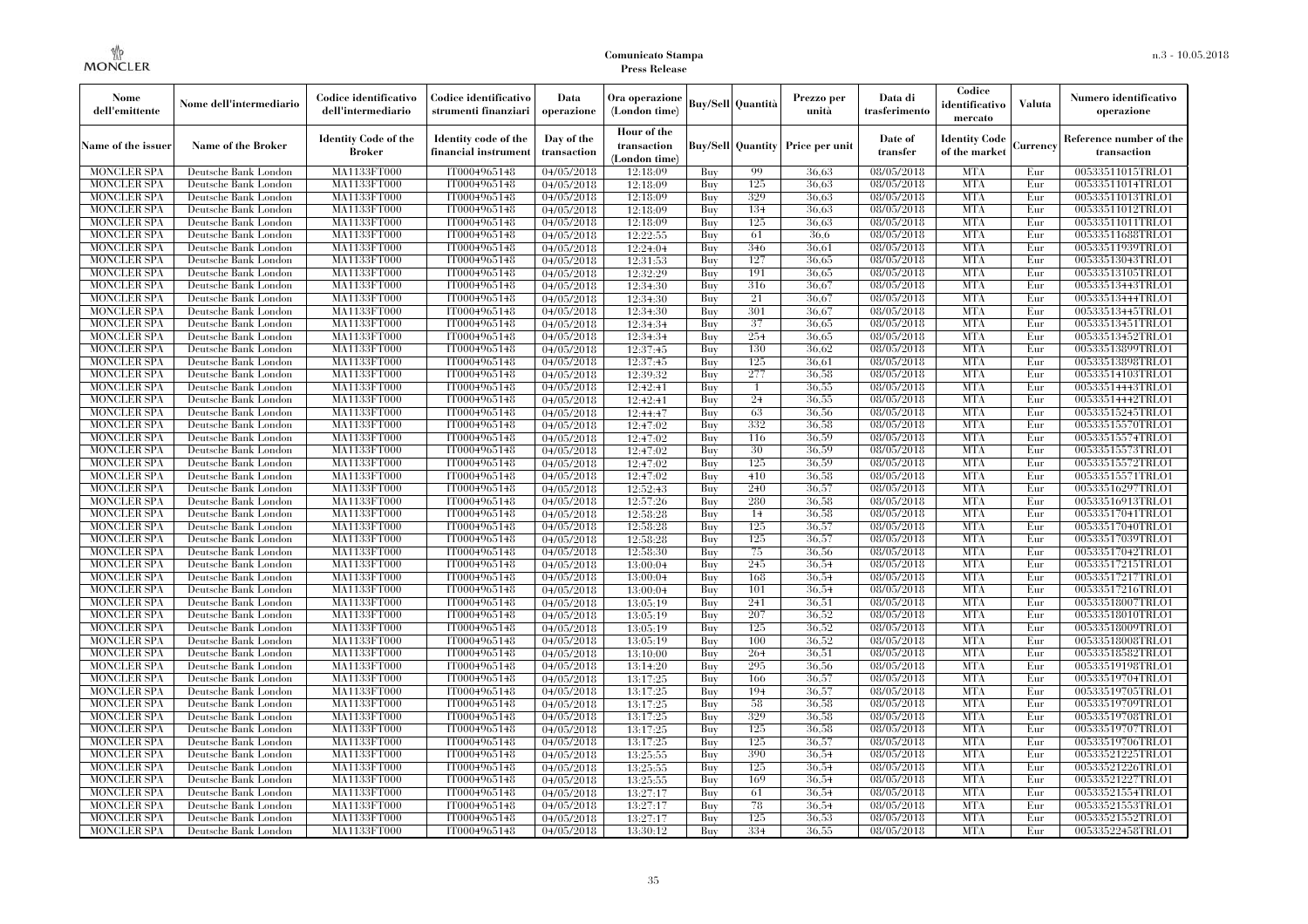| Nome<br>dell'emittente                   | Nome dell'intermediario                      | Codice identificativo<br>dell'intermediario  | Codice identificativo<br>strumenti finanziari | Data<br>operazione        | Ora operazione<br>(London time)             |            | <b>Buy/Sell Quantità</b> | Prezzo per<br>unità                     | Data di<br>trasferimento          | Codice<br>identificativo<br>mercato   | Valuta     | Numero identificativo<br>operazione    |
|------------------------------------------|----------------------------------------------|----------------------------------------------|-----------------------------------------------|---------------------------|---------------------------------------------|------------|--------------------------|-----------------------------------------|-----------------------------------|---------------------------------------|------------|----------------------------------------|
| Name of the issuer                       | Name of the Broker                           | <b>Identity Code of the</b><br><b>Broker</b> | Identity code of the<br>financial instrument  | Day of the<br>transaction | Hour of the<br>transaction<br>(London time) |            |                          | <b>Buy/Sell Quantity Price per unit</b> | Date of<br>transfer               | <b>Identity Code</b><br>of the market | Currencv   | Reference number of the<br>transaction |
| <b>MONCLER SPA</b>                       | Deutsche Bank London                         | MA1133FT000                                  | IT0004965148                                  | 04/05/2018                | 13:30:12                                    | Buy        | 56                       | 36,55                                   | 08/05/2018                        | <b>MTA</b>                            | Eur        | 00533522459TRLO1                       |
| <b>MONCLER SPA</b>                       | Deutsche Bank London                         | <b>MA1133FT000</b>                           | IT0004965148                                  | 04/05/2018                | 13:30:46                                    | Buy        | 267                      | 36.54                                   | 08/05/2018                        | <b>MTA</b>                            | Eur        | 00533522726TRLO1                       |
| <b>MONCLER SPA</b>                       | Deutsche Bank London                         | MA1133FT000                                  | IT0004965148                                  | 04/05/2018                | 13:33:09                                    | Buy        | 272                      | 36.49                                   | 08/05/2018                        | <b>MTA</b>                            | Eur        | 00533523302TRLO1                       |
| <b>MONCLER SPA</b>                       | Deutsche Bank London                         | MA1133FT000                                  | IT0004965148                                  | 04/05/2018                | 13:34:15                                    | Buy        | 240                      | 36.47                                   | 08/05/2018                        | <b>MTA</b>                            | Eur        | 00533523581TRLO1                       |
| <b>MONCLER SPA</b>                       | Deutsche Bank London                         | MA1133FT000<br><b>MA1133FT000</b>            | IT0004965148<br>IT0004965148                  | 04/05/2018                | 13:35:04                                    | Buy        | 254<br>250               | 36,45<br>36.4                           | 08/05/2018<br>$\sqrt{08}/05/2018$ | <b>MTA</b><br><b>MTA</b>              | Eur<br>Eur | 00533523821TRLO1<br>00533525191TRLO1   |
| <b>MONCLER SPA</b><br><b>MONCLER SPA</b> | Deutsche Bank London<br>Deutsche Bank London | MA1133FT000                                  | IT0004965148                                  | 04/05/2018<br>04/05/2018  | 13:36:54<br>13:39:59                        | Buy<br>Buy | 103                      | 36,43                                   | 08/05/2018                        | <b>MTA</b>                            | Eur        | 00533526012TRLO1                       |
| <b>MONCLER SPA</b>                       | Deutsche Bank London                         | MA1133FT000                                  | IT0004965148                                  | 04/05/2018                | 13:39:59                                    | Buv        | 251                      | 36.43                                   | 08/05/2018                        | <b>MTA</b>                            | Eur        | 00533526011TRLO1                       |
| <b>MONCLER SPA</b>                       | Deutsche Bank London                         | MA1133FT000                                  | IT0004965148                                  | 04/05/2018                | 13:41:11                                    | Buy        | 243                      | 36.4                                    | 08/05/2018                        | <b>MTA</b>                            | Eur        | 00533526256TRLO1                       |
| <b>MONCLER SPA</b>                       | Deutsche Bank London                         | <b>MA1133FT000</b>                           | IT0004965148                                  | 04/05/2018                | 13:43:15                                    | Buy        | 255                      | 36.34                                   | 08/05/2018                        | <b>MTA</b>                            | Eur        | 00533526744TRLO1                       |
| <b>MONCLER SPA</b>                       | Deutsche Bank London                         | MA1133FT000                                  | IT0004965148                                  | 04/05/2018                | 13:44:05                                    | Buy        | 87                       | 36.32                                   | 08/05/2018                        | <b>MTA</b>                            | Eur        | 00533526976TRLO1                       |
| <b>MONCLER SPA</b>                       | Deutsche Bank London                         | MA1133FT000                                  | IT0004965148                                  | 04/05/2018                | 13:44:05                                    | Buy        | 154                      | 36,32                                   | 08/05/2018                        | <b>MTA</b>                            | Eur        | 00533526977TRLO1                       |
| <b>MONCLER SPA</b>                       | Deutsche Bank London                         | MA1133FT000                                  | IT0004965148                                  | 04/05/2018                | 13:46:49                                    | Buy        | 243                      | 36.33                                   | 08/05/2018                        | <b>MTA</b>                            | Eur        | 00533527620TRLO1                       |
| <b>MONCLER SPA</b>                       | Deutsche Bank London                         | MA1133FT000                                  | IT0004965148                                  | 04/05/2018                | 13:46:49                                    | Buy        | 290                      | 36.32                                   | 08/05/2018                        | <b>MTA</b>                            | Eur        | 00533527621TRLO1                       |
| <b>MONCLER SPA</b>                       | Deutsche Bank London                         | MA1133FT000                                  | IT0004965148                                  | 04/05/2018                | 13:49:18                                    | Buy        | 247                      | 36,23                                   | 08/05/2018                        | <b>MTA</b>                            | Eur        | 00533528250TRLO1                       |
| <b>MONCLER SPA</b>                       | Deutsche Bank London                         | MA1133FT000                                  | IT0004965148                                  | 04/05/2018                | 13:51:15                                    | Buy        | 254                      | 36,23                                   | 08/05/2018                        | <b>MTA</b>                            | Eur        | 00533528723TRLO1                       |
| <b>MONCLER SPA</b>                       | Deutsche Bank London                         | MA1133FT000                                  | IT0004965148                                  | 04/05/2018                | 13:53:05                                    | Buy        | 241                      | 36.32                                   | 08/05/2018                        | <b>MTA</b>                            | Eur        | 00533529248TRLO1                       |
| <b>MONCLER SPA</b>                       | Deutsche Bank London                         | MA1133FT000                                  | IT0004965148                                  | 04/05/2018                | 13:54:01                                    | Buy        | 285                      | 36,34                                   | 08/05/2018                        | <b>MTA</b>                            | Eur        | 00533529483TRLO1                       |
| <b>MONCLER SPA</b>                       | Deutsche Bank London                         | MA1133FT000                                  | IT0004965148                                  | 04/05/2018                | 13:56:53                                    | Buy        | 299                      | 36.31                                   | 08/05/2018                        | <b>MTA</b>                            | Eur        | 00533530222TRLO1                       |
| <b>MONCLER SPA</b>                       | Deutsche Bank London                         | MA1133FT000                                  | IT0004965148                                  | 04/05/2018                | 13:58:47                                    | Buy        | 255                      | 36.39                                   | 08/05/2018                        | <b>MTA</b>                            | Eur        | 00533530675TRLO1                       |
| <b>MONCLER SPA</b>                       | Deutsche Bank London                         | MA1133FT000                                  | IT0004965148                                  | 04/05/2018                | 13:59:25                                    | Buy        | 240                      | 36,41                                   | $\sqrt{08}/05/2018$               | <b>MTA</b>                            | Eur        | 00533530804TRLO1                       |
| <b>MONCLER SPA</b>                       | Deutsche Bank London                         | MA1133FT000                                  | IT0004965148                                  | 04/05/2018                | 14:02:41                                    | Buy        | 290                      | 36,44                                   | 08/05/2018                        | <b>MTA</b>                            | Eur        | 00533531542TRLO1                       |
| <b>MONCLER SPA</b>                       | Deutsche Bank London                         | MA1133FT000                                  | IT0004965148                                  | 04/05/2018                | 14:03:14                                    | Buy        | 181                      | 36,43                                   | 08/05/2018                        | <b>MTA</b>                            | Eur        | 00533531599TRLO1                       |
| <b>MONCLER SPA</b>                       | Deutsche Bank London                         | MA1133FT000                                  | IT0004965148                                  | 04/05/2018                | 14:04:40                                    | Buy        | 29                       | 36.46                                   | 08/05/2018                        | <b>MTA</b>                            | Eur        | 00533532030TRLO1                       |
| <b>MONCLER SPA</b>                       | Deutsche Bank London                         | MA1133FT000                                  | IT0004965148                                  | 04/05/2018                | 14:04:40                                    | Buy        | 27                       | 36,46                                   | $\sqrt{08}/05/2018$               | <b>MTA</b>                            | Eur        | 00533532029TRLO1                       |
| <b>MONCLER SPA</b>                       | Deutsche Bank London                         | MA1133FT000                                  | IT0004965148                                  | $\sqrt{04}/05/2018$       | 14:04:40                                    | Buy        | 201                      | 36,46                                   | $\sqrt{08}/05/2018$               | <b>MTA</b>                            | Eur        | 00533532028TRLO1                       |
| <b>MONCLER SPA</b>                       | Deutsche Bank London                         | MA1133FT000                                  | IT0004965148                                  | 04/05/2018                | 14:06:16                                    | Buy        | 110                      | 36,41                                   | 08/05/2018                        | <b>MTA</b>                            | Eur        | 00533532524TRLO1                       |
| <b>MONCLER SPA</b>                       | Deutsche Bank London                         | MA1133FT000                                  | IT0004965148                                  | 04/05/2018                | 14:06:16                                    | Buy        | 128                      | 36.41                                   | 08/05/2018                        | <b>MTA</b>                            | Eur        | 00533532525TRLO1                       |
| <b>MONCLER SPA</b>                       | Deutsche Bank London                         | MA1133FT000                                  | IT0004965148                                  | 04/05/2018                | 14:06:16                                    | Buy        | 17                       | 36.42                                   | $\sqrt{08}/05/2018$               | <b>MTA</b>                            | Eur        | 00533532527TRLO1                       |
| <b>MONCLER SPA</b><br><b>MONCLER SPA</b> | Deutsche Bank London                         | <b>MA1133FT000</b>                           | IT0004965148<br>IT0004965148                  | 04/05/2018                | 14:06:16                                    | Buy        | 250<br>239               | 36.42<br>36,39                          | 08/05/2018                        | <b>MTA</b><br><b>MTA</b>              | Eur<br>Eur | 00533532526TRLO1<br>00533533453TRLO1   |
| <b>MONCLER SPA</b>                       | Deutsche Bank London<br>Deutsche Bank London | MA1133FT000<br>MA1133FT000                   | IT0004965148                                  | 04/05/2018                | 14:09:42                                    | Buy<br>Buy | 270                      | 36,4                                    | 08/05/2018<br>08/05/2018          | <b>MTA</b>                            | Eur        | 00533533734TRLO1                       |
| <b>MONCLER SPA</b>                       | Deutsche Bank London                         | MA1133FT000                                  | IT0004965148                                  | 04/05/2018<br>04/05/2018  | 14:10:35<br>14:12:27                        | Buv        | 240                      | 36.39                                   | $\sqrt{08}/05/2018$               | <b>MTA</b>                            | Eur        | 00533534135TRLO1                       |
| <b>MONCLER SPA</b>                       | Deutsche Bank London                         | MA1133FT000                                  | IT0004965148                                  | 04/05/2018                | 14:14:33                                    | Buy        | 265                      | 36.41                                   | 08/05/2018                        | <b>MTA</b>                            | Eur        | 00533534528TRLO1                       |
| <b>MONCLER SPA</b>                       | Deutsche Bank London                         | MA1133FT000                                  | IT0004965148                                  | 04/05/2018                | 14:17:58                                    | Buy        | 295                      | 36.42                                   | 08/05/2018                        | <b>MTA</b>                            | Eur        | 00533535319TRLO1                       |
| <b>MONCLER SPA</b>                       | Deutsche Bank London                         | MA1133FT000                                  | IT0004965148                                  | 04/05/2018                | 14:18:39                                    | Buy        | 290                      | 36,42                                   | 08/05/2018                        | <b>MTA</b>                            | Eur        | 00533535567TRLO1                       |
| <b>MONCLER SPA</b>                       | Deutsche Bank London                         | MA1133FT000                                  | IT0004965148                                  | 04/05/2018                | 14:19:24                                    | Buv        | 282                      | 36,41                                   | 08/05/2018                        | <b>MTA</b>                            | Eur        | 00533535812TRLO1                       |
| <b>MONCLER SPA</b>                       | Deutsche Bank London                         | <b>MA1133FT000</b>                           | IT0004965148                                  | 04/05/2018                | 14:19:36                                    | Buy        | 254                      | 36.39                                   | 08/05/2018                        | <b>MTA</b>                            | Eur        | 00533535846TRLO1                       |
| <b>MONCLER SPA</b>                       | Deutsche Bank London                         | MA1133FT000                                  | IT0004965148                                  | 04/05/2018                | 14:19:36                                    | Buy        | 17                       | 36.39                                   | 08/05/2018                        | <b>MTA</b>                            | Eur        | 00533535847TRLO1                       |
| <b>MONCLER SPA</b>                       | Deutsche Bank London                         | <b>MA1133FT000</b>                           | IT0004965148                                  | 04/05/2018                | 14:21:06                                    | Buy        | 53                       | 36.35                                   | 08/05/2018                        | <b>MTA</b>                            | Eur        | 00533536112TRLO1                       |
| <b>MONCLER SPA</b>                       | Deutsche Bank London                         | MA1133FT000                                  | IT0004965148                                  | 04/05/2018                | 14:23:05                                    | Buy        | 273                      | 36.33                                   | 08/05/2018                        | <b>MTA</b>                            | Eur        | 00533536653TRLO1                       |
| <b>MONCLER SPA</b>                       | Deutsche Bank London                         | MA1133FT000                                  | IT0004965148                                  | 04/05/2018                | 14:23:05                                    | Buy        | 261                      | 36,34                                   | 08/05/2018                        | <b>MTA</b>                            | Eur        | 00533536654TRLO1                       |
| <b>MONCLER SPA</b>                       | Deutsche Bank London                         | MA1133FT000                                  | IT0004965148                                  | 04/05/2018                | 14:25:30                                    | Buy        | 244                      | 36.32                                   | 08/05/2018                        | <b>MTA</b>                            | Eur        | 00533537249TRLO1                       |
| <b>MONCLER SPA</b>                       | Deutsche Bank London                         | MA1133FT000                                  | IT0004965148                                  | 04/05/2018                | 14:25:30                                    | Buy        | 271                      | 36.32                                   | 08/05/2018                        | <b>MTA</b>                            | Eur        | 00533537250TRLO1                       |
| <b>MONCLER SPA</b>                       | Deutsche Bank London                         | MA1133FT000                                  | IT0004965148                                  | 04/05/2018                | 14:27:12                                    | Buy        | 240                      | 36,27                                   | 08/05/2018                        | <b>MTA</b>                            | Eur        | 00533537746TRLO1                       |
| <b>MONCLER SPA</b>                       | Deutsche Bank London                         | MA1133FT000                                  | IT0004965148                                  | 04/05/2018                | 14:29:35                                    | Buy        | 13                       | 36.26                                   | 08/05/2018                        | <b>MTA</b>                            | Eur        | 00533538445TRLO1                       |
| <b>MONCLER SPA</b>                       | Deutsche Bank London                         | MA1133FT000                                  | IT0004965148                                  | 04/05/2018                | 14:29:35                                    | Buy        | 113                      | 36.26                                   | 08/05/2018                        | <b>MTA</b>                            | Eur        | 00533538444TRLO1                       |
| <b>MONCLER SPA</b>                       | Deutsche Bank London                         | MA1133FT000                                  | IT0004965148                                  | 04/05/2018                | 14:29:57                                    | Buy        | 250                      | 36.24                                   | 08/05/2018                        | <b>MTA</b>                            | Eur        | 00533538609TRLO1                       |
| <b>MONCLER SPA</b>                       | Deutsche Bank London                         | MA1133FT000                                  | IT0004965148                                  | 04/05/2018                | 14:29:59                                    | Buy        | 320                      | 36,23                                   | 08/05/2018                        | <b>MTA</b>                            | Eur        | 00533538623TRLO1                       |
| <b>MONCLER SPA</b>                       | Deutsche Bank London                         | MA1133FT000                                  | IT0004965148                                  | 04/05/2018                | 14:31:43                                    | Buy        | 242                      | 36,26                                   | 08/05/2018                        | <b>MTA</b>                            | Eur        | 00533539374TRLO1                       |
| <b>MONCLER SPA</b>                       | Deutsche Bank London                         | MA1133FT000                                  | IT0004965148                                  | 04/05/2018                | 14:31:52                                    | Buy        | 248                      | 36,23                                   | 08/05/2018                        | <b>MTA</b>                            | Eur        | 00533539444TRLO1                       |
| <b>MONCLER SPA</b>                       | Deutsche Bank London                         | <b>MA1133FT000</b>                           | IT0004965148                                  | 04/05/2018                | 14:33:17                                    | Buy        | 255                      | 36.24                                   | 08/05/2018                        | <b>MTA</b>                            | Eur        | 00533540274TRLO1                       |
| <b>MONCLER SPA</b>                       | Deutsche Bank London                         | MA1133FT000                                  | IT0004965148                                  | 04/05/2018                | 14:34:13                                    | Buy        | 243                      | 36.19                                   | 08/05/2018                        | <b>MTA</b>                            | Eur        | 00533540777TRLO1                       |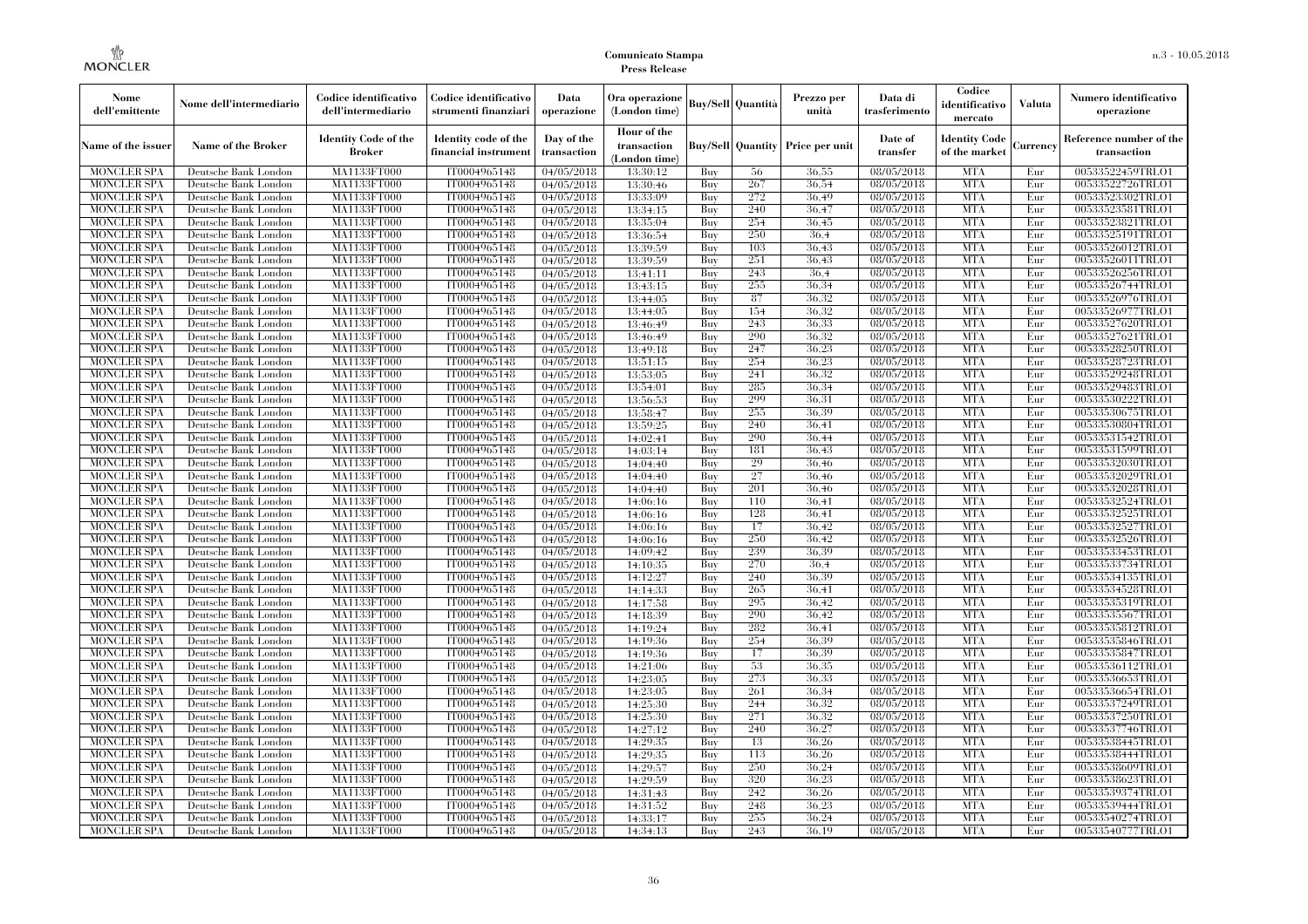| Nome<br>dell'emittente                   | Nome dell'intermediario                      | Codice identificativo<br>dell'intermediario  | Codice identificativo<br>strumenti finanziari | Data<br>operazione        | Ora operazione<br>(London time)             |            | <b>Buy/Sell Quantità</b> | Prezzo per<br>unità | Data di<br>trasferimento | Codice<br>identificativo<br>mercato   | <b>Valuta</b> | Numero identificativo<br>operazione    |
|------------------------------------------|----------------------------------------------|----------------------------------------------|-----------------------------------------------|---------------------------|---------------------------------------------|------------|--------------------------|---------------------|--------------------------|---------------------------------------|---------------|----------------------------------------|
| Name of the issuer                       | Name of the Broker                           | <b>Identity Code of the</b><br><b>Broker</b> | Identity code of the<br>financial instrumen   | Day of the<br>transaction | Hour of the<br>transaction<br>(London time) |            | <b>Buy/Sell Quantity</b> | Price per unit      | Date of<br>transfer      | <b>Identity Code</b><br>of the market | Currency      | Reference number of the<br>transaction |
| <b>MONCLER SPA</b>                       | Deutsche Bank London                         | MA1133FT000                                  | IT0004965148                                  | 04/05/2018                | 14:35:54                                    | Buy        | -5                       | 36,25               | 08/05/2018               | <b>MTA</b>                            | Eur           | 00533541831TRLO1                       |
| <b>MONCLER SPA</b>                       | Deutsche Bank London                         | MA1133FT000                                  | IT0004965148                                  | 04/05/2018                | 14:35:54                                    | Buy        | 242                      | 36.25               | 08/05/2018               | <b>MTA</b>                            | Eur           | 00533541830TRLO1                       |
| <b>MONCLER SPA</b>                       | Deutsche Bank London                         | MA1133FT000                                  | IT0004965148                                  | 04/05/2018                | 14:37:14                                    | Buy        | 366                      | 36.32               | 08/05/2018               | <b>MTA</b>                            | Eur           | 00533542580TRLO1                       |
| <b>MONCLER SPA</b>                       | Deutsche Bank London                         | <b>MA1133FT000</b>                           | IT0004965148                                  | 04/05/2018                | 14:37:22                                    | Buy        | 48                       | 36.3                | 08/05/2018               | <b>MTA</b>                            | Eur           | 00533542644TRLO1                       |
| MONCLER SPA                              | Deutsche Bank London                         | MA1133FT000                                  | IT0004965148                                  | 04/05/2018                | 14:37:37                                    | Buy        | 161                      | 36.3                | 08/05/2018               | <b>MTA</b>                            | Eur           | 00533542718TRLO1                       |
| <b>MONCLER SPA</b><br><b>MONCLER SPA</b> | Deutsche Bank London                         | MA1133FT000<br>MA1133FT000                   | IT0004965148<br>IT0004965148                  | 04/05/2018                | 14:40:08                                    | Buy<br>Buy | 288<br>34                | 36,32<br>36.33      | 08/05/2018<br>08/05/2018 | <b>MTA</b><br><b>MTA</b>              | Eur<br>Eur    | 00533543553TRLO1<br>00533543555TRLO1   |
| <b>MONCLER SPA</b>                       | Deutsche Bank London<br>Deutsche Bank London | MA1133FT000                                  | IT0004965148                                  | 04/05/2018<br>04/05/2018  | 14:40:08<br>14:40:08                        | Buy        | 430                      | 36,33               | 08/05/2018               | <b>MTA</b>                            | Eur           | 00533543554TRLO1                       |
| MONCLER SPA                              | Deutsche Bank London                         | MA1133FT000                                  | IT0004965148                                  | 04/05/2018                | 14:41:34                                    | Buy        | 239                      | 36,24               | 08/05/2018               | <b>MTA</b>                            | Eur           | 00533544022TRLO1                       |
| <b>MONCLER SPA</b>                       | Deutsche Bank London                         | MA1133FT000                                  | IT0004965148                                  | 04/05/2018                | 14:43:33                                    | Buy        | 260                      | 36,18               | 08/05/2018               | <b>MTA</b>                            | Eur           | 00533544560TRLO1                       |
| <b>MONCLER SPA</b>                       | Deutsche Bank London                         | MA1133FT000                                  | IT0004965148                                  | 04/05/2018                | 14:43:55                                    | Buy        | 244                      | 36.16               | 08/05/2018               | <b>MTA</b>                            | Eur           | 00533544802TRLO1                       |
| <b>MONCLER SPA</b>                       | Deutsche Bank London                         | MA1133FT000                                  | IT0004965148                                  | 04/05/2018                | 14:46:59                                    | Buy        | 330                      | 36,28               | 08/05/2018               | <b>MTA</b>                            | Eur           | 00533546174TRLO1                       |
| MONCLER SPA                              | Deutsche Bank London                         | MA1133FT000                                  | IT0004965148                                  | 04/05/2018                | 14:47:56                                    | Buy        | 160                      | 36.26               | 08/05/2018               | <b>MTA</b>                            | Eur           | 00533546579TRLO1                       |
| <b>MONCLER SPA</b>                       | Deutsche Bank London                         | <b>MA1133FT000</b>                           | IT0004965148                                  | 04/05/2018                | 14:47:56                                    | Buy        | 180                      | 36,26               | 08/05/2018               | <b>MTA</b>                            | Eur           | 00533546580TRLO1                       |
| <b>MONCLER SPA</b>                       | Deutsche Bank London                         | MA1133FT000                                  | IT0004965148                                  | 04/05/2018                | 14:47:56                                    | Buy        | 290                      | 36,25               | 08/05/2018               | <b>MTA</b>                            | Eur           | 00533546581TRLO1                       |
| <b>MONCLER SPA</b>                       | Deutsche Bank London                         | MA1133FT000                                  | IT0004965148                                  | 04/05/2018                | 14:51:14                                    | Buy        | 120                      | 36.32               | 08/05/2018               | <b>MTA</b>                            | Eur           | 00533547710TRLO1                       |
| MONCLER SPA                              | Deutsche Bank London                         | MA1133FT000                                  | IT0004965148                                  | 04/05/2018                | 14:51:14                                    | Buy        | 150                      | 36.32               | 08/05/2018               | <b>MTA</b>                            | Eur           | 00533547711TRLO1                       |
| <b>MONCLER SPA</b>                       | Deutsche Bank London                         | MA1133FT000                                  | IT0004965148                                  | 04/05/2018                | 14:51:14                                    | Buy        | 204                      | 36.33               | 08/05/2018               | <b>MTA</b>                            | Eur           | 00533547713TRLO1                       |
| <b>MONCLER SPA</b>                       | Deutsche Bank London                         | MA1133FT000                                  | IT0004965148                                  | 04/05/2018                | 14:51:14                                    | Buy        | 370                      | 36.33               | 08/05/2018               | <b>MTA</b>                            | Eur           | 00533547712TRLO1                       |
| <b>MONCLER SPA</b>                       | Deutsche Bank London                         | MA1133FT000                                  | IT0004965148                                  | 04/05/2018                | 14:53:21                                    | Buy        | 300                      | 36.35               | 08/05/2018               | <b>MTA</b>                            | Eur           | 00533548578TRLO1                       |
| <b>MONCLER SPA</b>                       | Deutsche Bank London                         | MA1133FT000                                  | IT0004965148                                  | 04/05/2018                | 14:54:26                                    | Buy        | 251                      | 36.33               | 08/05/2018               | <b>MTA</b>                            | Eur           | 00533549034TRLO1                       |
| <b>MONCLER SPA</b>                       | Deutsche Bank London                         | MA1133FT000                                  | IT0004965148                                  | 04/05/2018                | 14:56:01                                    | Buy        | 187                      | 36.3                | 08/05/2018               | <b>MTA</b>                            | Eur           | 00533549653TRLO1                       |
| <b>MONCLER SPA</b>                       | Deutsche Bank London                         | MA1133FT000                                  | IT0004965148                                  | 04/05/2018                | 14:56:01                                    | Buy        | 108                      | 36.3                | 08/05/2018               | <b>MTA</b>                            | Eur           | 00533549654TRLO1                       |
| <b>MONCLER SPA</b>                       | Deutsche Bank London                         | MA1133FT000                                  | IT0004965148                                  | 04/05/2018                | 14:56:01                                    | Buy        | 238                      | 36.3                | 08/05/2018               | <b>MTA</b>                            | Eur           | 00533549655TRLO1                       |
| <b>MONCLER SPA</b>                       | Deutsche Bank London                         | MA1133FT000                                  | IT0004965148                                  | 04/05/2018                | 14:58:45                                    | Buy        | 246                      | 36.27               | 08/05/2018               | <b>MTA</b>                            | Eur           | 00533550679TRLO1                       |
| <b>MONCLER SPA</b>                       | Deutsche Bank London                         | <b>MA1133FT000</b>                           | IT0004965148                                  | 04/05/2018                | 14:58:45                                    | Buy        | 326                      | 36,27               | 08/05/2018               | <b>MTA</b>                            | Eur           | 00533550680TRLO1                       |
| <b>MONCLER SPA</b>                       | Deutsche Bank London                         | MA1133FT000                                  | IT0004965148                                  | 04/05/2018                | 15:00:48                                    | Buy        | 260                      | 36,28               | 08/05/2018               | <b>MTA</b>                            | Eur           | 00533551559TRLO1                       |
| <b>MONCLER SPA</b>                       | Deutsche Bank London                         | MA1133FT000                                  | IT0004965148                                  | 04/05/2018                | 15:01:46                                    | Buy        | 135                      | 36.29               | 08/05/2018               | <b>MTA</b>                            | Eur           | 00533552038TRLO1                       |
| <b>MONCLER SPA</b>                       | Deutsche Bank London                         | MA1133FT000                                  | IT0004965148                                  | 04/05/2018                | 15:01:46                                    | Buv        | 250                      | 36,28               | 08/05/2018               | <b>MTA</b>                            | Eur           | 00533552037TRLO1                       |
| <b>MONCLER SPA</b>                       | Deutsche Bank London                         | MA1133FT000                                  | IT0004965148                                  | 04/05/2018                | 15:01:49                                    | Buy        | 320                      | 36,27               | 08/05/2018               | <b>MTA</b>                            | Eur           | 00533552045TRLO1                       |
| <b>MONCLER SPA</b>                       | Deutsche Bank London                         | MA1133FT000                                  | IT0004965148                                  | 04/05/2018                | 15:03:46                                    | Buy        | 338                      | 36.3                | 08/05/2018               | <b>MTA</b>                            | Eur           | 00533553005TRLO1                       |
| <b>MONCLER SPA</b>                       | Deutsche Bank London                         | MA1133FT000                                  | IT0004965148                                  | 04/05/2018                | 15:04:56                                    | Buy        | 315                      | 36.29               | 08/05/2018               | <b>MTA</b>                            | Eur           | 00533553476TRLO1                       |
| <b>MONCLER SPA</b>                       | Deutsche Bank London                         | MA1133FT000                                  | IT0004965148                                  | 04/05/2018                | 15:06:20                                    | Buy        | 350                      | 36.29               | 08/05/2018               | <b>MTA</b>                            | Eur           | 00533554135TRLO1                       |
| <b>MONCLER SPA</b>                       | Deutsche Bank London                         | MA1133FT000                                  | IT0004965148                                  | 04/05/2018                | 15:07:02                                    | Buy        | 310                      | 36.53               | 08/05/2018               | <b>MTA</b>                            | Eur           | 00533554330TRLO1                       |
| <b>MONCLER SPA</b><br><b>MONCLER SPA</b> | Deutsche Bank London                         | MA1133FT000<br>MA1133FT000                   | IT0004965148<br>IT0004965148                  | 04/05/2018                | 15:08:47                                    | Buy        | 234<br>186               | 36.62<br>36.62      | 08/05/2018<br>08/05/2018 | <b>MTA</b><br><b>MTA</b>              | Eur           | 00533555072TRLO1<br>00533555081TRLO1   |
| <b>MONCLER SPA</b>                       | Deutsche Bank London<br>Deutsche Bank London | MA1133FT000                                  | IT0004965148                                  | 04/05/2018                | 15:08:48<br>15:09:44                        | Buy<br>Buy | 255                      | 36,47               | 08/05/2018               | <b>MTA</b>                            | Eur<br>Eur    | 00533555284TRLO1                       |
| <b>MONCLER SPA</b>                       | Deutsche Bank London                         | MA1133FT000                                  | IT0004965148                                  | 04/05/2018<br>04/05/2018  | 15:11:01                                    | Buy        | 250                      | 36.52               | 08/05/2018               | <b>MTA</b>                            | Eur           | 00533555882TRLO1                       |
| <b>MONCLER SPA</b>                       | Deutsche Bank London                         | MA1133FT000                                  | IT0004965148                                  | 04/05/2018                | 15:11:44                                    | Buy        | 257                      | 36.45               | 08/05/2018               | <b>MTA</b>                            | Eur           | 00533556111TRLO1                       |
| <b>MONCLER SPA</b>                       | Deutsche Bank London                         | MA1133FT000                                  | IT0004965148                                  | 04/05/2018                | 15:12:27                                    | Buy        | 238                      | 36,24               | 08/05/2018               | <b>MTA</b>                            | Eur           | 00533556296TRLO1                       |
| <b>MONCLER SPA</b>                       | Deutsche Bank London                         | MA1133FT000                                  | IT0004965148                                  | 04/05/2018                | 15:13:30                                    | Buy        | 50                       | 35,83               | 08/05/2018               | <b>MTA</b>                            | Eur           | 00533556701TRLO1                       |
| <b>MONCLER SPA</b>                       | Deutsche Bank London                         | MA1133FT000                                  | IT0004965148                                  | 04/05/2018                | 15:13:44                                    | Buy        | 253                      | 35.92               | 08/05/2018               | <b>MTA</b>                            | Eur           | 00533556777TRLO1                       |
| <b>MONCLER SPA</b>                       | Deutsche Bank London                         | MA1133FT000                                  | IT0004965148                                  | 04/05/2018                | 15:14:52                                    | Buy        | 255                      | 36,04               | 08/05/2018               | <b>MTA</b>                            | Eur           | 00533557432TRLO1                       |
| <b>MONCLER SPA</b>                       | Deutsche Bank London                         | MA1133FT000                                  | IT0004965148                                  | 04/05/2018                | 15:15:39                                    | Buy        | 241                      | 36                  | 08/05/2018               | <b>MTA</b>                            | Eur           | 00533557792TRLO1                       |
| <b>MONCLER SPA</b>                       | Deutsche Bank London                         | MA1133FT000                                  | IT0004965148                                  | 04/05/2018                | 15:16:44                                    | Buy        | 262                      | 36.14               | 08/05/2018               | <b>MTA</b>                            | Eur           | 00533558138TRLO1                       |
| <b>MONCLER SPA</b>                       | Deutsche Bank London                         | MA1133FT000                                  | IT0004965148                                  | 04/05/2018                | 15:17:41                                    | Buy        | 241                      | 36,22               | 08/05/2018               | <b>MTA</b>                            | Eur           | 00533558526TRLO1                       |
| MONCLER SPA                              | Deutsche Bank London                         | MA1133FT000                                  | IT0004965148                                  | 04/05/2018                | 15:18:59                                    | Buy        | 264                      | 36,2                | 08/05/2018               | <b>MTA</b>                            | Eur           | 00533559101TRLO1                       |
| <b>MONCLER SPA</b>                       | Deutsche Bank London                         | MA1133FT000                                  | IT0004965148                                  | 04/05/2018                | 15:19:43                                    | Buy        | 265                      | 36.15               | 08/05/2018               | <b>MTA</b>                            | Eur           | 00533559330TRLO1                       |
| <b>MONCLER SPA</b>                       | Deutsche Bank London                         | MA1133FT000                                  | IT0004965148                                  | 04/05/2018                | 15:21:11                                    | Buy        | 40                       | 36.14               | 08/05/2018               | <b>MTA</b>                            | Eur           | 00533559809TRLO1                       |
| <b>MONCLER SPA</b>                       | Deutsche Bank London                         | MA1133FT000                                  | IT0004965148                                  | 04/05/2018                | 15:21:11                                    | Buy        | 100                      | 36.14               | 08/05/2018               | <b>MTA</b>                            | Eur           | 00533559810TRLO1                       |
| MONCLER SPA                              | Deutsche Bank London                         | MA1133FT000                                  | IT0004965148                                  | 04/05/2018                | 15:21:11                                    | Buy        | 191                      | 36.14               | 08/05/2018               | <b>MTA</b>                            | Eur           | 00533559811TRLO1                       |
| <b>MONCLER SPA</b>                       | Deutsche Bank London                         | MA1133FT000                                  | IT0004965148                                  | 04/05/2018                | 15:22:14                                    | Buy        | 250                      | 36,22               | 08/05/2018               | <b>MTA</b>                            | Eur           | 00533560394TRLO1                       |
| <b>MONCLER SPA</b>                       | Deutsche Bank London                         | MA1133FT000                                  | IT0004965148                                  | 04/05/2018                | 15:23:38                                    | Buy        | 239                      | 36.19               | 08/05/2018               | <b>MTA</b>                            | Eur           | 00533560863TRLO1                       |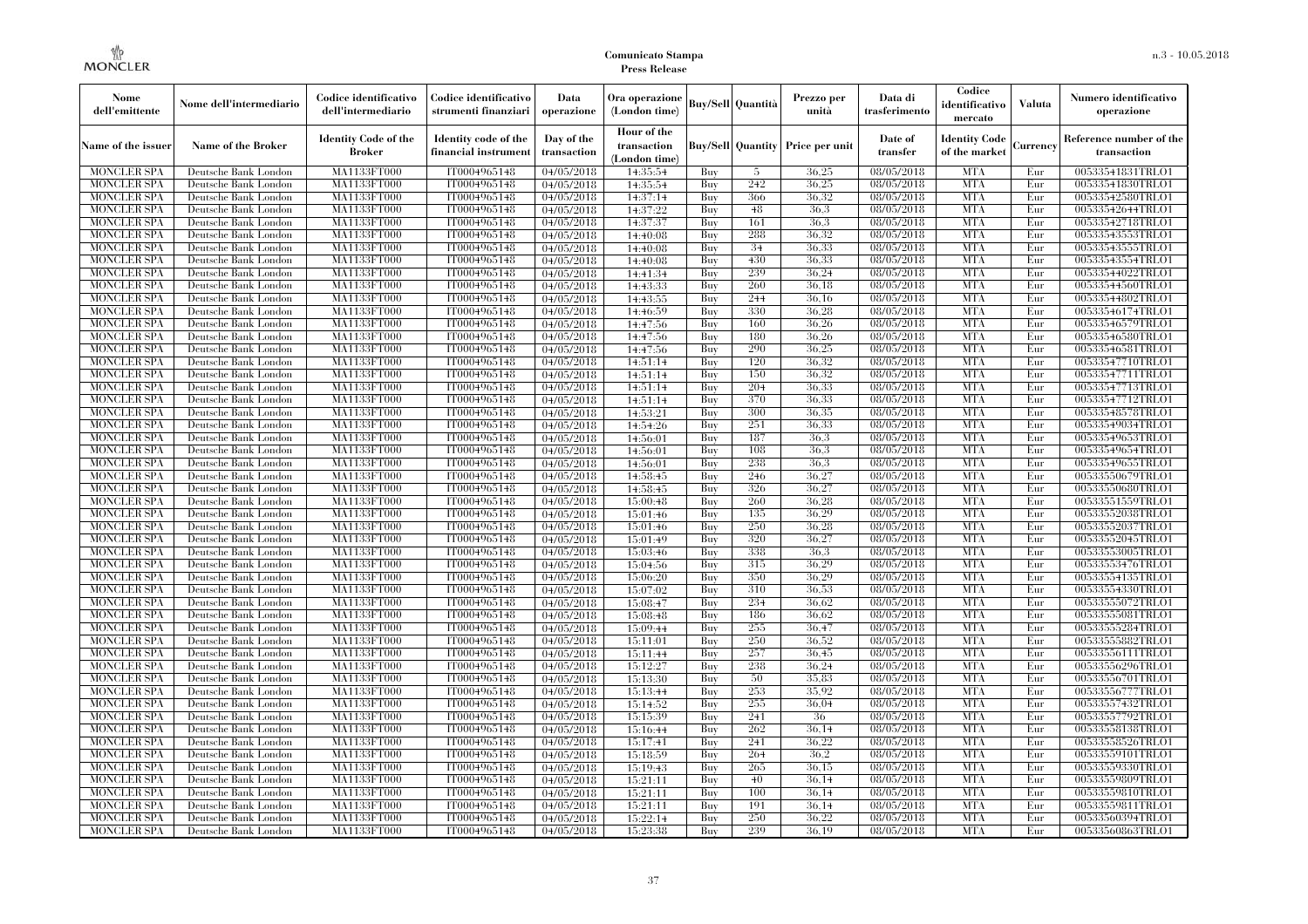| Nome<br>dell'emittente                   | Nome dell'intermediario                      | Codice identificativo<br>dell'intermediario  | Codice identificativo<br>strumenti finanziari | Data<br>operazione        | Ora operazione<br>(London time)             |            | <b>Buy/Sell Quantità</b> | Prezzo per<br>unità                     | Data di<br>trasferimento          | Codice<br>identificativo<br>mercato   | Valuta     | Numero identificativo<br>operazione    |
|------------------------------------------|----------------------------------------------|----------------------------------------------|-----------------------------------------------|---------------------------|---------------------------------------------|------------|--------------------------|-----------------------------------------|-----------------------------------|---------------------------------------|------------|----------------------------------------|
| Name of the issuer                       | Name of the Broker                           | <b>Identity Code of the</b><br><b>Broker</b> | Identity code of the<br>financial instrument  | Day of the<br>transaction | Hour of the<br>transaction<br>(London time) |            |                          | <b>Buy/Sell Quantity Price per unit</b> | Date of<br>transfer               | <b>Identity Code</b><br>of the market | Currencv   | Reference number of the<br>transaction |
| <b>MONCLER SPA</b>                       | Deutsche Bank London                         | MA1133FT000                                  | IT0004965148                                  | 04/05/2018                | 15:24:05                                    | Buy        | 131                      | 36,12                                   | 08/05/2018                        | <b>MTA</b>                            | Eur        | 00533561198TRLO1                       |
| <b>MONCLER SPA</b>                       | Deutsche Bank London                         | <b>MA1133FT000</b>                           | IT0004965148                                  | 04/05/2018                | 15:24:46                                    | Buy        | 241                      | 36.1                                    | 08/05/2018                        | <b>MTA</b>                            | Eur        | 00533561478TRLO1                       |
| <b>MONCLER SPA</b>                       | Deutsche Bank London                         | MA1133FT000                                  | IT0004965148                                  | 04/05/2018                | 15:25:56                                    | Buy        | 14                       | 36.03                                   | 08/05/2018                        | <b>MTA</b>                            | Eur        | 00533561859TRLO1                       |
| <b>MONCLER SPA</b>                       | Deutsche Bank London                         | MA1133FT000                                  | IT0004965148                                  | 04/05/2018                | 15:25:56                                    | Buy        | 234                      | 36,03                                   | 08/05/2018                        | <b>MTA</b>                            | Eur        | 00533561860TRLO1                       |
| <b>MONCLER SPA</b>                       | Deutsche Bank London                         | MA1133FT000<br><b>MA1133FT000</b>            | IT0004965148<br>IT0004965148                  | 04/05/2018                | 15:26:54                                    | Buy        | 100                      | 35.99<br>35.99                          | 08/05/2018<br>$\sqrt{08}/05/2018$ | <b>MTA</b><br><b>MTA</b>              | Eur<br>Eur | 00533562191TRLO1                       |
| <b>MONCLER SPA</b><br><b>MONCLER SPA</b> | Deutsche Bank London<br>Deutsche Bank London | MA1133FT000                                  | IT0004965148                                  | 04/05/2018                | 15:26:54<br>15:26:54                        | Buy<br>Buy | 100<br>50                | 35,99                                   | 08/05/2018                        | <b>MTA</b>                            | Eur        | 00533562192TRLO1<br>00533562193TRLO1   |
| <b>MONCLER SPA</b>                       | Deutsche Bank London                         | MA1133FT000                                  | IT0004965148                                  | 04/05/2018<br>04/05/2018  | 15:28:05                                    | Buy        | 270                      | 36.03                                   | 08/05/2018                        | <b>MTA</b>                            | Eur        | 00533562555TRLO1                       |
| <b>MONCLER SPA</b>                       | Deutsche Bank London                         | MA1133FT000                                  | IT0004965148                                  | 04/05/2018                | 15:30:09                                    | Buy        | 250                      | 36.31                                   | 08/05/2018                        | <b>MTA</b>                            | Eur        | 00533563223TRLO1                       |
| <b>MONCLER SPA</b>                       | Deutsche Bank London                         | <b>MA1133FT000</b>                           | IT0004965148                                  | 04/05/2018                | 15:30:09                                    | Buy        | 330                      | 36.3                                    | 08/05/2018                        | <b>MTA</b>                            | Eur        | 00533563242TRLO1                       |
| <b>MONCLER SPA</b>                       | Deutsche Bank London                         | MA1133FT000                                  | IT0004965148                                  | 04/05/2018                | 15:32:40                                    | Buy        | 250                      | 36,38                                   | 08/05/2018                        | <b>MTA</b>                            | Eur        | 00533564070TRLO1                       |
| <b>MONCLER SPA</b>                       | Deutsche Bank London                         | MA1133FT000                                  | IT0004965148                                  | 04/05/2018                | 15:33:12                                    | Buy        | 255                      | 36.41                                   | 08/05/2018                        | <b>MTA</b>                            | Eur        | 00533564247TRLO1                       |
| <b>MONCLER SPA</b>                       | Deutsche Bank London                         | MA1133FT000                                  | IT0004965148                                  | 04/05/2018                | 15:33:12                                    | Buy        | 31                       | 36.41                                   | 08/05/2018                        | <b>MTA</b>                            | Eur        | 00533564246TRLO1                       |
| <b>MONCLER SPA</b>                       | Deutsche Bank London                         | MA1133FT000                                  | IT0004965148                                  | 04/05/2018                | 15:34:01                                    | Buy        | 49                       | 36.42                                   | 08/05/2018                        | <b>MTA</b>                            | Eur        | 00533564636TRLO1                       |
| <b>MONCLER SPA</b>                       | Deutsche Bank London                         | MA1133FT000                                  | IT0004965148                                  | 04/05/2018                | 15:34:01                                    | Buy        | 271                      | 36.42                                   | 08/05/2018                        | <b>MTA</b>                            | Eur        | 00533564637TRLO1                       |
| <b>MONCLER SPA</b>                       | Deutsche Bank London                         | MA1133FT000                                  | IT0004965148                                  | 04/05/2018                | 15:34:03                                    | Buy        | 265                      | 36.4                                    | 08/05/2018                        | <b>MTA</b>                            | Eur        | 00533564644TRLO1                       |
| <b>MONCLER SPA</b>                       | Deutsche Bank London                         | MA1133FT000                                  | IT0004965148                                  | 04/05/2018                | 15:34:57                                    | Buy        | 237                      | 36.4                                    | 08/05/2018                        | <b>MTA</b>                            | Eur        | 00533564995TRLO1                       |
| <b>MONCLER SPA</b>                       | Deutsche Bank London                         | MA1133FT000                                  | IT0004965148                                  | 04/05/2018                | 15:36:50                                    | Buy        | 219                      | 36.38                                   | 08/05/2018                        | <b>MTA</b>                            | Eur        | 00533565642TRLO1                       |
| <b>MONCLER SPA</b>                       | Deutsche Bank London                         | MA1133FT000                                  | IT0004965148                                  | 04/05/2018                | 15:36:59                                    | Buy        | 245                      | 36.36                                   | 08/05/2018                        | <b>MTA</b>                            | Eur        | 00533565712TRLO1                       |
| <b>MONCLER SPA</b>                       | Deutsche Bank London                         | MA1133FT000                                  | IT0004965148                                  | 04/05/2018                | 15:37:46                                    | Buy        | 249                      | 36.34                                   | 08/05/2018                        | <b>MTA</b>                            | Eur        | 00533566019TRLO1                       |
| MONCLER SPA                              | Deutsche Bank London                         | MA1133FT000                                  | IT0004965148                                  | 04/05/2018                | 15:39:47                                    | Buy        | 260                      | 36.39                                   | $\sqrt{08}/05/2018$               | <b>MTA</b>                            | Eur        | 00533567077TRLO1                       |
| <b>MONCLER SPA</b>                       | Deutsche Bank London                         | MA1133FT000                                  | IT0004965148                                  | 04/05/2018                | 15:40:06                                    | Buy        | 319                      | 36,38                                   | 08/05/2018                        | <b>MTA</b>                            | Eur        | 00533567274TRLO1                       |
| <b>MONCLER SPA</b>                       | Deutsche Bank London                         | MA1133FT000                                  | IT0004965148                                  | 04/05/2018                | 15:40:06                                    | Buy        | 242                      | 36.38                                   | 08/05/2018                        | <b>MTA</b>                            | Eur        | 00533567275TRLO1                       |
| <b>MONCLER SPA</b>                       | Deutsche Bank London                         | MA1133FT000                                  | IT0004965148                                  | 04/05/2018                | 15:41:11                                    | Buy        | 237                      | 36,34                                   | 08/05/2018                        | <b>MTA</b>                            | Eur        | 00533567785TRLO1                       |
| <b>MONCLER SPA</b>                       | Deutsche Bank London                         | MA1133FT000                                  | IT0004965148                                  | 04/05/2018                | 15:42:10                                    | Buy        | 240                      | 36,28                                   | $\sqrt{08}/05/2018$               | <b>MTA</b>                            | Eur        | 00533568286TRLO1                       |
| <b>MONCLER SPA</b>                       | Deutsche Bank London                         | MA1133FT000                                  | IT0004965148                                  | $\sqrt{04}/05/2018$       | 15:43:27                                    | Buy        | 300                      | 36,35                                   | $\sqrt{08}/05/2018$               | <b>MTA</b>                            | Eur        | 00533568941TRLO1                       |
| <b>MONCLER SPA</b>                       | Deutsche Bank London                         | MA1133FT000                                  | IT0004965148                                  | 04/05/2018                | 15:45:11                                    | Buy        | 257                      | 36,34                                   | 08/05/2018                        | <b>MTA</b>                            | Eur        | 00533569722TRLO1                       |
| <b>MONCLER SPA</b>                       | Deutsche Bank London                         | MA1133FT000                                  | IT0004965148                                  | 04/05/2018                | 15:45:56                                    | Buy        | 204                      | 36.32                                   | 08/05/2018                        | <b>MTA</b>                            | Eur        | 00533569996TRLO1                       |
| <b>MONCLER SPA</b>                       | Deutsche Bank London                         | MA1133FT000                                  | IT0004965148                                  | 04/05/2018                | 15:45:56                                    | Buy        | 37                       | 36,32                                   | $\sqrt{08}/05/2018$               | <b>MTA</b>                            | Eur        | 00533569997TRLO1                       |
| <b>MONCLER SPA</b>                       | Deutsche Bank London                         | <b>MA1133FT000</b>                           | IT0004965148                                  | 04/05/2018                | 15:45:56                                    | Buy        | -65                      | 36.31                                   | 08/05/2018                        | <b>MTA</b>                            | Eur        | 00533569998TRLO1                       |
| MONCLER SPA                              | Deutsche Bank London                         | MA1133FT000                                  | IT0004965148                                  | 04/05/2018                | 15:47:18                                    | Buy        | 238                      | 36,29                                   | 08/05/2018                        | <b>MTA</b>                            | Eur        | 00533570824TRLO1                       |
| <b>MONCLER SPA</b><br><b>MONCLER SPA</b> | Deutsche Bank London                         | MA1133FT000<br>MA1133FT000                   | IT0004965148                                  | 04/05/2018                | 15:47:41                                    | Buy<br>Buv | 292<br>237               | 36,27<br>36,26                          | 08/05/2018<br>$\sqrt{08}/05/2018$ | <b>MTA</b><br><b>MTA</b>              | Eur<br>Eur | 00533571117TRLO1<br>00533571825TRLO1   |
| <b>MONCLER SPA</b>                       | Deutsche Bank London<br>Deutsche Bank London | MA1133FT000                                  | IT0004965148<br>IT0004965148                  | 04/05/2018                | 15:48:53                                    | Buy        | 267                      | 36.25                                   | 08/05/2018                        | <b>MTA</b>                            | Eur        | 00533571826TRLO1                       |
| <b>MONCLER SPA</b>                       | Deutsche Bank London                         | MA1133FT000                                  | IT0004965148                                  | 04/05/2018<br>04/05/2018  | 15:48:53<br>15:48:53                        | Buy        | 268                      | 36,23                                   | 08/05/2018                        | <b>MTA</b>                            | Eur        | 00533571827TRLO1                       |
| <b>MONCLER SPA</b>                       | Deutsche Bank London                         | MA1133FT000                                  | IT0004965148                                  | 04/05/2018                | 15:51:28                                    | Buy        | 330                      | 36,1                                    | 08/05/2018                        | <b>MTA</b>                            | Eur        | 00533572908TRLO1                       |
| <b>MONCLER SPA</b>                       | Deutsche Bank London                         | MA1133FT000                                  | IT0004965148                                  | 04/05/2018                | 15:51:55                                    | Buy        | 237                      | 36.08                                   | 08/05/2018                        | <b>MTA</b>                            | Eur        | 00533573037TRLO1                       |
| <b>MONCLER SPA</b>                       | Deutsche Bank London                         | <b>MA1133FT000</b>                           | IT0004965148                                  | 04/05/2018                | 15:52:48                                    | Buy        | 246                      | 36,08                                   | 08/05/2018                        | <b>MTA</b>                            | Eur        | 00533573373TRLO1                       |
| <b>MONCLER SPA</b>                       | Deutsche Bank London                         | MA1133FT000                                  | IT0004965148                                  | 04/05/2018                | 15:54:02                                    | Buy        | 166                      | 36                                      | 08/05/2018                        | <b>MTA</b>                            | Eur        | 00533573871TRLO1                       |
| <b>MONCLER SPA</b>                       | Deutsche Bank London                         | <b>MA1133FT000</b>                           | IT0004965148                                  | 04/05/2018                | 15:54:02                                    | Buy        | 134                      | 36                                      | 08/05/2018                        | <b>MTA</b>                            | Eur        | 00533573872TRLO1                       |
| <b>MONCLER SPA</b>                       | Deutsche Bank London                         | <b>MA1133FT000</b>                           | IT0004965148                                  | 04/05/2018                | 15:54:44                                    | Buy        | 238                      | 35.98                                   | 08/05/2018                        | <b>MTA</b>                            | Eur        | 00533574067TRLO1                       |
| <b>MONCLER SPA</b>                       | Deutsche Bank London                         | MA1133FT000                                  | IT0004965148                                  | 04/05/2018                | 15:55:20                                    | Buy        | 58                       | 36,14                                   | 08/05/2018                        | <b>MTA</b>                            | Eur        | 00533574283TRLO1                       |
| <b>MONCLER SPA</b>                       | Deutsche Bank London                         | MA1133FT000                                  | IT0004965148                                  | 04/05/2018                | 15:55:20                                    | Buy        | 97                       | 36.14                                   | 08/05/2018                        | <b>MTA</b>                            | Eur        | 00533574284TRLO1                       |
| <b>MONCLER SPA</b>                       | Deutsche Bank London                         | MA1133FT000                                  | IT0004965148                                  | 04/05/2018                | 15:55:20                                    | Buy        | 85                       | 36.14                                   | 08/05/2018                        | <b>MTA</b>                            | Eur        | 00533574285TRLO1                       |
| <b>MONCLER SPA</b>                       | Deutsche Bank London                         | MA1133FT000                                  | IT0004965148                                  | 04/05/2018                | 15:56:16                                    | Buy        | 246                      | 36.02                                   | 08/05/2018                        | <b>MTA</b>                            | Eur        | 00533574838TRLO1                       |
| <b>MONCLER SPA</b>                       | Deutsche Bank London                         | MA1133FT000                                  | IT0004965148                                  | 04/05/2018                | 15:57:05                                    | Buy        | 241                      | 36                                      | 08/05/2018                        | <b>MTA</b>                            | Eur        | 00533575134TRLO1                       |
| <b>MONCLER SPA</b>                       | Deutsche Bank London                         | MA1133FT000                                  | IT0004965148                                  | 04/05/2018                | 15:58:01                                    | Buy        | 41                       | 35.89                                   | 08/05/2018                        | <b>MTA</b>                            | Eur        | 00533575441TRLO1                       |
| <b>MONCLER SPA</b>                       | Deutsche Bank London                         | MA1133FT000                                  | IT0004965148                                  | 04/05/2018                | 15:58:01                                    | Buy        | 127                      | 35,89                                   | 08/05/2018                        | <b>MTA</b>                            | Eur        | 00533575442TRLO1                       |
| <b>MONCLER SPA</b>                       | Deutsche Bank London                         | MA1133FT000                                  | IT0004965148                                  | 04/05/2018                | 15:58:46                                    | Buy        | 260                      | 36,03                                   | 08/05/2018                        | <b>MTA</b>                            | Eur        | 00533575710TRLO1                       |
| <b>MONCLER SPA</b>                       | Deutsche Bank London                         | MA1133FT000                                  | IT0004965148                                  | 04/05/2018                | 15:59:21                                    | Buy        | 266                      | 35.96                                   | 08/05/2018                        | <b>MTA</b>                            | Eur        | 00533575927TRLO1                       |
| <b>MONCLER SPA</b>                       | Deutsche Bank London                         | MA1133FT000                                  | IT0004965148                                  | 04/05/2018                | 16:00:06                                    | Buy        | 280                      | 35,96                                   | 08/05/2018                        | <b>MTA</b>                            | Eur        | 00533576218TRLO1                       |
| <b>MONCLER SPA</b>                       | Deutsche Bank London                         | <b>MA1133FT000</b>                           | IT0004965148                                  | 04/05/2018                | 16:01:06                                    | Buy        | 120                      | 35,91                                   | 08/05/2018                        | <b>MTA</b>                            | Eur        | 00533576649TRLO1                       |
| <b>MONCLER SPA</b>                       | Deutsche Bank London                         | MA1133FT000                                  | IT0004965148                                  | 04/05/2018                | 16:01:06                                    | Buy        | 121                      | 35.91                                   | 08/05/2018                        | <b>MTA</b>                            | Eur        | 00533576651TRLO1                       |